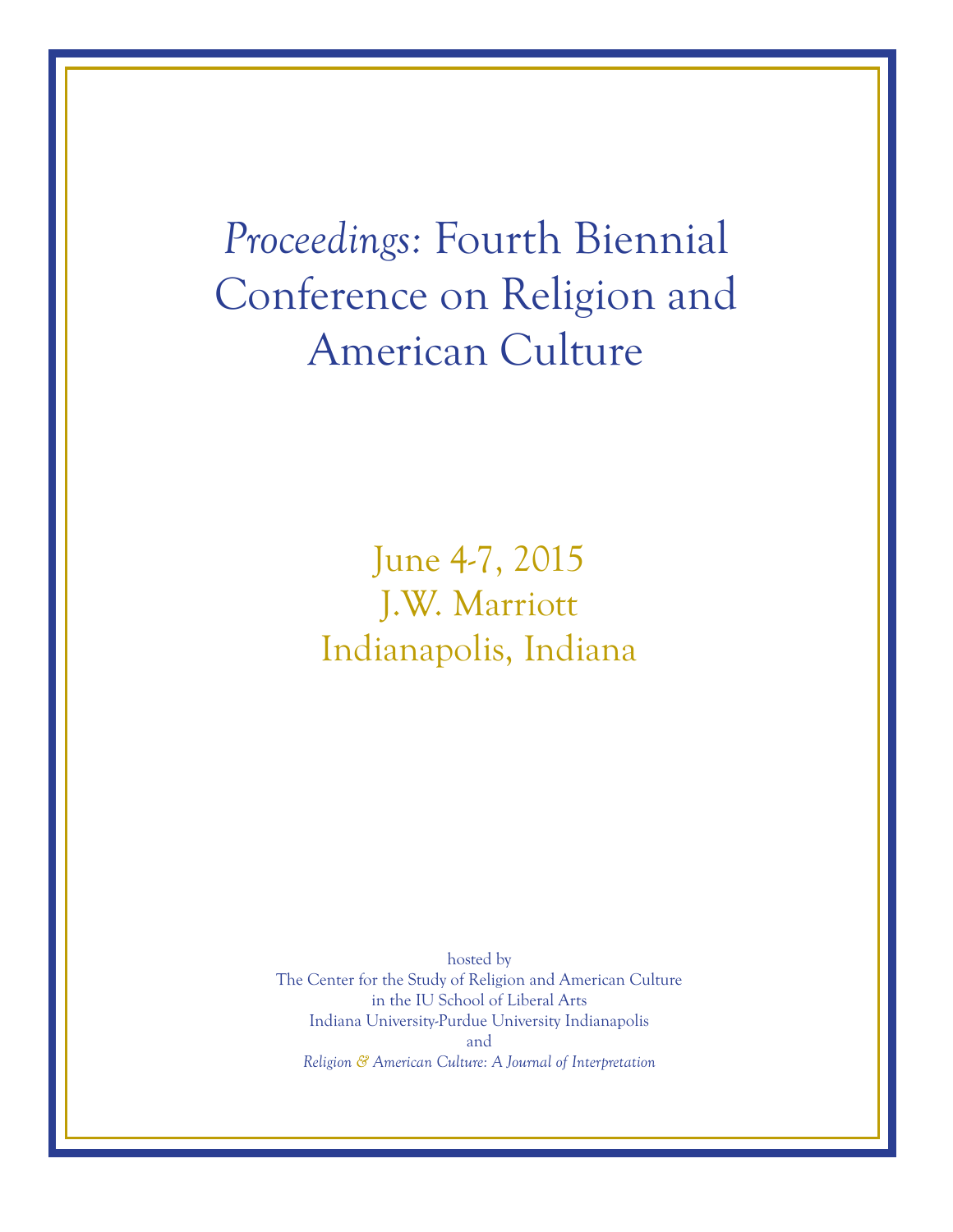*Editors*

*Philip Goff Rebecca Vasko*

## c *2015*

The Center for the Study of Religion and American Culture Indiana University-Purdue University Indianapolis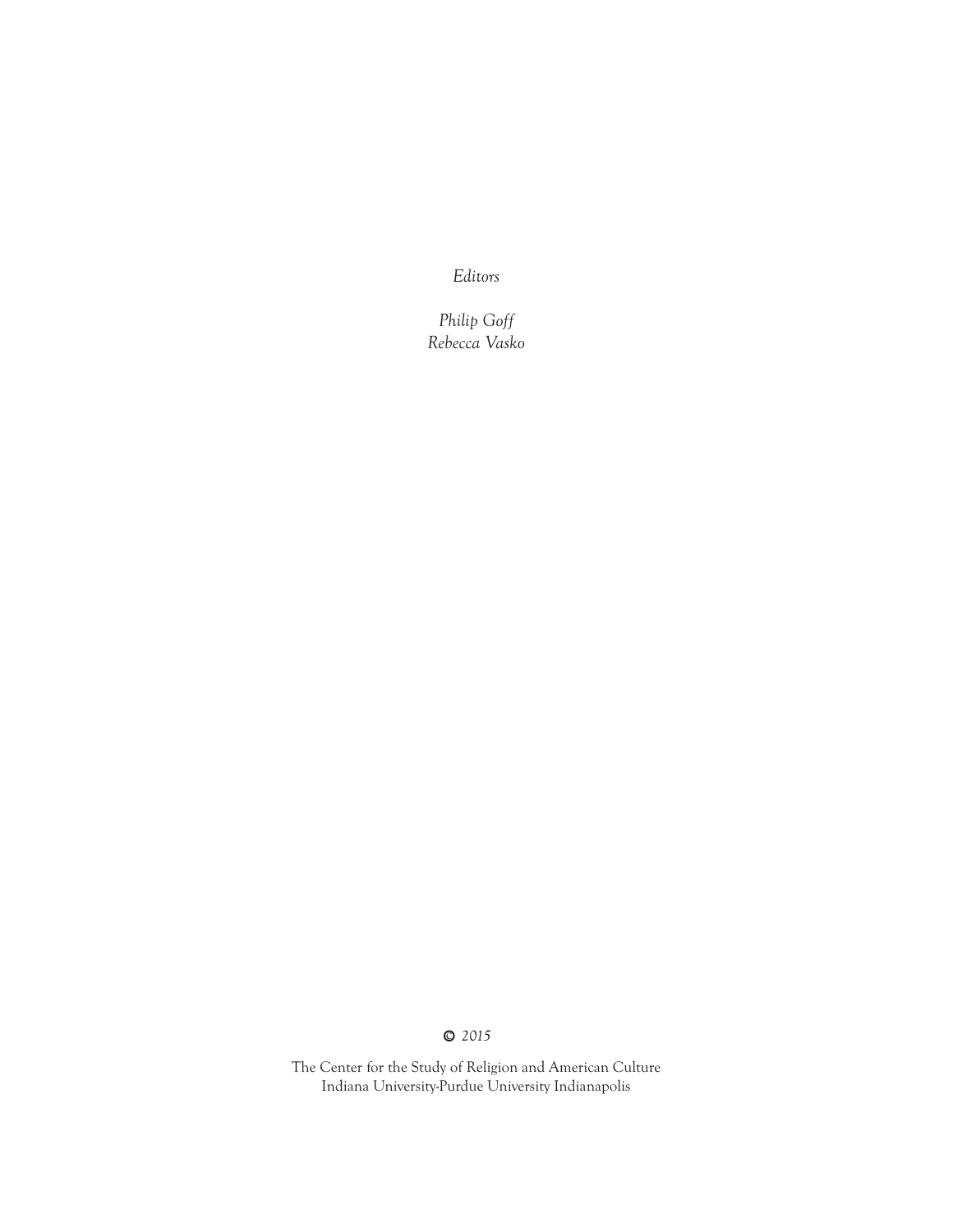# **Table of Contents**

| Introduction                                                                                     |  |
|--------------------------------------------------------------------------------------------------|--|
|                                                                                                  |  |
| What do we mean by "religion" in a time of "spirituality," "lived religion," and "non-religion"? |  |
|                                                                                                  |  |
| <b>Whither New Religious Movements?</b>                                                          |  |
|                                                                                                  |  |
| <b>American Religion and Global Flows</b>                                                        |  |
|                                                                                                  |  |
| "Religion in the Americas" as an Organizational Paradigm                                         |  |
|                                                                                                  |  |
| <b>Religion and Market</b>                                                                       |  |
|                                                                                                  |  |
| <b>Religion, Class, and Labor</b>                                                                |  |
|                                                                                                  |  |
| What is the currency of "civil religion"?                                                        |  |
|                                                                                                  |  |
| Liberalism vs. Pluralism as Models of Interpretation                                             |  |
|                                                                                                  |  |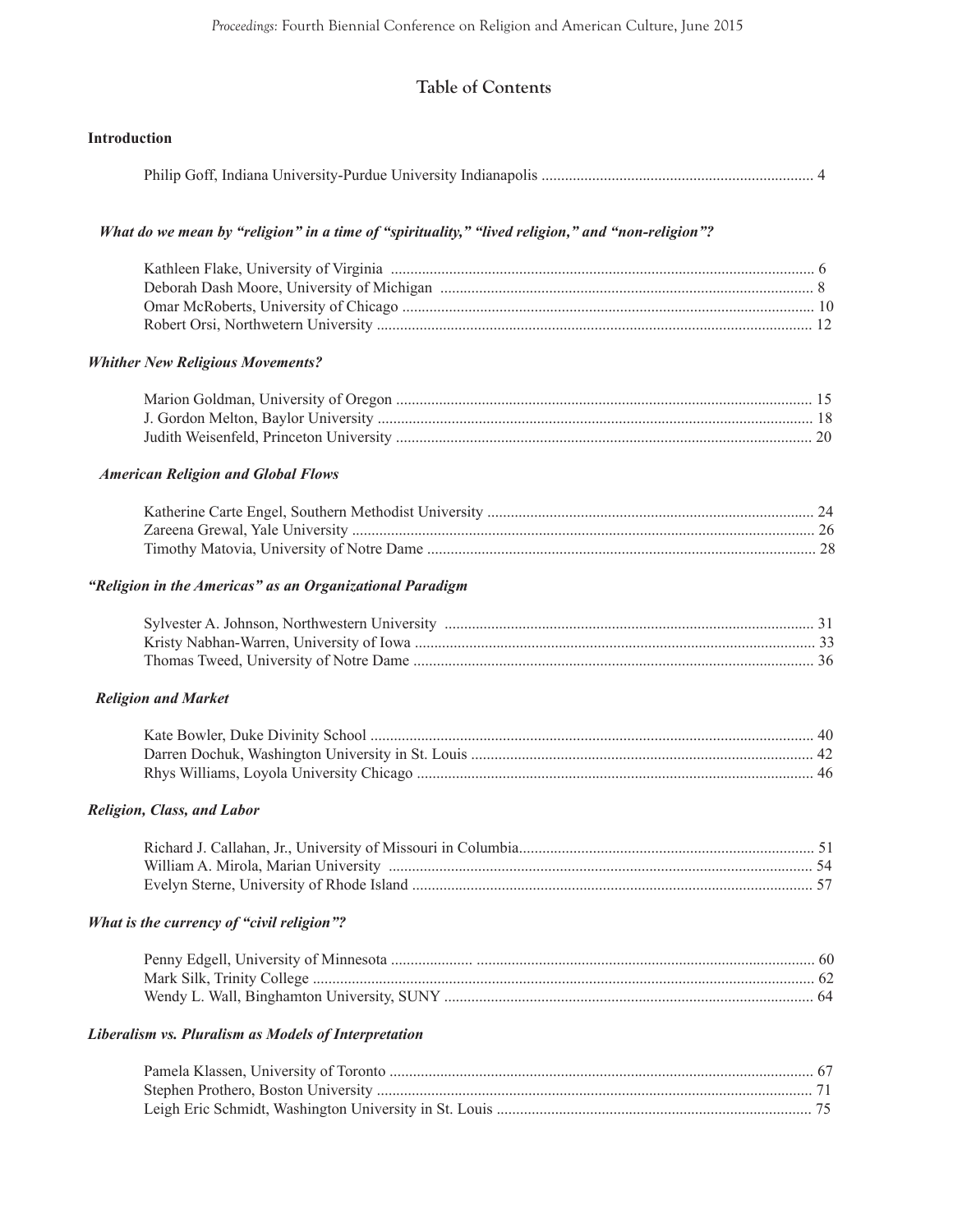#### **Introduction**

*The purpose of the Biennial Conferences on Religion and American Culture is to bring together scholars in the humanities, social sciences, seminaries, and professional schools who study religion in America in order to continue working on big questions and themes we face in our fields. In 2009 we spent considerable time talking about the promise and challenges of interdisciplinary research. In 2011 we moved on to discuss the changing definitions of religion and culture, and what this means for the types of work we do. Conversations about changes in our understanding of religion—informed by various disciplines—can promote greater cross-fertilization of ideas and best practices in several fields. Our third meeting, in 2013, presented us the opportunity to think anew about old topics, as well as consider new developments in the field.*

*This year we addressed many of the "big questions" in the field, ones that shape our conceptions, no matter what disciplines we call home. What does religion mean in an era of "spirituality"? How does globalization affect our research and teaching about American religion? In what ways do markets, class, and*  labor shape religion, and how does religion shape them? How has an era of constantly being at war influ*enced our thinking about civil religion and cults and sects? And what do we make of the seemingly competing models of pluralism and secularization? As previously, you will see in these* Proceedings, *the speakers heeded our call to be provocative, to push further, to debate, to learn together. The highly-participatory audience threw itself into each session with that same spirit. Each session was spirited—animated by the shared desire to move the conversations that develop slowly in our books and journals to new levels of frankness and cross-disciplinarity.*

*We continue to believe that a biennial conference dedicated to new perspectives informed by various disciplines will reinvigorate the broader field of American religious studies. We can and should learn from one another. These meetings help to lay the groundwork for future conversations about how to break down the disciplinary walls that have been erected when cross-disciplinary work is clearly needed as well as to identify when the discrete disciplines offer better understandings of some topics. It is our hope that these conferences will aid serious and sustained conversations among the disciplines and that they help to recognize the strengths and weaknesses of disciplinary boundaries. Indeed, we believe the annual meetings of the national disciplinary-based societies are enriched by this conversation.*

*The Fourth Conference on Religion and American Culture was held in Indianapolis in June 2015, consisting of a series of roundtable discussions through presentations by top scholars from a variety of perspectives. Nationally known scholars from different backgrounds participated in each session. The panelists sat, quite literally, at a round table in the center of the room, surrounded by scholars on risers so everyone could not only learn from the conversation but also participate in it.* 

*These* Proceedings *include the papers that were read at the conference. What is always missing in these pages, however, are the lively and spirited conversations that marked each session. Indeed, the discussions continued over coffee breaks, lunches, and dinners. New friends were made and fresh ideas were discovered. We look forward to continuing those conversations in 2017.*

*A word of thanks is due to a number of people and institutions. First, I am grateful to the panelists who wrote such thoughtful pieces. I asked them to be direct and provocative, and they responded wonderfully. I am also indebted to my colleague Art Farnsley, who helped put together the panels and moderate several of the discussions. Amanda Friesen, Brian Steensland, and Peter Thuesen also helped to facilitate the sessions. Eric Hamilton assisted in each session and took photographs throughout the conference. Conversations with Katherine Carte Engel and Mark Silk aided considerably in piecing together the sessions in which they spoke. Finally, and most importantly, Becky Vasko, the Center's Program Coordinator, again provided altogether unflappable and constant support in the planning and execution of the entire conference, as well as the publication of these* Proceedings*. Without her, there would have been no meeting. As with previous Biennial Conferences, we are grateful for the support of Lilly Endowment Inc., which contributed generously toward the costs of the meeting, along with the IUPUI Arts and Humanities Institute.*

#### **Philip Goff Center for the Study of Religion and American Cultur**e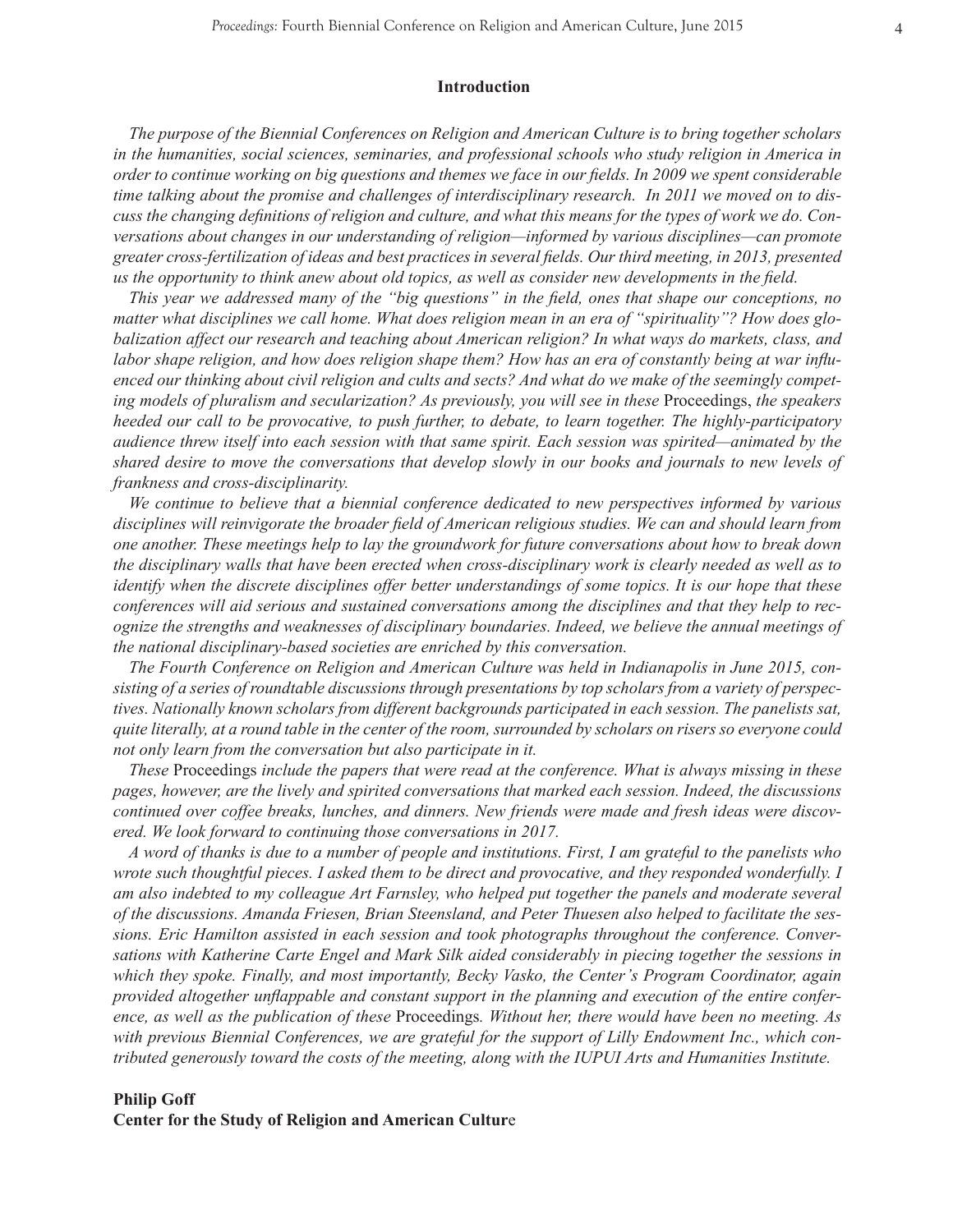## **What do we mean by "religion" in a time of "spirituality," "lived religion," and "non-religion"**?

*The very term "religion" is contested, not least by concepts such as "lived religion," "spirituality," and various forms of contemporary "non-religion." Is "religion" now primarily about institutions, practices, and ideas that self-define as such? Is religion, on the other hand, everything that contributes to individuals' identities and meanings (including their corporations)? How do recent legal decisions clarify or complicate matters? Is the question being raised in the same way by social scientists, historians, and theologians? If so, or even if not, are their conversations moving along parallel tracks or are the terms being contested in different ways in different fields?*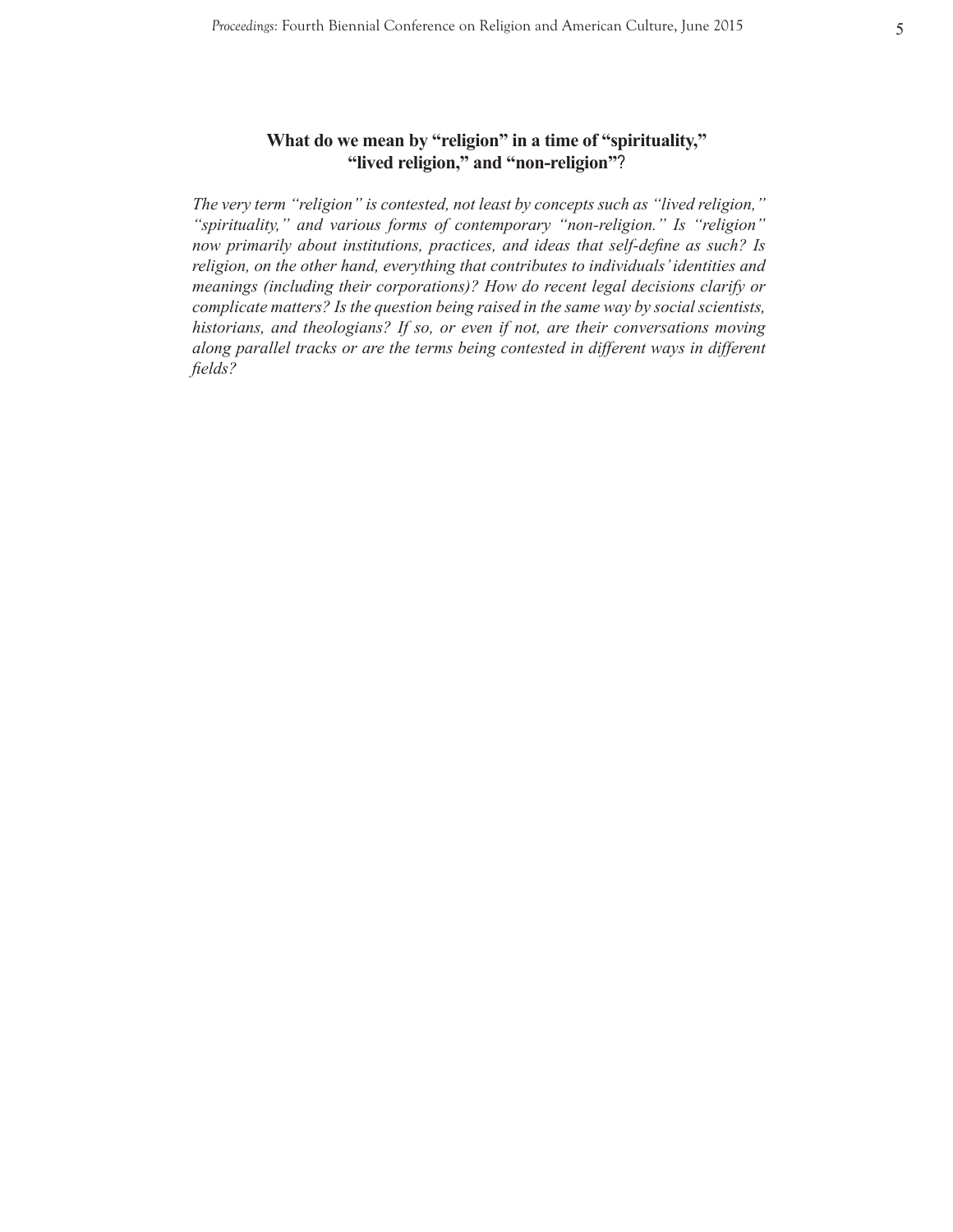## **Kathleen Flake University of Virginia**

Next month, the First Church of Cannabis will hold its first service under protection, it hopes, of Indiana's Religious Freedom Restoration Act. Led by founder and self-titled "Grand Poohba and Minister of Love," adherents will give "testimonies about positive things" and "will enjoy cannabis, because it's how we enjoy life." "I'm very faith-driven," Levin stated. "I'm very spiritual and I'm filled with love."<sup>1</sup>

Meanwhile, in Nashville, Tennessee, a "swingers sex club" has relocated to suburbia and seeks protection from zoning laws by becoming the United Fellowship Center.<sup>2</sup> For them, this means turning the sexual game room into a "fellowship hall" on Sundays and professing "some tenets of the church sort of like the Ten Commandments." The reporter takes all this at face value, of course, but challenges the reader to disagree by adding: "What defines a 'religion' anyway?"

What, indeed?

My assigned role on this panel is to comment on whether the courts have anything to offer our discussion of this question. I think they do. Let me mention two possible lessons. The first relates to the exercise of judgment; the second, the burden of history on it.

If the Church of Cannabis and United [Sexual] Fellowship ever make it to court, they are likely not to survive the "sincerity" test applied to religious liberty claims. Since deciding that the definition of religion is de facto establishment of it, courts have—as in conscientious objector cases—limited themselves to asking whether the claimant is sincere. Even so, the court shows considerable scrupulosity about judging motive and appears to rely tacitly on the familiarity of the belief in question.

An example is provided by the recent *Hobby Lobby* decision, which recognized a challenge to the Affordable Care Act's requirement that corporations subsidize "morning after" types of contraception.3 The petitioners claimed the Act impermissibly burdened their belief that life begins at conception. The Court's decision showed little interest in the petitioner's sincerity, invoking the term only eight times in a 95-page set of opinions and always in summary fashion. The petitioner's church affiliations and the general "Christian" values in their corporate documents were briefly described and, it was noted, "no one has disputed the sincerity of their religious beliefs."4 No further test was given; notwithstanding petitioners' admitted they had funded some of the questioned contraceptives, prior to filing suit. In short, their claim, both as to its sincerity and religiosity, was taken at face value.<sup>5</sup> No wonder Church of Cannabis and the United [Sexual] Fellowship think they have a justiciable claim. Religion appears to be what the petitioners say it is. $<sup>6</sup>$ </sup>

In short, American courts function much like the religious studies academy. We, too, very carefully avoid judging religious claims for fear of defining anyone out. Stated in terms more familiar to our guild, we prefer to understand, not explain religion. You will recognize this as Robert Segal's complaint that we think of what we do too descriptively— as a "conversation"—and ought to think more diagnostically. "Scholars of religion are," he admits, "beholden to believers to tell them about their religion, but it is up to scholars to assess the veracity of what they are told."<sup>7</sup>

In inviting you to reevaluate our discomfort with judging what is and is not religion, I am not advocating an ahistorical, essentialist, idealistically Platonic definition. This is not possible; neither is it necessary or desirable. Religion is and will remain in the eye that beholds it, or externalizes it in the social field, which may be why sociologists appear to be most engaged with this question. And, it is likely to remain the case that Religious Studies will always be more experimental in its approach and properly err on the side of inclusiveness. Nevertheless, if we would have something to say, especially as public intellectuals, we share with the court a need to have a test or tests for the object of our study that can be failed and is not ruled by marginal cases be they fellowshipping sex clubs or other "way[s] of enjoying life," coupled with assurances of being "faith-driven," spiritual" and "filled with love."<sup>8</sup>

Speaking of the ahistorical and historical, let me note quickly a second analogy to the law's discomfort with setting limits. Legal dictums notwithstanding, the Supreme Court's current posture on religion cases is deeply affected by its history of Christian hegemony, and so are we.<sup>9</sup> Just as the Court has been an instrument of the State in shaping a "Protestant Nation," the study of religion qua religion arose in service to colonial powers, was conceived on the Procrustean bed of European Christianity, and dedicated to constructing alterity. Thus, Religious Studies is committed to religion meaning anything but "Church History" and should probably even be uncomfortable with "History of Religion."

Our capacity for cultural critique and insider-outsider sensitivity has been hard-won and is worthy of the attention we give it. Nevertheless, our subject today has caused me to wonder if we are now confident enough in these capacities that we can undertake again more traditional objects of study—even the old "standing" churches in their modern incarnations—and in the same fashion as our colleagues study Buddhism and Afro-Caribbean religions, for example. Or, using the terms given us, let me ask you "Do the American Academy of Religion and the American Society of Church History "mean [the same thing] by religion?"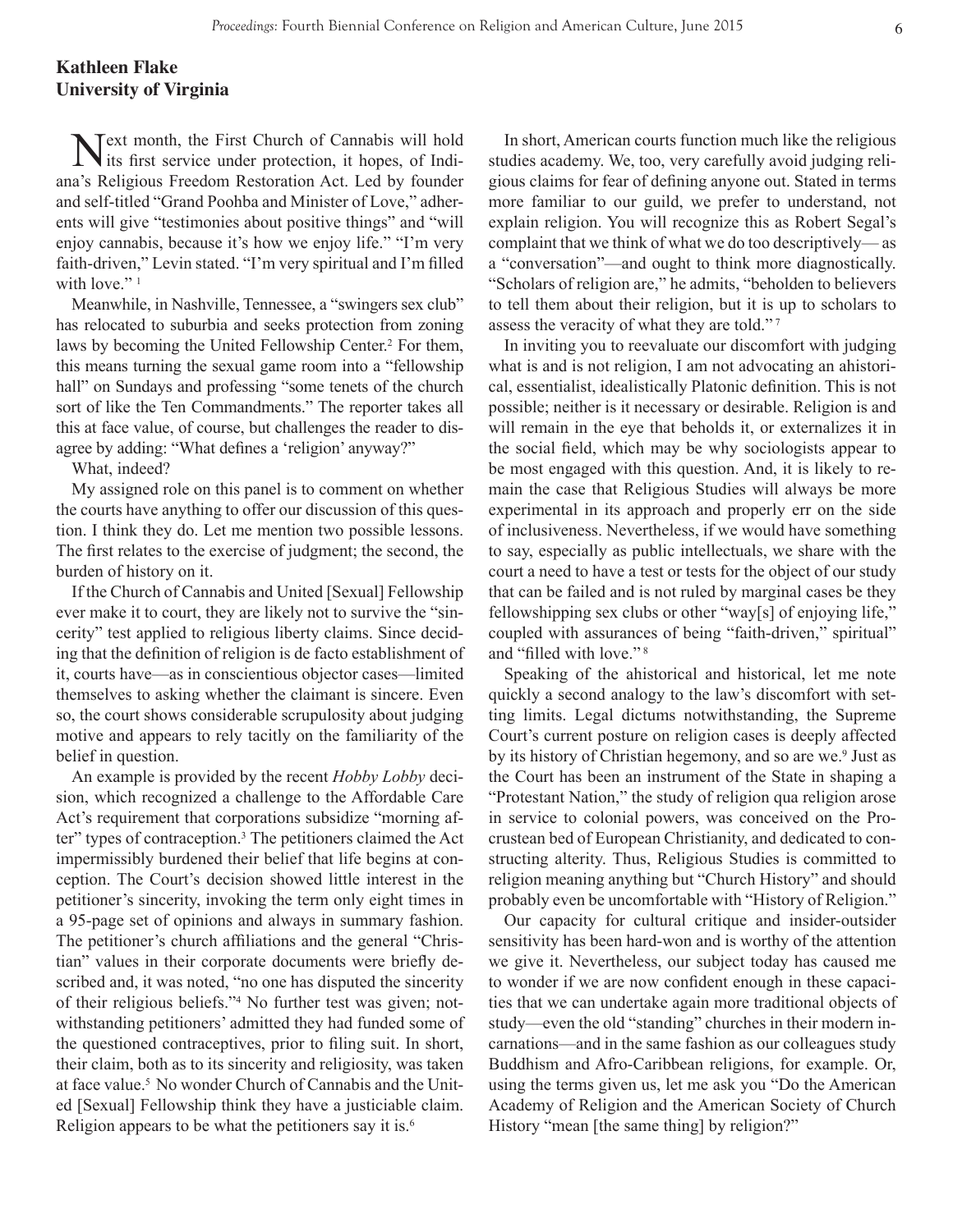### **Flake**

Luckily, I do not have answers to any of these questions, even my own, but I look forward to the diagnostic possibilities in your conversation.

 2. Jeff Guao, "This Swingers Sex Club has Rebranded Itself as a Church," *Washington Post* (Apr. 23, 2015).

 3. See, *Hobby Lobby* at 29, n. 28: "To qualify for RFRA's protection, an asserted belief must be 'sincere'; a corporation's pretextual assertion of a religious belief in order to obtain an exemption for financial reasons would fail. Cf., e.g., *United States v. Quaintance,* 608 F. 3d 717, 718–719 (CA10 2010)."

 4. *Hobby Lobby,* 29. Note also this observation is added at the end of a paragraph and a sentence whose chief point is the Court need not consider the effect of its decision on corporations that are not closely held. The Court uses "Christian" eleven times, including when calculating other ways in which the petitioners have shown other kinds of religious commitment See, e.g., "Hobby Lobby's statement of purpose commits the Greens to '[h]onoring the Lord in all [they] do by operating the company in a manner consistent with Biblical principles." Ibid., 14.

 5. Note the dissent's caution in *Hobby Lobby,* 134 S. Ct. at 2805 (Ginsburg, J., dissenting) (quoting United States v. Lee, 455 U.S. 252, 263 n.2 (1981) (Stevens, J., concurring in the judgment)). See also, Adams and Barmore, "Questioning Sincerity: the Role of the Courts After Hobby Lobby," 67 *Stan. L. Rev Online* 59 (Nov. 7, 2014) *(Int'l Soc'y for Krishna Consciousness, Inc. v. Barber,* 650 F.2d 430, 441 (2d Cir. 1981). ("These practical difficulties, combined with the different limits that constrain First Amendment claims, see *Emp't Div. v. Smith,* 494 U.S. 872 (1990), may well mean that courts should avoid questioning the religious sincerity of First Amendment claimants. This issue is beyond the scope of this Essay.") http://www.stanfordlawreview.org/online/questioning-sincerity#footnote\_45.

 6. For example of possible limits, see Ginzberg's dissent in *Hobby Lobby:* "I would confine religious exemptions under that Act to organizations formed 'for a religious purpose,' 'engage[d] primarily in carrying out that religious purpose,' and not 'engaged . . . substantially in the exchange of goods or services for money beyond nominal amounts.'" Citing *Spencer v. World Vision, Inc.,* 633 F. 3d 723, 748 (CA9 2010) (Kleinfeld, J., concurring).

 7. Robert Segal, "How to Study Religion, Religion Compass (Mar. 1, 2008) http://religion-compass. com/2008/03/01/how-to-study-religion/

 8. Steven Nelson, "Indiana Church Plans Pot-Smoking Worship Service in Test of Religious Freedom," *US News & World Rpt* (May 12, 2015).

 9. See, e.g., *Reynolds v. U.S., Davis v. Beason,* and *Late Corporation v. U.S.*

 <sup>1.</sup> Steven Nelson, "Indiana Church Plans Pot-Smoking Worship Service in Test of Religious Freedom," *US News & World Rpt* (May 12, 2015).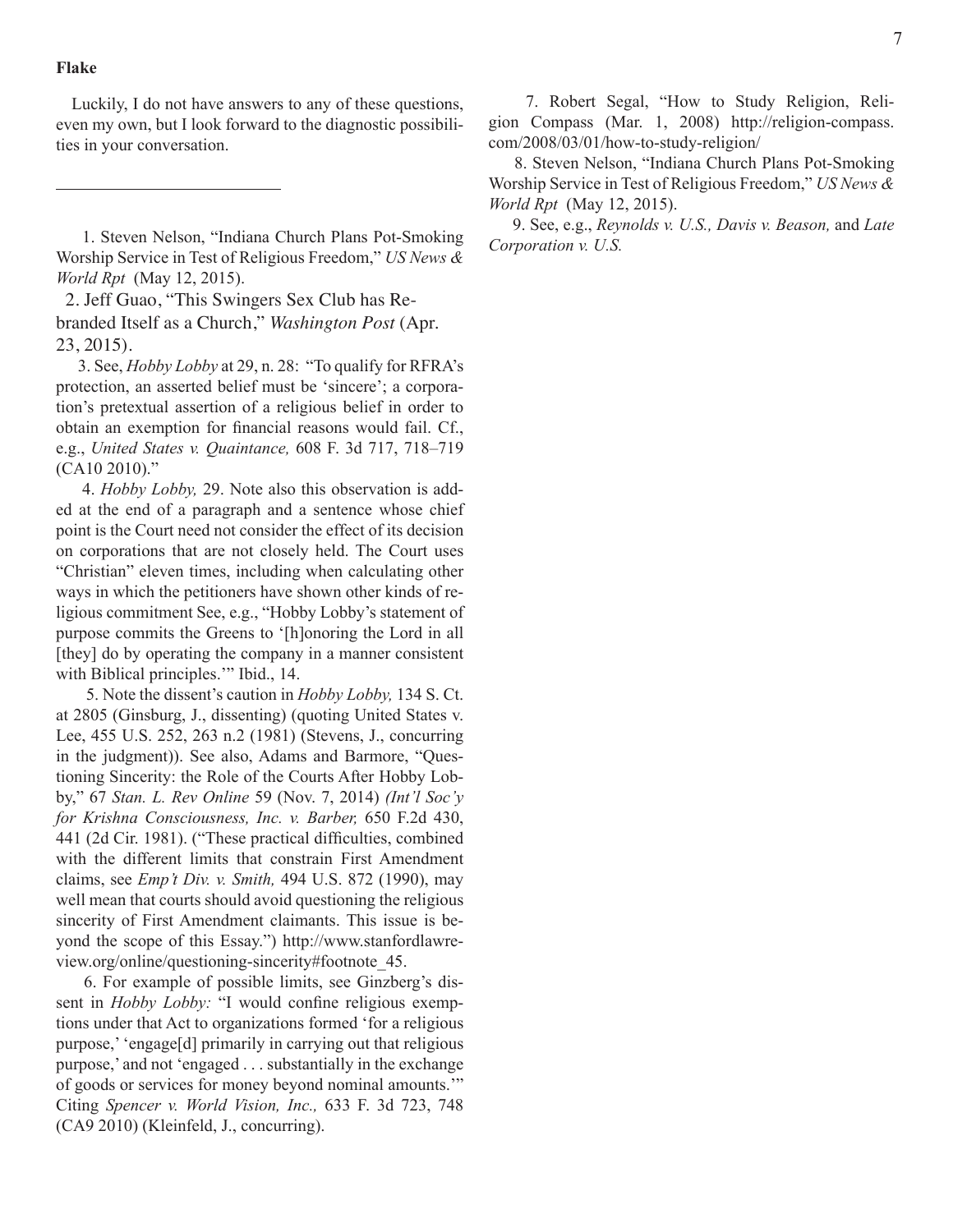## **Deborah Dash Moore University of Michigan**

The growth of religious studies in the United States in the past half century has greatly expanded our understanding of "religion" as well as challenged whether the concept itself constitutes a form of practice of Christian, and specifically, Protestant versions of being, behaving, and belonging in the world. Nevertheless, despite its limited ability to explain Jewish life in the United States, "religion" remains the term of choice and operative analytical framework among social scientists studying Jews. Unlike Talal Assad's vigorous rejection of previously widespread definitions of "religion," including those by anthropologist Clifford Geertz,<sup>1</sup> scholars of Jews and Judaism have not rushed to dethrone "religion." Rather, they have consistently struggled to fit American Jewish social and cultural patterns into some recognized form of "religion."

As the 2013 Pew survey "Portrait of American Jews" demonstrated, sociologists certainly have not given up on "religion" despite difficulties.<sup>2</sup> They continue to ask American Jews about their beliefs and their observance of mitzvoth (commandments). Even when American Jews rank being intellectually curious ahead of caring for Israel as an essential component of being Jewish, this information about Jewish identity formation does not lead to efforts to jettison "religion" as an analytical category. Nor does the fact that American Jews consider having a good sense of humor just about as important in defining what it means to be Jewish as caring about Israel. Instead, two complementary categories divide American Jews into those "with religion" and those "without religion." (This might be similar to the "nones" in other Pew surveys of Americans' religious preferences except that these American Jews all consider themselves to be Jewish.) 3

Most American Jews when asked to define themselves still rely on the notion of a religion despite their lack of engagement with and consciousness of what we call American Judaism. Why, we might ask, do American Jews hold on to this concept rather than turn to alternative categories, such as ethnicity? What is it about "religion" that seems normative and comforting to American Jews, even those with nominal attachments to religious beliefs and behaviors?

I would suggest that "religion" has become a fallback position for American Jews, on occasion a conversation ender, especially among Jews who do not want to participate in an extended inquisition about their Jewish identities. It is a convenient a way to explain themselves to others and to each other. It certainly is difficult to get undergraduates to use any other language, even after one has spent weeks discussing ethnicity, social patterns, economic niches, cultural proclivities, and urban and suburban residential distribution. Even after one has proffered the term "Jewishness" as an alternative to "Judaism," students still want to describe anything "Jewish" as "religious." This situation produces frustration, at least for this academic. Yet such conservative linguistic and conceptual bias endures among students as American society and certainly American jurisprudence is moving to redefine what constitutes "religion" so that corporate "persons" can espouse "religious beliefs" to justify actions against their employees.4

The underlying reason that American Jews stay attached to "religion" to define themselves and their collective identity is because it still legitimates difference in American society in ways that other modes of categorizing do not. "Spirituality" can be combined with "religion" or can come to replace it; "spirituality" often blurs boundaries. Jews can be Buddhist and Jewish (JUBU), for example, or they can just practice yoga and meditation and discard their Jewish identity. By contrast, "religion" allows Jews to exist in American society in ways unlike ethnicity, which tends to subsume Jews into an undifferentiated mass of Euro-American ethnic whiteness.5 When Jews affirm a Jewish label, even if they don't practice Judaism, they are speaking about a measure of clear and legitimate difference from a majority society, which is Christian, either Protestant or Catholic. Although Jews readily talk about "non-Jews," they would shun using the label "non-Christians" to refer to themselves. Lila Corwin Berman in her first book, *Speaking of Jews: Rabbis, Intellectuals and the Creation of an American Public Identity,* deftly explored the multiple ways Jews sought to explain and justify their difference from other Americans, even as they often also claimed to exemplify ideal American virtues.<sup>6</sup>

When I think about my own work, I have come increasingly to use and contend for expanded understandings of "religion" rather than discarding the term. (I am aware, however, that scholars of Jewish antiquity increasingly contend that Judaism is of relatively recent origin, emerging not in the Roman Empire but only much later, in the Middle Ages.) My recent book, *Urban Origins of American Judaism,* argues for religious change shaped by multicultural, multiethnic, and socioeconomically stratified city living.<sup>7</sup> I contemplated speaking about Jewishness rather than Judaism, but I decided to invoke Judaism or "religion" as it is usually understood.8 My book moves from a focus on congregational developments as expressed in architectural innovations, a relatively conventional understanding of urban religious life, to a chapter that looks at city streets as sites of lived religion. Here I draw upon more recent acceptance of public culture as a matrix of religious behaviors, whether one is considering funeral parades or political rallies, weekly shopping for the Sabbath or capitalist-stimulated consumption of food associated with specific holidays. Such an ex-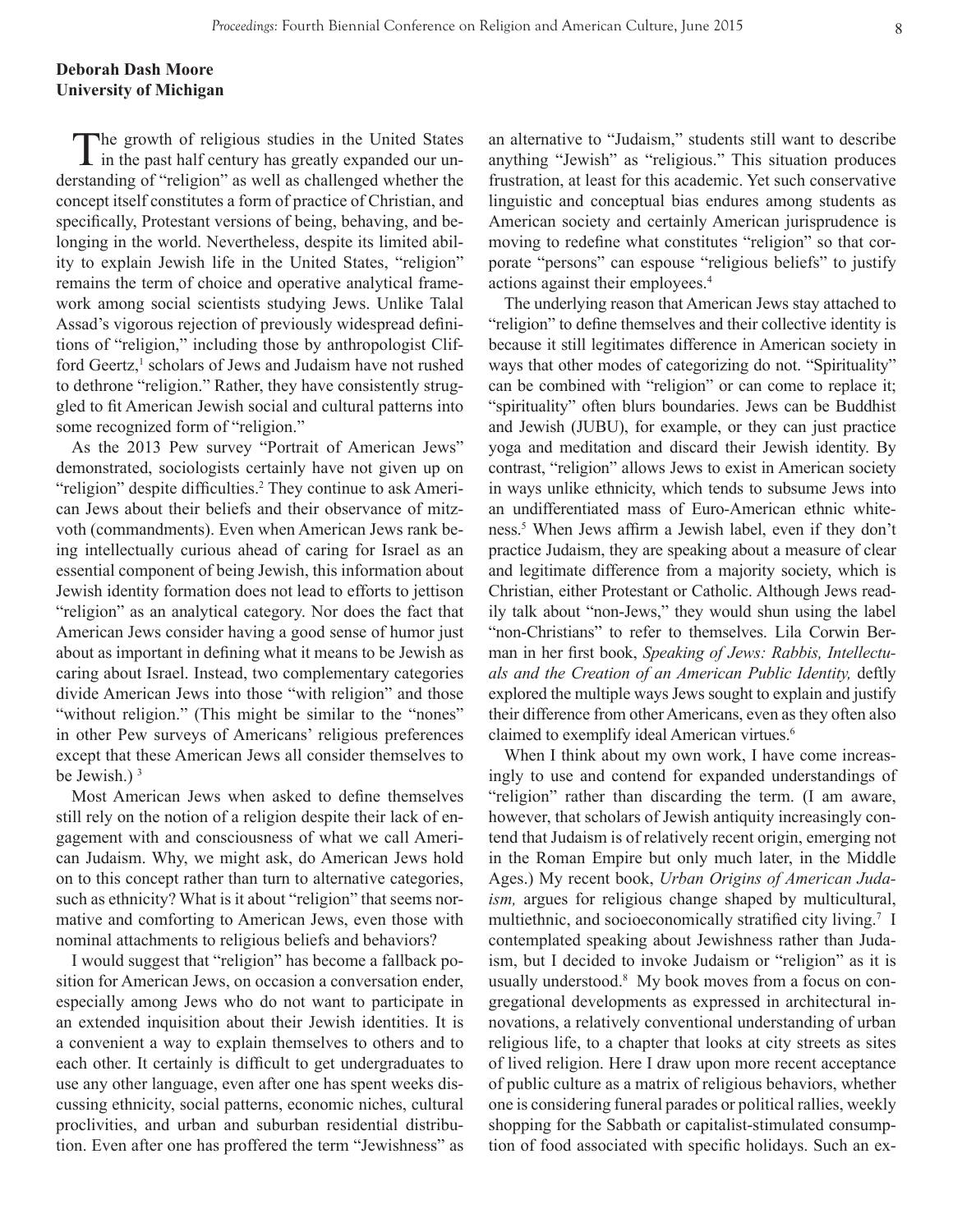#### **Moore**

panded view of "lived religion" helped me to make claims about pluralism and alternative Jewish practices beyond a congregational framework.

But probably my most surprising gesture involved my final chapter on photographs. Here I present a visual dimension to Judaism that pictures Jews, mostly on city streets but also in transit as immigrants or inside studying and observing Jewish sacred time at meals. These images and the contexts of their creation and apperception, I suggest, expand yet again our understanding of Judaism because of the ways that Jews and others have viewed and interpreted (and misinterpreted) them. Looking at photos of immigrant Jewish life has not only become part of American Jewish culture but also a dimension of Jewish religious ways of being in the world, especially when those images are sacralized in museum exhibits. Photographs summon and create collective memories and religious consciousness, even when the pictures are not personal. Religious images, gestures, texts and sounds get "remediated" via print, stage, film, video, even e- and i-media. $\frac{9}{9}$  (How many times did I hear Gershwin's "It Ain't Necessarily So" without realizing that it is a commentary, shall we say, on the *Bor'chu* prayer chanted before reading from the Torah.) Still, adding a material dimension (that's often understood as secular) to Judaism (considered as a religious culture) allows me to confront some limitations of "religion" as a category of American Jewish life, even as I rely on the respect and recognition the concept evokes.

Given our personal and professional "subject positions," how might we understand the reach of religion among American Jews as they exist within the complex Christian hegemony of our national life? Many Jews feel a certain comfort that they are widely recognized as legitimate Americans on religious grounds. Unlike Muslims, they have been granted a place to stand. The historically contingent nature of this pedestal makes our job harder as we strain to perceive the lineaments, many hiding in plain sight, by which Judaism remains an active part of American Jewish life.

 1. Talal Asad, "The Construction of Religion as an Anthropological Category," in *Genealogies of Religion: Discipline and Reasons of Power in Christianity and Islam*  (Baltimore: Johns Hopkins University Press, 1993): 27-54; and "Religion, Nation-State, Secularism," in *Nation and Religion: Perspectives on Europe and Asia,* ed. Peter van der Veer and Hartmut Lehmann (Princeton: Princeton University Press, 1999): 178-96.

 2. For a varied discussion of the survey by social scientists of American Jews see, "Forum on the Pew Survey: 'A Portrait of Jewish Americans'," in *American Jewish Year Book 2014,* ed. Arnold Dashevsky and Ira Sheskin (New York: Springer, 2015): 3-90.

 3. The full report is available on line but a good summary can be found at: http://www.pewforum.org/2013/10/01/ jewish-american-beliefs-attitudes-culture-survey/.Accessed June 9, 2015.

4. For a thoughtful discussion of the Hobby Lobby case referred to here, see Ronit Stahl, "The Burdens of Conscience: Thoughts on Burwell v. Hobby Lobby," http://nursingclio. org/2014/07/04/the-burdens-of-conscience-thoughts-onburwell-v-hobby-lobby/. Accessed June 9, 2015.

 5. On Jews as "white" see Eric L. Goldstein, *The Price of Whiteness: Jews, Race, and American Identity* (Princeton: Princeton University Press, 2006); Karen Brodkin, *How Jews Became White Folks and What that Says about Race in America* (New Brunswick: Rutgers University Press, 1998); Matthew Frye Jacobson, *Whiteness of a Different Color: European Immigrants and the Alchemy of Race* (Cambridge: Harvard University Press, 1998).

 6. Lila Corwin Berman, *Speaking of Jews: Rabbis, Intellectuals and the Creation of an American Public Identity*  (Berkeley: University of California Press, 2009).

 7. Deborah Dash Moore, *Urban Origins of American Judaism* [The George H. Shriver Lecture Series in Religion in American History] (Athens, GA: University of Georgia Press, 2014).

 8. I should note that Shari Rabin, who received her PhD from Yale in 2015, specifically argues against this interpretation and in favor of mobility in the 19th century as an engine of Jewish religious innovation.

 9. See Jay David Bolton and Richard Grusin, *Remediation: Understanding New Media* (Cambridge, MA: MIT Press, 2000).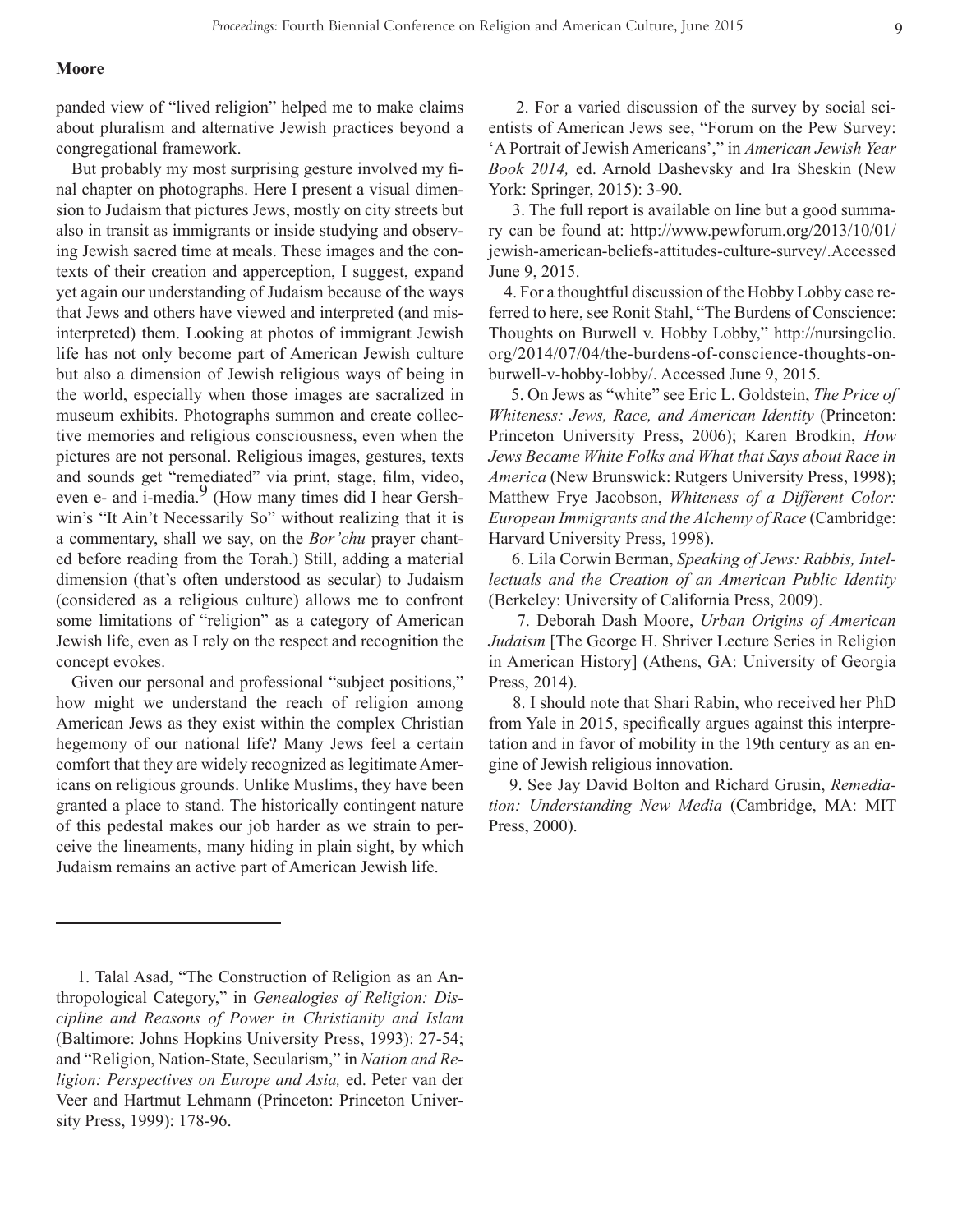## **Omar M. McRoberts University of Chicago**

In May 2015, the Pew Research Center began releasing<br>the results of its second Religious Landscape Survey. the results of its second Religious Landscape Survey. Between 2007 and 2014, it reported, the Christian share of the population declined from 78.4% to 70.6%. The loss of share was largely among the Christian mainline and Catholics. Evangelical Christianity fell slightly as a share of the American population, but grew slightly in absolute numbers. Meanwhile, non-Christian religions, particularly Hinduism and Islam, gained proportionately. The most dramatic shift, however, was among people identifying as religious "nones." These are the respondents identifying as atheist, agnostic, spiritual but not religious, or otherwise unaffiliated with a religious institution. Their share grew a striking 6.7 points from 16.1% in 2007 to 22.8% in 2014.1

These trends have, will, and should give rise to many interesting interpretive debates. Observers have already begun considering, for example, their implications for interfaith dialogue, given an apparent generalized hostility among religious liberals, conservatives, and nones.<sup>2</sup> Racial dynamics also lurk in the data as potentially meaningful. The Pew report notes that all of the Christian formations, except the historically African-American ones, are becoming more racially diverse. That is, non-whites are gaining population shares within the denominations, even as most of these denominations lose shares within the American populace. Could the diversification of American Christianity be ushering in a time when it is no longer true that, as Martin Luther King., Jr. famously averred, that eleven O'clock on a Sunday morning is the most segregated hour of the week? Or, is the influx of non-white populations into various Christian folds triggering a "tipping effect," where white disaffiliation follows on the very heels of racial diversification, thus explaining the overall loss of Christian shares?

While interesting and worthy of pursuit, issues such as these hover just above a deeper set of questions about the framing of our concern about religious growth and decline, and the impact of religious nones and their mysterious nonery. It is significant in this regard that the discussion is framed as a matter of shares, as in market shares, betraying the influence of neo-classical economic thinking in the study of religion. In the sociology of religion, economistic perspectives have gained great traction. "Supply side" religious economies scholars document thriving religious pluralism and explain why religious bodies win or lose "market shares" in the competition for adherents.<sup>3</sup> Their fascination with the vicissitudes of religious thriving is understandable, as such thriving represents an empirical refutation of a prior view that secularization and religious pluralism in modern society would lead to the decline of formal, or at least mainline, religious institutional life.<sup>4</sup> With religious nones and non-Christian adherents on the rise, and even evangelicals losing market shares, religious economists have plenty of work for their models.

Market framing, however, may lead us to ignore systematically other ways of thinking about the meaning of religion and spirituality in the age of nones. We are led to conceive of religion itself as a field of firms, competing for members who are, if not perfectly rational, at least calculating with regard to the satisfaction of individual needs and tastes. Religious loss is understood as loss of market shares. Religious nones, especially those calling themselves "spiritual but not religious" are individualistic to the degree that their needs and tastes cannot be satisfied in any corporate context. They are Robert Bellah, et al.'s idiosyncratic "Sheila Larson."5 Economic and market metaphors atomize the ontology and psychology of religious institutions and adherents (or non-adherents) in a way that obscures questions about the broader impact of religion and spirituality on society, and vice versa. These impacts may not proceed entirely through the competitive dynamics of religious firms and the personal calculuses of religious shoppers (this assumes, of course, that there are social impacts beyond the undulating numerical fates of religious institutions themselves).

The reality of such impacts calls for alternate understandings of religion and spirituality. An historical example will help to demonstrate why this is so. The Civil Rights movement in the United States is commonly understood to be a fundamentally religious movement. Its institutional infrastructure was composed largely of churches networked together to fund various campaigns and organize individuals into a mass movement that included many non-religious actors.6 Its ideology rested upon a particular black interpretation of the Social Gospel that called for the salvation of American democracy through the moral transformation of society, state, and economic markets alike. Churches connecting in this fashion were not operating as atomized firms, competing with each other for members or market shares. Their main competitor, indeed their cosmic foe, was American social injustice and inequality.

The Civil Rights movement also engendered a spirituality, but it was no Sheilaism. Far from reflecting and justifying any sort of individualism (although it did elevate the value of individual dignity), its organizing incorporated technologies intended to make participants feel the truth of the protest strategy, and to connect the subjective worlds of individual protesters to the intersubjective matrix of the movement and the process of social change. In "Letter from a Birmingham City Jail" Dr. King described this spirituality as purification. After gathering facts on the reality and extent of oppression in that city, and after trying to negotiate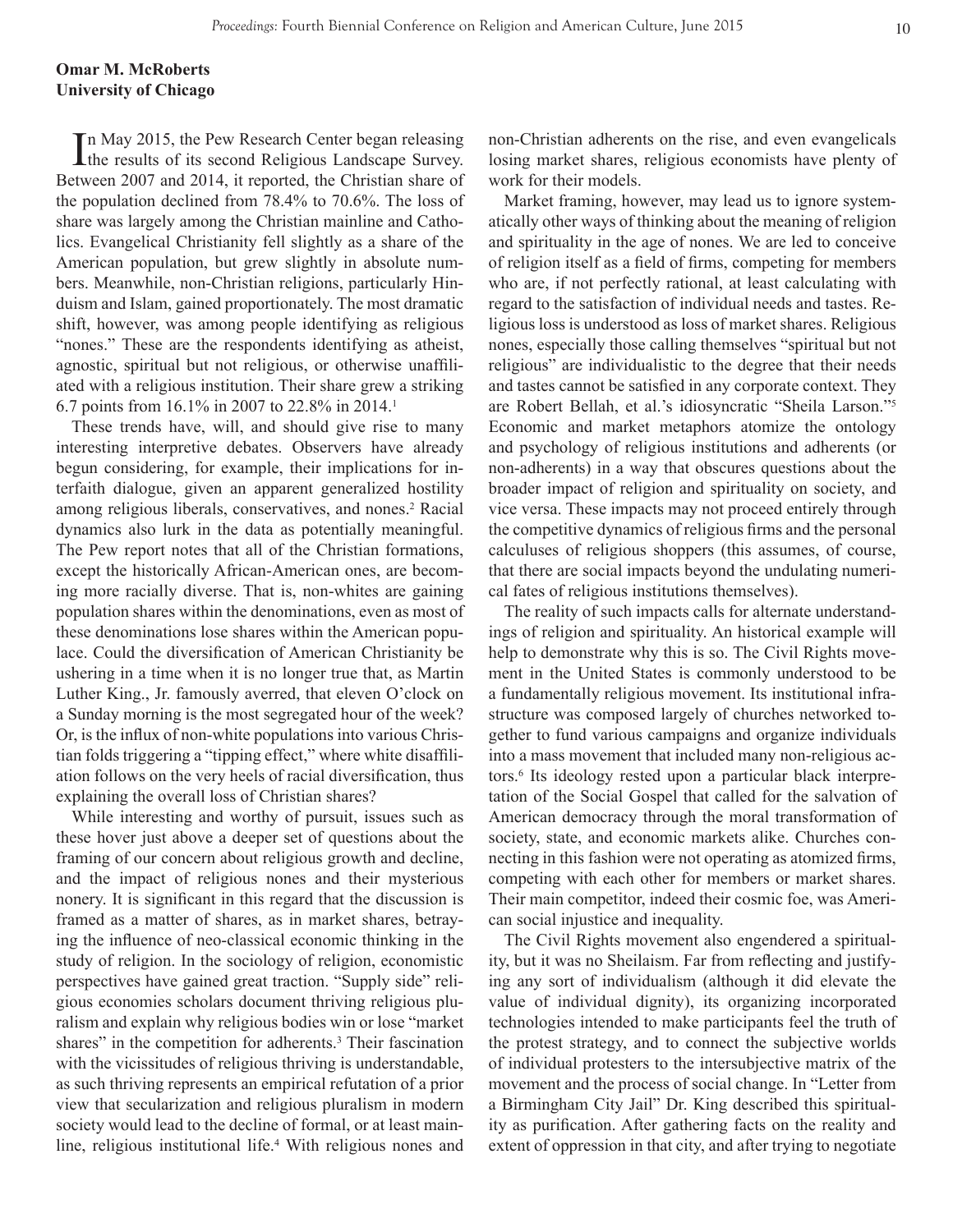#### **McRoberts**

with members of its white elite, King and others "had no alternative except that of preparing for direct action, whereby we would present our very bodies as a means of laying our case before the conscience of the local and national community. We were not unmindful of the difficulties involved. So we decided to go through the process of self-purification. We started having workshops on nonviolence and repeatedly asked ourselves the questions, "are you able to accept the blows without retaliating?" "Are you able to endure the ordeals of jail?" <sup>7</sup> King's workshops, which were repeated in various forms at many campaigns and movement fronts, did not merely offer direction—if the police do this, then you do that—although they did certainly include these kinds of instructions. Purification meant aligning the wills of the protesters together in an experience of the necessity of non-violent direct action, including the psychic and physical fortification necessary to endure violent repression and imprisonment. Insofar as it aimed to transform and unify a multitude of individual subjectivities, including decidedly secular ones, this technology can be called spiritual. And again, this was no individualism.

What transpired during the Civil Rights movement is what religion sometimes looks like when it is acting less as a market, and more as a movement. It is what spirituality has looked like when it is turned not irrecoverably inward, but outward toward some form of social change. Market thinking is not irrelevant here, though. Many churches did not join the civil rights movement, arguably because their concern over the potential loss of market shares among a sympathetic but timid public overrode considerations of the cause's timeliness. Clerical movement leaders themselves feared that the churches' failure to act decisively at that time would result in a decline in the relevance of the churches, which could lead to a decline in overall black church market shares. King and others ultimately left the National Baptist Convention to form a new denomination, or firm (The Progressive National Baptist Convention), that could accommodate activities that they thought were relevant for black people. But the peculiar way in which market logics may have mattered here would be invisible without first noticing that churches were acting as a movement, and that spirituality was construed as a collective, world-oriented enterprise that transcended countable religious affiliation.

The "age of nones" may not pose any particular crisis for the meaning of religion and spirituality if we are concerned with the mutual influence between religion and society. When movement goals of social transformation are in the foreground and market goals are in the background of the religious gestalt, new forms of religious impact, beyond winning or losing shares, appear. New spiritual technologies, including collectivist ones that are not specifically religious, emerge. It will be vital to sustain our consideration of these, even as the demographics of religiosity and irreligiosity churn on.

 1. Pew Research Center, May 12, 2015, "America's Changing Religious Landscape," http://www.pewforum. org/files/2015/05/RLS-05-08-full-report.pdf.

 2. Joseph DeMott, "Religious Conservatives, "Nones," and Interfaith Dialogue," *Sightings* May 14, 2015. http:// divinity.uchicago.edu/sightings/religious-conservativesnones-and-interfaith-dialogue

 3. L. R. Iannaccone, "Why Strict Churches Are Strong," *American Journal of Sociology* 99, no. 5 (1994); Roger Finke and Rodney Stark, *The Churching of America, 1776- 1990 : Winners and Losers in our Religious Economy* (New Brunswick, N.J.: Rutgers University Press, 1992).

 4. Peter L. Berger, *The Sacred Canopy: Elements of a Sociological Theory of Religion,* [1st ed. (Garden City, N.Y.,: Doubleday, 1967).

 5. Robert Bellah, Richard Madsen, William Sullivan, Ann Swidler and Steven Tipton, *Habits of the Heart* (Berkeley: University of California Press, 1996).

 6. Aldon D. Morris, *The Origins of the Civil Rights Movement: Black Communities Organizing for Change*  (New York: Free Press, 1984).

 7. Martin Luther King and James Melvin Washington, *A Testament of Hope: The Essential Writings and Speeches of Martin Luther King, Jr* (San Francisco: HarperSanFrancisco, 1991). P 291.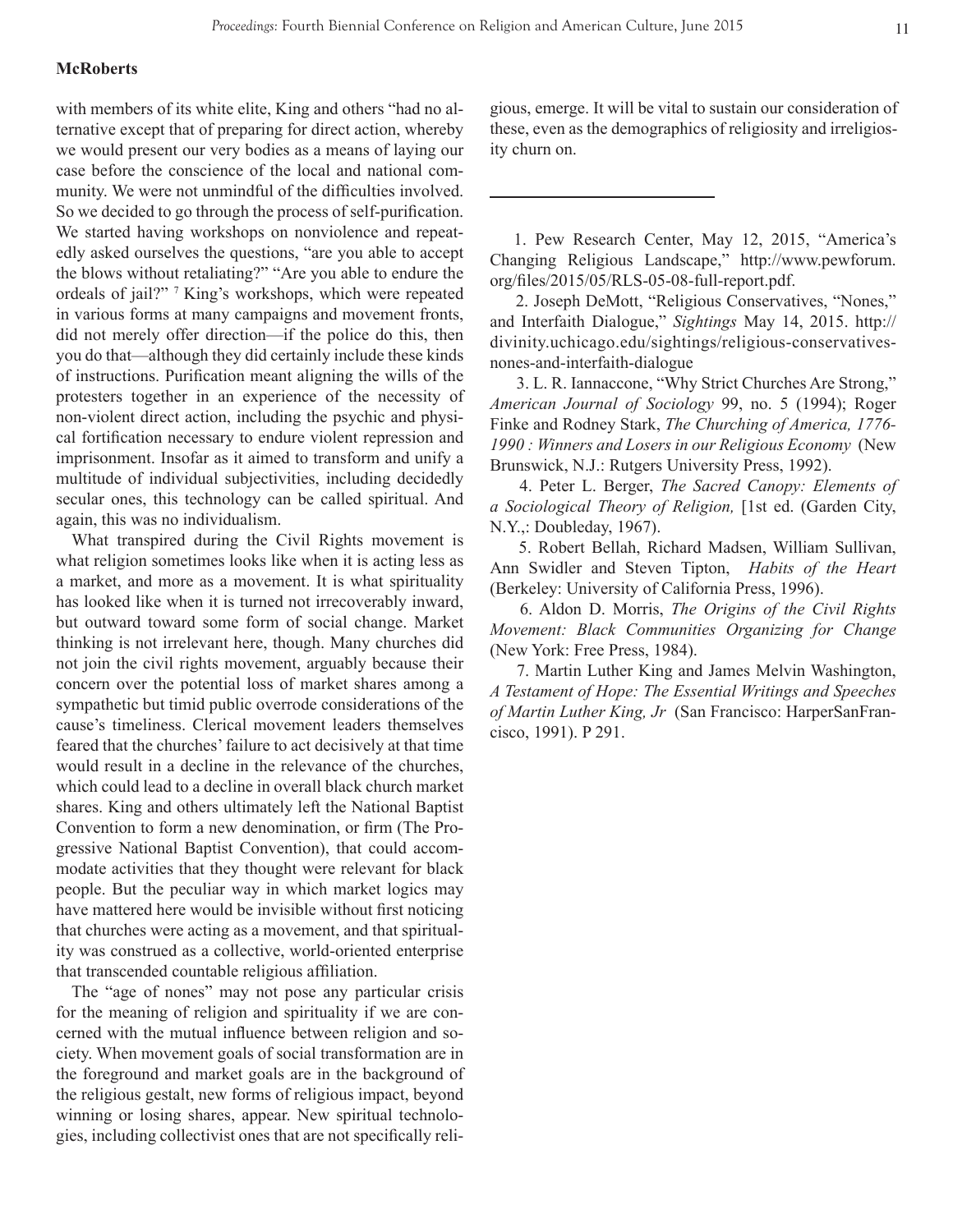## **Robert Orsi Northwestern University**

Inderlying everything I am about to say this morning is the assumption that all of us in this room are at once scholars of American religions, in the present and in the past, and of "religion," meaning "religion" as both a historical construction and as a word that names something in the world. But everything I am about to say this morning also immediately raises questions for further consideration, beginning with what I have just said. Do we all think of ourselves as scholars of American religion and scholars of "religion"? Is it necessary, or even possible, simultaneously to study both lived religion and the genealogy of "religion"? Does religion name anything in the world? There are many different ways of answering these questions, each of the answers having specific implications for practice and theory. So there will be a tidal movement to what follows, a casting up and immediate washing away of assertions, assumptions, and conclusions about the study of "religion" and religion and it is necessary that readers pay attention to the difference (if there is one) between "religion" and religion.

Let me begin then, a second time: the one thing I believe everyone in this room would agree on is that the Protestant Christian roots of the concepts "religion," "modern religion," and "modernity" have been fully excavated by now. We recognize that Judaism, for example, had to "become" or "be made" a "religion" in the modern world; it was not a "religion" before this. (But then what was it?) Likewise, we know now that "Buddhism" is a fiction of the imaginations of nineteenth century European and American rationalists, who created "the Buddha" as their ally in the victory of science and reason over superstition and irrationality. (But then to who did the people of Thailand, Vietnam, and Cambodia direct their petitions when they prayed to the figure mistakenly called "the Buddha"?) It seems to follow that the study of religion from the later sixteenth century forward is necessarily the study either of assent to or dissent from the imperatives of modernity within particular religious milieu. Is this so? Has "religion" as the concept has developed over the past two decades become the necessary paradigm for the study of religion, or is it a kind of intellectual finger-trap, a construct that cannot be escaped, no matter how much one may want to? $1$ 

 If you see this as a problem, then the next question is how to move beyond the consensus that "religion" is derived from "Protestantism." This is clearly an issue for those of us whose primary focus is other than Protestantism. But it may also be a problem for scholars of Protestantism. After all, are all Protestants "religious," simply by virtue of being "Protestant"? Is there a way in which Protestantism, like Judaism or Buddhism, has had to be "made into" a "religion," in which it had to "become" a religion, or is Protestantism the only "religion" truly given as such at its inception? If so, are some "Protestants" "religious" while others are not, and what is the difference?

 In all historical accounts of the making of "religion" as the object of critical inquiry in modernity that I am familiar with, modern "religion" is racialized as white; gendered male; a matter of free and rational choice, not of inheritance; democratic and non-hierarchical in polity; developmentally graded as adult; "religion" is universal, not local; rational and ethical, not emotional, abundantly imaginative, or morally transgressive. Out of the historical dynamic that created "modernity" and "religion" in inseparable relation to each other—so inseparably that we recognize secularism itself as a religious project—was generated as well the various others of "modern religion," such as "magic," "superstition," and "enthusiasm." These others were not by-products of the making of "modern religion," and by extension the secular; they were fundamental to it. To say "religion" is at the same time to say, "this is 'religion,' that is not 'religion'" "this is an acceptable form of religion, that is an intolerable form of 'religion' not to be countenanced by law or custom.'" The "that is not religion" was absolutely necessary to create the category of "religion."

If you are with me this far, then turning our attention away from "religion" to the various forms the "that is not religion" has taken over time may be the answer the question of how to liberate religion from "religion." Leaving the study of "religion" to scholars of law or politics, and to the historians and sociologists of the secular, the study of religion would become the study of the religious practices and ideas of women, children, dark-skinned peoples, non-Protestants (or the non-Protestantized); of religion beyond law; of the local, emotional, imaginative, and the queer. This would be our agenda as scholars of religion. But immediately we encounter the dreaded matter of the "sui generis." What would these "religious practices and ideas" consist of apart from the normative discursive and political frameworks that gave rise to them? Is there not a naïve epistemology or ontology at work in claims that there is a religion that may be approached apart from "religion," a kind or pre- or anti-social scientific approach to reality? And yet, on the other hand, is there not a dreadful politics in the assertion that all religion is "religion," that "religion" is the creation fully of modern discourses? After all, those men and women in pre-Buddhist East Asia were doing something in relation to their gods before "Buddhism," as were Jews before the Pittsburgh Platform. If so, then it may be precisely the challenge of the current moment in the field to develop an approach to religion beyond the limits of reason, as the "minor champions of the Enlightenment," in Rudolf Otto's tart phrase, have identified the limits to historical and cultural reason, and as they police them, and beyond the mantra, "it's a social construc-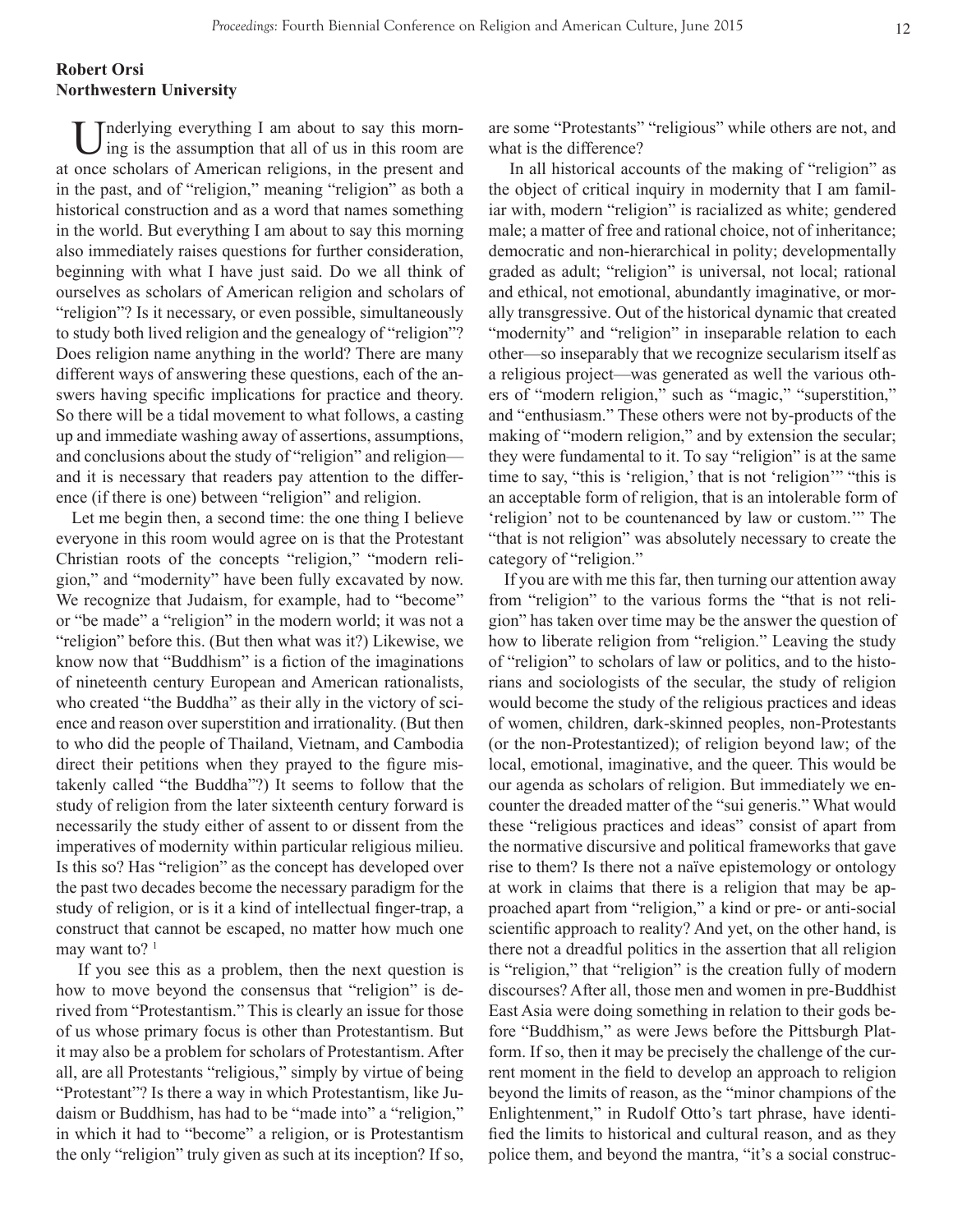#### **Orsi**

tion," which by the very fact of its endless repetition has ceased to mean anything. 2

Finally, there is the question of "American religion" or American religions," the subject everyone in this room os tensibly studies. "Religion" was thoroughly implicated in the construction of modern nation-states and empires, or so some might say, although others might query the useful ness of terms like "empire" or even "nation" in relation to the study of religion. Nevertheless, it is the case that when the rulers and bureaucrats of modernizing states set out to extend the authority of the new centers of power over the peripheries, they established governmental offices, zoning regulations, educational institutions (including medical and scientific schools), legal codes, and customary law, aimed at uprooting local religions within the borders of the emer gent state and instituting and enforcing instead some ver sion of modern religion. 3 Is this how the "American" and "religion" in "American religion" function? Do phrases like "America's God," "America's preacher," "America's theologian," and so forth designate realities on the ground or are they assertions of national or nationalist identity that serve to exclude and parse at the very moment that they pretend to designate the whole? Is it really possible any more to talk about "American religion" without being conscious of the violence the term does, or do we agree that "American reli gion" is simply the modern world's only real and good re ligion, as the State Department and evidently the American Academy of Religion seem to hold?

 <sup>1.</sup> This paragraph obliquely references Leora Batnitzky, *How Judaism Became a Religion: An Introduction to Modern Jewish Thought* (Princeton: Princeton University Press, 2011) and Donald S. Lopez, Jr., *From Stone to Flesh: A Short History of the Buddha* (Chicago: The University of Chicago Press, 2013).

 <sup>2.</sup> Rudolf Otto, "How Schleiermacher Re-Discovered the Sensus Numinis," in *Religious Essays: A Supplement to 'The Idea of the Holy,'* trans. Brian Lunn (Oxford: Oxford University Press, 1937), 68-77, quote on 71.

 <sup>3.</sup> Two excellent accounts of this process are Jason Ānanda Josephson, *The Invention of Religion in Japan* (Chi cago: The University of Chicago Press, 2012) and David M. Engel and Jaruwan S. Engel, *Tort, Custom, and Karma: Globalization and Legal Consciousness in Thailand* (Stan ford Law Books; Redwood City, Calif.: Stanford University Press, 2010).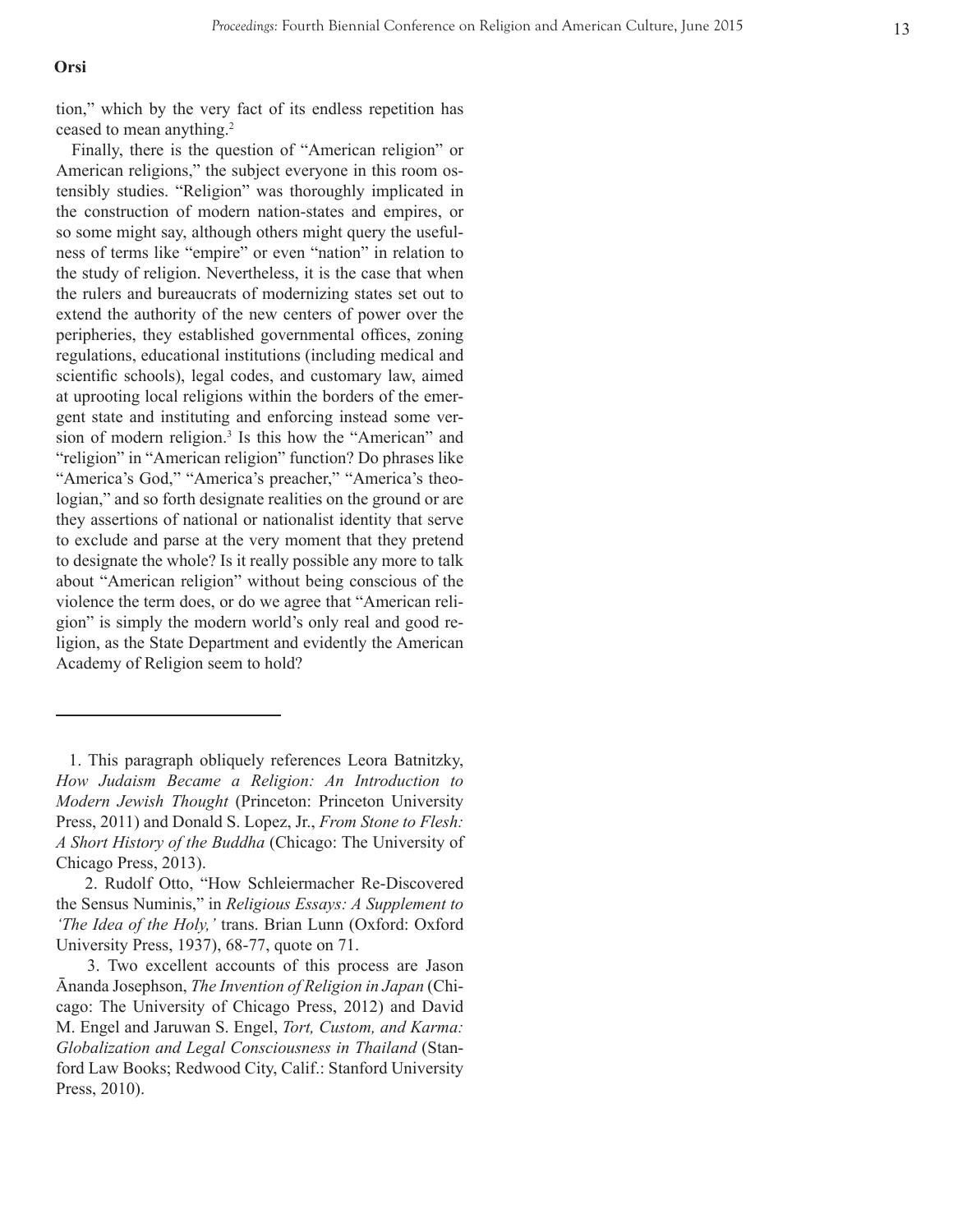## **Whither New Religious Movements?**

*Compared to the 1980s and 1990s, there is less discussion about cults, sects, and new religious movements in the broader discussions of American religious studies. What accounts for this? Are new rubrics of analysis replacing that approach or terminology, or have our scholarly interests waned with the lack of what the public perceives as "dangerous" homegrown groups in our midst?*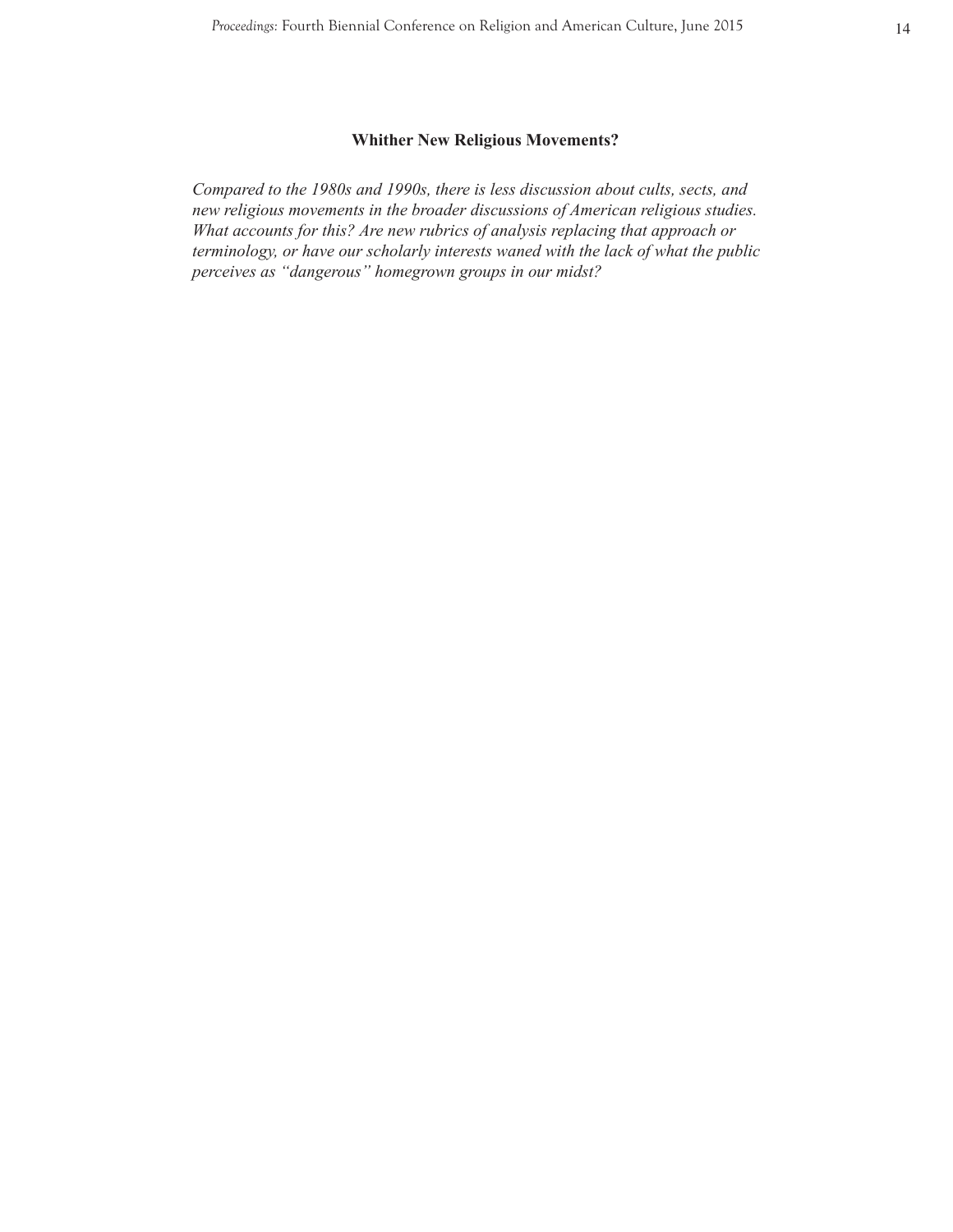## **Marion Goldman University of Oregon**

**M***ad Men*, the award winning TV drama, ended its final season with an "Om," not a bang or a whimper. It was 1970 and Don Draper, the main character, discovered his spark of inner divinity at Esalen Institute in Big Sur. He responded empathically to someone in an encounter group and took baby steps toward spiritual transformation while meditating as the sun rose over the Pacific Ocean. In the 70s, thousands of visitors characterized the isolated spiritual retreat in terms of their own desires: an esoteric think tank, a sacred space, a spa, a center for humanistic group psychology, a place for psychedelic trips, a massage school, and a small intentional community (Back 1970; Bart 1971;Goldman 2012). It was also a gateway to new religious movements such as Arica and the Rajneeshees.

Esalen combined otherworldliness with humanistic psychology and the Institute briefly became the epicenter of the Human Potential Movement because of workshops and seminars that featured well-known leaders with diverse approaches to personal and spiritual growth. It was a harbinger of America's twenty-first century spiritual marketplace, where thousands of alternative groups beckon seekers and where self-transformation has become a multi-billion dollar business (Melton 2007; Newman 2008).

The fictional Don Draper was unlikely to wholeheartedly join one or a succession of different alternative religions in order to satisfy his longings for religious guidance, intense personal ties, and ultimate salvation. Instead, he was portrayed as a consumer of alternative spirituality who sampled beliefs and practices that offered him immediate rewards. His choices were neither rationally calculated nor illogical, but were instead almost non-rational, a combination of intuition and immediate reasoning.

If Don were real, his interests would probably change as he learned about new faiths and practices and he might someday have brought together a bewildering variety of beliefs from different religions to construct a personal religious *bricolage* of alternative and mainstream practices that did not meld together in a syncretic whole (Levi-Strauss 1962; McGuire 2008: 195-99). In 1970, he belonged to an emerging category of spiritually privileged Americans with weak ties to established faiths or no religious affiliations at all. While nonaffiliated individuals who still believed in something supernatural beyond them had not yet been given a name, Don could be called a religious "None," a believer but not belonger (Wuthnow 1988).

Forty-five years after Don's fictional epiphany, the Pew Research Center once again issued an Easter message bemoaning Americans' blossoming irreligiosity. According to its data, close to a quarter of all adults have no formal religious affiliation (Smith 2015). But it is important to remember the young adults without marital ties contributed substantially to the swelling category of "Nones" and that this group has always had high rates of no affiliation that may change as they age.

In contrast to the ostensible escalation of irreligiosity that Pew described, there are numbers to remember: only four to six percent of Americans identify themselves as atheists and over the past *seven* decades their share of the religious market has barely increased (Newcombe 2015). There is a highly publicized Atheist Movement (Zuckerman 2008) and an Atheist "church," the Sunday Assembly, that have somewhat reduced stigma associated with atheism. However, most people believe in some supernatural power and want to explore and possibly explain their relationship to something beyond themselves. Their affiliations with established faiths may ebb and flow and so will their religious attendance. They are still religiously active in their own ways, just as Don Draper was when he found bliss during morning meditation.

The Pew report failed to capture the fluidity of contemporary spirituality and the possibility that with or without tenuous affiliations to mainstream faiths, increasing numbers of Americans create their own spiritual mosaics that include cults/new religious movements. They sample different religious options throughout their lives, move from faith to faith, and often tread several complementary spiritual paths at the same time.

This religious exploration is grounded in *spiritual privilege: the ability to devote time and resources to select, combine and revise one's religious beliefs and practices over the course of a lifetime.* Because of America's vital, pluralistic spiritual marketplace people from every race, ethnicity, and social class have opportunities to exercise some degree of spiritual privilege, if only by watching Oprah or taking workshops at local community centers. However, members of the upper and middle classes who are separated from or nominally affiliated with liberal faiths are most likely to exercise their privilege and have access to a wider range of choices. They hunger for new spiritual and emotional possibilities because they need not worry much about their material survival (Brooks 2001; Stark 2003).

New religions/cults are central to the marketplace for religious goods and services that attract privileged spiritual *bricoleurs.* In the late 1960s, new religious movements first came to widespread public attention because a small number of entitled young adults forsook their earlier commitments to join them and offered testimonials to the media (Dawson 2006: 83-86). These groups, often led by Asian teachers, were in high tension with widely accepted religious and social norms. Public perceptions about their inherent deviance were amplified by the relatively few instances of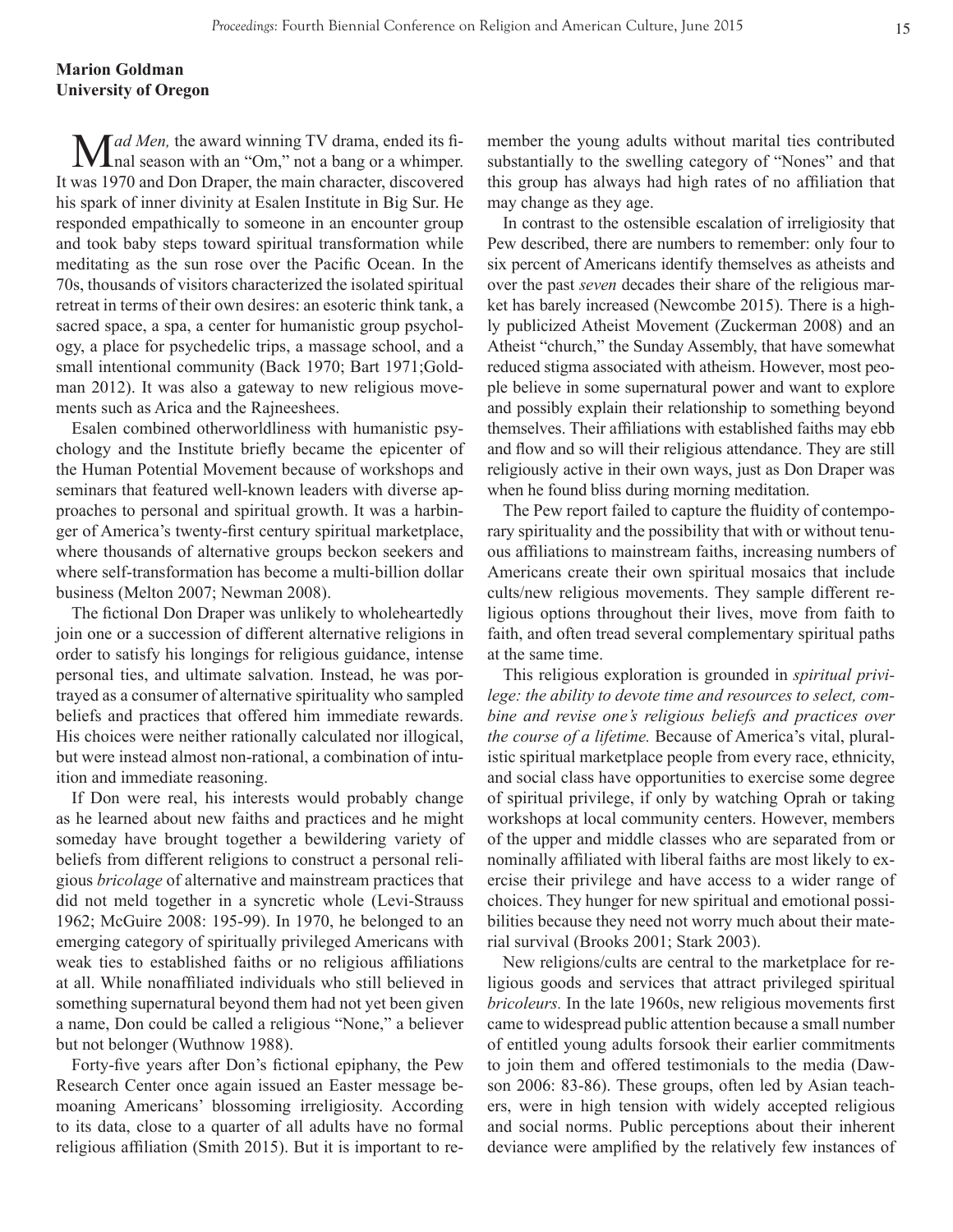#### **Goldman**

violence associated with new religions and persistent, albeit ungrounded accusations of "brainwashing."

However, beginning in the mid-1970s, many groups like Erhard Training Seminars, est, or the San Francisco Zen Center offered plausible religious philosophies and spiritual practices to outsiders who never became full members (Downing 2001). Moreover, despite the efforts of the anti-cult movement in the wake of the Jonestown tragedy, exposures of Reverend Moon's high-pressure recruitment tactics, and the conflagration at Waco; alternative religions continued to appeal to seekers in subsequent decades.

Stark and Bainbridge's (1985: 26-30) typology of new religions/cults facilitates better understanding of the dynamic marketplace for alternative spirituality that has continued to grow. They identify three categories of people associated with cults: full members, clients, and audiences. Clients or audience members who merely associate with a group, but never become full members rarely experience high tension with the surrounding society. However, they may be somewhat marginalized by the surrounding culture when the wider public is privy to the group's most extreme beliefs and practices.

Those who know a movement's secrets and organize every aspect of their lives around it are core members, who sustain one and only one affiliation and make visible sacrifices for their beliefs. However, core devotees are usually a far smaller proportion of an enduring group than its clients and audiences.

Nones may actively flirt with a group and avail themselves of friendships and a variety of activities, but they rarely join (Galanter 1999: 133-36). Some Nones become clients who pay core members or the group itself for services such as psychotherapy, therapeutic massage, instruction in mindful meditation, cooking classes at cult-run restaurants or yoga lessons. While they participate in sustained interaction with core devotees and come together with them to practice accessible rituals such as sun salutations or get advice about their intimate relationships in private consultations, they never place alternative spirituality above all else in their lives.

In the last century, committed clients engaged in regular face-to-face interaction with core members over weeks, months or years, without ever joining a group. Recently, sustained interaction also unfolds on the Internet, as people take extended Webinars together or receive spiritual guidance via Skype.

Finally there are cult audience members who confine their association to one-way communication: reading blogs or books or attending large meetings. People move among the categories of client and audience, but only a few, less than five percent, ever become fully committed to a new religion, although they may have long periods of contact with

it (Barker 1995). While the core of a group whose lives are organized around its most cherished secret beliefs may still be in high tension with the surrounding society, nominal members and bricoleurs generally avoid social marginalization or formal penalties.

Active clients exert their spiritual privilege by exploring a number of groups, often at the same time. And some new religions are flexible and spiritually inclusive, permitting professed devotees to be bricoleurs, until they are unable to fulfill the group's escalating demands for their time and money. Second and third generations raised in new religious movements, may keep their nominal affiliation and their childhood friendships, but also become religious bricoleurs (Van Eck van Twist 2015).

Since the 1970s, new religious movements have become part of the wider culture in terms of spiritual activities and material goods. They introduced ordinary Americans to foods like chai, tofu, and Kettle Chips; yoga and associated clothing options like Lululemon's; and Aveda cosmetics. Cults also brought religious innovations to liberal churches: new musical styles, mindful meditation, and pastorally led encounter groups. Contemporary American cults may be local, global, or Internet based, but whatever their forms, they continue to contribute to America's vital spiritual marketplace.

#### **References**

Back, Kurt W. *Beyond Words: The Story of Sensitivity Training and the Encounter Movement.* New York: Russell Sage Foundation 1972.

Barker, Eileen V. "Plus Ca Change…." *Social Compass*  42, no. 2 (1995): 165-80.

Bart, Pauline. "The Myth of Value Free Psychotherapy." In *Social Change: For Those Who Will,* edited by Robert Buckhout and 81 concerned Berkeley students, 356-361. New York: Harper and Row, 1971.

Brooks, David. *Bobos in Paradise: The New Upper Class and How They Got There.* New York: Simon and Schuster, 2001.

Dawson, Lorne. *Comprehending Cults: The Sociology of New Religious Movements.* New York and Oxford: Oxford University Press, 2006.

Downing, Michael. *Shoes Outside the Door: Desire, Devotion, and Excess at the San Francisco Zen Center*. Washington, DC: Counterpoint Press, 2001.

Galanter, Marc. *Cults: Faith, Healing, and Coercion.* New York and Oxford: Oxford University Press, 1999.

Goldman, Marion. *The American Soul Rush: Esalen and the Rise of Spiritual Privilege.* New York: New York University Press. 2012.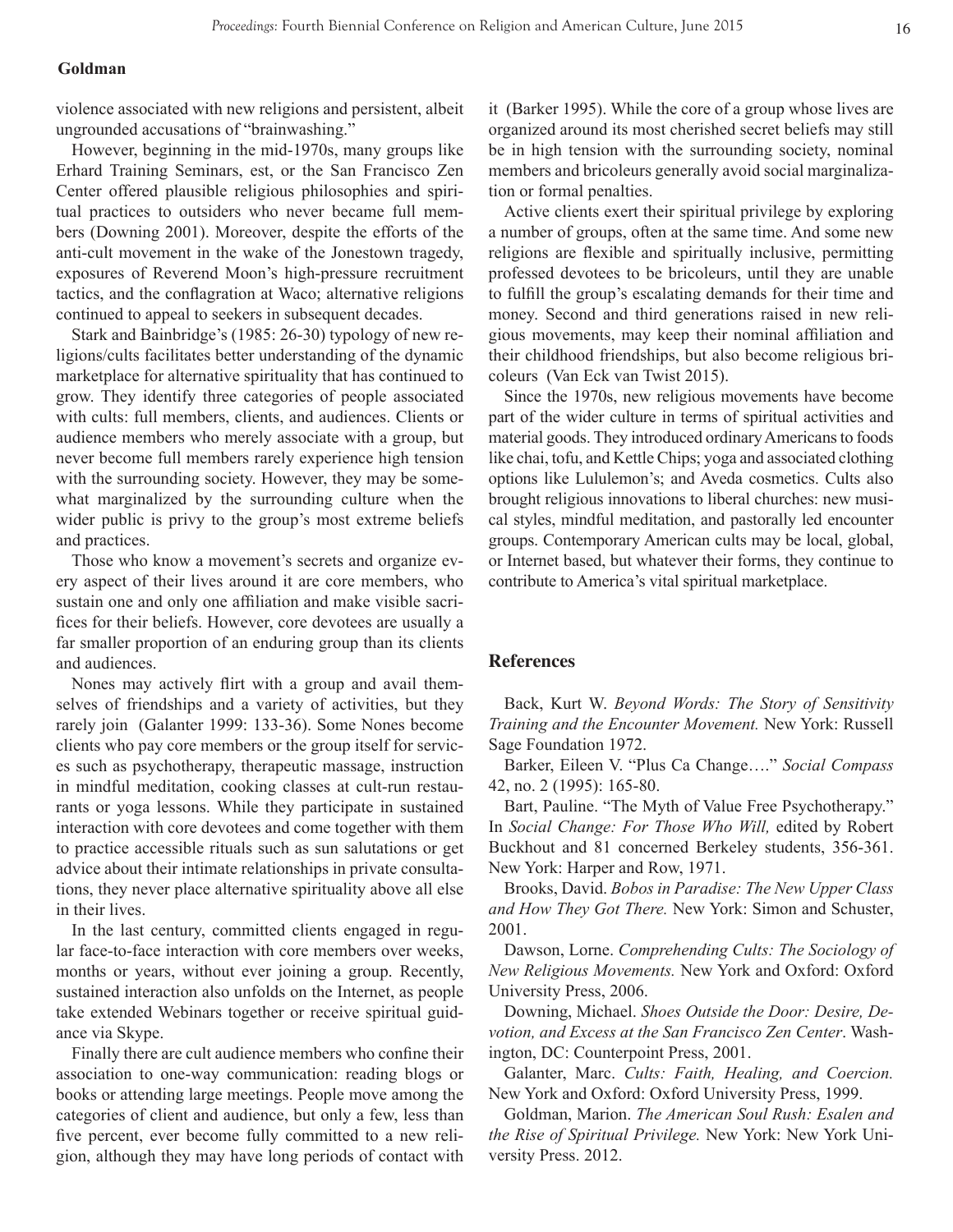#### **Goldman**

Levi-Straus, Claude. *The Savage Mind*. Chicago: Univer sity of Chicago Press, 1962.

McGuire, Meredith. Lived Religion: Faith and Practice in Everyday Life. New York and Oxford: Oxford University Press.

Melton, J. Gordon. "New Religions: Revising a Concept." *Nova Religio: The Journal of Alternative and Emergent Re ligions* 10, no. 4 (2007) 103-112.

Newcombe, Jerry. "Is the Atheist Population Skyrocket ing?" Baylor institute for Studies on Religion Homepage. May 15, 2015. http://www.baylorisr.org/2015/05/21/is-theatheist-population-skyrocketing/ (accessed May 27, 2015).

Newman, Andy. "It's Not Easy Picking a Path to Enlight enment." *New York Times,* July 3, 2008.

Smith, Greg. *America's Changing Religious Landscape.*  Washington, DC: Pew Research Center, 2015.

Stark, Rodney. "Upper Class Asceticism: Social Origins of Ascetic Movements and Medieval Saints." *Review of Re ligious Research.* 45, no. 1 (2003): 5-19.

Stark, Rodney and William Sims Bainbridge. *The Future of Religion: Secularization, Revival, and Cult Formation.*  Berkeley: University of California Press, 1985.

Twist, Amanda van Eck Duymaer van. *Perfect Children: Growing Up on the Religious Fringe.* New York and Ox ford: Oxford University Press, 2015.

Wuthnow, Robert. *The Restructuring of American Re ligion: Society and Faith Since World War 2.* Princeton: Princeton University Press, 1988.

Zuckerman, Phil. *Society Without God: What the Least Religious Nations Can Tell Us About Contentment.* New York: New York University Press, 2008.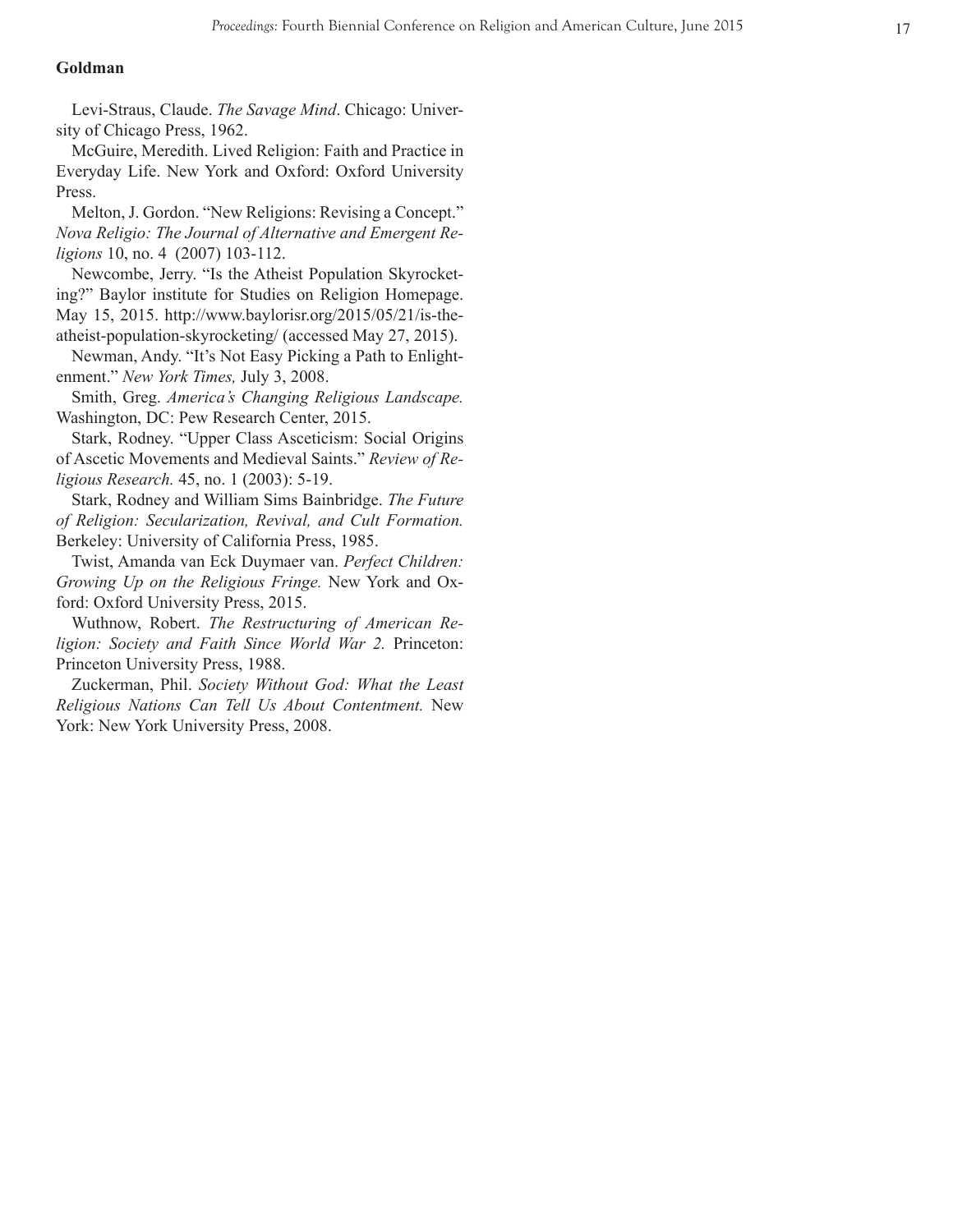### **Gordon Melton Baylor University**

The study of new religious movements (NRMs) emerged into prominence in the 1970s as a replacement for the w study of fringe religious groups, previously labeled "cults," that operated either outside Christianity, or on the edge of the Christian community in a way considered unacceptably deviant by the mainstream. The term filtered into the academy in the church-sect-cult typology adopted by sociologists of religion.

NRM studies appeared in direct response to a set of simultaneous events—the surge in Asian religions following the 1965 immigration law changes, the coming of age of the Baby Boom generation, the spread of psycho-active drugs, and the development of new psychological disciplines with marked religious implications—humanistic, transpersonal and para-psychology. The initial interest in the exotic nature of the new religions soon turned dark as parents began to complain about their offspring adhering to some of these new groups while often forsaking their pursuit of a financially rewarding and high-status career. Parents formed support groups with the goal of discovering a means of getting their kids back on track to a "normal" life, and discovered a means in the practice of deprogramming.

As deprogrammings multiplied, the practice found intellectual underpinning in the theory of brainwashing presented in court most persuasively by psychologist Margaret Singer. Through the 1980s the issue galvanized scholars, who quickly saw the flaws in Singer's brainwashing hypothesis, but found it hard to handle in court. Brainwashing offered a simplistic theory of why unpopular groups were bad, and juries responded favorably to it. Through the mid-1980s, literally dozens of cases yielded multi-million dollar judgments against the various new religions. The 1978 event at Jonestown was immediately integrated into the anti-cult rhetoric, and though the Peoples Temple was a congregation of a mainstream American denomination, the Christian Church (Disciples of Christ), it was quickly transformed into the epitome of the dangerous cult.

Meanwhile, in 1985 the American Psychological Association asked Singer and her colleagues to present a report laying out the rationale of brainwashing. Submitted in 1987 and given peer review, it was denounced as methodologically unsound. The American Sociological Association and the Society for the Scientific Study of Religion issued concurring statements. These three statements were subsequently presented in 1990 in a Federal court case in San Francisco, *US v. Fishman.* In a written decision, the court found that the brainwashing hypothesis had insufficient scientific support to be presented at trial. The Fishman case proved to be the key event ending the 1980s "cult wars," and led directly to the 1995 case involving Pentecostal believer Jason Scott that destroyed the Cult Awareness Network.

By this time, NRM studies had become an integral part of the AAR, the SSSR, and the ASR, but even as NRM issues were

being resolved in the United States and Canada, they were heating up in Europe. Here the issue was government intervention in the life of NRMs. Two new organizations, the Information Network Focus on Religious Movements (INFORM) in London and the Center for Studies of New Religions (CESNUR) in Turin, Italy, took the lead, and CESNUR began to hold an annual international conference for NRM scholars.

Meanwhile, in North America, with the deprogramming/ brainwashing issue largely settled, another issue now came to the fore—violence. A series of events in the 1990s lifted cultrelated violence out of the background into which it had faded and again gave it center stage—the deaths of the Branch Davidians in Texas (1993), the Heaven's Gate suicides (1994), the Aum Shinrikyo murders (1996), and the Solar Temple murder/ suicides in Switzerland and Canada (1996) . The evolving quest to understand religious violence would be further energized by the possibility that millennialism might inspire new violence as the century concluded.

While the Branch Davidian incident had the positive effect of initiating a dialogue between NRM scholars and the FBI, the Solar Temple incident galvanized anti-cult forces in Europe, and prompted the issuance of a string of reports by different European countries. The earliest (France, Belgium) tended to be quite negative, but later reports (Sweden, Germany) offered a more thoughtful response in light of Europe's emerging religious diversity.

It is hard to say what direction NRM research might have taken in the new century. Major issues had been put to rest; "cults" disappeared in the news media; and having lost the ideological battle, the remaining leadership of the anti-cult movement shifted to a personal attack on NRM scholars whom they labeled "cult apologists." Searching for a new issue, they began to explore child abuse in the new religions, but their concern was completely overshadowed by the scandal that burst upon the Catholic Church.

While the Catholic scandal pushed the anti-cult movement to the fringe, the events of 9/11 almost destroyed NRM studies. What might have been a new beginning, given that al-Qaida shared numerous traits often assigned to new religions, was lost as hegemony on the subject was seized by Islamic scholars. Law enforcement reorganized to deal with terrorism and dropped contact with NRM scholars (only recently reestablished). Even in Europe, 9/11 refocused government attention, and those politicians who had championed the anti-cult model moved to other issues.

Catching its breath in the wake of 9/11, NRM studies has persisted, though hobbled by the absence of an overarching issue like brainwashing that previously drew so many into the field. And with the aging of those of us so active in the 1970s and 1980s, a new generation of capable young scholars has ap-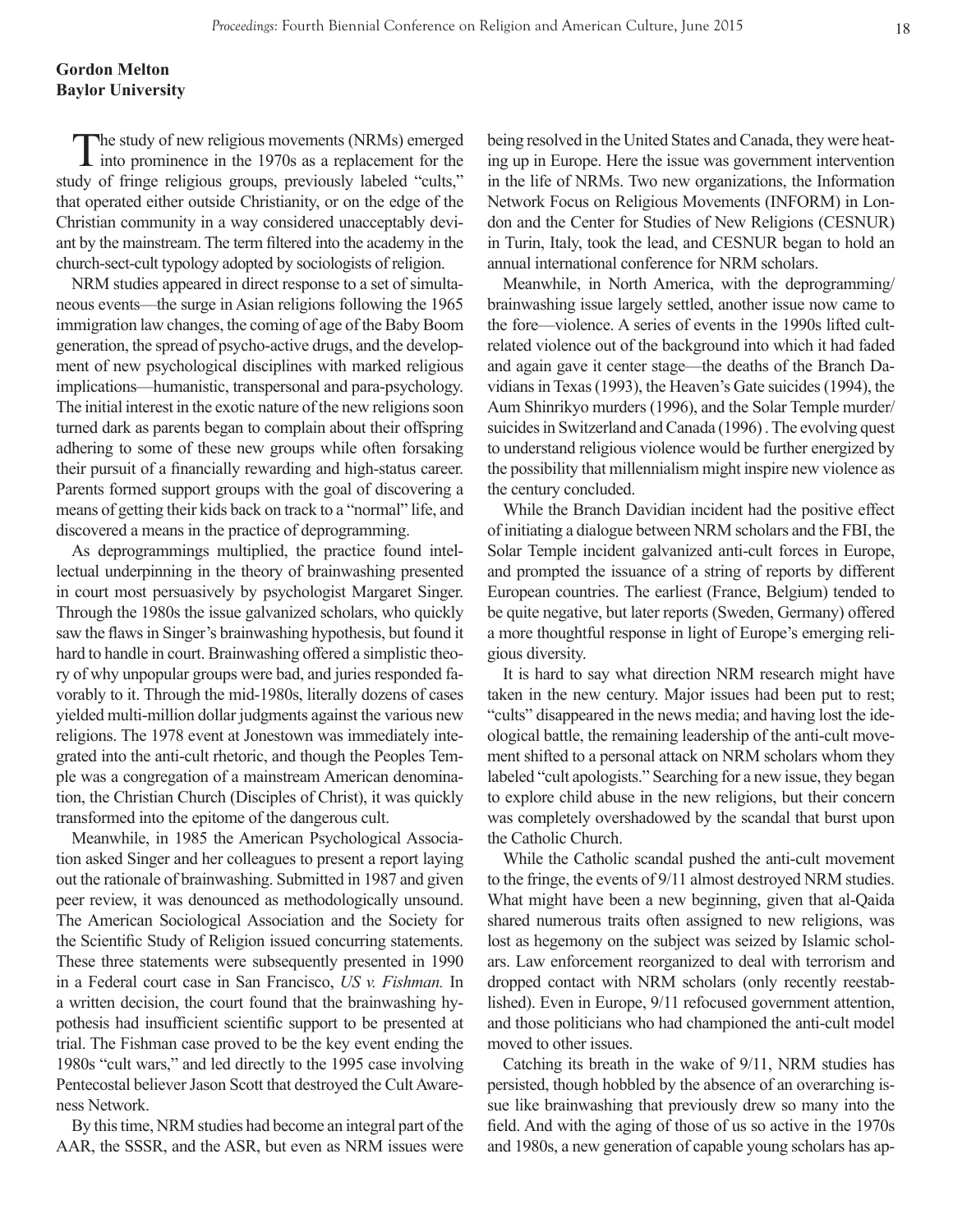#### **Melton**

peared. The annual CESNUR conference remains a substantial event, and the NRM Group at AAR has had no trouble each year filling its program slots or generating new ideas for fu ture programming. This persistent interest has come even as the field has been redefined, with primary concern for Hindu and Buddhist groups having been passed to specialists in Asian religions, resulting in an increased concern for Esoteric/New Age groups, especially in Europe.

Amid the spectrum of interests in the redefined field, which issues/topics still grab attention and motivate discussion among NRM scholars? Three stand out. Certainly, (1) legal and legislative issues remain at the forefront as several countries have passed brainwashing laws and annual proposals to limit reli gious freedom appear in different countries, the most recent (2015) in Argentina and Russia. (2) Scientology is a perennial issue, as almost a case study in the definition of "religion," though many scholars remain hesitant to study the church due to lingering fear of legal attacks. And (3) with the aging of the NRMs of the 1970s, examination of their second generation has produced new insights into the transfer of charismatic pow er. Meanwhile, what has been most surprising, given the con tinued emergence of new new religions year-by-year, has been the almost complete lack of interest in those dozens of NRMs formed over the last two decades and how they might resemble or differ from their counterparts of the 1970s.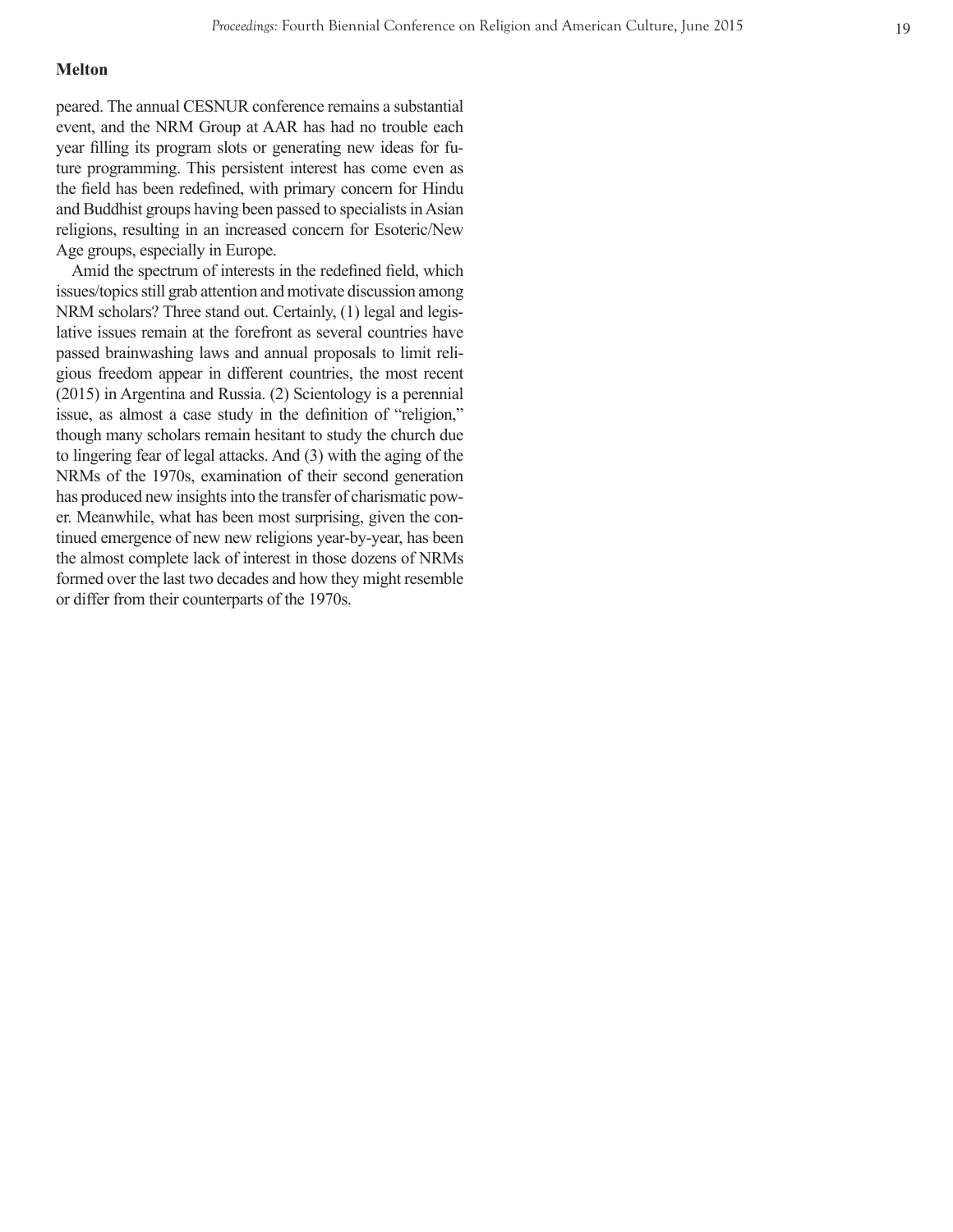## **Judith Weisenfeld Princeton University**

 $\mathbf{W}$ <sup>e</sup> gather for this session on the study of "new religious movements" in the wake of the thirtieth anniversary of the Philadelphia Police Department's May 13, 1985 bombing of the MOVE organization's Osage Avenue row-house compound. Responding to complaints from neighbors and fearing violence on the part of what government officials had labeled a terrorist cult, police acted with the aim of eviction. They eventually dropped a militarygrade bomb, lighting an inferno that killed six adults and four children in the compound, destroyed 62 homes and left 250 people homeless. The media refrain as reporters and residents marked the anniversary was: why doesn't anyone remember this tragedy? One explanation that emerged in these recent discussions is that MOVE is difficult to categorize.1 Most scholars have engaged it with interest in its political character, generally labeling it a "black nationalist" organization because of the various invocations of Africa, particularly as the surname each member took. The generic black nationalist description erases and obscures more than it clarifies, however, particularly given that one of MOVE's early theorists was white, that the group's social and political vision may not be easily contained within a nationalist frame, and that the goals were not solely political. For their part, members described it as "a deeply religious organization," as "nature," as "the truth" that would free people—not just black people—from the corruption of "the system." 2

Where is the analysis by scholars of religion 30 years later, I thought? Why doesn't this group have a place in the conventional narratives of African American religious history or American religious history? <sup>3</sup> My goal is not to make a case for MOVE in particular as central to the narrative of African American religious history, but to take the occasion of the anniversary and attendant questions about public memory to think about the forces that have shaped scholarship on "new religious movements" in African American history. I approach the topic not as a specialist in this field, but from the vantage point of working a project on the coconstruction of religious and racial identity among blacks in the early twentieth-century U.S in which I take Father Divine's Peace Mission, the Moorish Science Temple, the Nation of Islam, and congregations of Ethiopian Hebrews as cases. I begin with a few thoughts about the shape of scholarship in this field with regard to African American religious history and end with a few questions that have emerged from working in primary sources, early secondary sources examining black "sects and cults," and reading recent works on black new religious movements of the period.

Much early scholarship on "black sects and cults" represents a debate about the public image and political utility of religion in African American life. Black Protestant clergy,

political leaders, and scholars worried that the theologies, practices, political attitudes, and social organization of these groups undermined the case for African American fitness for full citizenship. Especially concerning was the possibility that the rise of such groups would provide ammunition for whites to characterize "black religion" writ large as necessarily irregular religion—emotional, excessive, primitive. In fact, these fears were justified. The author of a 1935 study of psychosis among followers of Father Divine described poor and uneducated African Americans as "not far removed from their savage ancestors with their primitive, tribal interest in the unnatural, voodooism, witchcraft, and the more bizarre portions of religion." 4 Contact with Father Divine, he argued, simply activated the predisposition to religious frenzy, bringing about a state of dementia praecox. Similar assessments by white psychiatrists and sociologists abound.

 Responses from black social scientists and historians of religion sought to dispel the idea that such movements revealed the character of black people's innate religiosity. Many invoked class or gender arguments about the appeal of the groups to particular sectors of marginalized black people and indicted American society for the racism that marginalized them in the first place.<sup>5</sup> Many early black interpreters of these movements were invested in excluding them from the normative core of black religious life, which they understood to be black church Protestant, and this exclusion took on urgency in light of hopes that black churches and their male clerical leaders would serve as vehicles for political activism.<sup>6</sup>

Political investments in the story of African American religion as primarily one of freedom struggle and theological commitment to Protestant Christianity have relegated non-Christian and unconventional Christian movements to the margins. This interpretive framework continues to shape traditional narratives of African American religious history and guides the rare appearances of African American religion in broader American religious history narratives. The Nation of Islam represents an exception, despite the fact that a great deal of scholarship about the group emphasizes its political nature, presenting it as a black nationalist movement that happens to deploy a religious frame.<sup>7</sup> While the terms of black liberation in the Nation of Islam are not those of the Civil Rights Movement model, it fits more easily into a black freedom struggle narrative than do the other groups. Moreover, the popularity of *The Autobiography of Malcolm X* as a classroom text provides the opportunity to teach about the Nation of Islam and do so in the course of a narrative of its rejection in favor of Sunni Islam.

There has been a recent revival of interest among historians of African American religion in some of the groups that have their origins in the early twentieth century.<sup>8</sup> In par-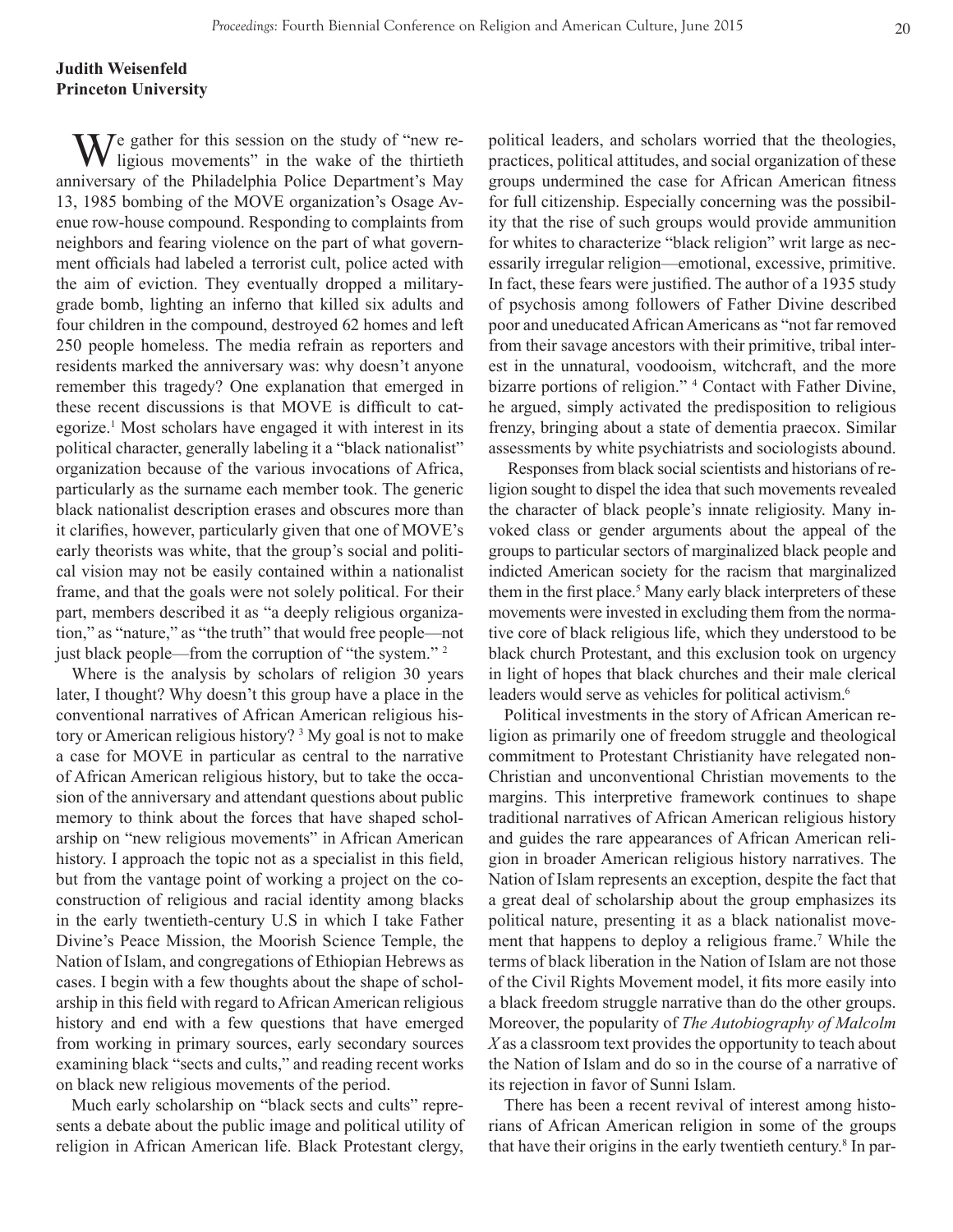#### **Weisenfeld**

ticular, a number of scholars have worked to make black religious movements previously labeled "sects and cults" legible within the frames of religious traditions that hold the status of "authentic" religions. Such works argue for a more capacious understanding of Islam, Judaism, and Christianity such that non-normative versions can be taken as themselves authentic iterations of these traditions and their founders and adherents more than simply pretenders.

A few brief questions for discussion:

1. The approach scholars in the recent wave of work on early twentieth-century black religious movements in the U.S. have taken strikes me as having the potential to concede too much analytical ground to a traditional religious core. Nevertheless, I appreciate the questions these studies raise about what constitutes the "new" when we talk about new religious movements. Do we use the label to note temporal newness in the American context and, if so, what then is its analytical utility? How can we attend to both continuity and innovation in our histories and interpretations of these movements?

2. The question of terminology has been the most vexing for me in formulating my project. Early in my work I used the hedging phrase, "the groups I'm interested in," followed by "groups that promoted alternative religio-racial identities" with alternative modifying identity rather than religion. Currently, I'm calling them "religio-racial movements," focusing on the characteristics that unite them in the context of my study but leaving open the possibility of other configurations into which they might also fit. Would it be useful to let go of the "new religious movements" label in favor of a more flexible set of descriptors?

3. I'm struck by the dominance of single movement studies not only with regard to African American religious groups, but in the broader field of "new religious movement" studies. What accounts for this? What effect does it have on the place of scholarship about these movements in the broader field? What might we gain by thinking thematically and comparatively more regularly?

4. All of the groups I examine in my study were founded by men and almost all of the scholarly accounts focus on the theologies and practices male leaders propagated. Having spent a number of years scouring archival collections, reading the black press, and working through vital records, I can attest to the fact that there were women in these groups and, in some cases, many more than one might imagine given the masculinist theologies and leadership structures. What impact would attending more carefully to women's experiences in black religious movements have on our understanding of their place in African American religious history?

5. The fact that so many of the black movements that have captured scholars' attention have their origins in the early twentieth-century northward migration of black southerners and immigration from the Caribbean has focused attention almost exclusively on northern urban environments. What might emerge from using a longer historical lens—not just forward, as in the case of recent ethnographic work on African Hebrew Israelites and the Five Percenters, for example, but backward in time—and a broader geographic scope to the South and West?<sup>9</sup>

 1. Philadelphia-native Gene Denby of NPR's Code Switch provided excellent coverage the anniversary. Gene Denby, "Why Have So Many People Never Heard of the MOVE Bombing?" May 18, 2015, <http://www.npr.org/ sections/codeswitch/2015/05/18/407665820/why-did-weforget-the-move-bombing> ; "I'm From Philly. 30 Years Later, I'm Still Trying To Make Sense Of The MOVE Bombing," May 13, 2015 < http://www.npr.org/sections/ codeswitch/2015/05/13/406243272/im-from-philly-30-years-later-im-still-trying-to-make-sense-of-the-movebombing> *Code Switch: Frontiers of Race, Culture and Ethnicity.*

 2. *Let the Fire Burn,* dir., Jason Osder (Zeitgeist Films, 2013).

 3. A notable exception is J. M. Floyd-Thomas, "The Burning of Rebellious Thought: MOVE as Revolutionary Black Humanism," *The Black Scholar* 32:1 (Spring 2002): 11-21.

 4. James A. Brussel, "Father Divine: Holy Precipitator of Psychoses," *American Journal of Psychiatry* 92:1 (July 1, 1935): 215-223. See also, Lauretta Bender and Zuleika Yarrell, "Psychoses Among Followers of Father Divine," *Journal of Nervous and Mental Disease* 87: 4 (April 1938): 418-449, among others.

 5. Arthur Huff Fauset, *Black Gods of the Metropolis: Negro Religious Cults of the Urban North* (Philadelphia: University of Pennsylvania Press, 1944).

 6. See Barbara Dianne Savage's Foreword to the 2002 edition of Fauset's *Black Gods* for a discussion of his approach to these questions and *Savage, Your Spirits Walk Beside Us: The Politics of Black Religion* (Cambridge: Harvard University Press, 2012).

 7. C. Eric Lincoln, *The Black Muslims in America* (Boston: Beacon Press, 1961); E. U. Essien-Udom, *Black Nationalism: A Search for Identity in America* (Chicago: University of Chicago Press, 1962).

 8. For example, Jacob S. Dorman, *Chosen People: The Rise of Black Israelite Religion* (New York: Oxford University Press, 2013); Marie W. Dallam, *Daddy Grace: A Celebrity Preacher and His House of Prayer* (New York: New York University Press, 2007); Edward E. Curtis IV and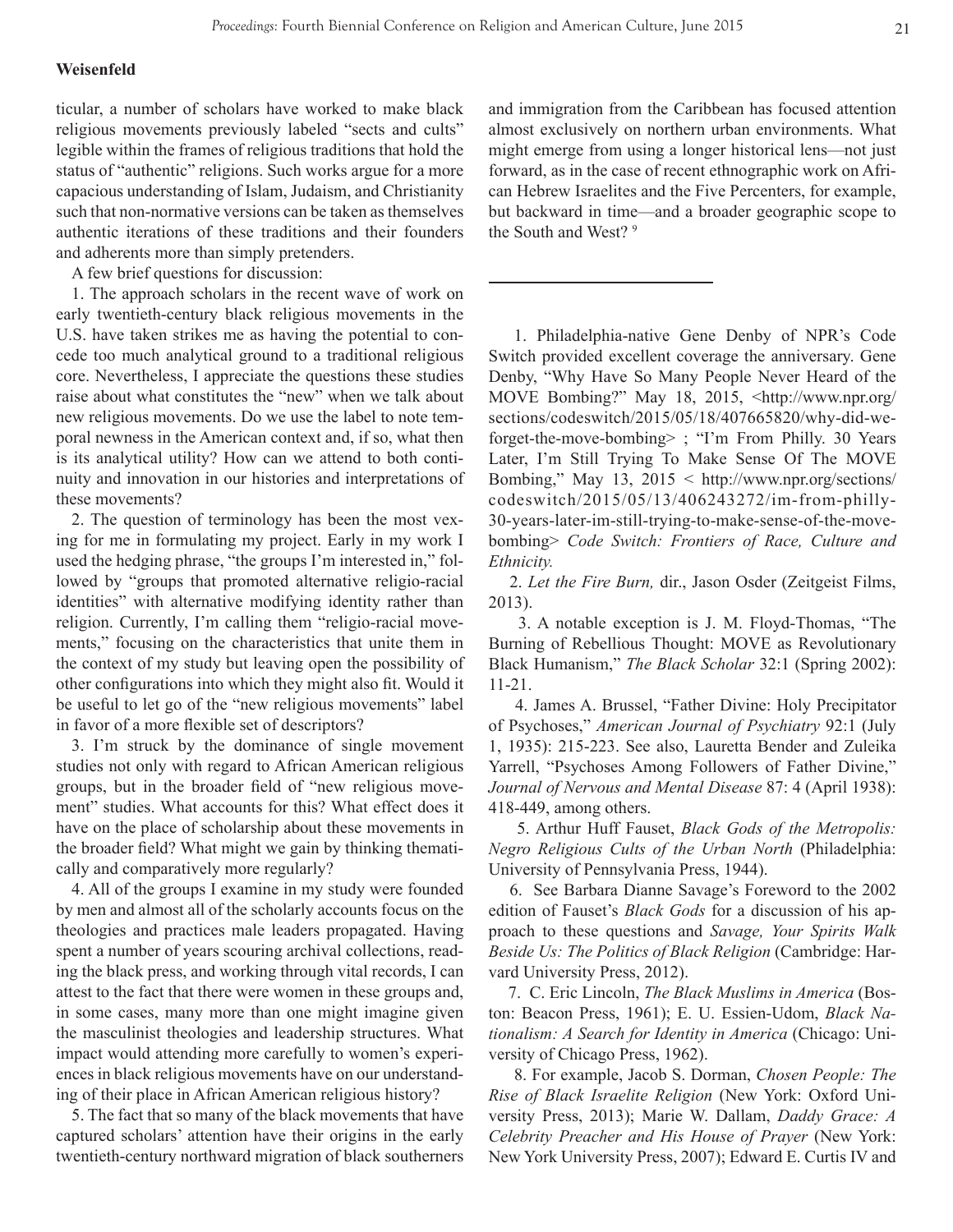#### **Weisenfeld**

Danielle Brune Sigler, eds., *The New Black Gods: Arthur Huff Fauset and the Study of African American Religions*  (Bloomington: Indiana University Press, 2009); Edward E. Curtis, IV, *Black Muslim Religion in the Nation of Islam*  (Chapel Hill: University of North Carolina Press, 2006).

 9. John L. Jackson, *Thin Description: Ethnography and the African Hebrew Israelites of Jerusalem* (Cambridge: Harvard University Press, 2013), Michael Muhammad Knight, *The Five Percenters: Islam, Hip Hop and the Gods of New York* (Oxford: Oneworld, 2007); Julius H. Bailey, "The Final Frontier: Secrecy, Identity, and the Media in the Rise and Fall of the United Nuwaubian Nation of Moors," *JAAR* 74:2 (2006): 302-323.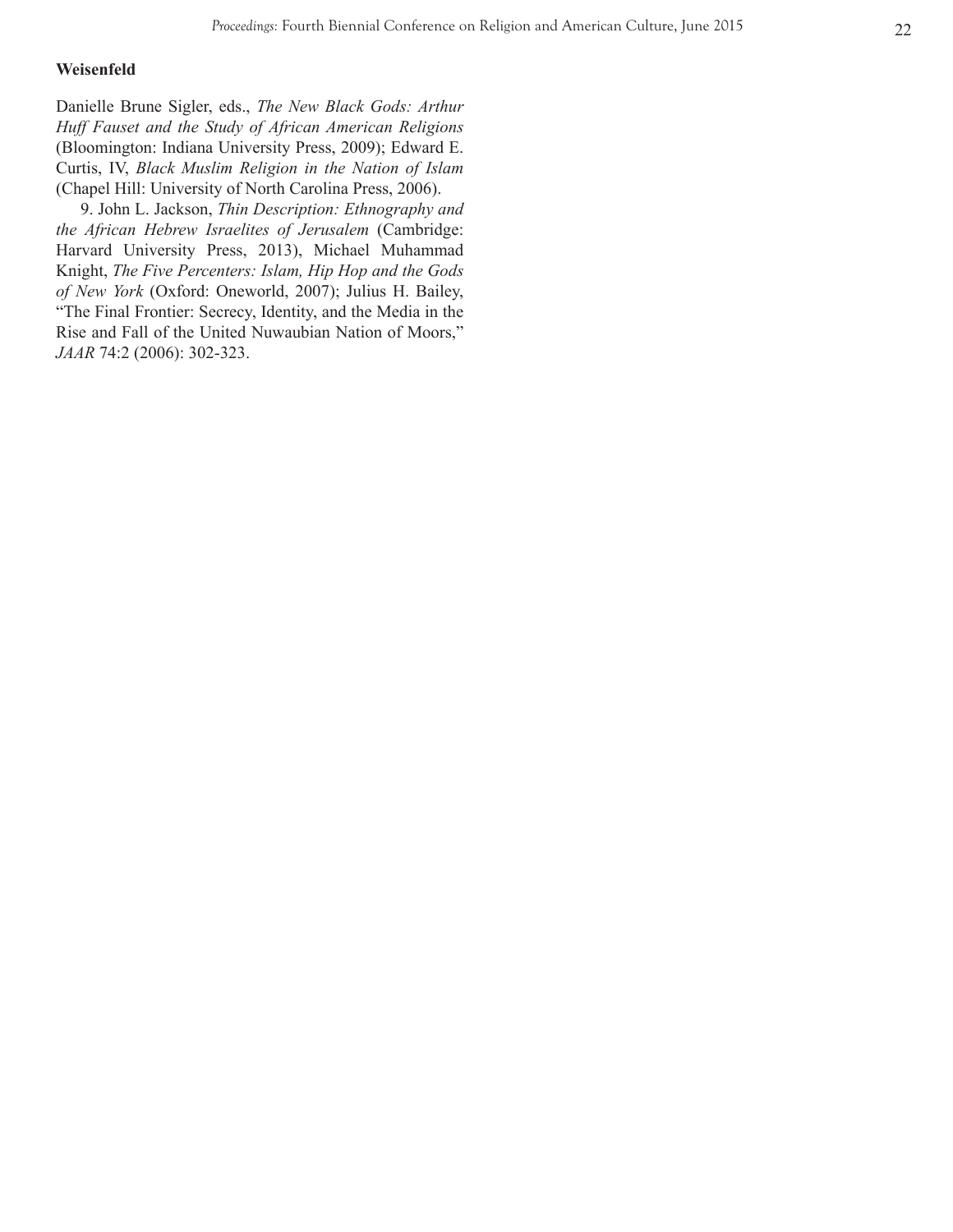## **American Religion and Global Flows**

*Where once we talked about missions, immigration, or hybridization, the field is increasingly putting those and other topics under the larger umbrella of "global flows." Network societies exchange and interact among actors in religious realms right alongside economic and political. With structural logics made up of nodes that link together social, cultural, and physical places, how are we to understand American religion, both presently and historically? What traditional interpretations are sloughed off with this global interpretation and with what are they being replaced?*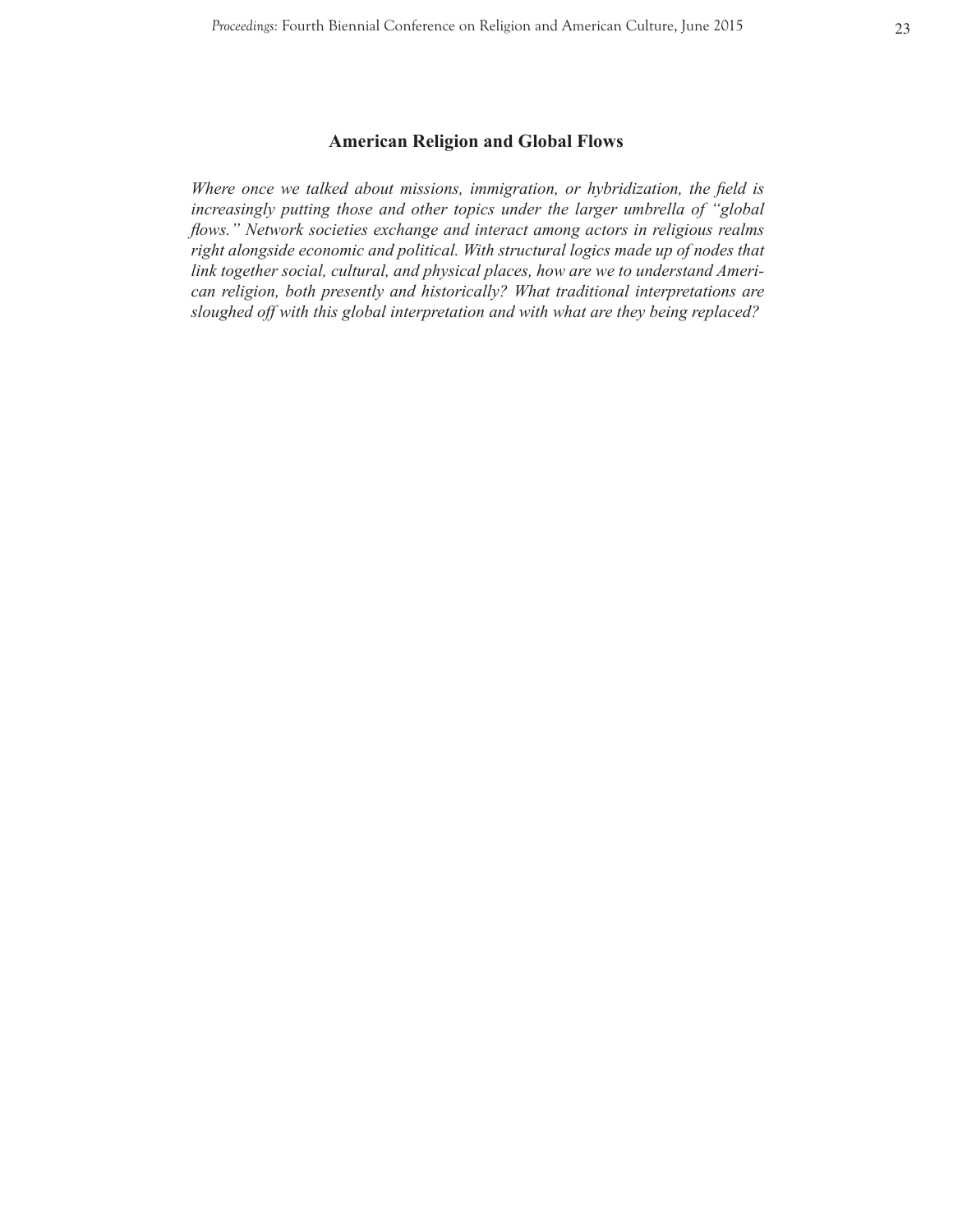## **Kate Carté Engel Southern Methodist University**

Conference organizers suggested the phrase "Ameri-<br>Can Religion and Global Flows" as an innovation, an "umbrella term" that can encompass traditional subjects of global religion, missionary work and immigration, for example, as well as newer strands of analysis—such as tracing religion as a social network mediated by a variety of communications technologies. "Global Flows," "Globalization," and even "Glocalization" are the concepts de jour, and they represent our collective scholarly efforts to understand our place in the world, and the sense that the things we thought were (often regrettably) stable—namely the strength of the nation state, the borders between cultures, and the dominance of Christianity and the West in that system—are not quite as stable as we thought.

Generally speaking, we assume that the era concerned with "real" globalization dates back roughly two hundred years. As José Casanova succinctly put it, "Historically, globalization is a process continuous with modernity, with the capitalist world system, and with the world system of states."<sup>1</sup> I'd like to remind us to do what historians do best, however, and ask us to look farther back in time. Today's scholars are hardly the first to envision religion in global terms, and coming from the bailiwick of the Christianity of the early modern Atlantic world, the vision conjured up by the phrase "global flows" is not the intentionally capacious language of the post-secular academic, but rather the prophetic voice of seventeenth century English poet George Herbert in the "Church Militant."

> Religion stands on tip-toe in our land, Readie to passe to the American strand.

This couplet is part of longer poem, itself attached to an even longer poetic work, that traces the course of Herbert's "religion" in its flight from sin. The plot is both Biblical and historical, but "religion," (Herbert tells us) "like a pilgrime," is "westward bent." Herbert's reference to America, which nearly kept the work from being published, sounded a warning to his English compatriots: without care to protect "religion" from the threats of sin, the evil force that had already chased religion around the globe, "then shall Religion to America flee."<sup>2</sup>

Herbert framed his history in terms of states. His premise, that states have a religion and ought to work for its advancement, will be familiar to early modernists. It marks not just our sources, but also our scholarship, as we trace what Lauric Henneton has termed the "spiritual geopolitics" of the age. Protestant and Catholic empires squared off to compete for New World territory, for domination over the international system in Europe, for wealth and power and military might. As they did so, they created a system within which individuals, even those as far removed from power as enslaved peoples in the new world, or sailors captured by or escaped from Barbary pirates, could manipulate confessional identity as a means to personal advancement and protection.3 From the courts and treaty tables of Europe to small plantations in Mexico or tiny towns in New England, religion shaped political possibilities for individuals. As Susan Juster and Linda Gregerson have commented about the concepts of empire and religion, "whichever term comes first, and in whichever direction one draws causal and affiliative links, religion and empire were the constitutive forces of nation building, economic expansion, and identity formation in the early modern era." 4

The discontinuities between the early modern and the modern eras are easy enough to find, but Juster and Gregerson's words are striking in that they might just as well be applied to our current era of globalization, in which economic and political forces span the globe, and religion is often conceived of as a mechanism through which individuals negotiate modernity and post-modernity, secularity and post secularity. For that reason, I'd like to emphasize the continuities rather than the discontinuities between these two eras, and there are two in particular that I'd like to highlight.

The first is the inter-penetration of the global and the local in terms of religion. The second is the awareness of our subjects of the global nature of the religious world in which they operated or operate. Narratives of globalization, in other words, play a key role in global flows. These two issues are inextricably linked. For Herbert the sins of individuals in one place could only be saved by the virtues of those in another. Their ties to one another, and the meaning gleaned from those ties, were the substance of Christianity, which for him was the only true religion. A century and a half later, evangelical hymnist John Newton described the American Revolution that divided the Protestant fellowship in similar terms, writing "This Nation is like a ship in a storm, a storm which sin has raised, we are in jeopardy  $\&$  the Lord if not asleep has seemed to stand at a distance, so that the storm has increased & things gone from bad to worse." Yet, "If He be pleased to speak the word, we shall have a calm,  $\&$ if his true disciples unite in fervent prayer, then there is yet hope."<sup>5</sup>

In a very different mode, but to similar effect, Robert Wuthnow pointed out in his 2009 work, Boundless Faith, most of what we imagine under the term religion operates locally: congregations, rituals, worship, local pastoral leadership. Yet local congregations operate on the international stage as missionaries and in a wide variety of other ways. Wuthnow quotes a nineteenth century literary character who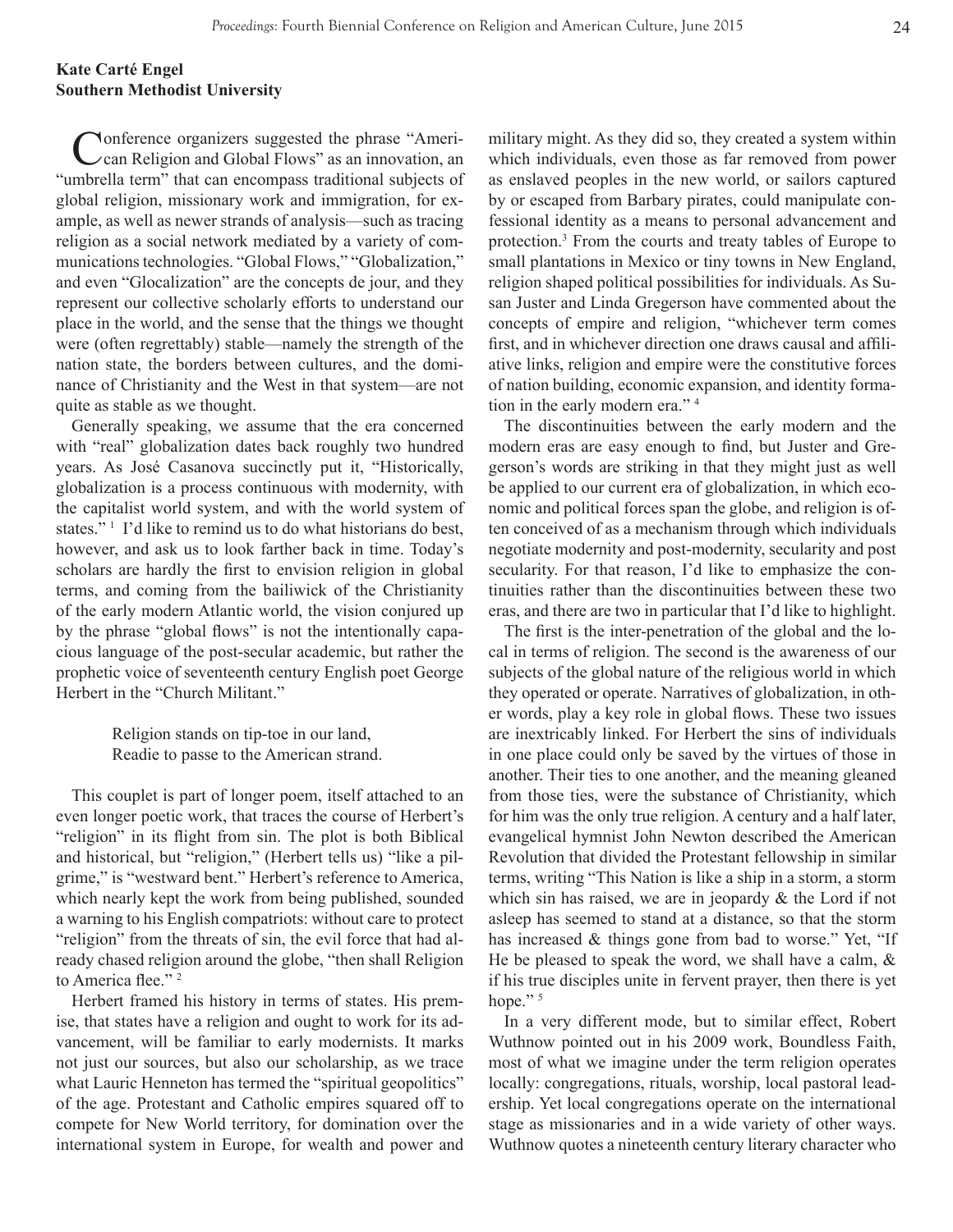#### **Engel**

complains, "I must be all the time away from home a workin' for the heathen and missionary societies. And I must at the same time be [at] home all the time a workin' and a takin' care of my family." <sup>6</sup> The interdependency of the global and local has, in other words, been a hallmark of American religion for centuries, as has the awareness of historical actors that this was so. Neither globalization, seen in this way, nor the awareness of globalization, is new.

The differences between global narratives of Christianity, let alone religion, in the seventeenth century and the present are legion, and we could fill an conference with references to the unprecedented scale of twenty-first century globalization, the new opportunities it provides religious individuals and actors, and the new challenges it presents.

But as long as there have been global flows, there have also been narratives of the meanings of global flows, some of which have already been beautifully excavated by scholars. Those narratives have played a powerful role in shaping the kinds of actions that followers of Herbert, or Newton, or countless others, have taken on the global stage, and on the "global flows" of religion they created. These narratives represent, I think, important counter narratives, correctives, and complexity to the drumbeats of Christian nationalism of the reflexive effort to understand "American" religion in its many forms. Moreover, they represent, in this global moment, a common theme that connect very different kinds of faith communities. Attention to not just global flows, but also religious communities' global narratives suggests that part of being "religious," no matter what one's relationship to privilege and power was or is, is the capacity to imagine religious lives in both global and local ways.

 3. For a wonderful example of scholarship that draws out these connections, see Kristin Block, *Ordinary Lives in the Early Caribbean: Religion, Colonial Competition, and the Politics of Profit* (Athens, Ga.: University of Georgia Press, 2012).

 6. Robert Wuthnow, *Boundless Faith: The Global Outreach of American Churches* (Berkeley: University of California Press, 2009), quote p. 9. Wuthnow explains the force of another such narrative in terms of scholarship in his second chapter, esp. p. 36-37.

 <sup>1.</sup> José Casanova, "Religion, the New Millennium, and Globalization," *Sociology of Religion* 62 (2001), 415-441.

 <sup>2.</sup> *The English Poems of George Herbert,* Linda Wilcox, ed., (Cambridge: Cambridge University Press, 2007), entry 181; Raymond A. Anselment, "'The Church Militant: George Herbert and the Metamorphoses of Christian History," *Huntington Library Quarterly* 41(1978), 299-316.

 <sup>4.</sup> Linda Gregerson and Susan Juster, eds., *Empires of God: Religious Encounters in the Early Modern Atlantic*  (Philadelphia: University of Pennsylvania Press, 2010), p. 3.

 <sup>5.</sup> Newton to Thornton, December 19, 1776. CUL, Ms. Add. 7826/1/A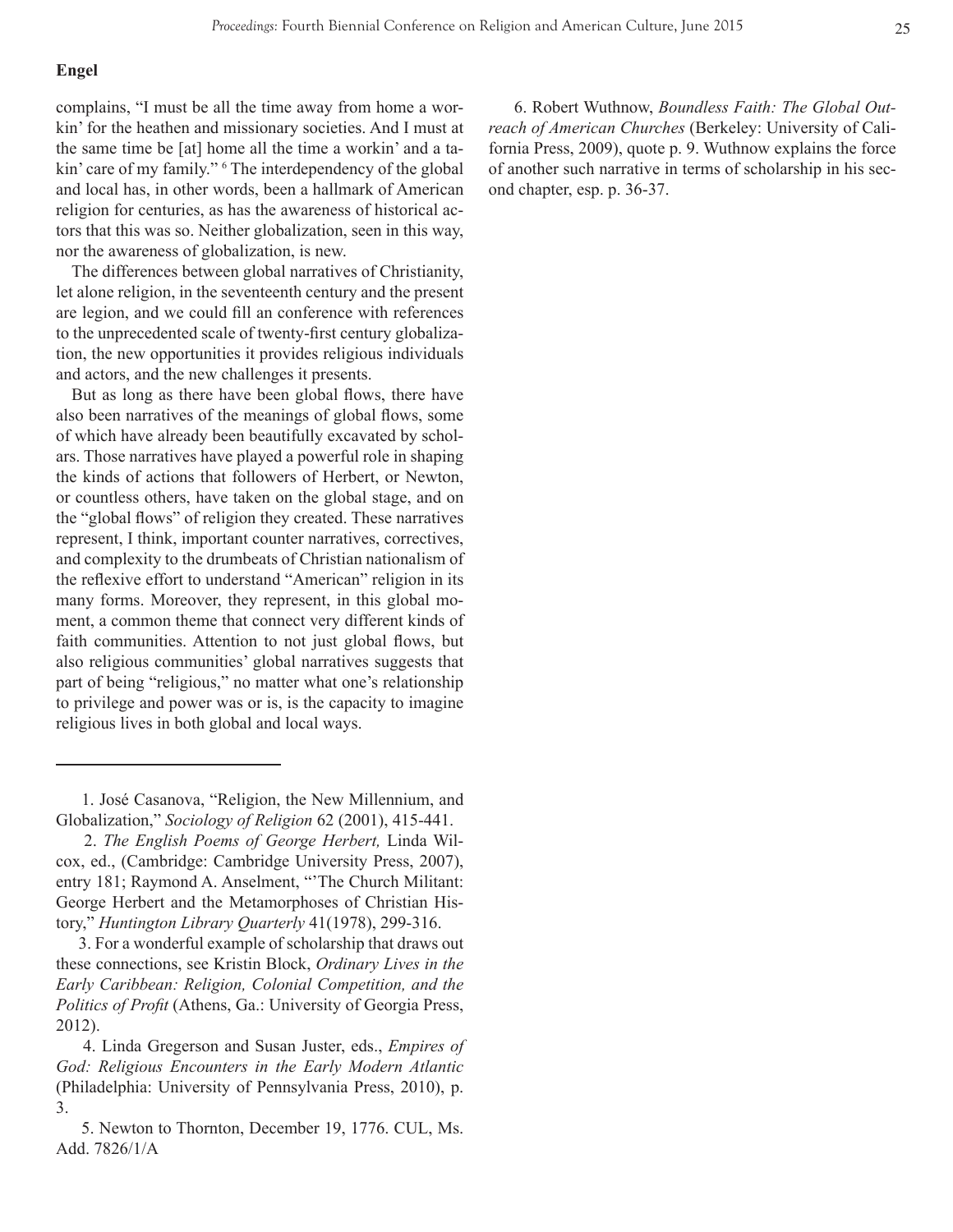## **Zareena Grewal Yale University**

I am going to address the question of how to study Amer-<br>ican religious global flows from my own scholarly vantage point in the overlapping fields of American Studies and Religious Studies, specifically the emergent scholarly trends in the relatively young subfield of American Islamic Studies.<sup>1</sup> A generation ago the term American Islamic Studies could have only meant philology, textual studies of the works of pre-modern Arab (or Arabophone) thinkers written by U.S. based scholars. The notion that Islamic Studies proper could be undertaken by studying the religious practices of Muslims in the U.S,. diasporas, convert populations, and their subsequent generations, was dismissed out of hand, and in fact, continues to be in many "traditional" Islamic studies departments, journals, conferences (such as the American Oriental Society) which remain wedded to a territorial bias (ie they construct the Middle East/Orient as the authentic core of the "Muslim World.")

Yet we are also witnessing a post-Orientalist de-territorialization of Islamic studies as well as a growing inclusion of Islam in discussions of American religions, such as this conference. By "post-Orientalist" I mean, first, that Said's argument is widely (but not unanimously) taken as an analytical point of departure; Edward Said's *Orientalism* demonstrated that, far from amassing objective and definitive knowledge about distant peoples and lands, the Western study of Islam and the Orient was largely a method of producing knowledge about the cultural essences of others in service of a narrative of European racial superiority and imperial rule<sup>2</sup> Second, a post-Orientalist position recognizes his critics who have challenged and amended Said's unrippled account of how the Orient operates in the Western imagination. For example, the Middle East has meant and continues to mean very different things to Americans in different political moments, and these American interests are not identical with European colonial interests. Furthermore, the American national subject is neither as white nor as male as the so-called "universal" European one of the nineteenth century.3 Whiteness and maleness are important to the fashioning of American identity but in the age of Obama whose favorite show is *Homeland,* in which Claire Daines plays a mentally unstable CIA agent, racial, gender, and sexual minority status are also incorporated into imagining the nation as a vulnerable superpower and in constructing the Muslim as the Other and Islam as fundamentally foreign.

Concurrent with the pervasive representations of Islam as the antithesis of the American way of life in the mainstream U.S. media are the increasingly public claims of American Muslims that Islam, as a universal tradition, is an American religion and Muslims, as a historical presence beginning with African Muslim slaves, are *not* a new religious minority. Even as they make such claims, American Muslims simultaneously struggle to maintain their political, devotional, charitable, familial, and intellectual ties to Muslims outside of their national borders, ties rendered suspect by the state in the context of the War on Terror. American Muslims' competing desires to be recognized both as authentically American and as an authentic part of the global *umma* of believers is the subject of my book, *Islam is a Foreign Country.*<sup>4</sup> I must admit my editor loved my title but that Muslim readers hate it and that I regularly have to (defensively) explain is not prescriptive. Based on multisite fieldwork in Egypt, Syria, and Jordan, my ethnography tracks the global flows of Muslim intellectuals and ideas that connect US mosques to the intellectual centers in the Middle East. As the American Muslim seekers I interviewed studied Islamic law and theology abroad, they wondered if their ties to the Muslim world undermined their earnest efforts to make Islam an American religion. *Islam is a Foreign Country* breaks with the persistent territorial bias that maps "true" Islam to distant, eastern lands and brown (rather than black or white) bodies but it does so not by turning away from the Middle East but by mapping the changing religious and political significance of the Middle East in the eyes of American Muslims. My focus on the wide range of meanings and political and religious usages of the moral geography of the "Muslim World" for American Muslims allows me to sidestep the sectarian, racial, and class divisions that obscure important continuities across Muslim communities. Furthermore, the transnational framing of the Muslim world de-naturalizes the nation-state, modernity's most powerful moral geography, and destabilizes the loaded questions of Americanization that have dominated the sub-field of Islam in the United States.

As an Americanist interested in global Islam, I am in good company as there are a number of excellent models of transnational, multi-sited, multi-lingual ethnographies such as Zain Abdullah's *Black Mecca,* Hisham Aidi's *Rebel Music,*  Sunaina Maira's *Missing,* and Junaid Rana's T*errifying Muslims.* These transnational works push against disciplinary boundaries that have limited the kinds of questions scholars have asked about American Muslims, deepening our understanding of transnational Islamic flows and American culture in a global age. For example, one generation ago, scholars writing about American Muslims were locked in cyclical debates in which 1965 figured as a fault line: religious studies scholars delineated whether African-American Muslim communities such as the Nation of Islam (the majority of black Muslims before 1965) were as authentically Islamic as Sunnis (who became the majority of black Muslims after 1965, many inspired by Malcolm X's final conversion) and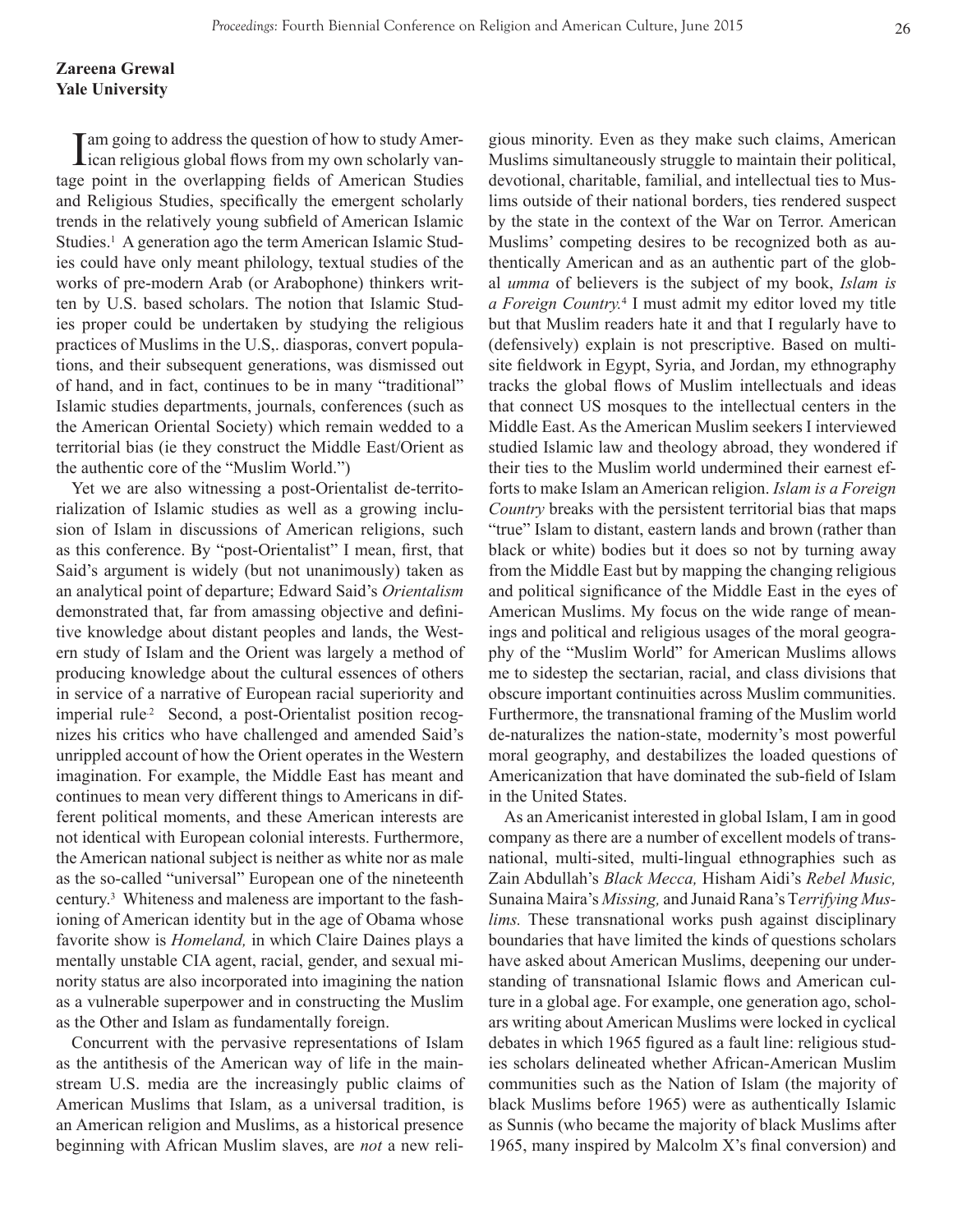#### **Grewal**

social scientists determined how to tell the story of Muslim migration to the U.S. in terms of intrusive, aquatic metaphors like "waves," "flows" or "floods" that are presumed to be benign; such imagery contrasts with the nation as stable ground. 1965 is also significant to the history of American Islam because of the passing of the Immigration Act, a direct outcome of the Civil Rights Act, which triggered the immigration of large numbers of Muslims primarily from the Middle East and South Asia. In the context of the Cold War, this generation of highly-educated and upwardly-mobile immigrants was attractive to the U.S .government as a way to keep ahead of the USSR in technical and scientific fields. These Cold War Muslim immigrants radically transformed the demographic picture of U.S. mosques and some of the pan-Islamists among them reshaped the terms of religious authority and the political priorities of American Muslim institutions: shifting focus from domestic social justice issues towards unjust U.S. foreign policy in Muslim-majority countries. Thus, 1965 marks several periods of the history of Islam in the U.S.—as a demographic turning point, as the end of Malcolm X's charismatic and global leadership, and as the beginning in a shift in American Muslim religious and political cultures. However, historical accounts of Islam in the twentieth-century U.S. too often treat 1965 both as a temporal *and analytical* marker. In such cases, 1965 is used to separate and oversimplify the stories of (separatist) Black Muslims from (integrationist) Immigrant Muslims and (black) Heterodox Islam from (immigrant) Orthodox Islam, as well as (transient/working class) urban immigrants from (model minority/middle class) suburban immigrants. The complex relationships between the African Muslim and African American Muslims of Harlem allows Abdullah to upend the categories of the (presumed brown) immigrant Muslim and the (presumed convert) black Muslim that have become shorthand in scholarly and lay discussions of American Muslims.<sup>5</sup> By foregrounding the transnational radical politics and aesthetic musical and film tastes of working class Arab and South Asian youth Aidi and Maira provide a counter-narrative to the model-minority and American Dream narrative of the Americanization literature.<sup>6</sup> Rana reverses the focus of much of the literature on American Muslim immigrants by examining the flows of labor and capital rather than the assimilation process; he walks readers through the step migration of Pakistani migrant workers who dream of the U.S. from Lahore and Dubai in the context of the nightmarish realities of the War on Terror.<sup>7</sup>

De-territorializing American Islamic studies requires us to account for how global flows of people, capital, ideas, practices, films, and music have shaped communities on both sides of the Atlantic and Islam itself in all its diverse, continuous, and discontinuous forms. These anthropologists provide thick descriptions of complex processes and

patterns that are global and de-territorial, with a keen eye to how these spaces are imbued by religious practice, social relations, and the imprint of what is American. Such a de-territorialized American Islamic studies also produces the space to envision a post-Orientalist philology; for example, Sherman Jackson's imaginative work *Islam and the Problem of Black Suffering* brings the pre-modern theologians of Islam in conversation with William R. Jones over the question of theodicy: do black lives matter to Allah?<sup>8</sup> If one of the legacies of the cultural turn in the humanities is a pervasive, anti-elitist preference for the history of movements, practices, habits, and affects over the history of ideas, American Islamic studies is moving towards expanding the U.S. history of ideas to include those typically left out of intellectual histories and Islamic studies.

 1. Juliane Hammer and Omid Safi, *Cambridge Companion to American Islam,* New York Cambridge University Press, 2013.

2. Edward Said, *Orientalism,* New York Vintage 1978

 3. Melani McAlister, *Epic Encounters: Culture Media and US Interests in the Middle East since 1945,* Berkeley University of California Press 2001.

 4. Zareena Grewal, *Islam is a Foreign Country: American Muslims and the Global Crisis of Authority,* New York: New York University Press 2013

 5. Zain Abdullah, *Black Mecca: The African Muslims of Harlem,* New York Oxford University Press 2010.

 6. Sunaina Maira, *Missing: Youth, Citizenship, and Empire after 9/11,* Durham, Duke University Press, 2009. Hisham Aidi, *Rebel Music: Race, Empire and the New Muslim Youth Culture,* New York, Vintage 2014.

 7. Junaid Rana, *Terrifying Muslims: Race and Labor in the South Asian Diaspora,* Durham Duke University Press, 2011.

 8. Sherman A. Jackson, *Islam and the Problem of Black Suffering,* New York Oxford Univeristy Press 2009.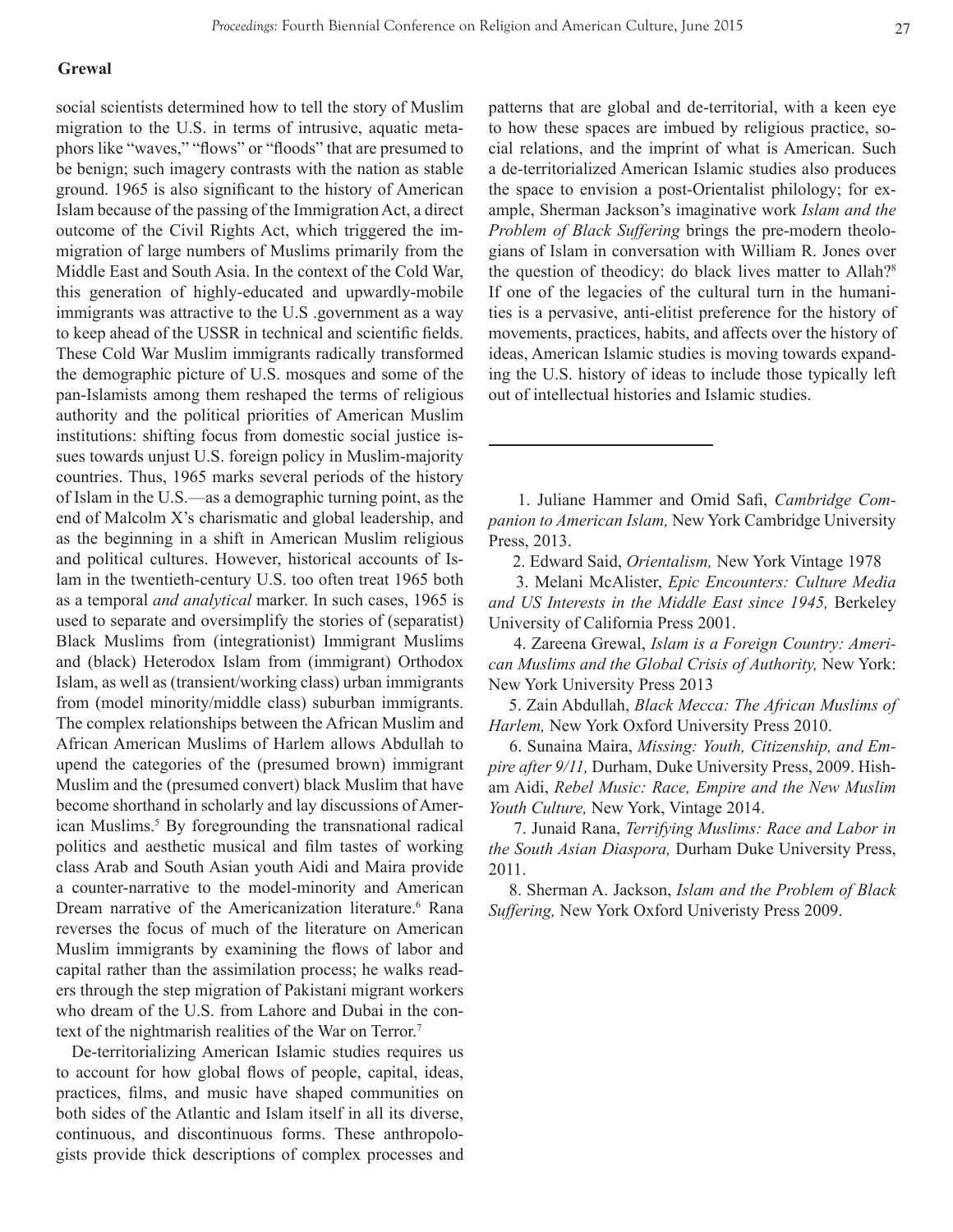## **Timothy Matovina University of Notre Dame**

C cholars are only beginning to address the challenge  $\bigcup$  of conceptualizing Catholicism in the United States within global perspective. While a steadily growing body of literature on transatlantic and Vatican connections examines essential elements of this new perspective, the intersections between U.S., Asian, and Latin American histories have received less scholarly attention. The latter intersections began with the Spanish colonial presence in lands from Florida to California that are now part of the United States. Subsequent U.S. political and economic expansionism led to the conquest of nearly half of Mexico's national territory at the midpoint of the nineteenth century, consolidated U.S. occupation of Puerto Rico five decades later, fueled economic shifts that led to the origins of late nineteenth and early twentieth-century immigration from Mexico, resulted in a U.S. presence throughout the Caribbean and Central America that helped induce migrations from those regions, and has driven the globalization process that in recent decades fed an even larger immigration pattern from throughout Latin America. This latter process further blurred the border between Latin and North America, accelerating the development of previous links between Catholicism in the United States and Catholicism in the rest of the hemisphere.

Since the early 1990s the geographic dispersion of Latinos across the United States and the growing diversity of their national backgrounds, a number of them immigrants whose Catholicism is rooted in formative years spent in their native lands, has brought the historical perspectives of Catholics from Latin America and the United States into unprecedented levels of daily contact. Latinos and their fellow Catholics encounter in the quotidian relations of ecclesial life not just unfamiliar customs and languages, but also the intersection of different histories. More broadly, Latinos are altering U.S. church and society through their responses to demands that they become "Americanized" and adopt the English language; their advocacy for Hispanic ministry and for immigration rights; their participation in parishes, apostolic movements, and denominational switching; their voting patterns and proclivity for public ritual and devotional traditions. At the same time, the lives and faith of Latino Catholics are being refashioned in dramatic ways: through the multiple pressures of assimilation, English-only movements, civil rights struggles, conservative political forces, the fact of religious pluralism and growing secularization, the rise of small faith communities and of Pentecostal and evangelical religion, and the ongoing controversies over immigration and clergy sexual abuse of children.

Of course the hemispheric movement of peoples is not unidirectional, nor does it solely influence the United States. To cite but one example, consider how during the 1990s and early twenty-first century Mexican immigrants to the United States from Nuestra Señora del Rosario parish in Coeneo, Michoacán transformed religious practice in their native land. For generations the ritual calendar of parish life in Coeneo had revolved around traditional devotions and feast days that marked the passing of each year. Mass immigration facilitated an unexpected but noteworthy shift in this local ritual calendar. The numerous baptisms and marriages émigrés came home to celebrate during the extended Christmas holiday replaced the traditional devotional cycle with a concentrated succession of sacraments and family gatherings that primarily revolved around the schedules of returning immigrants.<sup>1</sup>

While the quantity of immigrants from the north to the south of the hemisphere has been comparatively low, in the last half century migratory flows have encompassed a growing group of U.S. Catholics who have visited Latin America or served in church ministries there. Often their experiences transform their understanding of Catholicism, as well as their attitudes toward the foreign policy of the United States. Women religious, priests, and lay missioners have established significant and vital links between the United States and the rest of the Americas through missionary institutes, most notably Maryknoll. Other Latin American links include U.S. Catholics' awareness and involvement with liberation theology, the civil wars in Central America during the 1970s and 1980s, well-known incidents like the 1980 murders of Archbishop Oscar Romero and four U.S. church women serving in El Salvador, and the numerous delegations of students, scholars, and church leaders who have visited and established contacts in Central and South America and the Caribbean.

One implication of a perspective that considers such hemispheric movement of peoples is the need to reconsider the standard narrative of U.S. Catholic history. In broad strokes this narrative is typically depicted as a tale of a fledgling church in a Protestant land that expanded exponentially with the arrival of nineteenth- and early twentieth-century European immigrants, whose descendants subsequently achieved acceptance and prosperity, an ascent often presented as symbolically culminating in John F. Kennedy's presidential election. While this narrative encompasses the transatlantic experience of many European émigrés, it occludes the history of Catholics whose stories cannot be subsumed into a saga of immigrants: enslaved Africans and their descendants, freed former slaves, vanquished Native Americans, and conquered Hispanic Catholics in Florida, the Southwest, Puerto Rico and other locales who were incorporated into the United States during the nation's territorial expansion. Thus, rather than a story of thirteen original colonies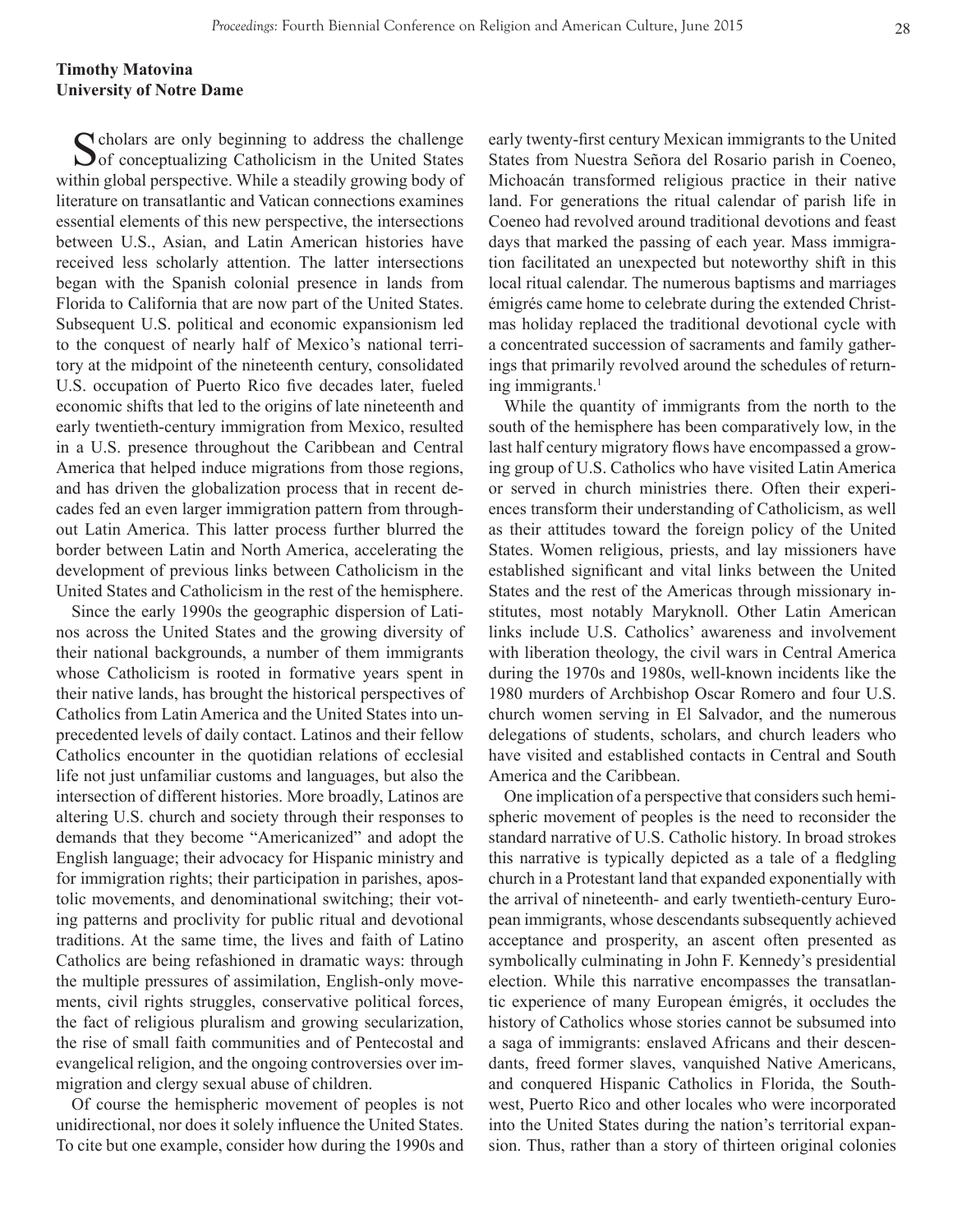#### **Matovina**

and their westward expansion, a hemispheric perspective accentuates the encounter and conflict of peoples, primarily the southward moving French, the northward moving Span ish, the westward moving British, the varied groups of native peoples who already lived on the land, and the slaves and im migrants who settled among them. Moreover, the American ization of European immigrants' descendants in the course of the twentieth century occurred simultaneously with another crucial historical and ongoing trend: the significant new im migration of Catholics to the United States from Asia, the Pa cific Islands, Africa, and particularly Latin America.

Taken even more broadly, a hemispheric approach situ ates U.S. Catholicism within the context of global Chris tianity. Along with the Reformation—both Protestant and Catholic—arguably one of the most momentous events of Christianity's second millennium was the conquest, evan gelization, and struggles for life, dignity, and self-determi nation of the peoples of the Americas. It is striking that the nations that eventually comprised the hemisphere, includ ing the United States, have passed through parallel histori cal epochs such as conquest, society building, racial mix ing, independence, revolution or civil war, and the demands for justice of marginalized groups. Despite the uniqueness of each national history, from this broader lens the nations of the Americas have more in common than is usually ac knowledged. As Felipe Fernández-Armesto has noted, even the United States is "in some respects, a Latin American country, with more features in common with most of the rest of the Americas than mainstream opinion has so far conced ed." 2 The historical similarities between the United States and other American nations underscores the need to study U.S. Catholicism and North American religion more generally within the context of the global migration of peoples to, from, and within the Western hemisphere. Such compara tive and hemispheric studies of religion in the Americas are necessary to increase our understanding of North American Christianity and indeed of global Christianity in its modern period of missionary and colonial expansion.

 <sup>1.</sup> Luis E. Murillo, "Tamales on the Fourth of July: The Transnational Parish of Coeneo, Michoacán," *Religion and American Culture: A Journal of Interpretation* 19 (Summer 2009): 137-68.

 <sup>2.</sup> Felipe Fernández-Armesto, *Our America: A Hispan ic History of the United States* (New York: W. W. Norton, 2014), 352.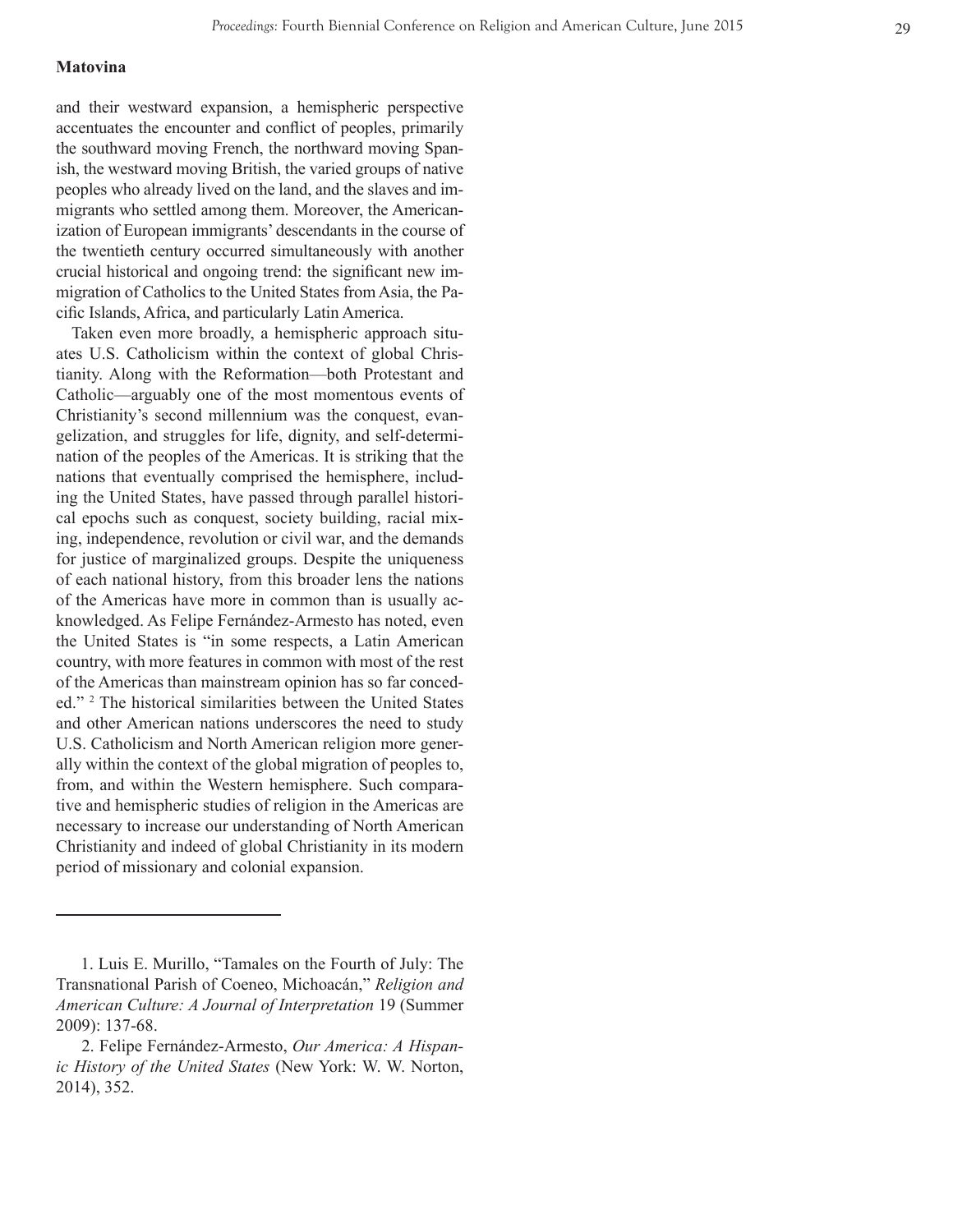## **"Religion in the Americas" as an Organizational Paradigm**

*Some religious studies departments are organizing tracks around the theme of "religion in the Americas," while others retain traditional tracks but try to find ways to include transnational themes. How does this move redefine our topics for research as well as teaching? What, if anything, is left out by organizing in this fashion?*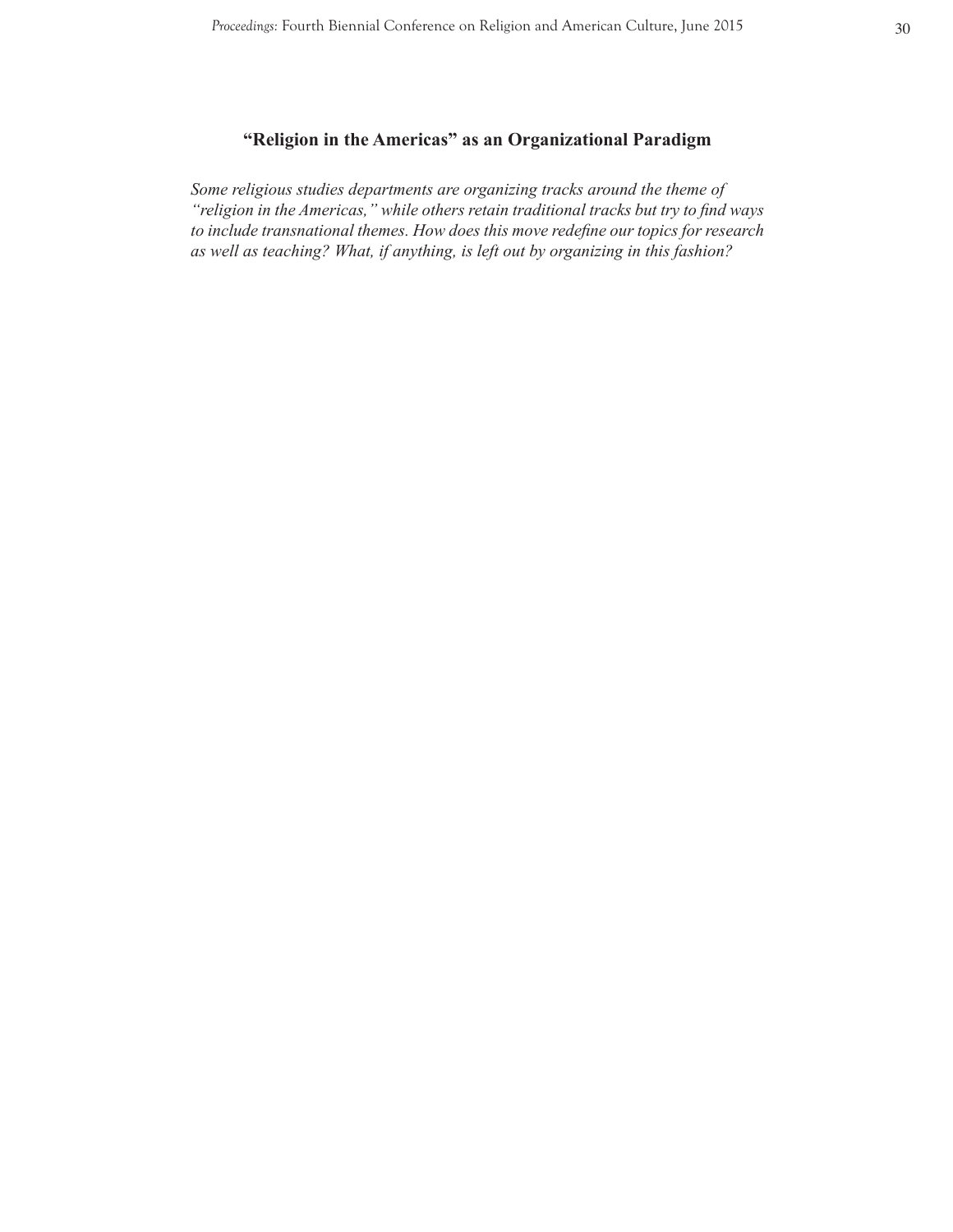## **Sylvester Johnson Northwestern University**

The Cable Network News channel CNN recently covered a story on birth tourism. With much fanfare, a few talking heads explained the "crisis" of mothers from China traveling to the United States to give birth so that their newborn children will have U.S. citizenship. The story focused on the fact that many of these expecting parents need to travel only as far as four hours away from mainland China by air to give birth in the Mariana Islands, one of many U.S. territories. There was much ado about this socalled crisis. But I was struck by the fact that the United States is only four hours away from China. Who knew?

Well, technically, I did know this, but it was instructive to have it presented unwittingly in this manner by CNN. From the time we are children, most of us are repeatedly told that the United States lies strictly in North America, along with Hawaii of course (I will avoid the temptation to make an Obama "birther" joke). This is not true, of course. Rather, the United States is literally all over the world. The United States is at every one of the more than 1,000 military bases. This is why mail sent to an Army Post Office address for a U.S. military base near Berlin, Germany, for instance, is classified as domestic mail—because it is being sent to the United States, not to Germany. The United States is also located throughout the numerous territories, possessions, and colonies administered by the U.S. government. Thus, children born in the Mariana Islands must be recognized as citizens of the United States.

I'll return to this point later. But for now, I want to make a few formal comments about American Religions versus Religion in the Americas. For many years now, a slew of PhD programs have begun training students as scholars of Religion in the Americas. This is certainly the case at Indiana University. In fact, I was among the faculty teaching there at the time the program was restructured as such. But many other universities have implemented this structure.

 Among them are Princeton University, Florida State University, Harvard University, the University of North Carolina-Chapel Hill, Yale University, the University of Texas-Austin, and the University of Florida. With programs across public, private (including Ivy League) universities, this is now an established trend.

This development has not been without controversy, however. Skeptics abound, sometimes for reasons of inertia. But there are also philosophical objections that range from viewing religion-in-the-Americas as a rejection of regional specificity to claiming that only Americans proper (meaning certain populations of the United States) constitute the rightful subjects of study for the field.

There are two major principles that might guide our understanding of this question over what properly constitutes the field of American religions and academic training. One is that empires (including that of the United States) must remain visible in the study of American religions. The other is that transnationalism as a method is properly perceived not as diametric opposition to the study of nation-states but as an empirically and analytically appropriate means of accounting for nation-states, for understanding the religious constitution and behaviors of national populations.

In light of these two principles of empire and transnationalism, I want to proffer five observations concerning the study of religion-in-the-Americas as a distinctive and promising approach to training future scholars of American religions and executing scholarship in the field.

1. First, this religion-in-the-Americas approach moves us beyond the model of the nation-state and thereby enables us to appreciate or perceive the challenging and productive complexities of empire-states. The United States is among the many empire-states that have profoundly shaped religion, politics, and culture more broadly on a global scale. Although I recognize that its status as such is contested and vigorously denied by many, I think this denial is actually rooted in the peculiar formation of the U..S as an empirestate. There is one corollary to this that I shall phrase more crassly: empires, for all their problems, have the virtue of not being provincial. They are highly networked and constituted through thick assemblages that are not delimited by nation-state boundaries. So, the very status of the United States as an empire should compel scholars of American religion to move beyond the 48-contiguous states approach.

2. Second, approaching the study of American religions as religion in the Americas enables us to engage with the multiple empires and imperial geographies that have shaped the actual means whereby American religions have formed. These include the Spanish, French, British, Aztec, and Incan empires. Even something so simple as including Christopher Columbus's voyages and conquests in a survey of American religion becomes more legible in this light.

3. The scholarship on Indigeneity must become a central factor in conceptualizing the intellectual rationality for executing research in the field. Most succinctly, engaging with Indigeneity immediately foregrounds the fact that the United States is a racial state rooted in genocidal practices of settler colonialism. We should recognize that the making of the United States has always been transnational because it has involved Anglo-American settlers attempting conquest against hundreds of Indigenous nations. Transnationalism is already inherent to the literal formation of the 48-continguous states as Anglo-American entities. The fact that the U.S. government administers control over more than three Native American reservations as this very moment, moreover,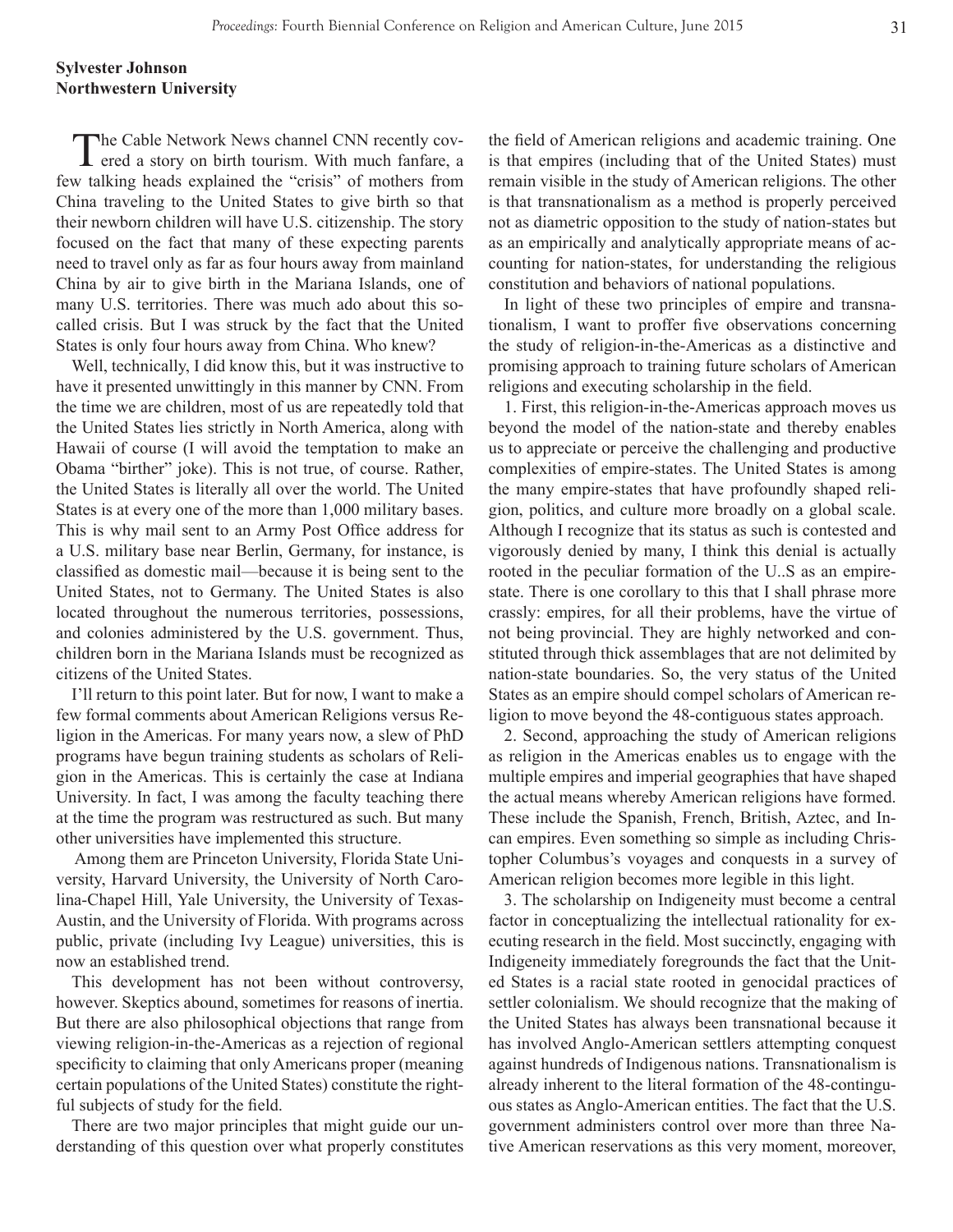#### **Johnson**

demands that we recognize the deep architecture of empire at the very heart of American religious formation.

4. The U.S. Religion-only approach is by designed exclusive, chiefly as a racial project. Its true foundation is not intellectual but political because it is a distinct product of the racial state and the rationalities of settler colonialism. The Religion in the Americas approach, by contrast, in inclusive. Contrary to popular objection, this transnational approach does not marginalize regional specialists. Aside from the fact that the transnational is constituted through regional, specific entities, this objection is similar to claiming that the nation-state model marginalizes those whose focus is religion in New York or California or the South.

5. There are multiple benefits that might accrue through the Religion-in-the-Americas approach, as I have indicated in an earlier blog essay for the Center's online forum (http:// www.raac.iupui.edu/forum/). Implementing this hemispheric paradigm will create new conversations and affiliations among scholars publishing research in Spanish, English, and Portuguese. It will institutionalize the ability of Religious Studies departments to become a home for the study of indigenous American religions as well as other American religions like Yoruba, Candomblé, and Vodun. It will mitigate the marginalization of Catholicism in American religion programs (Christianity in the Americas has always been and continues to be overwhelmingly Catholic). It will richly enhance subfields such as African American religions (most Black American Christians have been Catholics, and African-derived religions have a more robust presence in Latin America). Last but not least, it will broaden the job prospects for American religion PhDs.

 Finally, I close with a return to the global presence of the United States. I am increasingly persuaded that we must train students in global methods of study. Many of us are haunted by the superstition that humans can learn about only one region of the world and that our brains are not big enough to transcend that, especially in a PhD program. So, here is a lesson from theological tradition, which shaped the methodology in universities throughout northern Africa, the Middle East, the European cape of Asia for many centuries. In my doctoral studies at Union Theological Seminary, I was expected to develop expert knowledge of the Christian tradition. Of course, this was because Christianity is not a country or a nation. It is not confined to one region. It even transcends things like the temporality of so-called modernity. For most of the history of the university (i.e., since the founding of Morocco's University of al-Qarawiyyin in the 800s), scholars have undergone training and have executed their research through global, transnational methods. It is still done this way in theological schools. For all the critiques of theology that issue from Religious Studies, this

global, transnational orientation certainly seems like an exemplary methodology.

The United States is a bit like these religious traditions. True, it is a nation-state. But it is not only a nation-state. It is also an empire, and it is literally all over the world. If we are really going to study it, we will require global, transnational methods. The history of U.S. missionary religion alone is a powerful demonstration of this point. Rigorous methodology, not nationalism, should guide our approach to executing research in American religions.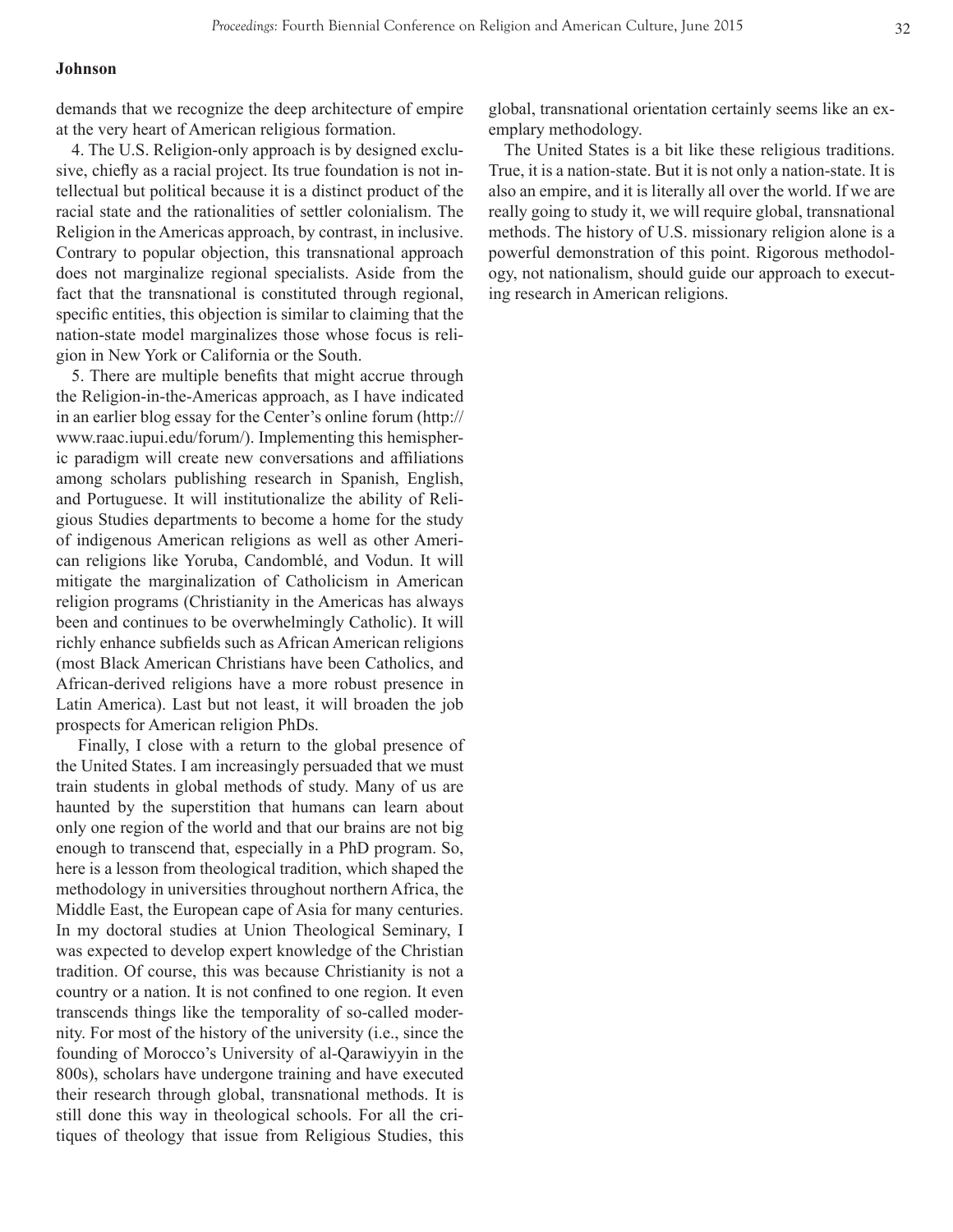## **Kristy Nabhan-Warren The University of Iowa**

As I read through the *Proceedings* from the past three<br>meetings to prepare myself for our gathering, I was left impressed with the brilliance of the essays. From thoughtful treatises on secularism to defining "religion" and the academic study of it, the Proceedings can be interpreted as a touchstone of contemporary debate and dialogue on what it is that we study and why it matters. I am excited to be a part of this. I come to this session as a scholar trained as an historian of American religions and as an anthropologist, and so my methodological approach to the study of religion is deeply informed by both disciplines. I have always appreciated the discipline of Religious Studies' interdisciplinary bent; indeed the field encompasses scholars from a wide array of disciplines and subdisciplines. Even the most cursory read of the annual AAR Program Book reveals the ever-expanding discipline and an ever-widening of the tent—and this is good. The field has expanded in fruitful ways in the past twenty years.

At my son Declan's second grade end-of-the-school-year picnic last week, I had an unexpected and highly engaging conversation with Layan and Danya, two bright-eyed second graders. They both knew I taught religion—they apparently learned it at "share time" in class—and they asked me what I knew about the religion of Islam. I replied that I probably didn't know as much as they did (which is true), as they are both Muslims, and I asked them to tell me about what it is like to be a Muslim girl. Layan, Sudanese, talked at length about when she would cover her hair (around age 12—in four years) and what this would be like (she said she really looked forward to the event) and Danya, who identified herself as "an Iraqi and a Muslim," talked about when she'd start covering her arms and legs—no more shorts, she said, once she turned 12 or 13. Layan was preparing to travel to Sudan for the summer and was very excited about getting her hair done for the first time at a beautician and was deciding which head wraps to take with her to wear when she was in her home country. Both girls are ambitious and talked about their desires to attend Harvard and Stanford. They talked about living in multiple cultural worlds and the challenges of living in Iowa City—and also how much they liked it. They emphasized continuity much more than contestation in their narratives and felt comfortable growing up in the Corn Belt. These are girls whose educational aspirations are encouraged and supported by their families and they are girls who speak proudly of and are knowledgeable about their faith—they do not espouse a tepid "moralistic therapeutic deism" in the least.<sup>1</sup>

I came away from this wonderful and unexpected conversation at a park picnic bench thinking about how our identities as scholars and teachers are occasions for the gifts of grounded and real conversations and to learn about gendered, religious, and racial-ethnic identities. This was honestly one of the most honest and engaged conversations I'd had in a while—and it was with eight-year olds! I came away from our time together energized. It is here that Sue Ridgely's work on children and religion comes to mind as she stresses the importance of listening to children and what a child-centered approach can add to our understandings of religious experience and expression.2 As Sue notes in her work, stories are important and we must listen to stories to get the pulse on religion in the Americas—or anywhere else. In her 2013 talk at this very conference, Kathryn Lofton emphasized the necessity of *listening*—how we scholar-teachers need to listen to our interlocutors and how they understand and make religious worlds—and we also need to listen to each other.<sup>3</sup> I couldn't agree more. Whether we identify ourselves as historians, ethnographers or as hybridized in our methods and approach, our craft is dependent on the cultivation of listening.

So what do these young girls, and the cultivation and craft of listening have to do with this session's focus on "Religion in the Americas as an Organizational Paradigm?" They do because they send out a note of caution: be wary of paradigms as they make broad quantitative statements that may or may not be supported by qualitative, more humanistic research. Big statements, bold pronouncements need to be situated in stories and the stories must not be lost in our rush to make such bold statements. Layan and Danya are strong girls and are not inhibited by their faith and they seem quite comfortable in the public sphere. They and their families are the future of religion in the Americas. The Corn Belt region of the United States is rapidly changing and more and more "minority majority" cities and towns are being declared as African, Latino, Middle Eastern, Burmese, and Latino residents stake their claim on the American landscape.

 Ever since I was a graduate student learning about *the*  history of U.S. religions, paradigms have always made me a bit nervous. Paradigms are powerful statements; they put forth predictions and make assumptions. Now don't get me wrong, paradigms aren't all bad—they give us clarity and assurance. They provide a sense of order and discipline to what we study. Funding agencies seem to like them, Board of Regents like them—when we make scientific-sounding claims we seem to fit more clearly in the STEM fields and are less humanistic sounding. Yet rather than cultivating a new paradigm what I'd like to see is an opening up of how religion is researched and studied in the Americas. If there has been a paradigm of religion in the Americas, it has been one that has reified the historical method in a strict sense. For a long time the paradigm has been Eastern Sea-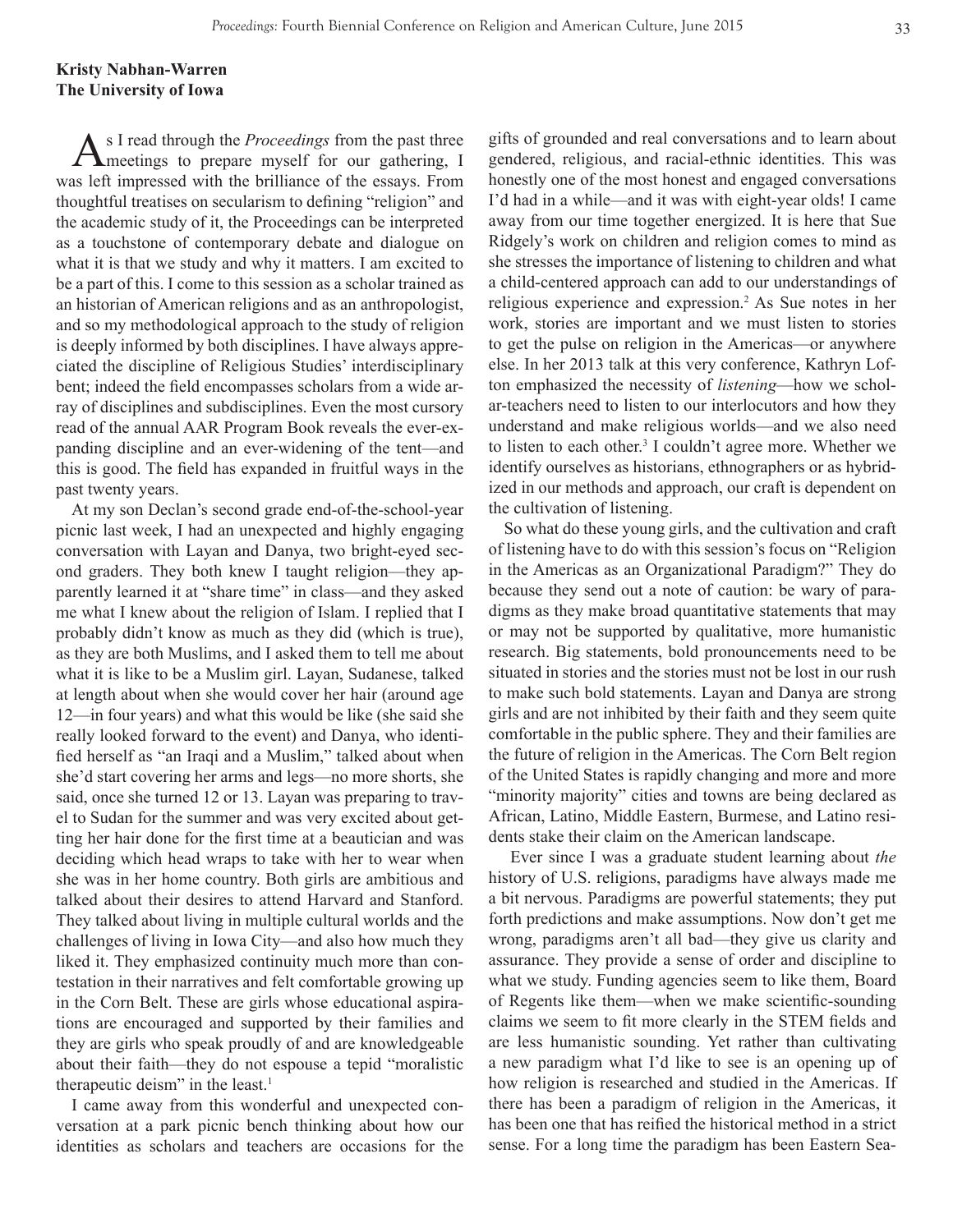#### **Nabhan-Warren**

board centric, Protestant-focused, and heterosexual-male oriented. And in Catholic Studies, one of the subdisciplines in which I write and teach, Catholics have been—until recently—studies apart from other groups. Many studies that have supported the paradigm have been quite good. (Sydney Ahlstrom, Sydney Mead, Jay P. Dolan—the "greats.") But it is time for a new, more experimental approach and rendering of religion in the Americas where history is one way—not the only way—of studying religion. If we are talking about organizing new paradigms here today, what I'd like to see are studies of religion in the Americas that are more experimental, more blended in their methodological approaches and sensibilities. Let's make our field broader and more inclusive. And this isn't to "diss" history—to the contrary. Scholars like Emma Anderson, whose *The Betrayal of Faith,* and *The Death and Afterlife of the North American Martyrs,* and Paula Kane's *Sister Thorne and Catholic Mysticism in America,* are exquisite histories that engage in an ethnographic imagination.4 Other fine histories like Ava Chamberlain's *The Notorious Life of Elizabeth Tuttle,* use an ethnographic imagination to uncover the complexities of Elizabeth's complicated life.5 And Brett Hendrickson's *Border Medicine; A Transcultural History of Mexican American Cutanderismo,* is an ethnohistorical study that provides curanderas' and curanderos' perspectives to both complement and challenge a historical rendering of curanderismos' history—and scholars' interpretations of it.<sup>6</sup> What Anderson, Chamberlain and Hendrickson share is a gift of listening—they listen to their interlocutors—living and dead—to find out what matters to them and how they crafted religious identities, as well as how those identities were sources of hurt and healing.

 Opening up a strictly historical paradigm that has had a strong hold in our broad field "Religion in the Americas" can make what we study and teach more relevant. Lately I have been thinking a lot about the issue of *relevance* and the state of the Humanities—and the need to be public intellectuals and to make our voices heard in the public sphere. The departments to which we belong: History, Religious Studies, and American Studies are part of our institutions' humanities and liberal arts. Other sister disciplines in which many of us teach and cross list our classes: Anthropology, Political Science and Sociology, are part of the social sciences and at my institution they are part of the College of Liberal Arts and Sciences. What links all of our disciplines is that we are faced with the need, especially if we are at a state institution, to show how what we research and write about is relevant to our students and their lives. And in the state of Iowa where I live and teach—we are increasingly called upon to show how what we study (and teach) is relevant to the Board of Regents, the group that provides

funding to state institutions and that trickles down into our salaries and research budgets.

One of the ways we can show that what we teach and write is relevant and meaningful to our students and members of the towns and cities in which we live—as well as to those who provide funding—is to show that we are *deeply engaged and invested in important issues of our time*. Religious Studies scholars have something to say about religious and spiritual histories, migration, ethnic and racial identities, and how religion informs politics. We are armed with information, critical discourse, and empathy and we need to put ourselves out there in the public sphere and claim our space. And we need to partner with our historical interlocutors as well as living interlocutors to stake our claims in the public sphere.

So what kind of space do we claim? What kind of history? Ethnography? How do we reimagine American religions as an organizing paradigm? I think that the historian Lizabeth Cohen gets it right in her recent essay "Re-viewing the Twentieth Century Through an American Catholic Lens," in which she calls for a "broadband transnational history," one that includes the local, the national, and the global.7 In our courses and in our research on American religions, we can attend to this trifecta of place, movement, and identity formation by looking at patterns of migration to and from the United States and how—as Tom Tweed has asked us to—to look at how religions move, cross, and dwell. And in our aim to study and to understand the complexities and intricacies of the local-national-global work of religious people and communities we must be excellent listeners and draw on our historical knowledge base to stake a public claim on what is happening on the American religious landscape. Our studies of American religions need to address religion as forms of relationships between the human and divine—as Bob Orsi has famously asked us to do. These relationships lovingly crafted as well as contested—cross local, national, and transnational lines. If we don't have our ears attuned to what our interlocutors are saying (whether living or dead) than we miss what matters to the very people we are studying and at worst we fail to make what we study and what we teach relevant. I am personally not very comfortable establishing a new paradigm when it comes to religion in America—or anything else for that matter—because I think we need to have more humility as scholars and as teachers. Returning to *listening* and being better listeners—how can we take what we learn from listening from the people we study in archives, their homes, their churches, yoga studios, synagogues, temples, and woods, and have it organize our research and teaching? We need to place stories at the center and branch out from there. Let's start with peoples' stories, not theories. Let's not worry about grand narratives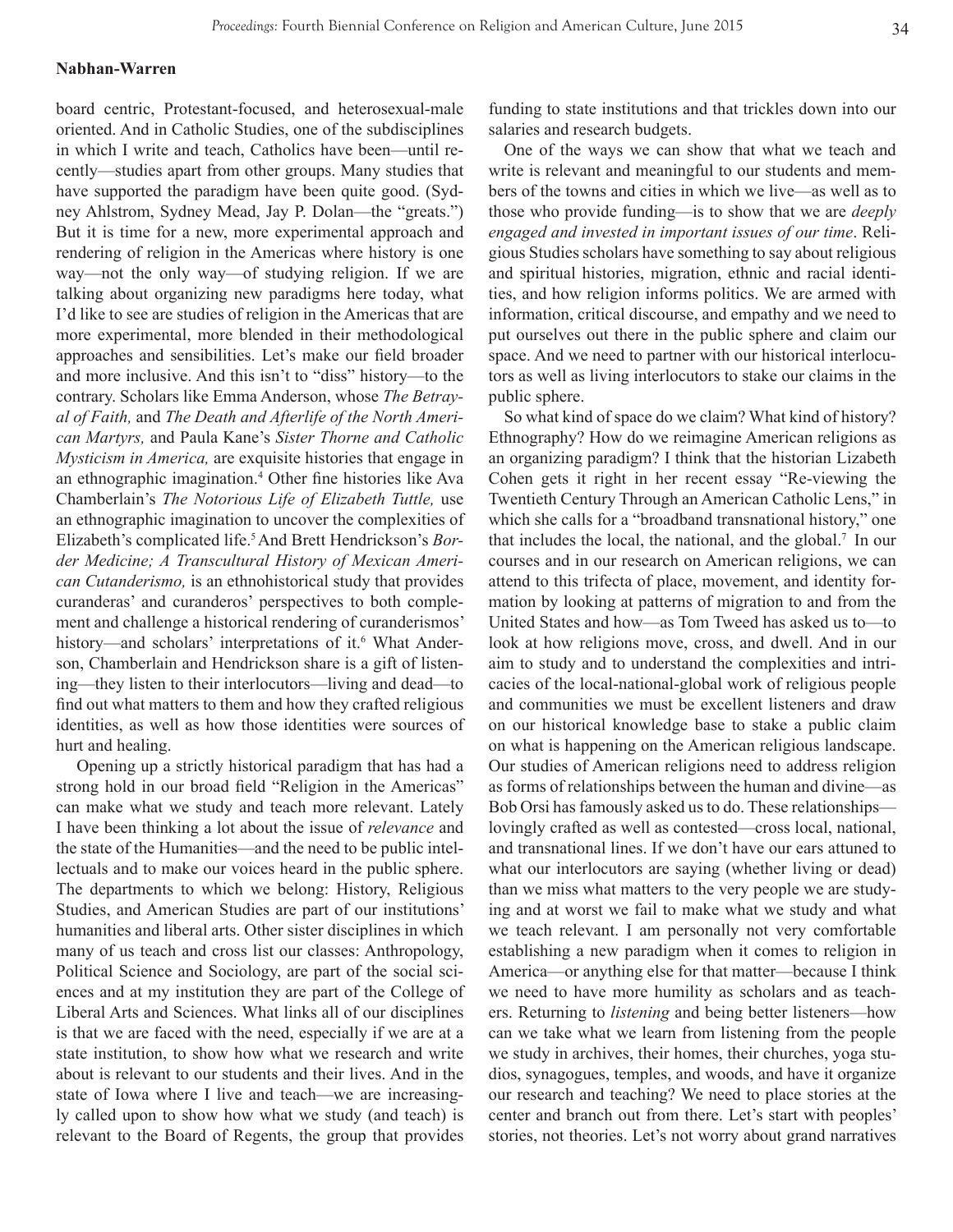## **Nabhan-Warren**

or constructing paradigms. Let's take the time to sift through archives collecting stories and sitting on park benches listen ing to girls like Layan and Danya with big dreams. Stories resonate with our students and our readers—not grand theories or paradigms—because they want to see themselves in the stories they read and hear. And if we start with stories then we can say something important and relevant about religion in America in what we teach and write.

 1. Christian Smith, *Soul Searching: The Religious and Spiritual Lives of American Teenagers* (New York: Oxford University Press, 2009).

 2. Susan Ridgely, *When I was a Child: Children's In terpretations of First Communion* (Chapel Hill: The Uni versity of North Carolina Press, 2005); "Introduction" and "'Maybe the Picture Will Tell You'": Methods For Hearing Children's Perspectives On Religion" in *The Study of Chil dren in Religion: A Methods Handbook* (New York: New York University Press, 2011).

 3. Kathryn Lofton, 'The Future of Study of American Religion," Proceedings *of the Third Biennial Conference on Religion and American Culture,* 56-57, 2013 (http://raac.iu pui.edu/publications/conference-proceedings/).

 4. Emma Anderson, *The Betrayal of Faith: The Tragic Journey of a Colonial Native Conver*t (Cambridge: Harvard University Press, 2007), and *The Death and Afterlife of the North American Martyrs* (Cambridge: Harvard University Press, 2013). Paula Kane, *Sister Thorne and Catholic Mys ticism in North America* (Chapel Hill: The University of North Carolina Press, 2013).

 5. Ava Chamberlain, *The Notorious Elizabeth Tuttle: Marriage, Murder, and Madness in the Family of Jonathan Edwards* (New York: New York University Press, 2012.

 6. Brett Hendrickson, *Border Medicine: A Transcultural History of Mexican American Curanderismo* (New York: New York University Press, 2014).

 7. Lizabeth Cohen, "Re-viewing the Twentieth Cen tury Through an American Catholic Lens," in *Catholics in the American Century,* ed. R. Scott Appleby and Kathleen Sprows Cummings (Ithaca: Cornell University Press, 2012), 43-60.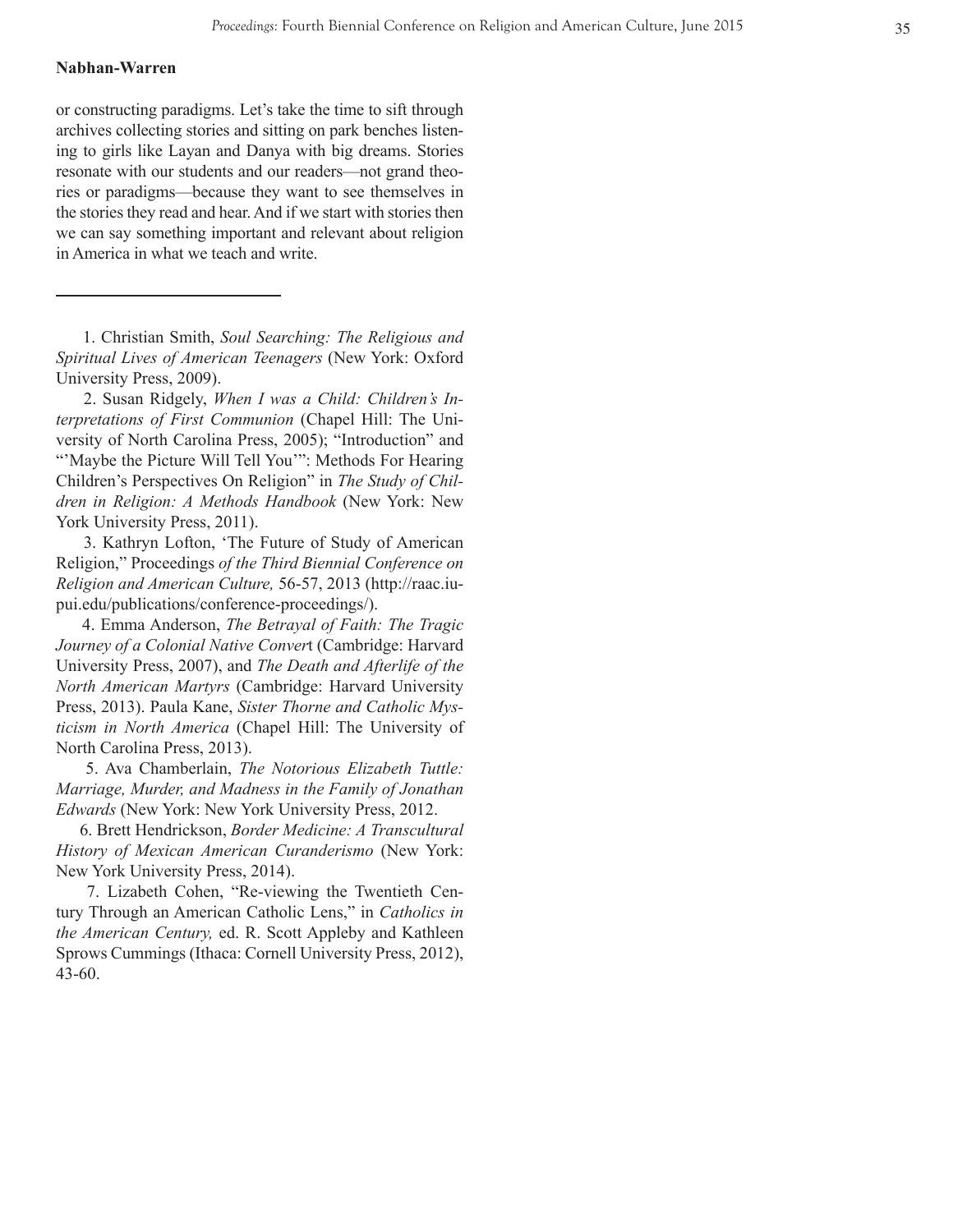## **Thomas Tweed University of Notre Dame**

It's a pleasure to be back in Indianapolis and an honor to be on this panel. We've been asked to ponder the geobe on this panel. We've been asked to ponder the geographical reach of our work, in particular the possible benefit of framing our field as the study of Religion in the Americas. I've written about this, arguing that we should expand the field's spatial scope, framing it in terms of the Atlantic World, the Pacific World, and the Western Hemisphere.<sup>1</sup> I also have been invited to discuss this topic at conferences. I think this is the fourth time. That's the good and bad news, since apparently I've done a terrible job, convincing almost no one that a wider framing might be helpful, though, I take some comfort in thinking that perhaps I haven't been so unconditionally awful that the organizers of such panels feel the issue has been *completely* settled. Some of you, perhaps, are secretly wishing that we'll hammer the nail on this coffin today, that you'll hear only the dying gasp of hemispheric hopes. If so, I'll try to disappoint you—but only a little, because I'll offer a deceptively simple, and perhaps annoying, answer to the question of whether to frame our work in terms of the Americas. The short version: *It depends.*

But before I return to that annoying answer let me say something about the history of the scholarship and the source of objections. As for the historiography, there were reasons to expect that some of the first specialists in U.S. religious history, Peter Mode and William Warren Sweet, might have framed things hemispherically—Mode was Canadian and Sweet wrote about Latin America—but they kept their eyes focused on U.S. terrain.<sup>2</sup> That focus has endured. Unlike the transformative effects of the "transnational turn" in American Studies and U.S. history, it seems to me that most of the scholarship in U.S. religious history has shown less interest in comparative and transnational approaches, though there are wonderful exceptions among scholars of Latinos, Asians, slavery, and missions, and among my colleagues on this panel. But that seems to be the historiographical pattern—a continuing national focus and a mild but principled resistance to expanded frames.

That resistance seems to be grounded in reasonable concerns and firm convictions. Some worry about gaining the expertise—linguistic and cultural—to do it well. Some wonder if expanded narratives can identify causal links and provide satisfying explanations. Can we foreground individual agency, and not just the global flows of social forces? Can we connect with the topics and use the categories that define the subfield? Will transnational histories relativize, even diminish, the significance of the people and processes that constitute the standard national story? Is the U.S. as special—not to say exceptional—if colonialism had distant parallels, if 1776 emerged from transoceanic developments, if Ellis Island immigration, which has defined *American-* *ness* for so many, was part of a worldwide process? Those unconcerned with safeguarding U.S. distinctiveness have other worries: transnational histories seem to obscure national borders. For analysts of politics, war, indigeneity, and immigration, those boundaries seem irrevocably real. The border's power, for example, can be brutally vivid for the undocumented who try to cross and for the indigenous who remember their homeland's pre-colonial boundaries. Finally, some point out—and I agree—national histories are inevitable for all sorts of reasons, including curricular demands and market forces.

But don't hammer the nail in the coffin just yet. There are also good reasons to expand—and sometimes contract—our stories' scope. Sometimes the hemispheric frame can help. The drastically different—almost inverse—historiographies provide illuminating contrasts, since most scholarship on North American religion has highlighted Protestant power and most scholarship on Latin American religion has centered on Catholicism's clout.<sup>3</sup> Shifting our attention from historiography to history, connections between North and South America appear in every historical period. Those links started long ago: for example, genetic analysis of the remains of a Late Pleistocene infant in western Montana who died about 12,500 years ago shows that he is most closely related to contemporary native groups from Central and South America, especially the area that is now Brazil.<sup>4</sup> And there is genetic, linguistic, and archaeological evidence of connections up and down the Americas, so a history of the pre-Columbian period must traverse the hemisphere. The same for studies of the colonial era, when multiple complex maps emerge as we think about the Iberian Americas, the French Americas, the Anglo Americas, the Dutch Americas, the Yoruba Americas, and so on, framing transhemispheric connections in terms of messy linguistic-cultural regions that stretch from Canada to Chile. And we could go on, attending to later periods and, for example, tracing pentecostalism's and liberation theology's movement up and down the hemisphere as well as the emigration—and sometimes return migration—of Latin American migrants since 1965.5

But does this mean that we *always* must frame things hemispherically? I don't think so. Our work demands that we're agile, doing multi-scalar analysis, and contracting and expanding our frame as the aims and tasks require. There is no single perfect scale for a graduate program concentration or for an individual's research project. We shouldn't presume the nation-state as the unit of analysis, since the interpretive frame of what we're actually teaching or studying might be either larger or smaller than that. Never global—nothing uniformly touches everywhere and everything—and not always transnational, since that term makes no sense before the rise of the nation-state. I prefer the clunky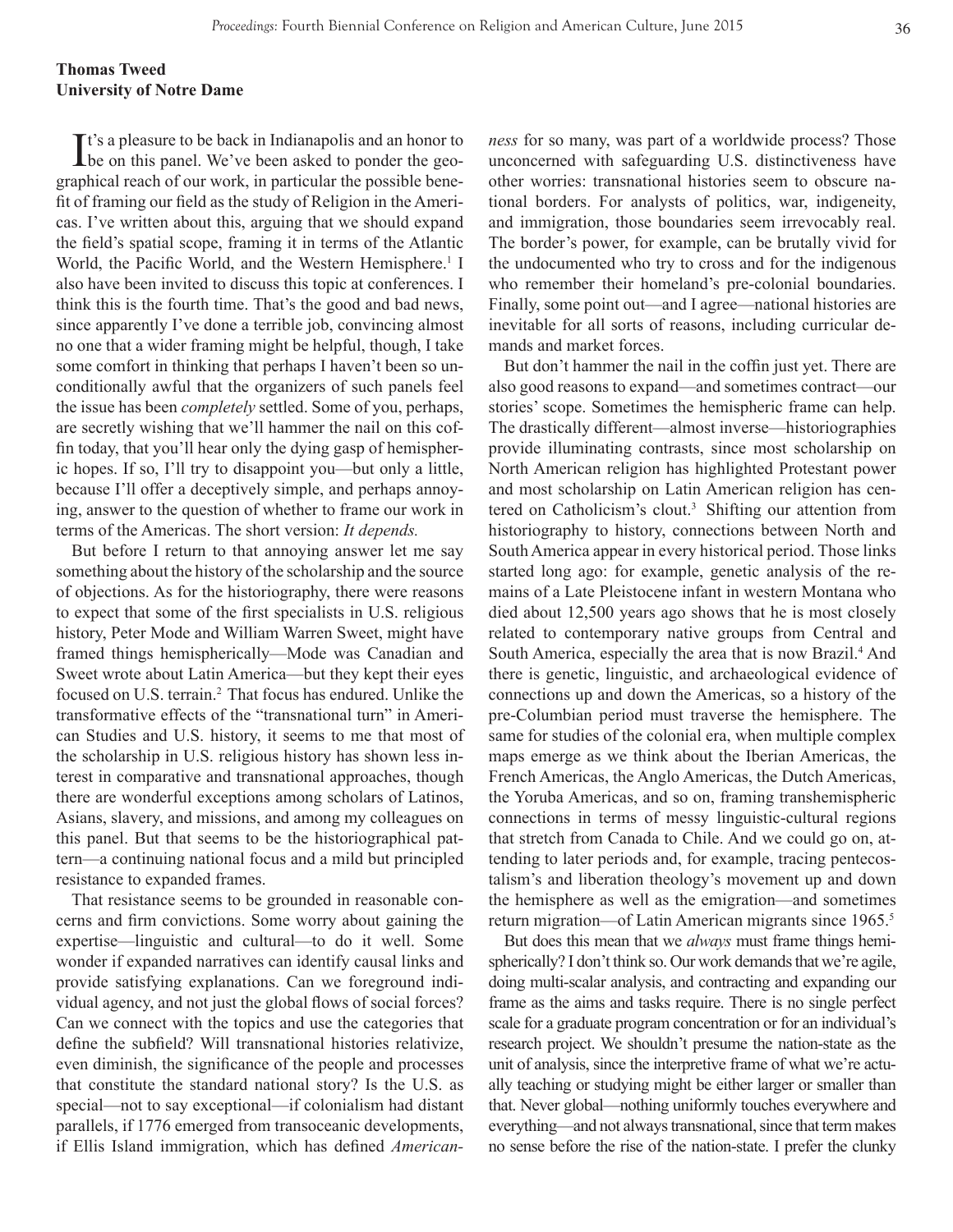#### **Tweed**

term *translocative* to describe the sort of analysis I intend, a commitment to follow the flows wherever they lead.<sup>6</sup>

So once again my short answer to the question of whether a hemispheric frame is best?: *it depends.* As for whether a graduate program should frame things hemispherically, it depends on the geographical location, demographic profile, guiding interests, and institutional resources. As for individual scholars, it depends on what you're studying. Cartographies change over time and reconfigure with the topic. In other words, there are overlapping grids and shifting frames, and none of them should be taken as the whole. A lack of epistemic humility and comparative vision sometimes has hampered our work: we still sometimes fail to acknowledge the arbitrariness and limitations of our own mental maps and the ways that our interests and values are enacted in the choice of geographical scale.<sup>7</sup>

So what does this conditional answer amount to? I'll translate it into four guiding methodological claims.

1. There is no single or inevitable geographical frame for our research and teaching.

2. There are no omnispective maps that represent the whole; each interpretive frame illumines some things while obscuring others.

3. Each chosen frame serves particular interests and enacts particular commitments; geographical frames aren't value-neutral.

4. We should acknowledge the limits of our mapping, articulate the values we're enacting, and explain the choices we're making.

We will discuss those choices more in our conversation today, but if I've done a terrible job yet again and some of you have heard only the death rattle of the hemispheric, I'll hope that at least the issue of scope is now settled, at least for you. If not, and I've managed to be not *totally* unpersuasive, I'll ready myself for the honor of the next invitation. In the meantime, perhaps you can help me find more satisfying, and less annoying, ways to make my deceptively simple point about whether to expand the geographic frame: it depends.

in terms of the movements back and forth between Florida and Cuba. For my edited volume, *Retelling U.S. Religious History,* I originally had commissioned chapters that dealt not only with the Pacific World and the Canadian border but also had hoped to include perspectives from the vantage of Latin America and the Atlantic World.

 2. The editor of the first sourcebook on U.S. religious history, Peter Mode, was born in Canada and only became a U.S. citizen in 1921, the same year he published the collection of primary sources that helped define the emerging subfield. Like all of us, Mode was constrained by what he could see from where he stood, but that transnational migrant's work showed no signs of his own experience of border crossing. Peter G. Mode, ed., *Source Book and Bibliographical Guide for American Church History* (Menasha, WI: George Banta, 1921). Peter G. Mode, *The Frontier Spirit in American Christianity* (New York: Macmillan, 1923). I found biographical information on Mode in varied sources, including census records, border crossing lists, World War I draft registration cards, naturalization records, and ships' passenger logs. He was born in Van Kleek Hill, Ontario, and taught in Brandon, Manitoba, in 1911, the year before he entered the U.S. He eventually got his PhD from the University of Chicago, where he taught until a scandalous marital affair ended his brief scholarly career. See "Peter G. Mode," *Fourteenth Census of the United States, 1920,* Wheaton Ward 1, DuPage, Illinois (Washington, DC: Bureau of the Census, 1920). "Peter George Mode," *Selected U.S. Naturalization Records,* 7 October 1921, Northern District of Illinois and Immigration and Naturalization Service District 9, 1840-1950 (Washington, DC: National Archives and Records Administration, nd). Mode's successor at the University of Chicago, Sweet, became the first scholar to hold an academic position in "the history of American Christianity" in 1927, and those who followed Sweet's early career also might have had reason to think that he might expand the field's geographical frame. After all, before he published his 1930 Story of Religion in America, Sweet had taught and written about Latin America. The first edition of his *History of Latin America* appeared in 1919, and he even traveled to Chile in 1925, the year the Chilean legislature passed a new constitution safeguarding religious freedom. But no trace of a transhemispheric approach marked the 1929 edition of Sweet's narrative about the United States. William Warren Sweet, *History of Latin America* (New York: Abingdon Press, 1919). Reviewers were mostly unimpressed. For example, accurately noting counterexamples in Brazil, Uruguay, and Mexico, one critic questioned his mastery of the Spanish language sources and pointed to Sweet's erroneous claim on page 236 that "church and state are not separated in Latin America." Percy Alvin Martin,

 <sup>1.</sup> Thomas A. Tweed, "Expanding the Study of U.S. Religion: Reflections on the State of a Subfield," *Religion* 40 (2010): 250-58. From the start of my career, I chose frames that cross borders. My first book, on *The American Encounter with Buddhism,* traced the transpacific and transatlantic circulations of ideas and framed that story in terms of "Victorian culture in America," using a cultural periodization taken from British history. My study of diasporic religion in Miami, *Our Lady of the Exile,* framed the account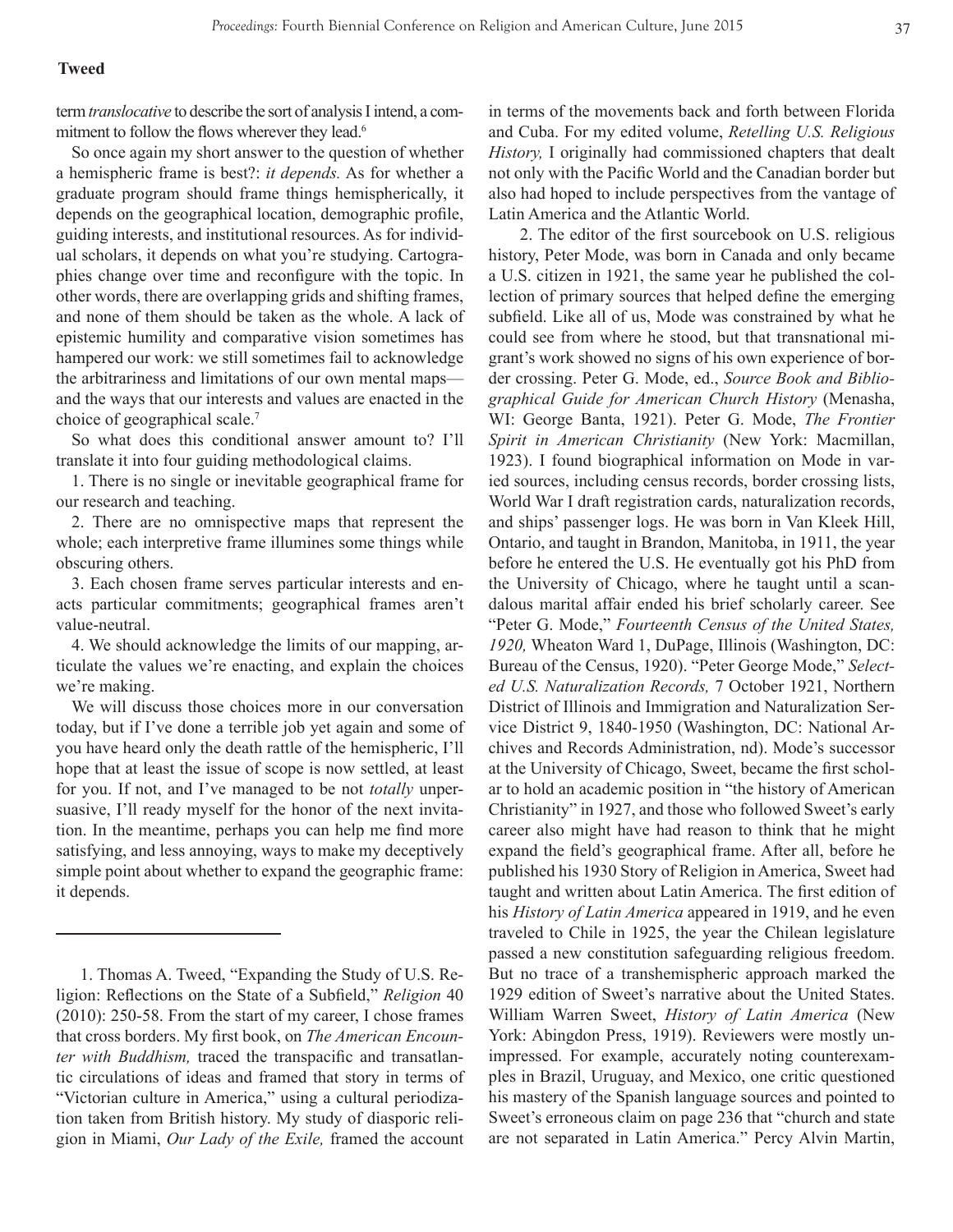#### **Tweed**

Rev. of *History of Latin America* by William Warren Sweet, *Hispanic American Historical Review* 3.1 (Feb. 1920): 56- 59. That error went uncorrected in the 1929 edition; Sweet also failed to note Chile's 1925 constitutional separation of church and state. That was all the more surprising since he had traveled there the year that new constitution was publicly debated and approved. That legal document guaranteed "freedom of conscience" and "free exercise," though there was a qualifying phrase—for religions that are not contrary to "morality, good customs, or public order:" *Constitución política de la República de Chile : promulgada el 18 de setiembre de 1925* (Santiago de Chile: Imprenta universitaria, 1925). I found evidence of his return from Latin America aboard the ship, *El Salvador,* from Chanaral, Chile, to New York City in 1925 in "William W. Sweet," *Passenger and Crew Lists of Vessels Arriving at New York, 1897-1957,* National Archives Microfilm Publication T715 (Washington, DC: National Archives, 1957).

 3. Tweed, "Expanding the Study of U.S. Religion," 251. Compare Sweet's Protestant-centered narrative of the U.S., *The Story of Religion in America* (1930), which stood as the standard account for a generation, with the most influential scholarship on Latin American religion at the same time— Robert Ricard's *La 'conquète spirituelle du Mexique* (1933) and John Lloyd Meachem's *Church and State in Latin America* (1934). Despite the increasing presence of Protestantism in Latin America, the continuing emphasis has been on Catholicism's role, as this assertion in a recent historical overview reveals: "But the evidence suggests that for five centuries this defining religion of Latin America has been Catholic and this is the assumption on which the book has been written." John Lynch, *New Worlds: A Religious History of Latin America* (New Haven: Yale University Press, 2012), location 157 in the Kindle edition.

 4. Morten Rhagavan et al., "Upper Paleolithic Siberian Genome Reveals Dual Ancestry of Native Americans," *Nature,* 505 (2014): 87-91.

 5. On migration see Thomas A. Tweed, "Religious Identity and Emigration from Latin America." In *The Cambridge History of Religions in Latin America,* eds. Virginia Garrard-Burnett and Paul C. Freston (Cambridge: Cambridge University Press, in press). On pentecostalism's hemispheric circuit, there has been some scholarship, but I am especially indebted to the ongoing historical research of one my students, Justin Doran, a PhD candidate at the University of Texas.

 6. I have tried to lay out the implications of this methodological approach in "Following the Flows: Diversity, Santa Fe, and Method in Religious Studies." In Peter C. Phan and Jonathan Ray, eds., Understanding Religious Pluralism: Perspectives from Religious Studies and Theology (Eugene, Oregon: Pickwick Publications, 2014), 1-19.

 7. On the ways that scholars' interests shape the choice of scale I am indebted to my colleague, Julia Thomas, and conversations with the other participants at an April 2015 conference at the University of Chicago on "New Directions in Global History: Rethinking Scale and Temporality," especially Dipesh Chakrabarty, Kenneth Pomerantz, and the late Sir Christopher Bayly. Ken Pomerantz was kind enough to also send me a copy of his remarks, which I consulted as I recounted above the objections to histories that expand the temporal or geographical scale. Julia Adeney Thomas, "History and Biology in the Anthropocene: Problems of Scale, Problems of Value," *American Historical Review* (December 2014): 1587-1607.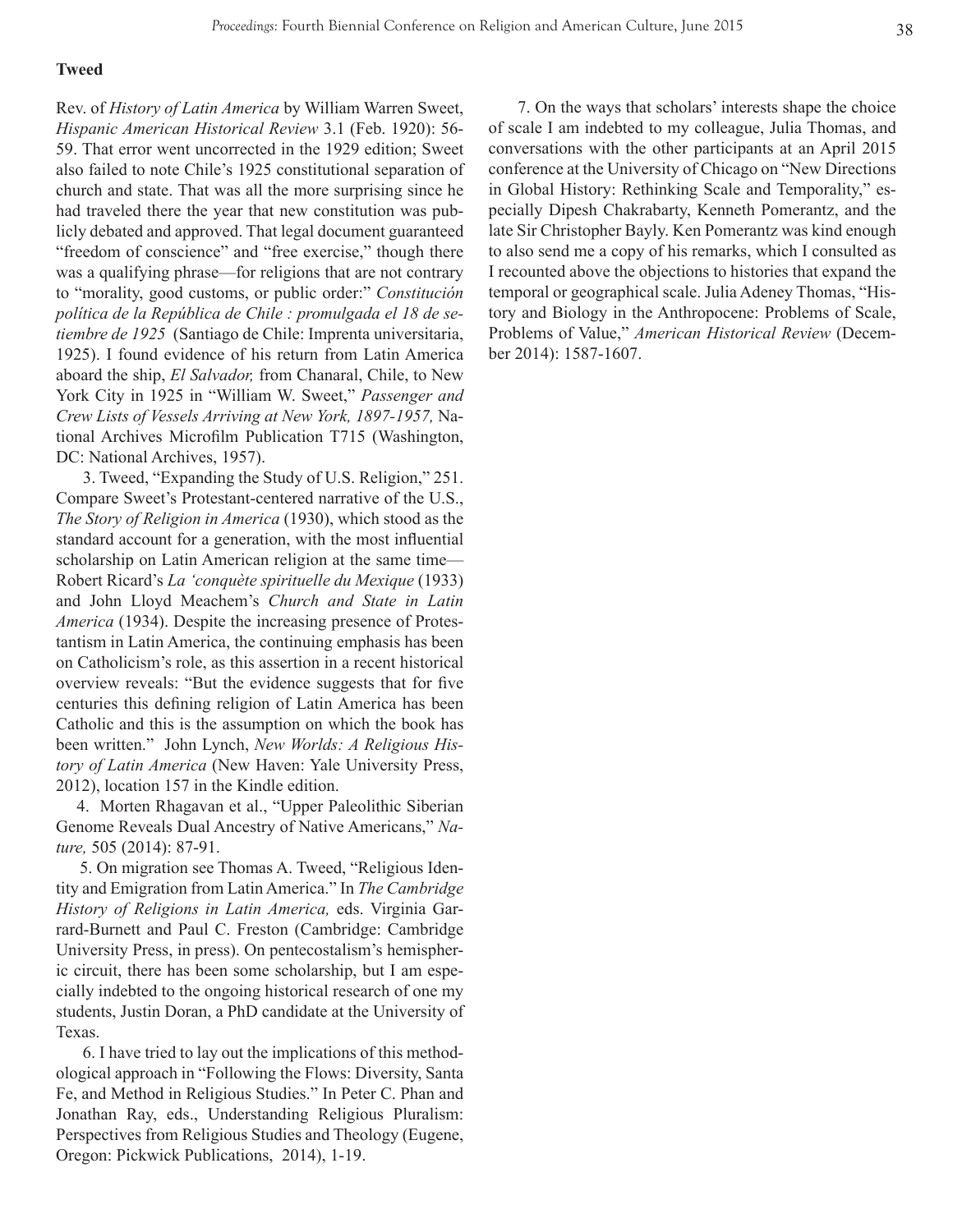# **Religion and Market**

*Globalization is, in large measure, about the globalization of trade. Market processes stand alongside large, bureaucratic states as the defining feature of contemporary life. How has religion shaped, and been shaped by, market forces or, more specifically, by capitalism? For instance, what role did business play in forging links between free-market economics and certain strands of American religious thought and practice?*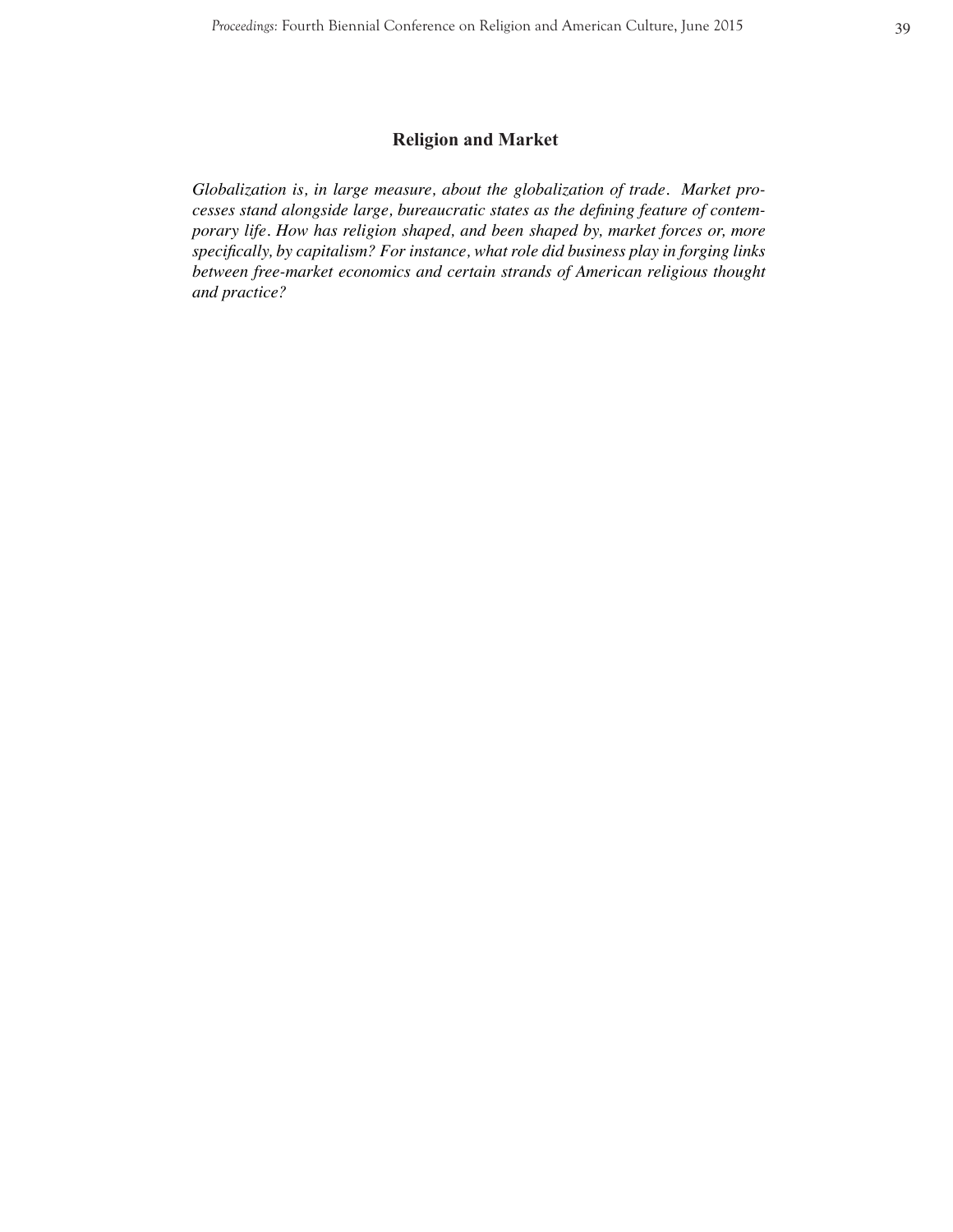Churches are larger than they have ever been in Ameri- $\angle$  can history. Their pastors are celebrities. Their properties are campuses. Their lobbies serve lattes. As the sociologist Mark Chaves has demonstrated, the rise of these Christian goliaths spans Protestant denominations, gathering more and more believers into fewer and fewer houses of worship.1 Quaker megachurches. Baptist megachurches. Christian Science megachurches. And, much to Duke Divinity's Wesleyan dismay, even prosperity-preaching United Methodist megachurches.

Today I'd like to add to this conversation about Christianity and the marketplace with a few conclusions drawn from my misspent youth studying the prosperity gospel and my new book project on women and power in American megaministry. I say megaministry—sprawling churches, televangelism, Christian media, music and publishing—because I believe that size opens an angle of vision into the marketing strategies of popular Christianity and the production of celebrity that fosters and sustains them.

To illustrate a few trends in megaministry and the marketplace, let's start with America's largest church, Lakewood Church, and consider the timeless questions, existential questions like: why is Victoria Osteen famous? No, really, why *is* she famous?

To the 40,000-member Lakewood Church, Victoria was the statuesque blonde beside her leading man, the ever-smiling Joel Osteen, and she spearheaded their megachurch's ministry for women. To the seven million weekly viewers of their television show, she was a celebrity, life-coach, and author of spiritual chick lit. If she fell, she fell hard. Her recent Lakewood message that churchgoers obey God for the sake of their own happiness ignited a media firestorm, as did the 2005 accusation—later ruled false—that Victoria assaulted a Continental Airlines flight attendant over a stain on her first-class armrest. But when she sat down for an interview with Oprah in their Texas mansion there was little doubt that, loved or hated, she ruled as one of megaministry's first ladies.<sup>2</sup>

Forbes recently appraised the collective income of America's pastor-personalities like Victoria's at an eye-popping \$8.5 billion a year.<sup>3</sup> So humor me for a moment while I break down a single ministry—called Joel and Victoria Osteen—as a cluster of products. As I mentioned, they lead America's largest church where the Houston Rockets once played, a 14,000-seat arena with two waterfalls, and a \$70 million dollar operating budget. Joel and Victoria's sermons are broadcast in all 210 American markets to seven million weekly viewers. These sermons are subsequently re-sold in a dizzying number of ways: they are streamed online, marketed as DVDs, CDs, and downloaded as podcasts for the car ride home. They air all day, every day, on Joel Osteen

Ministries SiriusXM satellite radio to 30 million subscribers.4 They are also diced into tiny pithy pieces and posted online twice a day to Victoria and Joel's 13 million Facebook followers, and the Osteen smartphone app, and then again on Twitter, where Joel trails only the Pope and the Dalai Lama as the most followed religious figure in the world.<sup>5</sup> And, of course, people who are the ancient of days who only read books nowadays can read Victoria and Joel's respective *New York Times* bestsellers, one of the many products on sale at the church. (This problematic relationship between a non-profit church and for-profit products was not lost on critics like Michael Fletcher, a 30-year old man who, in the name of the Jesus who threw the moneylenders out of the temple, marched into the Lakewood bookstore last year and began to topple Joel and Victoria's book displays before he was arrested by security.)<sup>6</sup>

What we see here is that Victoria or Joel each stands at the intersection of multiple streams of media. Radio. Music. Books. Television. Internet. In fact, so significant is the association between a ministry's reputation and their mastery of media that, over the last ten years, the largest churches in the country trumpet it in their names: lifechurch.tv, cedarcreek.tv, crosspoint.tv.

The most-watched, tweeted, read, downloaded, streamed, listened to, purchased, attended and even parodied ministries in the United States and Canada are run by a man or woman (or, increasingly, a husband-and-wife team) who stand at the helm of sprawling ministries. Ministries that traffic in live audiences are no longer simply interested in filling seats; they must promote a branded pastor-celebrity who provides the glue between multiple spheres of media and who directs people to a wide range of interactions and products. As we saw with Victoria Osteen, her identity actually reflects a deep bench of production staff. As the sociologist of celebrity Joshua Gamson has argued, celebrity itself represents a flurry of industrial production and consumption.7 Pastoral stars, like all celebrities, are professional brokers of their own reputations.

In charting the role of pastor's wives in the 500 largest megachurches, I have come to the conclusion that the degree to which ministries can mobilize celebrity is one of the most obvious markers of organizational sophistication. As ministries evolve from 2,000-person local players to 5,000-member regional destination centers and then to subnational and then national ministries, the emphasis on the pastor's personality grows as the coagulant for a growing and diversifying ministry.<sup>8</sup>

This is perhaps most obvious in the way that the pastor's wife, by association with her star husband, absorbs his reflected glory. The pastors' wives of the ten largest churches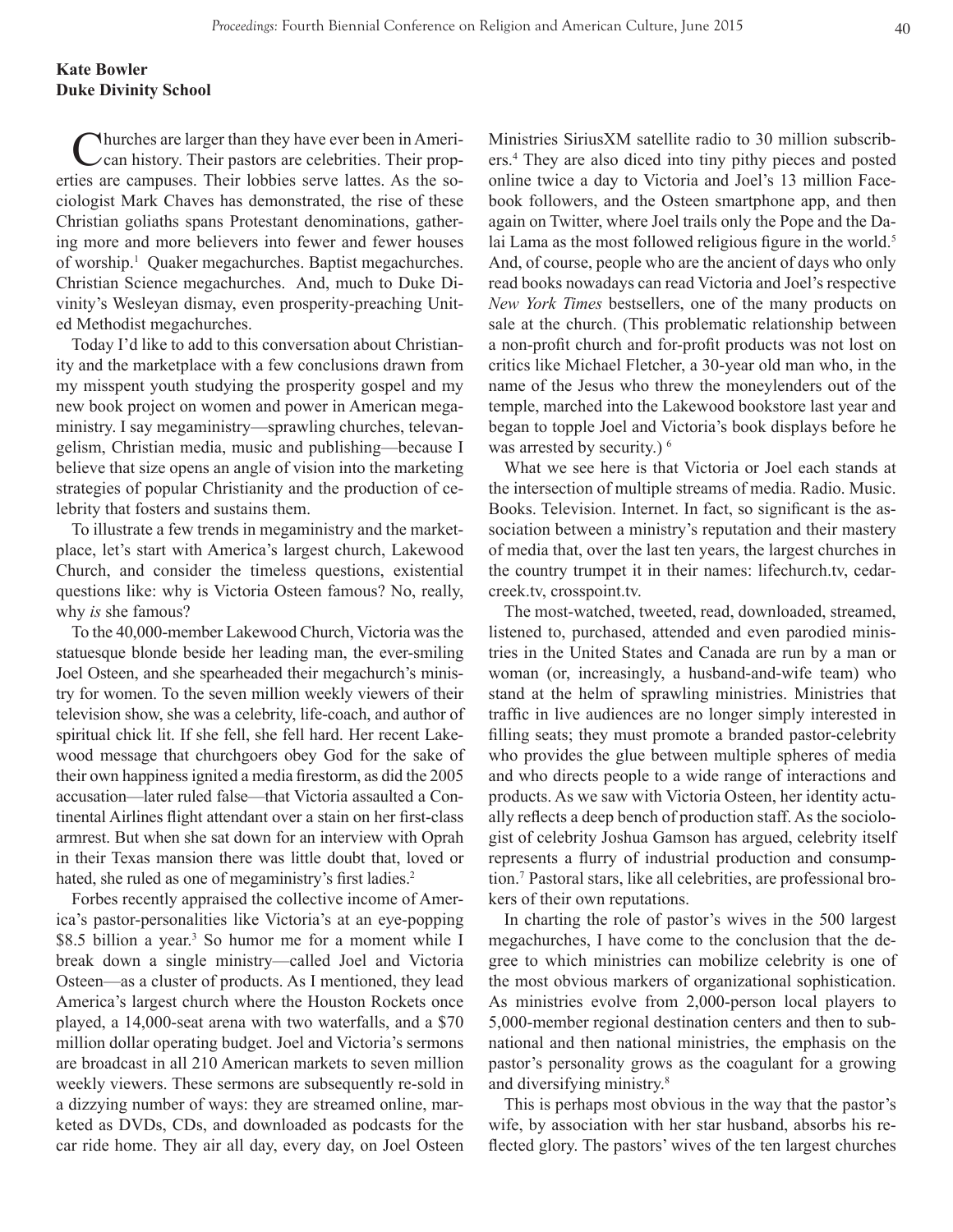### **Bowler**

in America, for example, find they cannot escape public glory. If they have a personal Facebook page or even a fleeting interest in Pinterest, they gain thousands of followers. But more significant is the parallelism between the pastor's wife and the organizational evolution of the church to foster her public image. The Osteens are so famous that they have effectively branded the *entire family* through wings of their ministry. While Joel mans the pulpit, his wife is the face of women's ministry, his mother (healing ministry, as a result of her famous healing from cancer), his doctor brother (medical missions), and even his children (young adult services.) $9$ 

The more famous the senior pastor, the easier this fameby-association becomes. In the most influential tier of megachurches in North America, those 92 churches with 10,000 plus, I have found a tight connection between church structure and the branded family. The vast majority of pastors' wives fall into the following pattern no matter what the theological persuasion: if a woman chooses a life in the ministry, the church creates an organizational wing dubbed the "women's ministry" and advertises her as its head; this arrangement mirrors a domestic arrangement with sexsegregated spheres and her husband as overseer, or, in its most liberated form, as co-pastor. The fate of the women's ministry and the wife are tied. If she falls from grace, as in the case of one megachurch co-pastor's much publicized affair, she is exiled and the women's ministry folds. Now, conversely, if a wife chooses not to enter public life, the church will not create a women's ministry at all. A man with a quiet wife will not have a women's ministry. A divorced man in the pulpit will have no one to play Eve to his Adam.

Celebrity has become a driving force in the branding of ministries, and guides how many spiritual commodities are produced. And since markets are imitative, we learn a great deal by looking on a national level at megaministries, the agile trendsetters and tastemakers of the ministerial world who inspire a long lineup of aspiring Victorias, smiling just a step back from their husbands, waiting for their place in the spotlight.

"Jurors: Attendant 'Exaggerated' Osteen Conflict." *Houston Chronicle.* Accessed June 11, 2015. http://www.chron.com/ life/houston-belief/article/Jurors-Attendant-exaggerated-Osteen-conflict-1777790.php. "Joel and Victoria Osteen's Vision for Their Ministry." *Oprah.com*. Accessed June 11, 2015. http://www.oprah.com/own-oprahs-next-chapter/Joeland-Victoria-Osteen-Share-the-Vision-for-Their-Ministry.

 3. "America's Biggest Megachurches." *Forbes.* Accessed June 11, 2015. http://www.forbes.com/2009/06/26/ americas-biggest-megachurches-business-megachurches. html.

 4. "Joel Osteen," Joel Osteen Ministries Website. Accessed June 11, 2015. http://www.joelosteen.com/Pages/ AboutJoel.aspx

 5. Twitter is still an emerging tool for mass ministry, and these numbers reflect my own calculations based on a list of the 1000 most-followed people in the world as of May 2015. See "Twitter Counter," Accessed May 15, 2015. http://twittercounter.com/pages/100

 6. "Man Arrested after Causing Disturbance in Lakewood Church Bookstore While Reciting Matthew 21:12." Accessed June 11, 2015. http://www.christiantoday.com/ article/man.arrested.causing.disturbance.lakewood.church. bookstore.reciting.matthew.2112/40126.htm

 7. Joshua Gamson, celebrity Gamson, Joshua. *Claims to Fame: Celebrity in Contemporary America.* University of California Press, 1994.

 8. The argument that megachurches are divided into local, regional, sub-national, and national ministries reflects collaborative work with Joshua Young, doctoral candidate in American religion at Duke University.

 9. See "Leadership Team," Lakewood Church Website, Accessed June 11, 2015. https://www.lakewoodchurch. com/pages/new-here/leadership-team.aspx

 <sup>1.</sup> Chaves, Mark. "All Creatures Great and Small: Megachurches in Context." *Review of Religious Research* 47, no. 4 (June 1, 2006): 329–46.

 <sup>2.</sup> See Alex, Heather, and er. "Critics Assail Recent Sermon by Lakewood Co-Pastor Victoria Osteen." *Houston Chronicle.* Accessed June 11, 2015. http://www.houstonchronicle.com/news/houston-texas/houston/article/ Critics-assail-recent-sermon-by-Lakewood-5738922.php;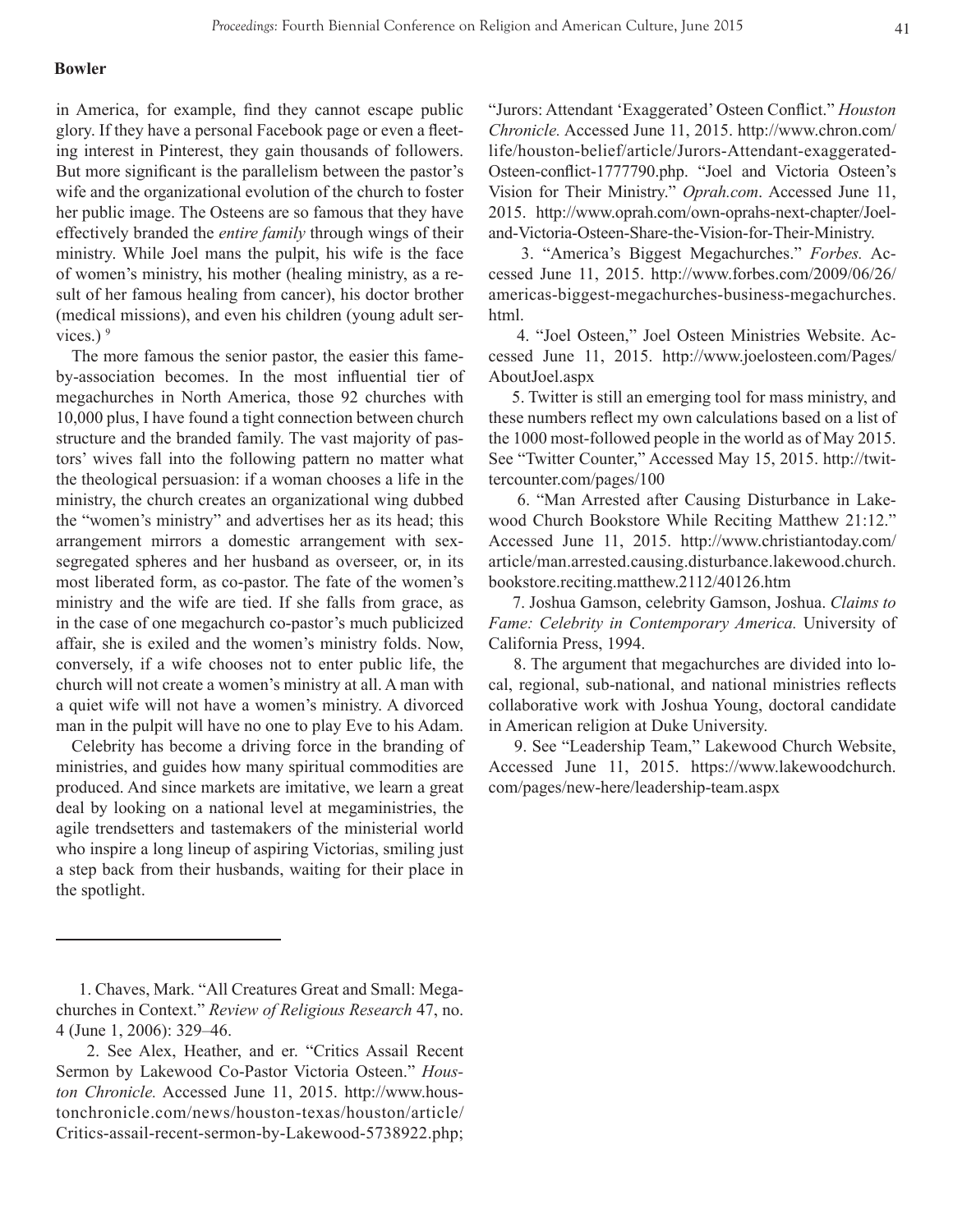# **Darren Dochuk Washington University in St. Louis**

Compared is haunting university history departments:<br>  $\Delta$  the specter of capitalism." This provocation opened  $\Gamma$  the specter of capitalism." This provocation opened a 2013 *New York Times* op-ed that its author titled "In History Departments, It's Up With Capitalism." "After decades of 'history from below,' focusing on women, minorities and other marginalized people," Jennifer Schuessler mused, "a new generation of scholars is…turning to what risked becoming the most marginalized group of all: bosses, bankers and brokers who run the economy." Why the revolution, she asked this generation's stars? "Earlier, these topics would've been greeted with a yawn," responded Stephen Mihm. "But then the crisis [of 2008] hit, and people started asking, 'Oh my God, what has Wall Street been doing for the last 100 years?'" "The worse things are for the economy," Sven Beckert, Mihm's peer, quipped, "the better they are for the discipline."1

The fortunes of U.S. religious history have skyrocketed alongside those of the juggernaut we now call "the history of American capitalism." Neither haunted nor cowed by the capitalist apparitions of our age, scholars have tapped the trickle-down benefits of our discipline's fiscal turn and eagerly written born-again CEOs into the historical mainstream. Indeed, it's impossible to overstate the sweeping impact of religious and capitalist histories' collaboration, particularly on our renderings of twentieth century U.S. history. A peek at the corporate side of the equation, my focus, underscores this fact. Thanks to a proliferating literature we now know that corporate America not only has a soul, but also a theologically-informed politics that has shaped the way we think about everything from citizenship to tax credits, where we shop (Wal-Mart, Hobby Lobby) to what we eat (Quaker Oates, Tyson Chicken), who we vote for to how we see our nation in the world.

Several notable books published in the past few months underline the traction that this line of inquiry now enjoys. Working in conjunction with business historians like Kim Phillips-Fein, scholars have mapped out the rise of Protestant libertarianism in opposition to New Deal liberalism. Kevin Kruse's *One Nation Under God: How Corporate America Invented Christian America* is an excellent capstone for a historiography that's made it clear just how much mid-twentieth-century Christians melded pocket-book with culture-war concerns when politicking for power. Thanks to Timothy Gloege's outstanding book, *Guaranteed Pure: The Moody Bible Institute, Business, and the Making of Modern Evangelicalism,* we see the deeper roots of this development in the re-constructions of capitalism and Christianity in the Gilded Age. Modern evangelicalism itself, we learn, was an endeavor in corporate branding as much as a defense of Biblical orthodoxy. Modern business, in turn, drew energy and purpose from the doctrinal struggles for "purity" that divided Protestants along "modernist" and "fundamentalist" lines.<sup>2</sup>

Evangelicalism looms large in other recent texts that seek to explain the roots of the late-twentieth-century's neoliberal order, yet emerging studies are also revealing the complexities of this faith community's enterprising spirit. Pentecostal miners, Methodist mid-management types, radical localists and reticent farmers: these characters didn't necessarily wear top hats, or agree with the politics of the look, but we're learning that they too encountered and empowered their own brand of "corporate" evangelicalism. Darren Grem's forthcoming study will do much to thread these stories into one compelling whole.<sup>3</sup>

Meanwhile, historians continue to produce fine studies that use the interior lives of book, radio, print, and phonograph businesses, and other market mediums, to highlight the role of under-represented constituents (even liberal Protestants!) as both consumers *and* corporate actors. And even as early Americanists such as Kate Carte Engel and Mark Valeri are producing splendid books that remind us how American religion's market logics were conceived in a much earlier time, emerging studies of philanthropy and the nonprofit sector, supported in part by the work of David King here at IUPUI's Lilly Family School of Philanthropy (and Lake Institute on Faith & Giving), are asking scholars not to forget the remarkable scope—historic and current of capitalism's charitable side.<sup>4</sup>

Working arm-in-arm with the revolutionaries behind the new study of capitalism, religious historians, in other words, have helped make Bible-carrying "bosses, bankers and brokers" the hip subjects of investigation in history departments across the country, and helped prove to a perplexed reading public that "it really is the economy, stupid." Fresh interrogation of religion and labor (our subsequent panel) is starting to nudge us away from stuffy powerbrokers to historical actors who shunned silk stockings, yet the corporate side is sure to stay active in the coming years (globalization and ongoing legal battles over business and religious "freedoms" will help ensure it). In light of shifting but sustained interest, what possible next steps can we take to freshen and widen this area of inquiry? How might a more expansive and inclusive treatment of corporate Christianity add texture and breadth to renderings of modern U.S. history?

I'd like to raise a few prompts, derived from my ongoing study of American Christianity's (Protestantism's especially) ties to the petroleum industry. Utilizing a range of corporate and church records, personal and political papers, and local archives scattered across North America and abroad, I try to chart this nation's enchantment with the black stuff, and in a sense, tell the religious biography of oil. At its highest altitude, this religious biography of oil explores the ways that Americans sacralized oil's spectacular potentials, and attached them to a politics of exceptionalism. The very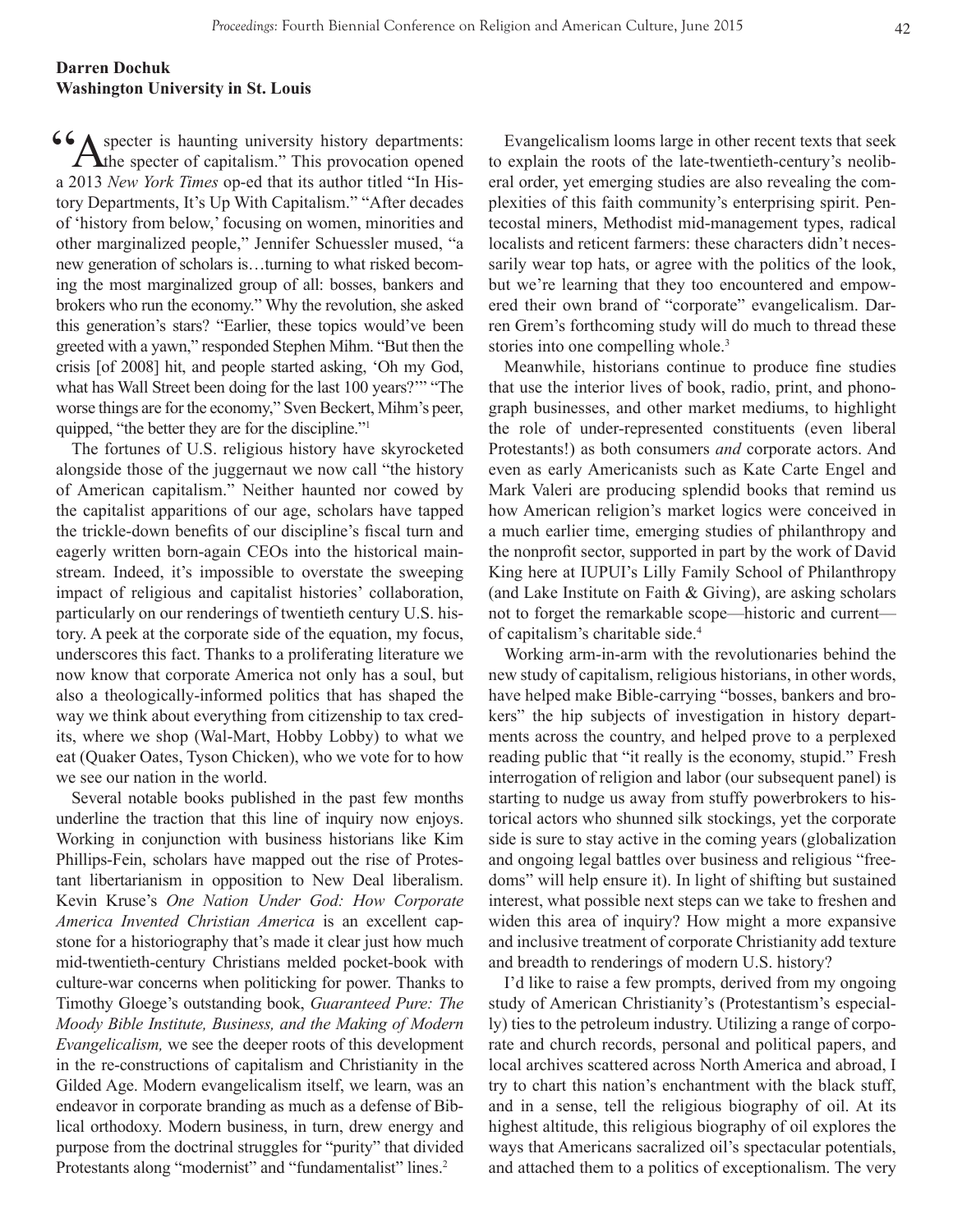## **Dochuk**

concept of the "American Century," I suggest, cannot be understood without paying heed to this reciprocity: big oil and big religion were the twin-pillars of America's identity in the twentieth century, and the lifeblood of its global aspirations. At its lower altitude, this biography examines the sacred space of continental oil patches, which cohered around hard-and-fast fundamentals of God and black gold as omnipotent. There, amid jungles of derricks and the glow of refining fires, countless citizens interpreted petroleum *as their* special providence, to be used to advance a Kingdom of *their design.* Their politics bore the imprint of this confidence, and all Americans felt the effects.

While tracking this story over time I've been struck by the exciting progressions as well as limits of recent histories of religion and corporate capitalism. Here, then, are my prompts, which I hope serve as fresh reminders and perhaps fodder for further discussion:

## *Corporate capitalism is a divided Church.*

Too often in punditry and scholarship, corporate interests are presented as a homogenous whole fueled by single-mindedness for laissez-faire. When zeroing in on Wall Street, writers have leaned on motifs that exaggerate united fronts. "How Corporate America Invented Christian America" (Kevin Kruse's subtitle, meant to be provocative, of course) illustrates a tendency to brush over subtleties of ultimate concern that divide as much as unify "Corporate" (and "Christian") America. Corporate capitalism has always been animated by internal give-and-takes, a collision of ideas as well as collusions of intent.

 With that in mind, religious historians would do well to portray boardrooms as sites of theological testing. Consider, for instance, the struggle between two competing corporate sectors of oil—majors and independents, which concerned the proper standing of the individual before God and the market, the value of combination (ecumenism) versus autonomy (evangelicalism), and the need to protect founding principles. Starting in the nineteenth century and accelerating through the twentieth, the battle between the Rockefellers' Standard Oil and independent companies with names like "Pure Oil," "Union Oil," "Sun Oil" (catchy labels used to win hearts by claiming an authentic pristine capitalism) had major ramifications not just for oil's politics, but for that of churches as well. Case in point, of course, is the struggle between the Rockefellers and Stewarts (Union Oil), which boiled over the corporate realm into the fundamentalist-modernist crisis of the 1920s, and the battle between missionary agencies that were vying for control of Chinese markets.

 Large or small, oil companies, moreover, endured their own internal theological trials. Such was the case with Sun Oil (Sunoco), the Pew-family's company, whose head office regularly erupted in heated exchange between chief executives J. Howard and his cousin J. Edgar. Armed with their Bibles, training in Reformed theology, and proof texts, the two held little back when debating the merits of state-regulated conservation and responsibilities of a godly management to limit the ill effects of oil's cruel cycles. (Howard usually won.)

## *There is more than one Protestant work ethic, more than one spirit of capitalism.*

Corporate oil's wrestling with itself raises another reminder, and potential for our renderings of religion and business' recent pasts. Amid the buzz of the history of capitalism, Weber's name is being whispered again. Rightly so: evidence of his Protestant ethic is everywhere. Yet Weber's was a sector-specific assessment of Protestantism's capitalist drive, one that prioritized the rational, industrious, and bureaucratic—the Presbyterian—over the emotive and speculative Pentecostal.

In the religious biography of oil we see both types (and in varying degrees). Occupying prominent positions next to and against the stern Baptists (Rockefellers) and Presbyterians (Pews) were wildcat oilmen of Protestant *and* Catholic persuasion, whose exploits clashed with Weber's ethic. In contrast to the puritan entrepreneur who through disciplined labor sought to stand before God as a redeemed soul, petroleum's risk-takers—freaks of fortune like the evangelicalminded Sid Richardson and devout Catholic layman Ignatius O'Shaughnessy,(deemed by his brethren the "King of the Wildcatters"), believed that God smiled on those who accepted the volatilities of chance and pursued extravagant profits (and often gave just as extravagantly) as if there were no tomorrow.

They were "warrior heroes," the label Weber applied to a class of capitalists he saw as antithetical to a true "spirit of capitalism." In oil—in the late twentieth century as much as the late nineteenth—the antithesis has often been the rule. *It's the economy (and geography), stupid!*

The joint investment of Protestants and Catholics in the construction of a wildcat Christianity hints at a third takeaway from the abiding relationship of oil and religion. The ties that bind these spirits of capitalism together are soil- as well as sector-specific. As Richard Callahan has so beautifully shown in his book, *Work and Faith in the Kentucky Coal Fields,* topography matters when trying to make sense of religion's definition and impact in a particular kind of place. Stark denominational divisions, and clear divides between capital and labor, work and faith, tend to diminish in locales where human encounter with a hardscrabble earth and its terrestrial (and subterranean) mysteries are all-encompassing, and profoundly direct.<sup>5</sup>

The sphere in which I spend considerable time is oil's volatile extraction zone, home to a distinctive cosmology. Western Pennsylvania, Southern California, Texas, and Alberta: through time these boom-bust lands have nurtured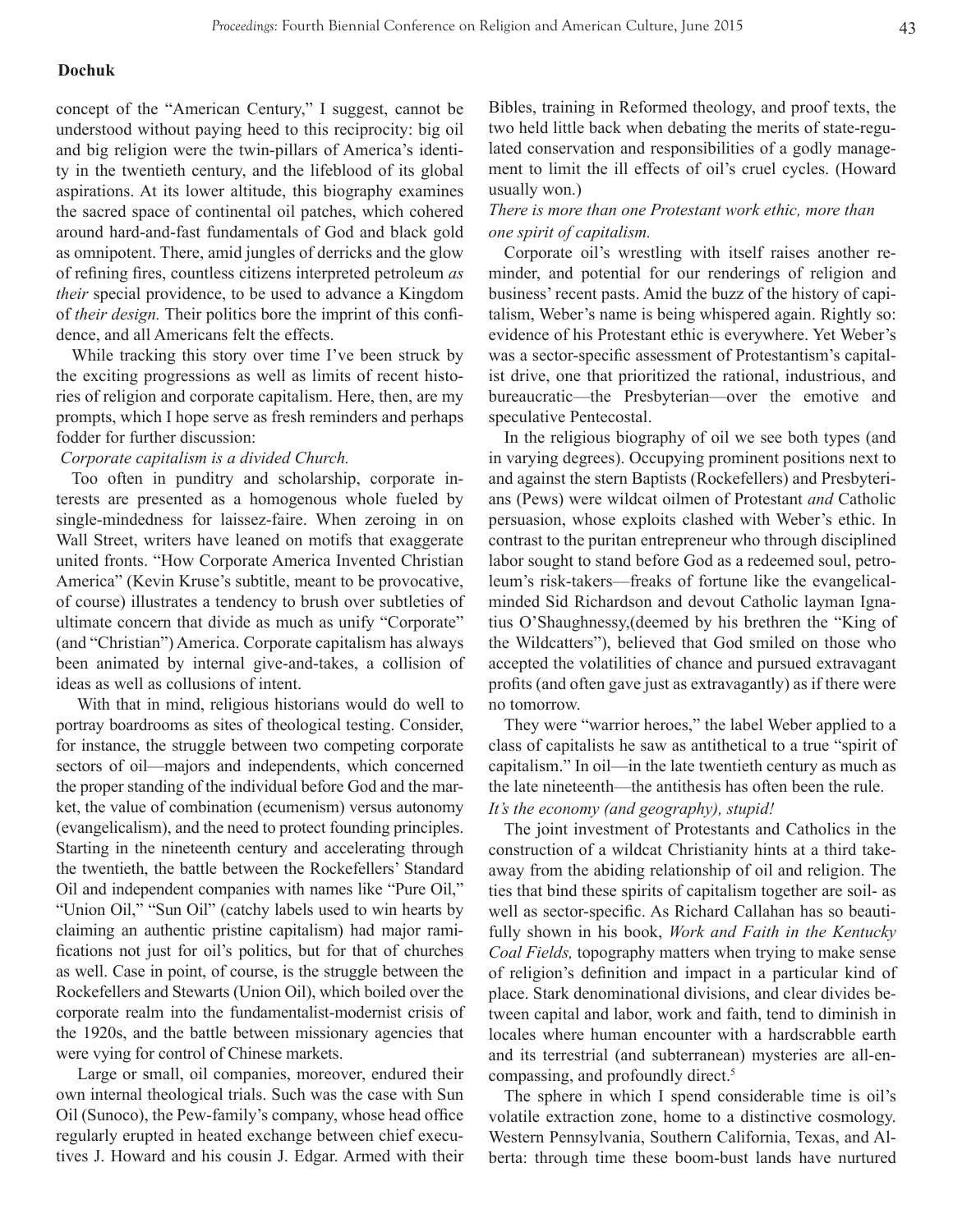## **Dochuk**

idiosyncratic Christian capitalisms that reflect the totalizing dimensions of crude's terrain. On these dreamscapes, where blessings inexplicably rise and fall, appealing to the supernatural when summoning subsurface wealth, training roustabouts and engineers in absolutes (technologies of extraction *and* exegesis), and puncturing the earth with eschatological haste are the norm, patience with time, bureaucracies, and planning far less so.

As is abundantly evident in some of the continent's hot energy zones—Cushing, Oklahoma, Wasilla, Alaska, and Fort McMurray, Alberta—the proximity to extraction and the violent cycles of crude are indeed profound for everyone's lived faith. No smooth progression, modernity unfolds in these places rife with manifold disruptions, resulting in a moral geography of crisis. Existence on this turbulent terrain, in this hydrocarbon age, in turn generates a fierce, almost desperate, politics of custodianship over nature and resource management, one that privileges the profit-motive ("drill, baby, drill") and a preference for strong states (no true anti-statism here!) that grant them that privilege. *Rooted in the local, cosmologies of corporate capitalism* 

## *are global phenomena.*

A critical feature of the new history of capitalism has been its sharp recognition of international contexts. The standard-bearer is Sven Beckert, whose Pulitzer-winning *Empire of Cotton,* uses the illustrious life of a commodity to chart global capitalism over millennia. The successor to white gold as earth's most bountiful commodity, black gold deserves the same treatment, though with more attention to religion. Commodities (cotton, oil, sugar, etc.) are, after all, valuable for their values-making weight: besides lending wealth to some, burdens of labor to others, they also elicit millennial dreams, stir up notions of exceptionalism, drive religious laborers to and from distant shores, and offer reason and means for institutional expansion.

Moreover, through its imperative for multidirectional exchange, oil has also immersed its constituents and their faiths in a horizontally integrated world system. You could say that it has created its own "carbon religion" of human and economic interdependence, and universal experience. The life and career of Louisa MacKinnon (Lady Dundonald), a Scottish Presbyterian woman forced after her husband's death to run the family oil business and missionary base in the Caribbean during the early twentieth century affirms this. Based in Scotland, contracted with New York investors, reliant on her missionary informants abroad, she helped link hinterlands, Christian and corporate ambitions, and literally remap not only her church's influence, but also that of a thriving trans-Atlantic industry.

This reciprocity defined many other migrations of religiousminded oilers: Texas Baptist engineers who moved to Saudi Arabia in the 1950s, for instance, and Nigerian roustabouts who arrived in Houston in the 2000s and populated its rigs and Pentecostal pews. In both cases, migrants encountered foreign but familiar oil-saturated soil where the temporality of everything nagged at the soul, bursts of wealth were seen as from God, and praying to an all-powerful being who giveth and taketh, but always persists, made sense.

# *White Protestant men in pinstripe suits aren't the only capitalists worth studying.*

As suggested in Louisa MacKinnon's story, our histories of corporate capitalism shouldn't ignore the ways that "marginal" members of society have driven (not just been subjected to) the mechanisms of an advancing market. To be sure, the advancing market has done irreparable damage to the marginalized, and the specter of neoliberalism is tough to shake: in our boom-bust climate, true freedom and power are mostly unobtainable things, particularly for citizens already excluded by race, class, and gender. Bottom-up histories of the dispossessed are more vital today than every before, at very least as correctives to a world and a scholarship dominated by the machinations of white male corporate giants.

Yet corporate capitalism's history itself should embrace a bottom-up feel, particularly where faith is concerned. After all, joining the ranks of the "bosses, bankers, and brokers" who have run America's economic and religious establishments are countless "dispossessed" men and women whose own journeys through business have created alternative or adjusted existing paths.

One example from oil—a final one—is Jake Simmons, Jr. Simmons was an African-American Oklahoma oilman who, with his partner, Reverend L.W. Thomas, made it big in 1930s Texas. A protégé of Booker T. Washington, Simmons believed in the beauty of unfettered capitalism and racial uplift through hard work. He didn't simply preach this boots-strap philosophy; he lived it. In the 1930s, he used his fortune to relocate black Texans, from whom he purchased leases, to Oklahoma, where they could live and farm in a less dangerous environment. In Oklahoma, meanwhile, he sponsored the first legal challenge to Jim Crow in public education (the case made it all the way to the Supreme Court before being dismissed). By 1960 he was one of America's wealthiest black entrepreneurs, a man personally responsible for negotiating deals with Nigeria that opened oil exploration in Africa, and a key financier of the African Methodist Episcopal Church and National Association for the Advancement of Colored People.

In all that he did, Simmons both reflected and challenged the trajectories of religion and oil—of faith and corporate capitalism—in the twentieth century, which makes him such a fascinating figure. A wildcatter with roots in the oil patch and its teachings on faith and economy he nevertheless adopted the ecumenical outlook of a Rockefeller when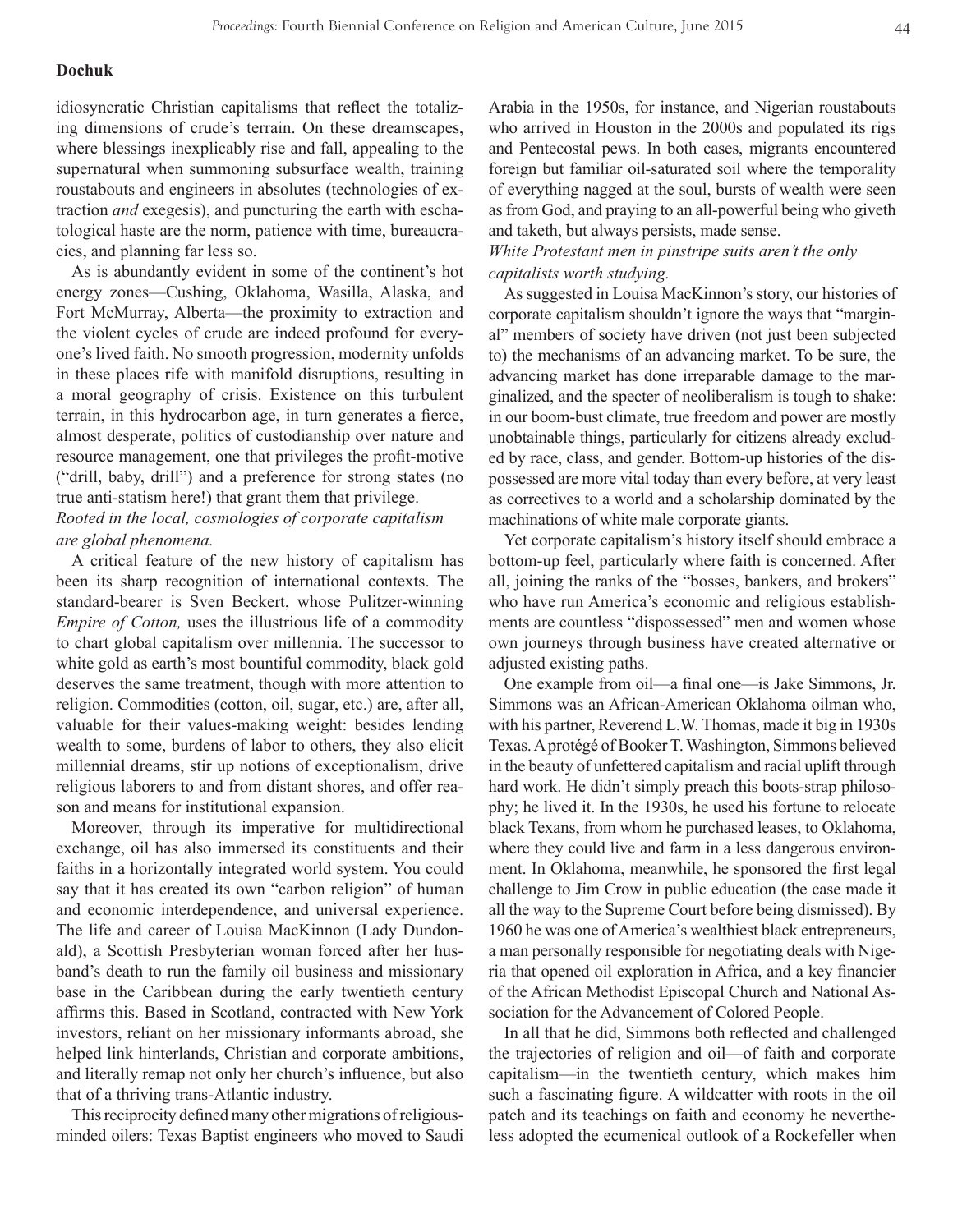## **Dochuk**

crisscrossing oceans, navigating transnational networks, and connecting the globe's oil patches to each other. Conservative in his theology of money, he still devoted his philanthropic outreach to a progressive movement for societal reform. Though exceptional, perhaps, in its reach and impact, his story of chasing capital with Christian conviction, and breaking boundaries along the way, is hardly an isolated or insignificant one. It is testament, rather, to the rich multiplicity of pathways that have shaped the course of modern religion and economics, and to the value of a scholarship that follows them and their travelers along.

 2. Kevin M. Kruse, *One Nation Under God: How Corporate America Invented Christian America* (New York: Basic Books, 2015); Timothy E.W. Gloege, *Guaranteed Pure: The Moody Bible Institute, Business, and the Making of Modern Evangelicalism* (Chapel Hill, NC: University of North Carolina Press, 2015).

 3. Some publications of note (released or in process) include Bethany Moreton, *To Serve God and Wal-Mart: The Making of Christian Free Enterprise* (Cambridge, MA: Harvard University Press, 2009), Kate Bowler, *A History of the American Prosperity Gospel* (New York: Oxford University Press, 2013), and Darren Grem, *Corporate Revivals: Big Business and the Shaping of the Evangelical Right* (forthcoming, Oxford University Press). Daniel Vaca's manuscript (in process), *Book People: Commercial Media and the Spirit of Evangelicalism,* will add necessary depth to the study of this movement and the market, as will forthcoming texts by Jarod Roll, Christopher Cantwell, Heath Carter, and Sarah Hammond.

 4. Although they do not necessarily focus on corporate capitalism's ties to religion, the following shed light on this relationship from broader perspectives. See Matthew S. Hedstrom, *The Rise of Liberal Religion: Book Culture and American Spirituality in the Twentieth Century* (New York: Oxford University Press, 2012), Elesha J. Coffman, *The Christian Century and the Rise of the Protestant Mainline* (New York: Oxford University Press, 2013), Lerone A. Martin, *Preaching on Wax; The Phonography and the Shaping of Modern African American Religion* (New York: New York University Press, 2014), Kathryn Lofton, *Oprah: The Gospel of an Icon* (Berkeley, CA: University of California Press, 2011). Among the stellar books about early American religion and commerce are Mark Valeri, *Heavenly Merchandize: How Religion Shaped Commerce in Puritan* 

*America* (Princeton, NJ: Princeton University Press, 2014), Katherine Carté Engel, *Religion and Profit: Moravians in Early America* (Philadelphia, PA: University of Pennsylvania Press, 2011), and Stewart Davenport, *Friends of the Unrighteous Mammon: Northern Christians and Market Capitalism, 1815-1860* (Chicago: University of Chicago Press, 2008). A forthcoming volume that promises to encapsulate the field is John Corrigan, Darren Grem, and Amanda Porterfield, eds., *The Business Turn in American Religious History* (forthcoming, Oxford University Press). For one of the most recent and insightful overviews of the expansive scholarship on the topic, see the Introduction to Jan Stievermann, Philip Goff, and Detlef Junker, eds., *Religion and the Marketplace in the United States* (New York: Oxford University Press, 2015).

 5. Richard J. Callahan, *Work and Faith in the Kentucky Coal Fields: Subject to Dust* (Bloomington, IN: Indiana University Press, 2008).

 <sup>1.</sup> Jennifer Schuessler, "In History Departments, It's Up With Capitalism," *New York Times,* April 6, 2013.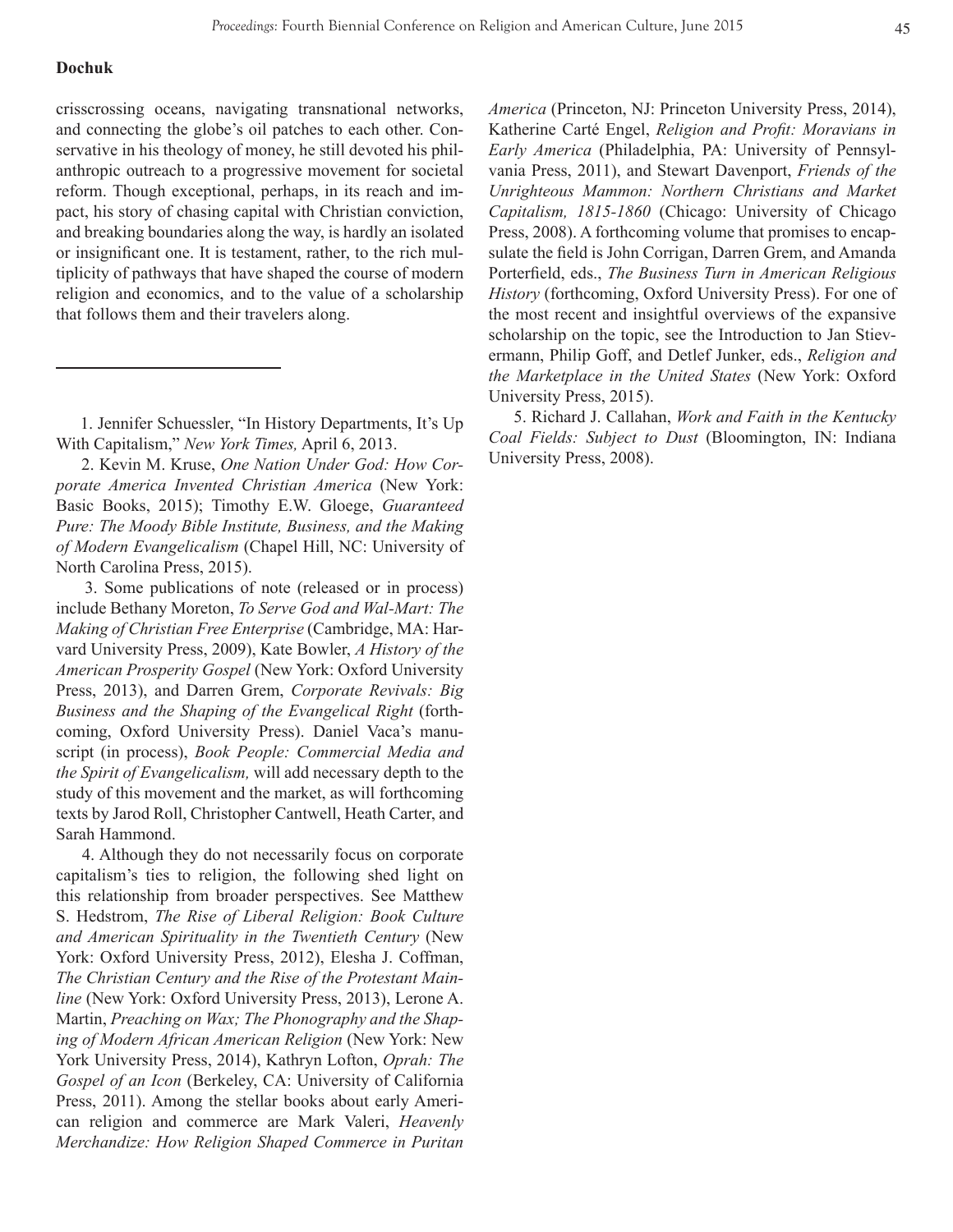These biennial conferences are about stock-taking-"where are we now in the study of religion?"—and suggesting new directions—"where should we go from here?" Along with that regular enterprise, this year's gathering seems to have something of a substantive theme as well. That is, we are doing this stock-taking, summarizing, and projecting during an historical moment of rapid change and uncertainty. And the root of all these considerations of change seems to be processes that are understood to be "global." So we have a session on "global flows"—of people primarily, but not exclusively. And the "religion in the Americas" session mentions the conceptual challenges posed by "transnationalism." Our concluding session on liberalism and pluralism is at least in part occasioned by the social and cultural changes resulting from global processes of migration, immigration, economic, political, and demographic transition, and how best we should think about this.

The paragraph set-up blurb for this session reflects some of this logic as it reads on a number of analytic levels. The opening theme is about "globalization" as a worldwide phenomenon—or a set of phenomena—which is largely about markets. Markets are then posited as what is perhaps the characteristic of "modernity" as it is central to the development, within nation-states, of market-based economies—including capitalism in its various forms. These stand alongside the bureaucratic administrative structures of the state as the main organizing institutions of contemporary life, and imply the attendant debate as to whether the market is part of civil society or whether there is a "third sector" of some type of formulation that has a distinct institutional logic from the state or the market. Finally, the paragraph transitions to the question of causal implications of economics and religion in their interactions, and asks about the relevance to the history and shape of American culture. I want to mirror that general analytic scheme, with a focus on how larger, global-level flows interact with religion and religious communities, particularly in the U.S.

Along with "global flows" of persons there are flows of ideas and cultural content, of trade, markets, and capital. The wide-net concept that has the potential to capture all of this is "globalization." The term is fraught, of course, since its unitary use masks many different meanings—partly conceptually and partly politically. Sociologist Keri E. Iyall Smith notes that "global capitalism—the internationalization of economies and corporations—is not the same as globalization" (2013: 3), as more than just production, distribution, consumption, and profits are international and often integrated. Others use the term "globalization" to primarily mean "Americanization"—the export and developing hegemony of American culture and cultural products around

the world. Many scholars, however, object to thinking of globalization, whether in economics or culture, as a oneway, hegemonic process (e.g., Robertson and Chirico 1985). They note the localization of global products and processes, and the particularization of the universals that characterize the global. While goods may rocket all over the world, they note, the meanings ascribed to them, and the roles they may play in different regional or cultural settings, may be quite distinct. Further, there is good reason to question whether contemporary globalization is actually "Americanization." Surely in geopolitical terms, the U.S. is the reigning, if not unchallenged, hegemon. But as I will argue below, there are good reasons not to think that any particular nation-state actually controls global capitalism, much less globalization.

Capitalism has been described as a world-system—mostly famously by Immanuel Wallerstein (1974)—that has been developing a global reach since the sixteenth century. Its fundamentally cross-national character was analyzed persuasively by Karl Marx in the 1850s as he noted how it knocked down national boundaries; it was the basis for his call for "workingmen" of all countries to unite. And yet, it is also clearly true that capitalism as we know it—at least in the form Weber analyzed it—was coterminous with the rise of nation-state. With the institutional development of the nation as an economic, political, and military unit, the national state became the protector and regulator of markets, both of trade and labor. National militaries emerged to protect natural resources, enforce internal rule, capture external markets/colonies, etc.

Similarly, while Weber may not have specified adequately the causal mechanisms between Protestantism and the origins of capitalism, there is no denying the concomitant rise of Protestantism along with nation-state capitalism in Western Europe. Churches organized at the nation-state level, in England, or Sweden, or Prussia helped integrate the country culturally as the state was politically and the capitalist market was religiously. Contemporary American Protestantism has a number of what Weber would have called "elective affinities" with the demands of contemporary "neoliberal" capitalism—its atomistic individualism, its suspicion of governmental structures that have the potential to be redistributive, and the shared valuing of material success. Indeed, when I teach Weber's (1904/2008) famous book, I generally spend only a little time on the front half of the title, *The Protestant Ethic,* and the ensuing controversy over origins, as I think the back half, *the Spirit of Capitalism,* is more persuasive. Like Marx's analysis of the economic dynamics of capitalism, I believe Weber's analysis of the cultural dynamics of capitalism is perhaps more persuasive now than when he wrote it.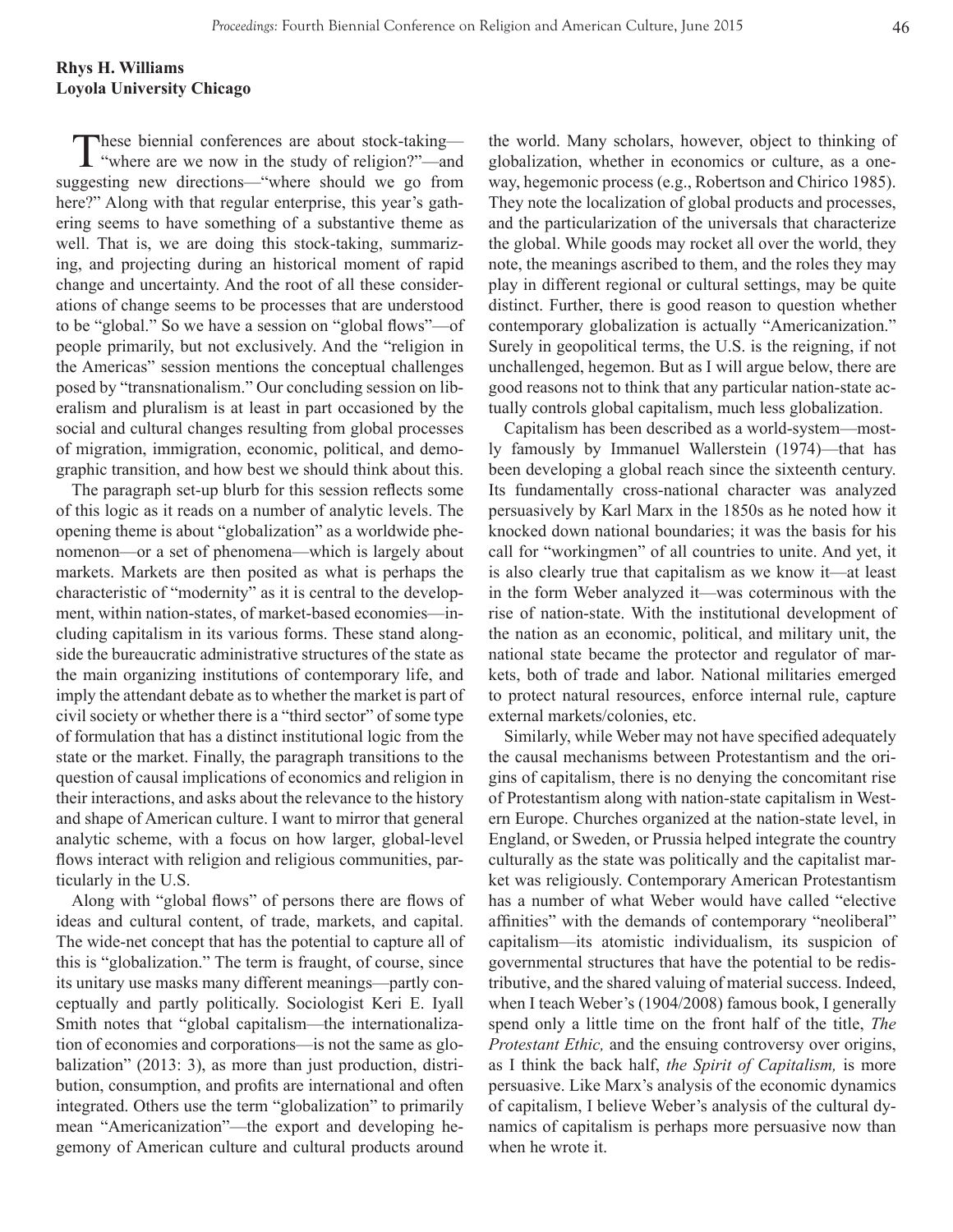## **Williams**

I make that claim because I am persuaded by much of the recent writing on the concept of "neoliberalism"—and especially because what I think neoliberalism as an institutional and cultural formation has done to undermine the nation-state, and the resulting impact on religion. Let me first define what I mean a bit by neoliberalism.

Precise operational definitions of neoliberalism vary, but for my purposes today they are less important. I use neoliberalism to categorize the current ideological and institutional trends that describe the relationship between the economy and structures of governance (including, but not limited to, the nation-state). Neoliberalism's advocates support economic liberalization, free trade and open markets, privatization, deregulation, and decreasing the size of the public sector while increasing the role of the private sector. I note that the term actually arose in the 1930s, especially in Europe, as a 'middle way' between the untrammeled free-market capitalism of classical liberalism and the centrally planned economies of state socialism and National Socialism. Neoliberal theory at that time was at odds with complete laissez-faire doctrine, and promoted instead a market economy under the guidance and rules of a strong state, a model which came to be known as the "social market economy."

The meaning has shifted, however. The term neoliberal is now associated with laissez-faire economic policies, and is a label used for those policies and people who are critical of attempts to reform or regulate markets by governments, especially policies that may involve redistribution of economic or social goods, and any type of protectionism against the movement of goods, capital, trade, and for some, even labor, across economies and national boundaries. (Boas and Gans-Morse 2009).

 A reasonable question to ask is what makes this "neo" liberalism—what is new here? Hasn't liberalism, even in its classical version, been built on principles of private productive property and its individual disposition, with government's only task the protection of it? Isn't the relative role of the state in regulating the market a debate that goes back to John Locke and Adam Smith, and the relative social benefit of redistributive policies a point of contention when Marx argued with David Ricardo?

Indeed. But, I would argue two things make this new and put the "neo" in neoliberalism—one of them social structural and the other ideological. At the structural level, the expansion of transportation and communication technologies have produced globalized markets and economies like never before. Money flows around the world with unprecedented speed. Capital investment can be instantaneous, and can "shop" for favorable conditions, tax rates, labor markets, and the like (I note a recent report that indicates that Greece banks have lost twenty per cent of their deposits in the last

thirty days—something impossible in the last century). Connected with this, international economic governance structures—most significantly the International Monetary Fund and the World Bank—have a reach into the internal economies of nation-states like never before. Internal "structural adjustments"—which mostly involve dismantling social spending in favor of the privatization of the public sector have been long directed at the global semi-periphery such as Latin American countries, but are reaching closer to the core, as the recent events with Greece, Spain, and other parts of the European Union attest. Goods also move faster and farther than ever, with advances in refrigeration and expansions of warehousing systems making many products that were once regional into worldwide commodities.

In a parallel manner, although not to the same extent, transportation has made the migration of labor wider and faster than before. While people have always moved to find work or a way to make a living, their ability to go back and forth—and to make remittances to home countries—is unprecedented. We speak of the "transnational" now to discuss the ways in which immigration, identities, and labor markets are not confined by the nation-state and physically residing in a particular nation-state does not shut off active participation in—and identity-formation connections to other nation-states. All of this may not be purely "new" but one can easily argue that the change in degree is so significant as to be a qualitative change in kind.

The ideological dimension of neoliberalism is equally significant in making this new. The rationale of neoliberal capitalism has expanded to include all institutions and forms of social organization. Adam Smith paired his *Wealth of Nations* with *A Theory of Moral Sentiments,* working on the assumption that society needed to foster moral people to participate properly in civic, social, and economic life. Market processes, he believed, would discipline greed by making it ultimately unprofitable, but moral people needed to engage in trade in order to ensure the proper workings of contracts, etc. That nod toward what might be termed civic republicanism is largely absent now in much neoliberal thinking. The market itself is thought to be "moral." Churches, universities, philanthropies, even governments themselves, are all judged based on a bottom-line, productivity-efficiency calculus.

For example, at my university, a Jesuit school that prides itself on its "green" orientation, its liberal arts core, and its commitment to social justice through Catholic Social Teachings, we have a new Institute for Environmental Sustainability—with a primary mission of solving environmental "problems" and finding ways that green, "sustainable" practices can still be profitable. The first major endowed chair is being hired in conjunction with the Business School. And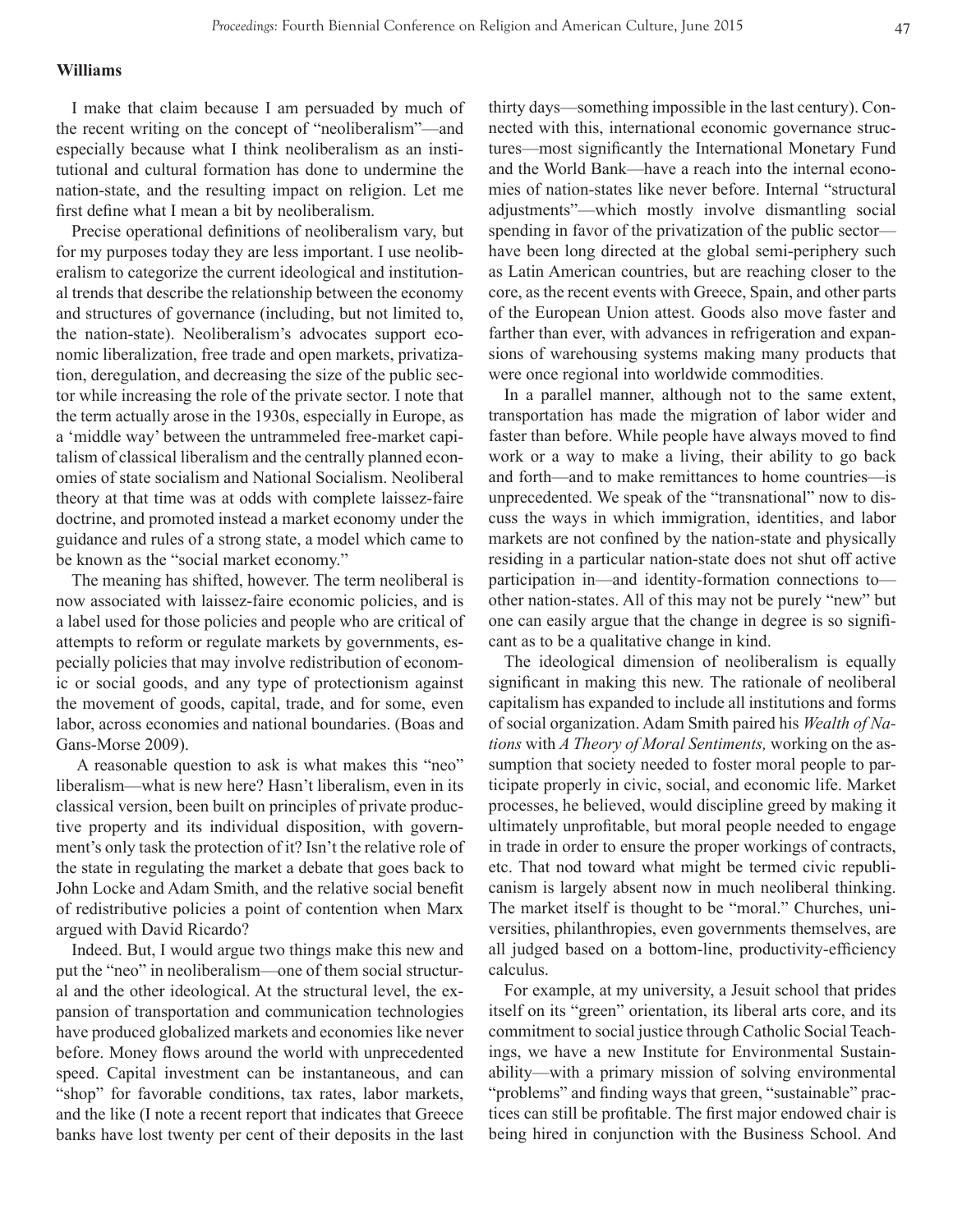## **Williams**

our university president said publicly (in the Q&A after a "State of the University" address) that we couldn't depend on government or "people" to solve our environmental problems—but rather needed to depend on "ethical" businesses. Moreover, our faculty are now assessed by the number of publications, which are themselves assessed by quantitative Impact Scores and Rejection Rates, by the number of students they teach for the amount of money they are paid, and by the quantitative scores that come from student evaluations of how much they learned/enjoyed the class—reducing students to customers (see a general critique of these developments in Ginsberg, 2013). If there is one institution that should be, at least philosophically, resisting the "audit culture" (Kleinman 2010), standardization and quantified "performance" metrics, and the valorizing of individualized "entrepreneurialism," one would think a liberal arts Jesuit university would be it. Alas.

The classical liberalism of Locke, Smith and Mill has been reconstructed and re-conceptualized in terms of individual and political freedom. Rhetorically, in the discourse of American political culture, the crux of the case for neoliberalism has shifted from what might be called "market success" propositions to what are "government failure" propositions with the attendant idea that government is always the problem. (Reader 2013). Privatization of profit, the socialization of "negative externalities" of production, the privatization of risk for individual/family health and well-being, and the privatization of the essence of what constitutes the public good, has made neoliberalism pervasive.

Globalization, in this neoliberal mode, is thus a collection of institutional and ideological developments that are producing a crisis in the modern nation-state. Nation-states are of declining substantive significance, as they are increasingly less able to organize their internal economies, less able to regulate flows of capital and labor, and less able to engender a convincing and enforceable sense of national collective identity. Borders are definitional and constitutive of the nation-state—and borders are becoming increasingly irrelevant. NAFTA, the new proposed TPP, the European Union, the reach of the IMF and World Bank, the immediacy and fluidity of population movement are all eroding the power and importance of national borders.

This increasing inability to organize and enforce a convincing collective identity has helped facilitate, in many places, an increasing virulent assertion of ethno-national or ethno-racial religion. These religious expressions emphasize blood and land and can be a type of "tribalism" (see Williams 2013). One can see this in the anti-immigrant nativist politics in the United States, with Greece's Golden Dawn movement, France's National Front, England's National Defense League, and the like. The liberal nation-state, with its secular and democratic legitimations, is being discarded for an assertion of primordial connection, based on consanguinity and a divine gift of territory.

Beyond these ethno-religious responses, with their exclusionist identities and implications of violence, what are the implications of these developments for religion and the study of religion, particularly in the U.S.? I see three basic responses—both conceptually and in the literature. One approach is to treat religion as the "dependent" variable in all this—either to focus on how neoliberalism is affecting religious identities, practices, and institutions, or to take a step further and treat religion as largely epiphenomenal—or a cloak or veil for economic realities. For example, Kevin Kruse (2015) has recently been getting much attention with his new book on the "corporate invention" of an ideology he calls "Christian libertarianism" that was the product of some conservative (mostly Evangelical) clergy and businessmen in the late 1930s–early 1940s. Concerned about New Deal economic policies and the potential for a more collectivist civic culture, they pushed a notion that economic freedom (which meant unregulated markets)-political freedom-Christian faith all went together in making American national identity—to the place that anything but laissez-faire economic policies were un-American. Religion in this case is the tool, used by economic and political actors. Kruse does not treat all involved as cynical manipulators, but there is no question that businessmen and their economic interests are driving the bus.

An alternative approach is to focus on the ways in which religious actors use economic ideas, processes, and behaviors for their own ends. For example, Giggie and Winston's edited collection is predicated on the idea that religious groups use the market—in the form of commercial culture—to express themselves, to mark their identities, to spread their messages to diverse audiences. They are particularly interested in the processes as it was occurring in American cities in the early twentieth century—as urbanization was quickening, mass consumer markets were developing, and economic affluence was allowing greater leisure time and discretionary spending. Thus, rather than seeing this period as the crux of the "secular revolution" as Chris Smith (2003) did, they see this period as one where religious groups adapted to a new urban social and cultural order by adapting to it and profiting from it.

In a similar mode, but with a distinctly different politics, it is important to recognize that religious communities are often trying to be sites of resistance to the changes represented by neoliberalism. In a way, of course, the ethno-national religious groups I mentioned above are resisting the new organization of the world's populations—particularly its disregard for borders and boundaries—that comes with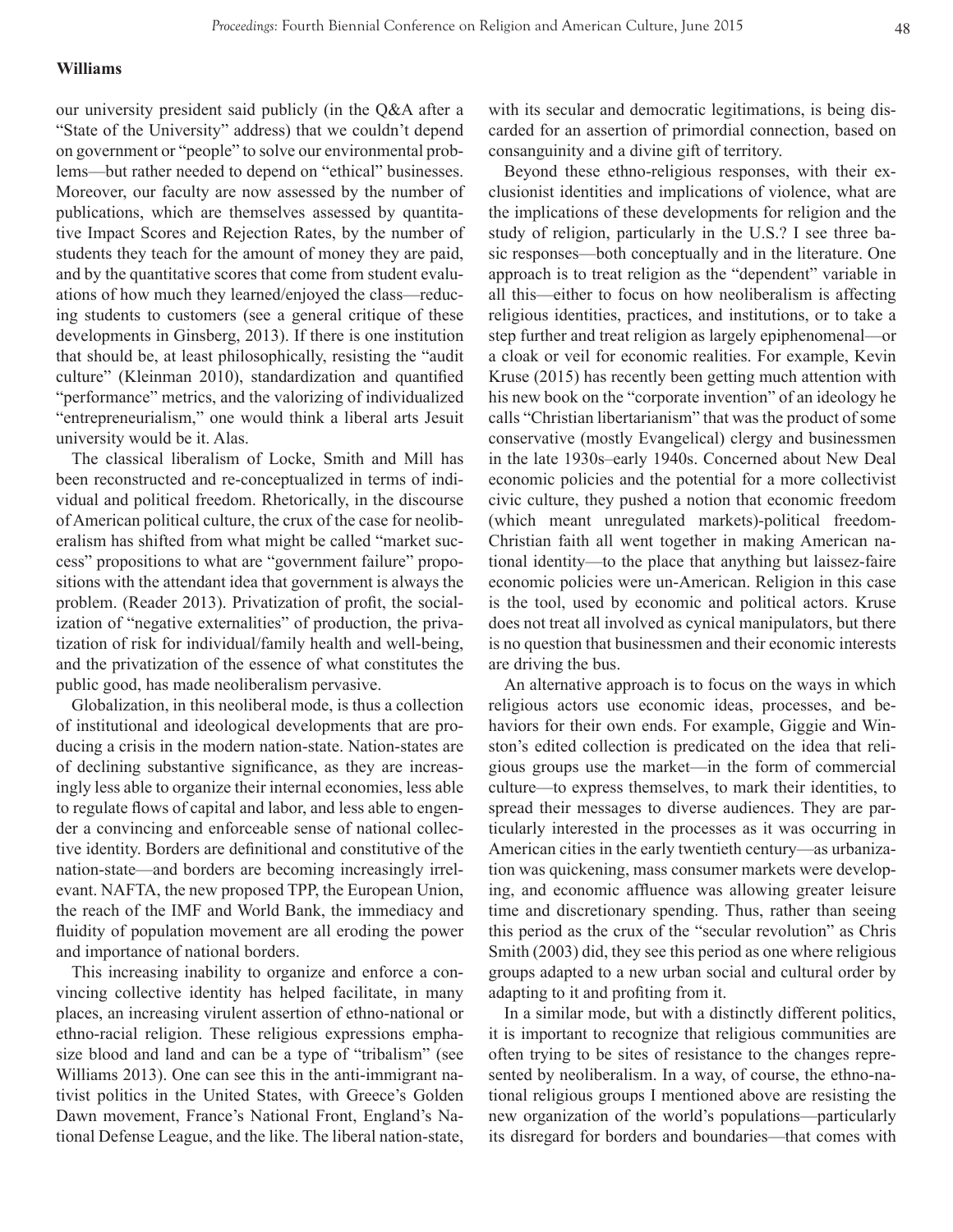## **Williams**

neoliberalism. And in the world of philanthropy and the "third sector" there are attempts to articulate institutional logics that are not predicated on profit (although an emphasis on "efficiency" has produced a recent ideology of "strategic philanthropy"; Brest and Harvey 2008). But there are "progressive" religious responses as well, groups that fight for the inclusion of the immigrant, that resist the monetization of all relationships, and that privilege community for its own ends. While it is difficult to point to any mass movements of this sort, the collection of essays in a forthcoming book I am co-editing discuss several such local efforts in different parts of the U.S. among different faith traditions (Braunstein, Fuist, and Williams Forthcoming).

Finally, Jeff Wilson's (2014) recent book examines both the ways in which religious practices can penetrate an economy and often sacralize some of its practices, even as it is often commodified and coopted in other ways. Wilson is interested in the spread of Buddhism in the United States, especially as it moves beyond the immigrant groups who brought their religious practices and orientations with them. He does this with a focus on the spread of the concept of "mindfulness" and the various meanings and practices that get considered "mindful." His purpose is to show how this dispersion and diffusion has in many ways radically altered the concept—and how easily American consumer capitalism has commodified it—but at the same time how many areas have been touched by Buddhism in ways that are significant. It is, as he notes in his subtitle, a "mutual transformation." Whether this is the just way Buddhism in particular travels—and has travelled since its origins in India—or whether this is a bellwether for religion in a neoliberal world is a key question.

My implicit answer is that this is something new. Perhaps not a radical break with the past, as historians can almost always find precedents that show some similar dynamics at work at a time before the period that social scientists claim the revolutionary change is happening. But the pace of neoliberal change is gobbling up institutions, their justifying logics, and the cultural objects around which they have organized themselves. Resistance is evidence, but seems increasingly organized around small communities and can too often be exclusionary. Our job, I think, as we study religion in the lives of nations, or neighborhoods, is to unpack these processes and show some of their consequences.

## **References**

Boas, Taylor C. and Jordan Gans-Morse. 2009. "Neoliberalism: From New Liberal Philosophy to Anti-Liberal Slogan." *Studies in Comparative International Development* 44 (2): 137–161.

Braunstein, Ruth, Todd Nicholas Fuist, and Rhys H. Williams, eds. Forthcoming. *Religion and Progressive Social Activism.* New York University Press.

Brest, Paul and Hal Harvey. 2008. *Money Well Spent: A Strategic Plan for Smart Philanthropy.* Bloomberg Press.

Giggie, John M. and Diane Winston, eds. 2002. *Faith in the Market: Religion and the Rise of Urban Commercial Culture.* New Brunswick, NJ: Rutgers University Press.

Ginsberg, Benjamin. 2013. *The Fall of the Faculty: The Rise of the All-Administrative University and Why it Matters.* New York: Oxford University Press.

Kleinman, Daniel Lee. 2010. "The Commercialization of Academic Culture and the Future of the University." In Hans Radder (ed.), *The Commodification of Academic Research: Analyses Assessments, Alternatives.* Pittsburgh, PA: University of Pittsburgh Press.

Kruse, Kevin M. 2015. *One Nation Under God: How Corporate American Invented Christian America.* New York: Basic Books.

Reader, William Coleman. 2013. "What Was 'New' About Neoliberalism?" *Economic Affairs* 33 (1): 78–92.

Robertson, Roland and JoAnn Chirico. 1985. "Humanity, Globalization, and Worldwide Religious Resurgence: A Theoretical Exploration." *Sociological Analysis,* 46 (3): 219-242.

Smith, Christian, ed. 2003. *The Secular Revolution: Power, Interests, and Conflict in the Secularization of American Public Life.* Berkeley: University of California Press.

Smith, Keri E. Iyall, ed. 2013. *Sociology of Globalization.* Boulder, CO: Westview Press.

Wallerstein, Immanuel. 1974. *The Modern World-System, vol. I: Capitalist Agriculture and the Origins of the European World-Economy in the Sixteenth Century.* New York: Academic Press.

Weber, Max. 1904/2008. *The Protestant Ethic and the Spirit of Capitalism with Other Writings on the Rise of the West* (4th Edition; Stephen Kalberg Editor). New York: Oxford University Press.

Williams, Rhys H. 2013. "Civil Religion and the Cultural Politics of National Identity in Obama's America." *Journal for the Scientific Study of Religion* 52 (2): 239-257.

Wilson, Jeff. 2014. *Mindful America: The Mutual Transformation of Buddhist Meditation and American Culture.* New York: Oxford University Press.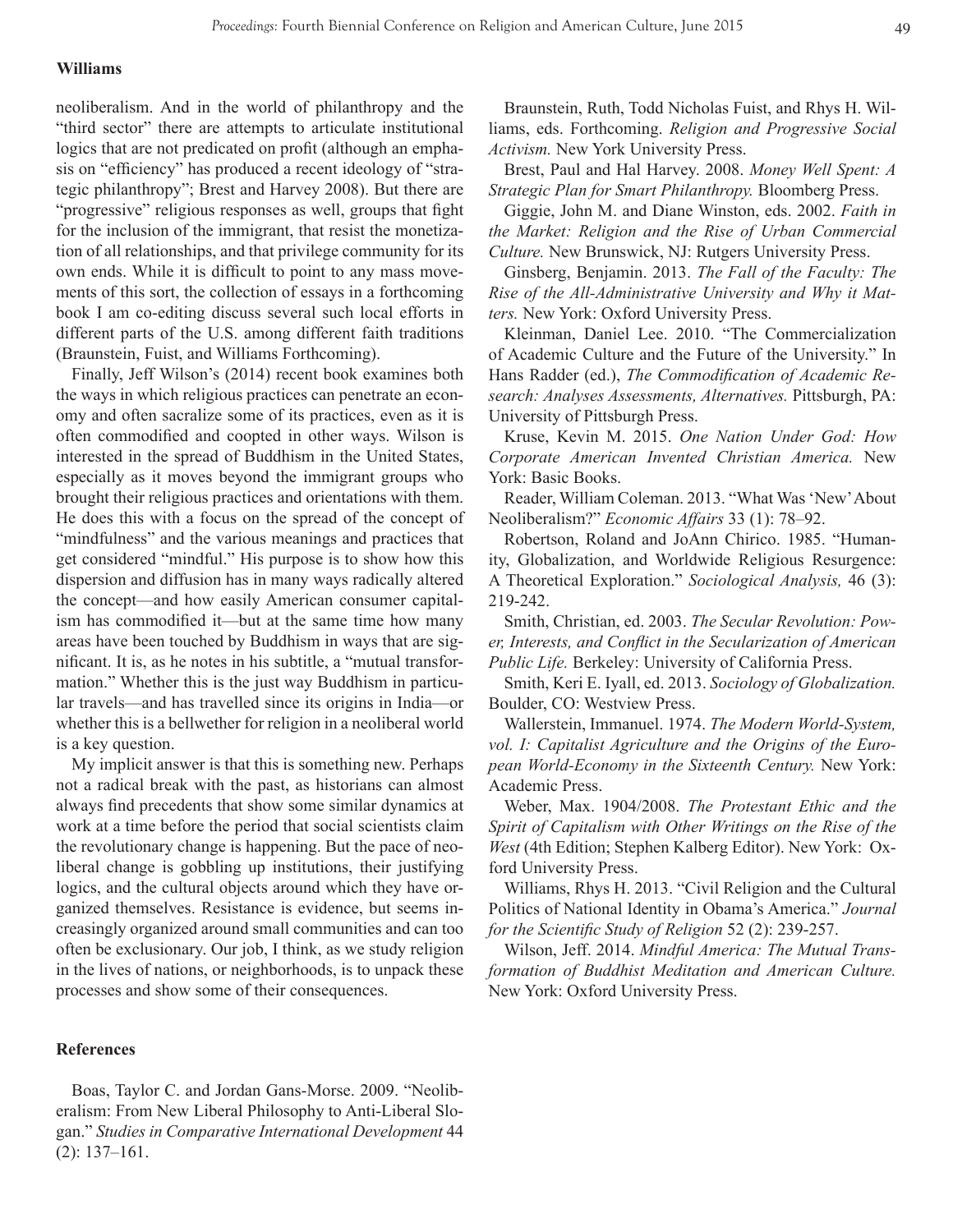# **Religion, Class, and Labor**

*Alongside recent studies of religion, capitalism, and markets have been new studies on religion, class, and labor. How do these differ from earlier social histories? What concerns dominate this area now and what topics still need analysis? How do studies in religion, class, and labor contradict, complement, or complicate studies of religion, capitalism, and markets?*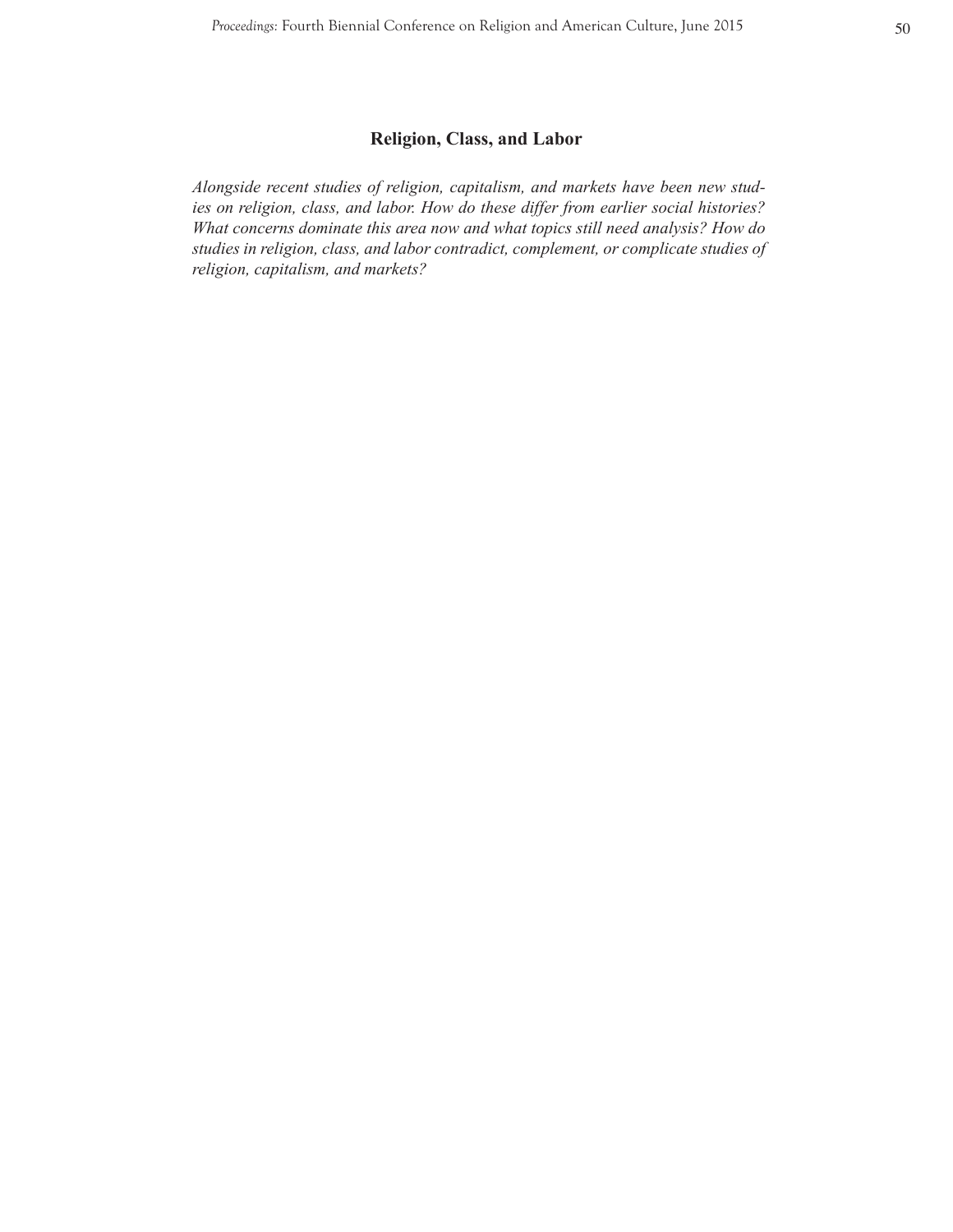## **Richard J. Callahan, Jr. University of Missouri**

I recently read an article online about how overworked Americans are.<sup>1</sup> The story, about white collar workers, described the toll that such work takes on families and, especially, on gender equality. I also read an article about how many hours a person would need to work at minimum wage in each state to afford the rent on a two-bedroom apartment.<sup>2</sup> These articles tell different stories, about different classes of people, and illuminate different problems. Yet both articles call attention to work as a prominent and central concern in American lives. When we first meet somebody we often ask, *"what do you do?"* Our work is central to our identity, our social location, our orientation.

Work and labor form the basis of some of the key narratives of American history and society. The American Dream, a plot about social mobility and individual self-making underlining the rewards of hard work and persistence, is one of our enduring myths. It is also part of the story we tell ourselves about why immigrants have flocked to our shores on the promise of a better life (thus playing in to the metaphor of *flows* that has already been discussed here earlier). The term itself was coined by James Truslow Adams in 1931, but it described something that had a longer history in the country. From the earliest appearance of Europeans on American shores, the relationship of this land to *work* has been central. That word, though—*work*—has signified different things to different people at different times, and has been entangled in webs of religious, economic, and social formation. If some of the first Europeans recorded tales of abundance and plenty, a paradisiacal scene where hard labor was unnecessary, others described a howling wilderness where a new world would be created only from the sweat of hard labor. And the two combined in the history of slavery, where the abundance of some was produced by the endless toil of others, driven by systems of violence both physical and metaphysical. By the middle of the nineteenth century, Americans and visitors from overseas described a land of ceaseless toil. Yet, for the most part, work and labor have not found much of a toehold in scholarship on religion and American culture. Americans are a religious people. Americans are a working people. But in scholarship on American religion, as if embodying the assumptions of secular ideology, these two aspects of American identity and experience and mythology have often run on parallel tracks, rarely intersecting. Indeed, Max Weber described this the history of their relationship as a story of the *secularization* of work—fueled by Calvinist roots but ultimately ripped from its transcendent significance. Yet historical examples of, for instance, the central role of religion in labor struggles suggest that the secularization of work has been uneven, incomplete, or an inaccurate narrative. I am reminded here of Dipesh Chakrabarty's writing about labor in India: labor is not a universal category like we tend to think it is. It is a secular concept that doesn't really make sense in the context of the Indian weavers or the jute-mill workers, and perhaps doesn't totally make sense in the lives of many working Americans.3

Recent scholarly interest in the intersections of religion with capitalism and with labor has been an exciting development. When I first began being interested in these areas in the mid-1990s, it seemed that there was not much work being done here. As it turns out, that was actually a fairly productive time for studies of religion and labor. The past decade has also seen a host of creative, rigorous, and impressive scholarship on these subjects. Given my own research interests, today I want to focus on some of what I don't see in this recent work. There are three areas I want to pay attention to, one having to do with class, another having to do with work and labor, and the third having to do with how a focus on work might contribute to the study of religion.

So, my first observation: much of the excellent attention being paid to labor recently has been focused on the working classes, and most of that has been focused on organized labor with a concern for social and economic justice. Works like Jarod Roll's *Spirit of Rebellion: Labor and Religion in the New Cotton South* tell a compelling story of the religious sources for labor unrest and the power of religious idioms in the struggle for workers' rights.4 They share a history with Herbert G. Gutman's important 1966 essay "Protestantism and the American Labor Movement," Jama Lazerow's *Religion and the Working Class in Antebellum America,* and Teresa Anne Murphy's *Ten Hours' Labor: Religion, Reform, and Gender in Early New England,* three texts that were instrumental in waking me up to this neglected history.<sup>5</sup> While this history is important, we should remember that there is also more to the history of work and labor—and religion—than this. I am reminded of a talk that I heard labor folklorist Archie Green give at a conference on folk music and politics at UC Santa Barbara in the 1997. Most of the presentations had focused on the role of music in progressive political movements like the anti-war movement and the civil rights movement. Archie, speaking at the end of the conference, noted that most folk music didn't share those political leanings, and most writers and performers of folk songs wouldn't necessarily share those politics. The conference presenters let their own romantic ideas about folk music and politics shape the focus of their work. Similarly, studies of religion and labor tend to focus on instances of progressive politics shared by the scholars who write them.

Mentioning Archie Green also allows me to note his important contribution to the study of folklore, that being the notion of "labor lore" or "occupational folklore." This is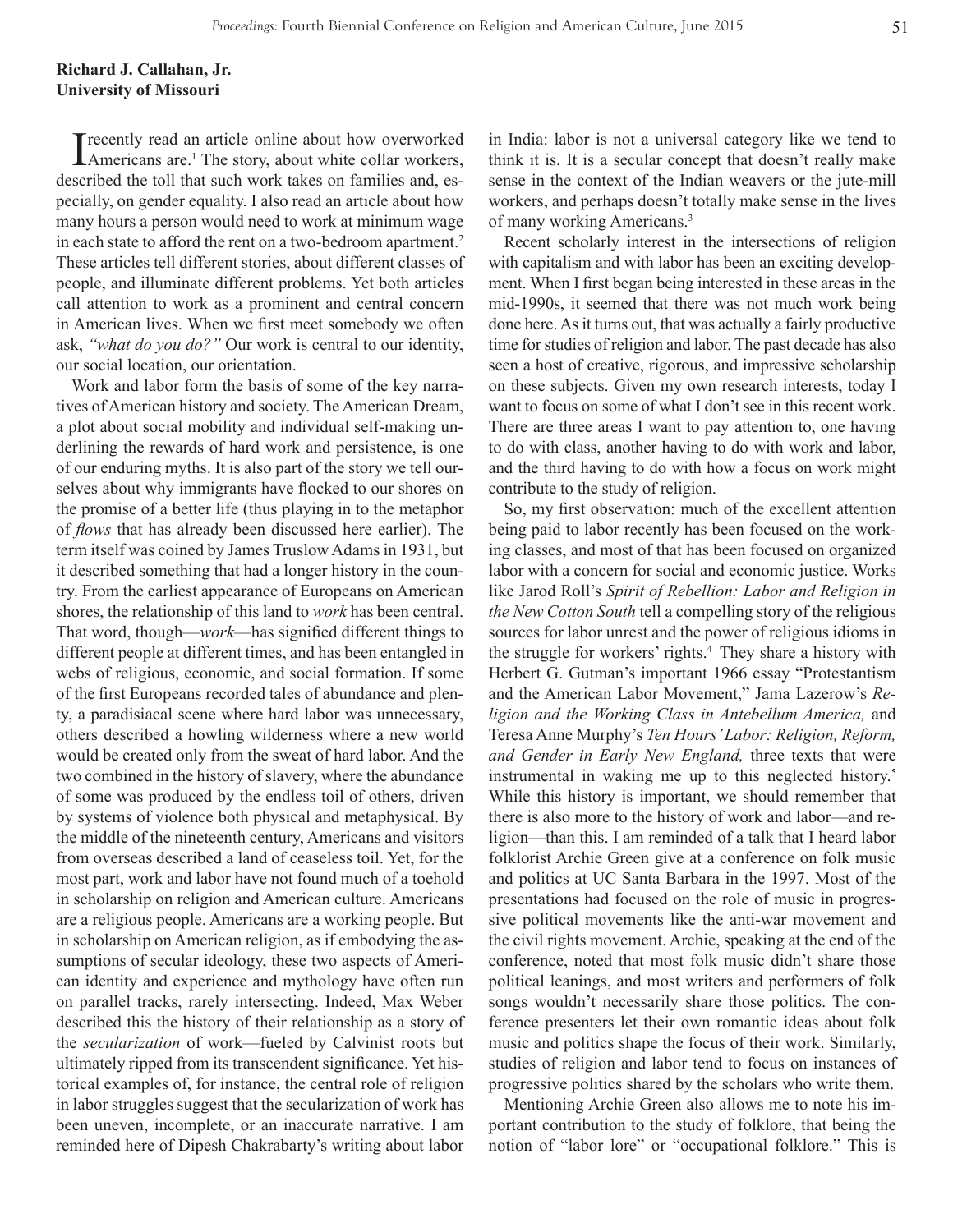## **Callahan**

the folklore of working people, born out of their work environments and shared experiences as a community sharing a particular occupation. I've been interested in this idea insofar as it might be imported into religious studies. Some occupations have specific cultures associated with them, what I have called "cultures of work." Examples might be coal miners, lumberjacks, or whaling men. We might also consider Silicon Valley coders, doctors, or police officers. So one avenue into exploring the entanglements of religion and labor that is not solely occupied with issues of social justice or organized labor might be to study the religions of particular cultures of work, focusing on how those occupations shape and are shaped by religious idioms, practices, and concerns. How do the experiences of that occupation give rise to particular religious formations? How do people take up elements of their occupational world and make them religiously significant? For instance, for coal miners, the dangers, the dust, and the gendered nature of the work shape religious signification.

A focus on cultures of work also helps us to see the other side of the history of capitalism. Histories of capitalism document how this system came to be, how it changed, and so forth. A focus on work, and cultures of work, illuminates how people grappled with the transformations of their world as their daily lives and relationships were transformed by the structures and desires of capital and industry. This focus also requires imaginative and innovative uses of sources, since it is largely an invisible history—the experiences of working people are recorded in songs, stories, folklore, and material culture.

The study of cultures of work may or may not emphasize issues of social class. In some cases, it might be that class consciousness is a concern of the members of a particular culture of work. In other cases, it may be that this is not the top thing on their mind. So it is important, in bringing together histories of working people and histories of capitalism to be attentive to *scale.* Moving from capitalism as a system and structure of power to working people in their daily working lives is a matter of moving from a larger scale to a smaller one. They are related, but not always evident to each other. Like the study of globalization, the study of capitalism can easily become abstracted from its local impacts and interactions.

The second point I want to make has to do more directly with class. Scholars of religion in the United States have not only neglected working people. We have also left out the fact that those studies that seem *not* to be about class are in fact about class—about middle and upper classes, let's say, typically—but those class locations remain unmarked, invisible, seemingly inconsequential. And by leaving these unmarked, "class" comes to signify "working class," and working class

is treated as separate from other classes—when in fact class is a relational concept. So we ought to start paying attention to how class works in those places where we see it least, where it goes unmarked and unremarked.

We also should be attentive to the fact that scholars have a class location ourselves, and our perspectives on class are informed by that location. So, for instance, middle class folks—like ourselves—seem "normative" and our class level is unremarkable. Those who are unlike us—working class, elites—suddenly need their class location marked and accounted for in its relation to their religious ideas or practices. We unwittingly erase class from the middle and highlight it at the ends, again without getting into the relationships that create these structures of difference. There is no middle class in the U.S. without a working class, and if we can write about middle class religion without having to notice its relationship to the working class then there is a problem worth exploring—that is, it shows that somehow middle class people are able to live lives without having to deal with issues of class enough for us to feel the need to talk about that aspect of their lives, which itself says something about class formation and awareness and experience.

My final comment has to do with what a focus on work might contribute to the study of religion more generally. And it is simply this: religion is itself a form of work, a mode of engaging with the world and making something of it. The labor of religion is entangled with physical labor in the making of worlds, of selves, of civilization, of nature, of technology, and so on. Our self-making is tied to our worldmaking, and both to our cosmos-making. I'm not the first to suggest this, of course. Jonathan Z. Smith has written that *"homo religious"* is "preeminently, *homo faber."* Robert Orsi noted, in his introduction to the second edition of *Madonna,* "Rethinking religion as a form of cultural work, the study of lived religion directs attention to institutions and persons, texts and rituals, practices *and* theology, things and ideas—all as media of making and unmaking worlds." And Edward Linenthal, at the last Biennial conference, noted that he and David Chidester argued, in their introduction to *American Sacred Space,* "that human work…was crucial to [the] understanding of sacred space. The Eliadian approach to the sacred—that it 'irrupts or manifests' is, Chidester wrote, 'a mystification that … erases all the hard work that goes into choosing, setting aside, consecrating, venerating, protecting, defending, and redefining sacred places.'"<sup>6</sup> And we have heard in several conversations here comments about the constructed nature of religion.

A focus on the work—the labor—of producing, practicing, and disseminating religion, alongside and through and against our daily labors, attends to the vernacular, the material and discursive conditions through which the world is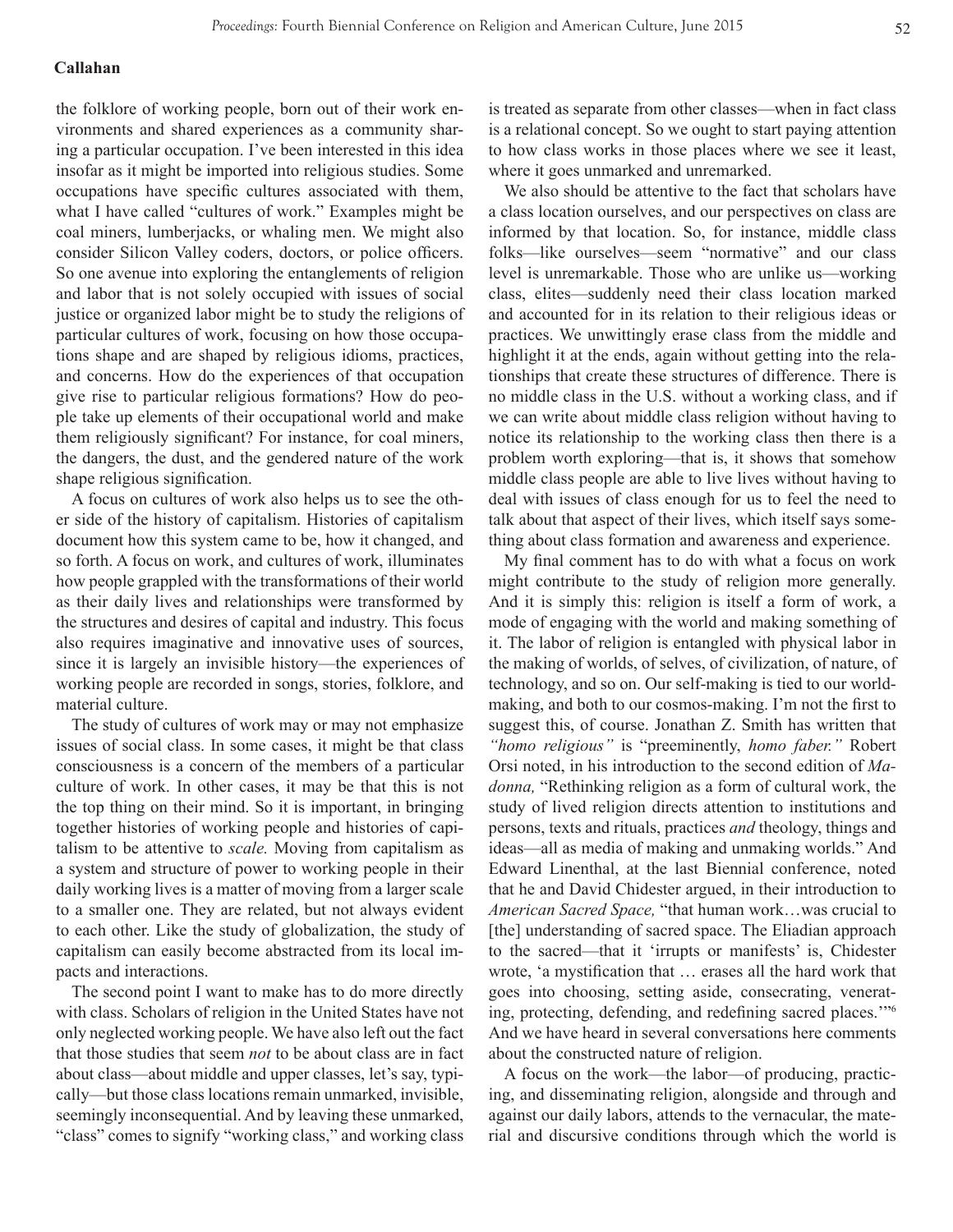## **Callahan**

made and maintained and challenged. These realms—material and religious labor—are deeply and densely entangled.

So I am enthusiastic about the recent interest in religious entanglements with labor and capital, but even more so about moving those interests into an exploration of the his tories, experiences, and significations of both the physical and religious labors of people engaging the forces and struc tures of their worlds to make something of them on a local, daily, experiential scale.

 1. Claire Cain Miller, "The 24/7 Work Culture's Toll on Families and Gender Equality," *New York Times,* May 28, 2015. http://www.nytimes.com/2015/05/31/upshot/the-24-7-work-cultures-toll-on-families-and-gender-equality. html

 2. Megan Bolton, et al., *Out of Reach 2105* (Washing ton, D.C.: National Low Income Housing Coalition, 2015). http://nlihc.org/sites/default/files/oor/OOR\_2015\_FULL. pdf

 3. Dipesh Chakrabarty, "The Time of History and the Times of the Gods," in Lisa Lowe and David Lloyd, eds., *The Politics of Culture in the Shadow of Capital* (Durham, N.C.: Duke University Press, 1995), pp. 35-60.

 4. Jarod Roll, *Spirit of Rebellion: Labor and Religion in the New Cotton South* (Urbana: University of Illinois Press, 2010).

 5. Herbert G. Gutman, "Protestantism and the Ameri can Labor Movement: The Christian Spirit in the Gilded Age," *The American Historical Review* 72 (1966): 74-101; Jama Lazerow, *Religion and the Working Class in Antebel lum America* (Washington: Smithsonian Institution Press, 1995); Teresa Anne Murphy, *Ten Hours' Labor: Religion, Reform, and Gender in Early New England* (Ithaca, N.Y.: Cornell University Press, 1992).

 6. Jonathan Z. Smith, "The Unknown God: Myth in His tory," in *Imagining Religion: From Babylon to Jonestown*  (Chicago: University of Chicago Press, 1982), p. 89. Rob ert Orsi, *The Madonna of 115th Street: Faith and Commu nity in Italian Harlem,* Second Edition (New Haven: Yale University Press, 2002), p. xix. Edward T. Linenthal, in *Proceedings:* Third Biennial Conference on Religion and American Culture, June 2013, p. 29 (http://raac.iupui.edu/ files/3013/7606/9381/Proceedings2013.pdf)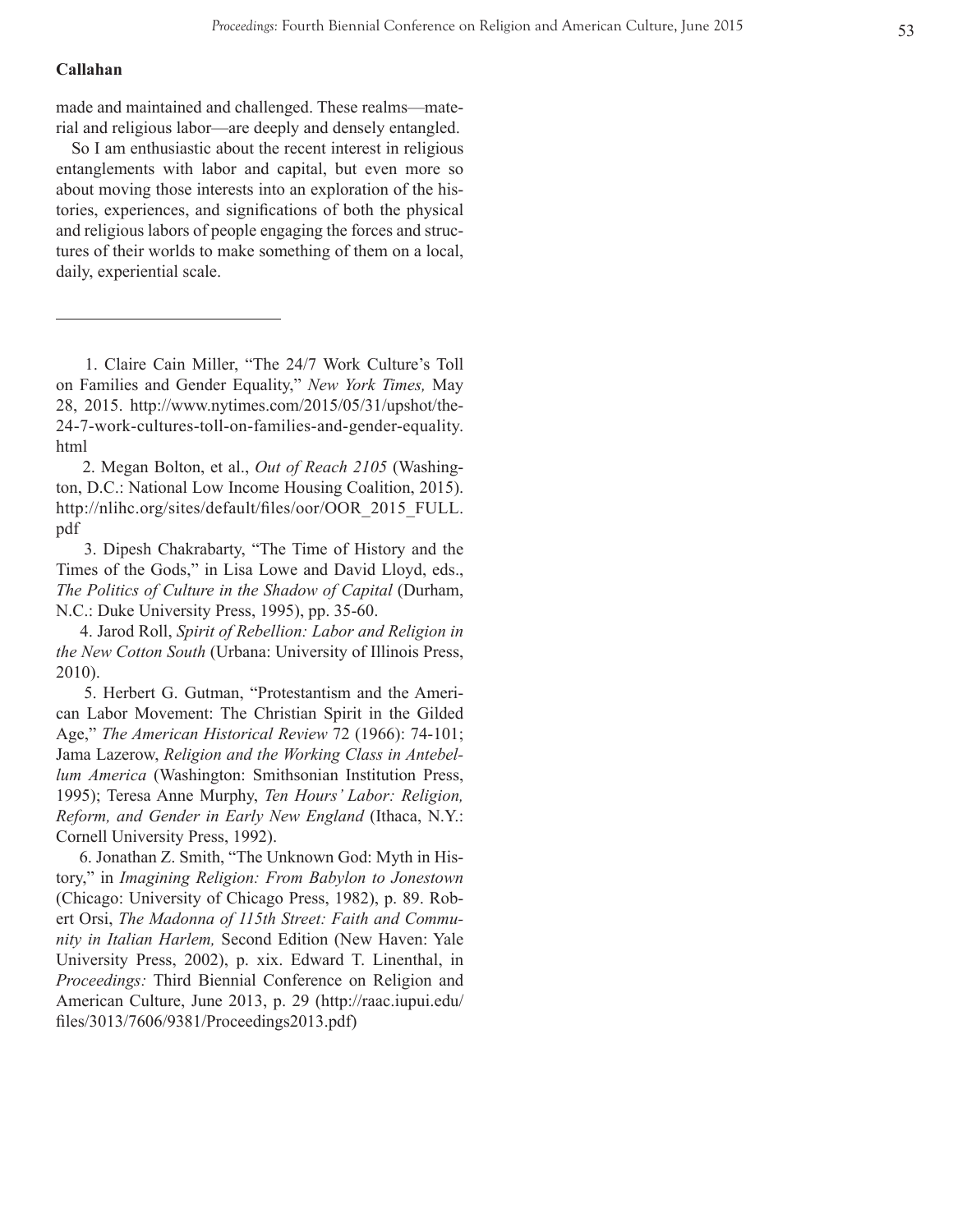## **William A. Mirola Marian University**

I found my way to the study of religion, class, and labor as an extension of my own biography. When I began graduate school in the late 1980s, I was immersed in what still existed as the American evangelical left spurred on by the likes of Ron Sider and Jim Wallis. I was also a punk rocker, engaging the protest and political themes and issues of the time through that scene. And, I was a budding sociologist, claiming my intellectual identity within neo-Marxism. But it was at a talk given by Ron Amizade that these issues were brought together in my mind in his recounting of the symbolic use of the image of Jesus as a carpenter for organizing workers in the early labor movement.

In the late 1980s, scholars were just beginning to free themselves from the constraints of the binary that framed the relationship between religion, class, and labor as reflecting and channeling either the power of the elite or the powerlessness of the working classes and poor. In general, this binary also focused on the ways in which religion was an ideological tool of social control used by the dominant classes to maintain the social order. The cultural turn in sociology as well as sociology's rediscovery of historical analysis contributed to new studies of class and religion in which attention to religion, rather than being dismissed as irrelevant to class analysis, was slowly "brought back in."

In a session such as this, however, it is important to remember that while questions of religion and labor can be subsumed under the umbrella of religion and class, these two sets of relationships have their own unique issues and concerns. My focus in this presentation will be in the former of the two.

When I think about religion and labor, my attention is drawn specifically to two key dimensions of this relationship. First, there is the place of religion in working class life. In this context, to study religion and labor is to study the lived religion or lack thereof of individuals from the industrial and post-industrial working classes, their beliefs, practices, and experiences as distinct from individuals from middle and upper classes. This is not a new area for sociologists. As early as the 1890s, papers published in sociology have examined a diverse range of links between religion and the American labor movement. Several early papers attempted to explain the alienation of working class people from organized religion.<sup>1</sup> Others, especially in the area of labor history, looked at the role of religious identity in motivating labor reform efforts and the religious bases for labor activism.2

Second, there is also the historical and contemporary relationship between religion and the organized labor movement. This dimension involves the examination of the role of faith in facilitating or obstructing organized labor's efforts at union organizing, winning labor conflicts, and legislatively enacting an array of industrial reforms. Like studies of religion and class, the scholarship in this area has remained fairly consistent in its focus on examining both of these dimensions. Interestingly, if you look back several decades, you can identify work in this field emerging sporadically with waves of studies being published over three or four years about every 6-7 years since the late 1960s. So there were a host of studies in the late 1980s-early 1990s ... then again around 2000 … 2009-2010 … and now we seem to be in this period once again.

The field of labor history has been a rich source for evidence on the links between religion and working class life and activism. While a lot of early historical scholarship focused on how religion reinforced class inequality, more recent work is built around the theme that religious beliefs and practices could and did create "cultures of solidarity" among workers.3 Contemporary labor history also highlights the many ways that clergy, religious activists, and American workers themselves, often in coalitions, use religious values and symbols to articulate broader calls for social and economic justice.

Most contemporary social science analyses of religion and labor draw from social movement theory. Those of us who have done so initially have relied heavily on Chris Smith's *Disruptive Religion* in which he details twenty-one "religious assets for activism," the ideological, rhetorical, and practical resources potentially available to social change movements of all kinds.4 Union activists continue to see the religious community as a strategic source of resources not only because these individuals hold religious worldviews themselves but also because they believe religious resources and frames can and do help them win tangible goals. This is what much of this literature, including my own, demonstrates: religious resources being mobilized to help workers win a strike, keep factories from closing, enact living wage ordinances, pass some other kind of labor reform law or block legislation that would undermine the labor movement.<sup>5</sup>

While studies are new in their detailing of working class religious life and the labor movement, many haven't challenged or pushed the boundaries of early approaches to religion and labor. We continue to have descriptive monographs that do not make use of more critical analysis. For instance, while social movement theory certainly helps understand the mobilization and solidarity-building aspects of a movement, other equally important concepts such as the nature of organizational structures, political opportunities and constraints, and the outcomes of cycles of protest are all significant for understanding what happens when religion is employed strategically within labor movement activities.

In thinking about what we need to know more about, let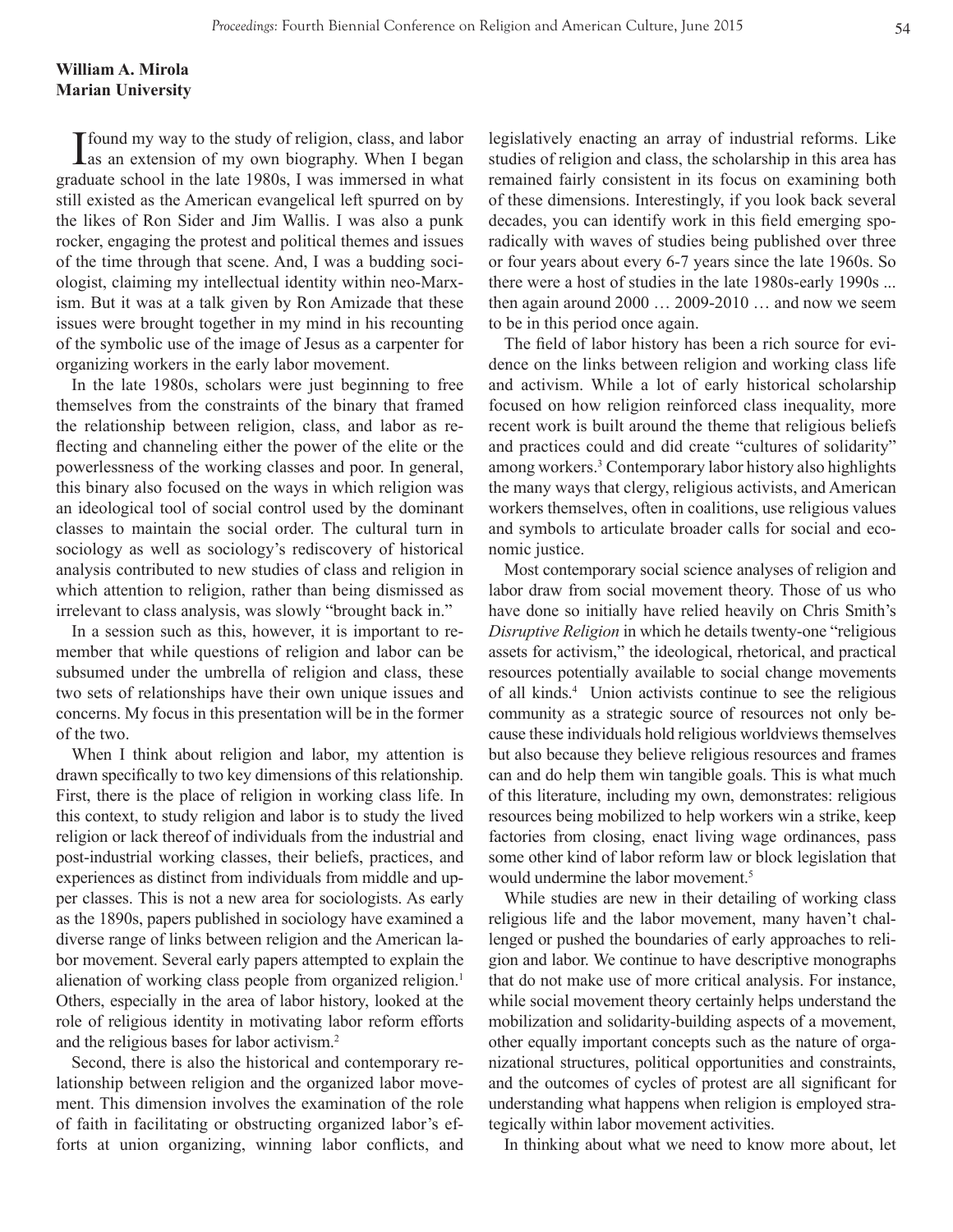## **Mirola**

me identify several things. First, for all of the attention to the lived religion of working class people in both the past and present, and despite the attention paid to religious dimensions to the labor movement, to my knowledge, there has been no comprehensive analysis of the religious affiliation, beliefs, or practices of members of organized labor to date. Why is this important? It leaves us without a religious context for much of this work. What is the religious affiliation and identity of the fast-food workers currently organizing across the country? Are they Baptists, Catholics, Pentecostals, or maybe Nones? Without knowing who workers are in religious terms, we can't know whether the religious appeals of Mainline Protestant, Roman Catholic, and Jewish leaders typically seen publically supporting labor causes has any resonance for those they are trying to assist. Alternatively, though scholars document the religious rhetoric of labor leaders, we don't know how much this correlates with the individual faith commitments of the rank and file. Is mobilizing religious support as labor strategy an instrumental convenience or does it represent the emergent, livedreligious perspective of working people themselves?

Likewise, there has not been a great deal of systematic examination of Christian denominations' (much less other religious traditions') views of organized labor and how these formal views relate to who from the religious community is likely to show up to support labor when called upon to do so. Only one systematic attempt has been made to do so and that was by the closest thing Indianapolis has ever had to a contemporary labor pastor in recent years, the Reverend Darren Cushman Wood. His book, *Blue Collar Jesus,*  provides an important overview of how the diverse array of Christian traditions has thought about trade unions and the labor movement.<sup>6</sup> Again, more attention to the organizational context of faith helps shed light on ways in which individuals build on, modify, or reject formal religious teachings on the labor movement.

A second area of work needs to address how we define religion, an issue that has already been raised, and what is it that we are measuring when we analyze "religion's" involvement with labor? We read a lot about clergy and also about religious rhetoric in the literature but there is more to "religion" that that, right? Religious resources includes theologies and beliefs, ritual practices and behaviors, organizations, leadership, power and authority structures, and the mundane resources that are under their auspices, such as meeting space, financial support, copiers, and so on. Moreover, what do we know about the relative effectiveness of mobilizing different kinds of religious resources? We don't do a good job being systematic in pinpointing which religious resources are being mobilized by labor or by religious groups involved in labor disputes and campaigns and importantly the relative effects of them being mobilized by one group or the other. Is there a differential impact when a labor leader invokes the divine justice of labor's cause as compared to when a Rabbi, priest, or other minister does it? Also, in assessing the impact of religious resource use, we might consider whether these religious resources are necessary, necessary and sufficient, or perhaps simply convenient (with no measureable impact) in explaining successful or unsuccessful outcomes to labor activism.

Third, in moving this field forward, it remains imperative that we remember that the relationship between religion and labor is local and so local contexts have consequences for both the labor movement and for congregations themselves. At times of labor conflict, it is the relationships between actual congregations and union locals that are the organizations trying to work together. It is rarely the United Church of Christ and the AFL-CIO. So our focus needs to be trained to look at how these histories and contemporary dynamics work themselves out within specific communities.

On a related point, people of many faiths are once again finding themselves joining picket lines in support of immigrant labor rights, challenging corporate efforts to minimize the power of unions, and working with local campaigns to enact Living Wage Ordinances. In some congregations, leaders and rank and file union members find themselves in pulpits for "Labor Sunday," the Sunday of Labor Day weekend to discuss the religious dimensions of contemporary labor rights and reform to people who otherwise wouldn't think to pay attention to such things. But what is the result either for local labor movements or for local congregations? Does more teaching and preaching about economic structures, global capitalism, labor, and economic justice occur in these congregations? Are members of these congregations subsequently more likely to engage in individual and collective efforts in support of the labor movement? What happens religiously to the members of unions, especially those who fight bitter battles like those in Decatur and Detroit in the 1990s or the Hyatt workers here in Indianapolis more recently? Do they tend to join the congregations that supported them? Do their personal religious beliefs and practices change as a result of their experiences with religious supporters during these times of conflicts? We just don't know enough about these outcomes.

Finally, what I see from the vantage point of actual instances of religious activists and labor movements working together is the challenges faced by those trying to build these coalitions. Labor leaders/strategists often see the involvement of outsiders in instrumental termswhat can we gain and how can we maximize their impact? Religious activists in contrast often are looking to expand an economically-just social order where communitarian values, rooted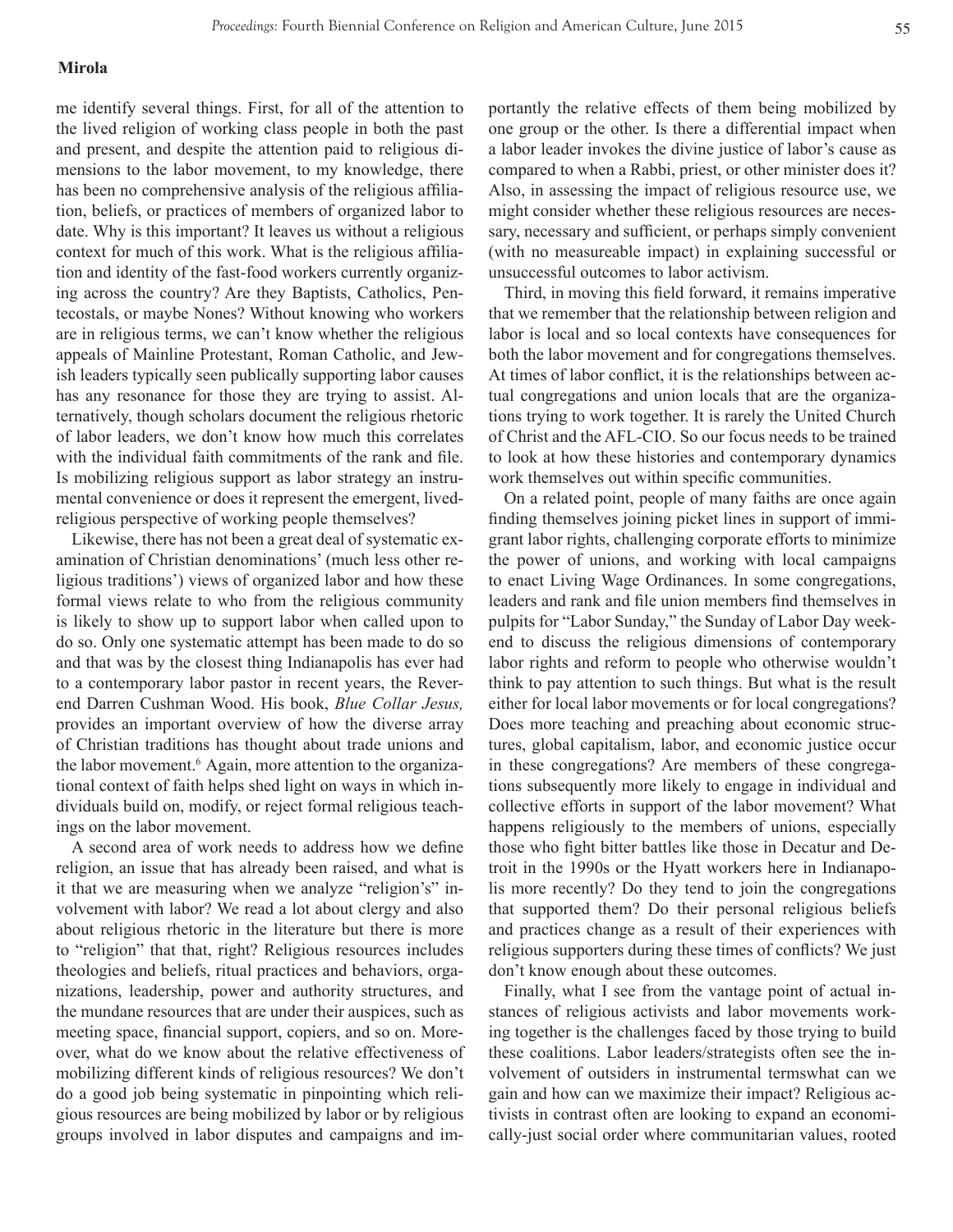## **Mirola**

in theological ideals of solidarity, equity, and reconciliation, are reasserted on the local level—in other words, employers will respect employees and vis-versa. These definitions can and do conflict. Clergy can feel used by the experiences of "dial-a-collar" (when union organizers call them at the last minute to ask for someone to open a demonstration or Labor Day parade with prayer) and religious lay activists made uncomfortable in the warzone experiences and profanity-laced banter of highly charged labor conflicts. Likewise, labor activists can feel let down when appeals for help result in tepid verbal responses or signatures on resolutions but no other practical supports.

In conclusion, this is a call to continue this work, pushing the boundaries of these traditional narratives. We are living in bleak or exciting times depending on how you look at it. Things seem bleak as those of us with strong commitments to the labor movement see the older trade unions lose members and political power. Things may see more exciting as we witness the emergences of new worker organizing drives mobilized by rank and file workers who are using the support of community institutions, especially religious organizations, to work for a more economically just world. This is a perfect time to expand our thinking and our scholarship on religion and labor.

 1. See for instance, Frances H. Perry, "The Workingman's Alienation from the Church," *American Journal of Sociology* 4 (1899): 621-629.

 2. See for example E.P. Thompson, *The Making of the English Working Class,* (New York: Vintage, 1966); Fones-Wolf, Ken. 1989. *Trade Union Gospel: Christianity and Labor in Industrial Philadelphia, 1865-1915.* Philadelphia: Temple University Press; Clark D. Halker, *For Democracy, Workers, and God: Labor Song-Poems and Labor Protest, 1865-1895* (Urbana, IL: University of Illinois Press, 1991); Herbert Gutman, "Protestantism and the American Labor Movement: The Christian Spirit in the Gilded Age." *American Historical Review* 72 (1966), 74-101; Bruce Laurie, *Working People of Philadelphia, 1800-1850* (Philadelphia: Temple University Press, 1980); Jama Lazerow, *Religion and the Working Class in Antebellum America,* (Washington, DC: Smithsonian Institution Press, 1995); William A. Mirola, "Asking for Bread, Receiving a Stone: The Rise and Fall of Religious Ideologies in Chicago's Eight-Hour Movement." *Social Problems* 50 (2003): 273-293; Theresa Murphy, *Ten Hours' Labor: Religion, Reform, and Gender in Early New England* (Ithaca: Cornell University Press, 1992); William R. Sutton, *Journeymen for Jesus: Evangeli-* *cal Artisans Confront Capitalism in Jacksonian Baltimore,*  (University Park, PA: The Pennsylvania State University Press, 1998).

3. Rick Fantasia, *Cultures of Solidarity: Consciousness, Action, and Contemporary American Workers,* (Berkeley: University of California Press, 1988).

4. Chris Smith, *Disruptive Religion: The Force of Faith in Social Movement Activism,* (New York: Routledge, 1996).

5. See for example William A. Mirola, "Religious protest and economic conflict: possibilities and constraints on religious resource mobilization and coalitions in Detroit's newspaper strike." *Sociology of Religion* 64(2003): 443- 462; Bruce Nelson, "Revival and Upheaval: Religion, Irreligion, and Chicago's Working Class in 1886." *Journal of Social History 25* (1991): 233-253; Fantasia, *Cultures of Solidarity;* Thomas G. Fuechtmann, *Steeples and Stacks: Religion and the Steel Crisis in Youngstown* (New York: Cambridge University Press, 1989).

6. Darren Cushman Wood, *Blue Collar Jesus,* (Santa Ana: Seven Locks Press, 2004).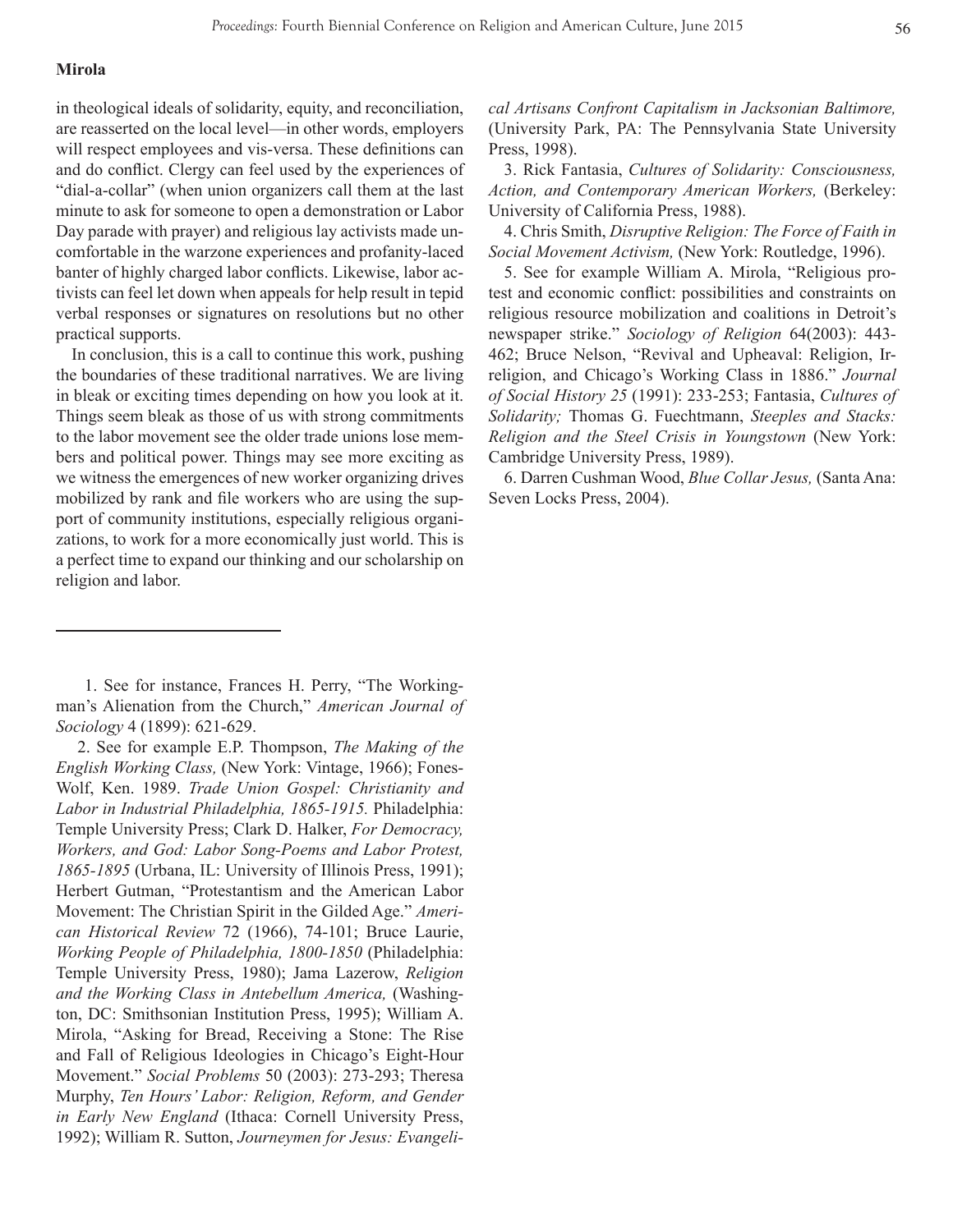As I sat down to prepare my remarks, I realized this con-ference had provided a really nice opportunity for some bookending. It was twenty years ago that I started thinking about how to write a dissertation that would integrate labor and religious history, something relatively few scholars were doing at the time. It was ten years later that *Religion and American Culture* suggested new directions for the field when it published its forum on "American Religion and Class." And today, another ten years down the road, we've come together to talk about where we've been and where we might go in exploring connections between religion, class, and labor in American history.

#### **1995: The Early Years**

I started graduate school in the early nineties intending to study labor and immigration history, but I became interested in religion too when I noticed it was missing from most of what I was reading. If religion did enter the story, it usually did so as the conservative villain that discouraged workers from being "radical" or "political." I had been moved by British historian E.P. Thompson's call to "rescue" the working class "from the enormous condescension of posterity," yet I detected that condescension in many scholars whose work I otherwise admired.<sup>1</sup> I was troubled by the pervasiveness of deprivation theory and the assumption that workers who embraced, say, Catholicism instead of communism were victims of false consciousness.

I was convinced the story was more complicated. Surely working people who belonged to faith communities had good reasons for doing so. Why did so many of them don their finest attire and attend services every week? What did they do when they got there? Whom did they encounter, what did they talk about, and what were the political implications of those encounters? And what could I read to prepare myself to answer these questions?

By the mid-nineties, antebellum labor historians like Jama Lazerow and Teresa Anne Murphy were challenging Paul Johnson's influential *A Shopkeeper's Millennium* by arguing religion was far more than a tool wielded by employers to control their workers. Historians of the industrial era seemed more reluctant to recognize that religion held political potential for working-class activists, but scholars such as Ken Fones-Wolf and Earl Lewis were leading the way. Paula Kane addressed the issue from a different angle, exploring how class affected religious culture in Boston. And many of us were inspired by Robert Orsi's pioneering work on Italian Catholics, which set the stage for studies of lived religion by looking at "religion in the streets."<sup>2</sup>

## **2005: The Middle Period**

By 2005 the field had made some progress. William Sutton and Mark Schantz had published intriguing studies on the antebellum period, and scholars such as William Mirola, Leslie Woodcock-Tentler, and myself had done more work on the industrial era. Most of this scholarship sought to lay deprivation theory to rest by proving religion could indeed have a progressive or radicalizing effect on working-class politics.3

A forum on religion and class, published that year in *Religion and American Culture,* proposed more complex approaches. Laurie E. Maffly-Kipp suggested we "subjectivize class, to see it not as a matter of objective distributions of material inequality but as a function of the way people . . . symbolically locate themselves and others in relation to one another." E. Laurence Moore proposed studying Pentecostals as a way of addressing the issues across cultural lines and with a broader conception of what constitutes "politics" and "protest." 4

## **2015: Where Do We Go From Here?**

The last decade has been really exciting. Scholars have moved beyond a focus on Catholics and mainline Protestants in the Northeast and Midwest to study Holiness folks, Pentecostals and other evangelicals in the Sunbelt. Intriguing studies by Richard Callahan and Jared Roll bear mention here, as does theoretical work by Sean McCloud. An exciting collection about class and Christianity in the industrial age, edited by Christopher D. Cantwell, Heath W. Carter, and Janine Giordano Drake and coming out next winter, brings together case studies from a cross-section of religious, ethnic and racial groups, and, as its editors note, moves beyond "an either-or assessment, in which Christianity is seen only to foment or to assuage working-class dissent." 5

Where might we go from here? From where I stand, it seems that labor historians have done more to blend religion into their work than religious historians have to integrate class into their analyses; yet both fields have a ways to go. Let me suggest a few directions.

Matthew Pehl has written that religious historians have "eschewed a forthright engagement with religion as a class phenomenon. The typical practice of demarcating religious history by denomination . . . has consistently suggested that boundaries of belief rather than economic structures were most important in shaping communities of religiously oriented workers." Pehl's work on Detroit's pluralistic working class demonstrates the potential of a cross-denominational analysis.<sup>6</sup>

Another approach is to explore ways in which class has shaped religious choices. Here I'd like to mention one of my favorite books, Paul Johnson and Sean Wilentz's *The Kingdom of Matthias: A Story of Sex and Salvation in 19th-Century America.* This wonderfully titled tale of a tiny religious cult in 1830s New York uses a small story to unveil a much larger narrative. In uncovering the history of a man who sunk into poverty and madness and responded by forming his own patriarchal religious utopia, the authors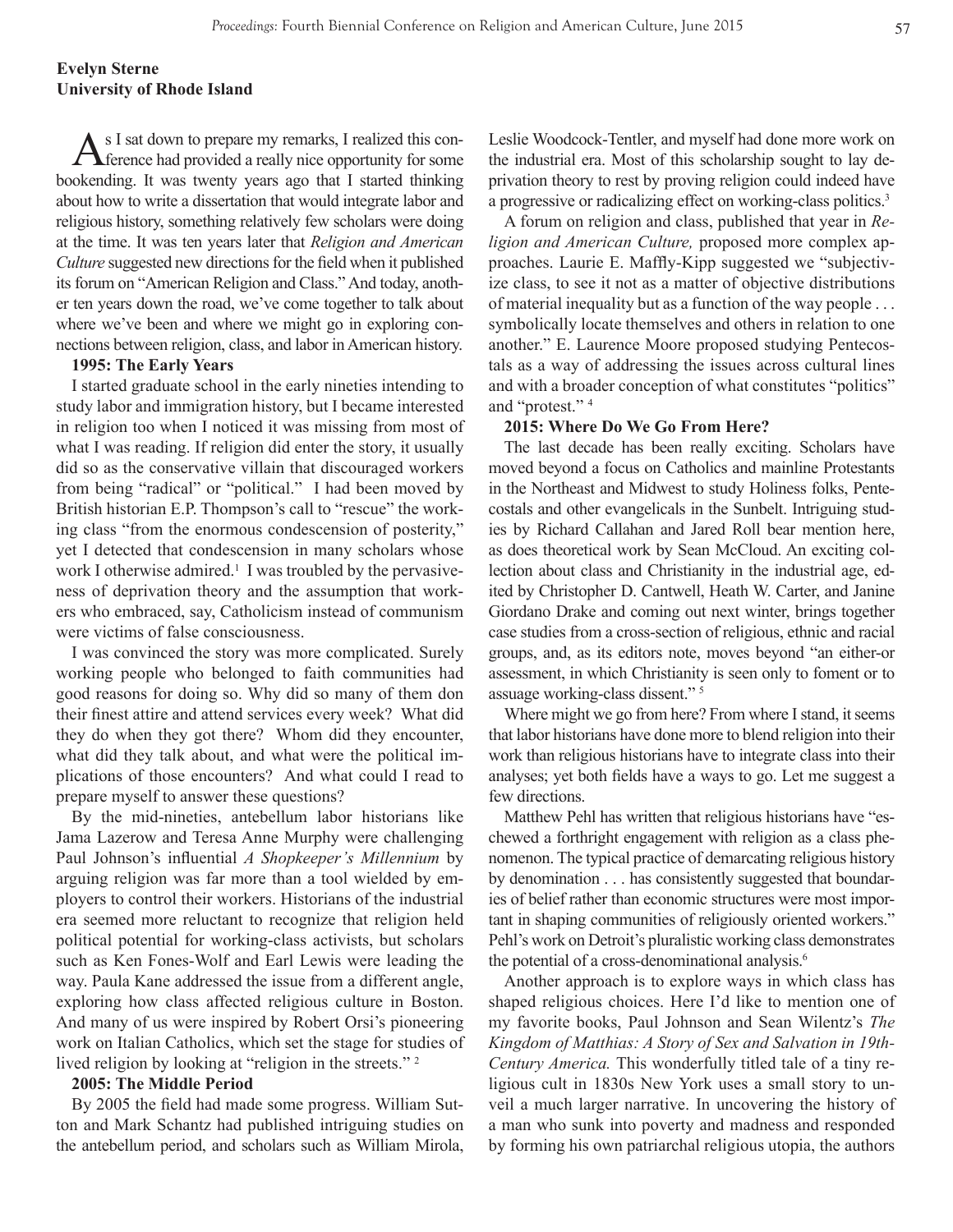#### **Sterne**

tell a significant story about how individuals dislocated by a modernizing economy used religion to restore order to their lives. (Spoiler alert: one of Mathias' converts is none other than Sojourner Truth.) Few of us are fortunate enough to stumble upon this kind of archival gem, or be blessed with the storytelling gifts to bring it to life, but I propose this approach as a model for seeking the "big story" in working people's everyday economic trials and religious choices.7

This brings me to some very sage advice given at this conference six years ago, when Robert Orsi observed that "historians take religion seriously in its social and public forms, but a deep anxiety about religious experience persists among them."<sup>8</sup> Studying religious experience or "lived religion" is where labor historians stand to learn most from historians and sociologists of religion. Let us look not only at how Pentecostals, for example, drew inspiration from their faith to challenge employers or improve their material status, but also at what speaking in tongues meant to them as individuals and as a community. Going further, let us heed advice given by Nancy Ammerman at this forum two years ago, when she suggested we look for lived religion not only in "extraordinary experiences or exotic rituals" but in "everyday action." For those of us intrigued by the intricate connections between religion and class, this kind of work could be our next opportunity and our next challenge.

1. E.P. Thompson, *The Making of the English Working Class* (New York, NY: Vintage Books, 1966).

2. Paul E. Johnson, *A Shopkeeper's Millennium: Society and Revivals in Rochester, New York, 1815-1837* (New York, NY: Hill and Wang, 1978); Teresa Anne Murphy, *Ten Hours' Labor: Religion, Reform and Gender in Early New England* (Ithaca, NY: Cornell University Press, 1992); Jama Lazerow, *Religion and the Working Class in Antebellum America* (Washington, D.C.: Smithsonian Institution Press, 1995); Ken Fones-Wolf, *Trade Union Gospel: Christianity and Labor in Industrial Philadelphia, 1865-1915* (Philadelphia, PA: Temple University Press, 1989); Earl Lewis, *In Their Own Interests: Race, Class and Power in Twentieth-Century Norfolk, Virginia* (Oakland, CA: U. of California Press, 1993); Paula Kane, *Separatism and Subculture: Boston Catholicism, 1900-1920* (Chapel Hill, NC: University of North Carolina Press, 1994); and Robert A. Orsi, *The Madonna of 115th Street: Faith and Community in Italian Harlem, 1880-1950* (New Haven, CT: Yale University Press, 1985), xv.

3. William R. Sutton, *Journeymen for Jesus: Evangelical Artisans Confront Capitalism in Jacksonian Baltimore*  (University Park, PA: Pennsylvania State University Press, 1998); Mark S. Schantz, *Piety in Providence: Class Dimensions of Religious Experience in Antebellum Rhode Island*  (Ithaca, NY: Cornell University Press, 2000); William Mirola, "Asking for Bread, Receiving a Stone: The Rise and Fall of Religious Ideologies in Chicago's Eight-Hour Movement," *Social Problems,* Vol. 50, No. 2 (May 2003): 273-84; Leslie Woodcock Tentler, "Present at the Creation: Working-Class Catholics in the United States," in Rick Halpern and Jonathan Morris, eds., *American Exceptionalism?: US Working-Class Formation in an International Context* (New York, NY: St. Martin's Press, 1997); and Evelyn Savidge Sterne, *Ballots and Bibles: Ethnic Politics and the Catholic Church in Providence* (Ithaca, NY: Cornell University Press, 2004).

4. Forum, "American Religion and Class," *Religion and American Culture: A Journal of Interpretation,* Vol. 15, No. 1 (Winter 2005): 12, 22-23.

Richard J. Callahan, Jr., *Work and Faith in the Kentucky Coal Fields: Subject to Dust* (Bloomington, IN: Indiana University Press, 2009); Jared Roll, *The Spirit of Rebellion: Labor and Religion in the New Cotton South* (Chicago, IL: University of Illinois Press, 2010); Sean McCloud, *Divine Hierarchies: Class in American Religion and Religious Studies* (Chapel Hill, NC: U. of North Carolina Press, 2007); and Christopher D. Cantwell, Heath W. Carter and Janine Giordano Drake, *The Pew and the Picket Line: Christianity and the American Working Class* (Champaign, IL: U. of Illinois Press, 2016).

5. Matthew Pehl, " 'Apostles of Fascism,' 'Communist Clergy,' and the UAW: Political Ideology and Working-Class Religion in Detroit, 1919-1945," *The Journal of American History,* Vol. 99, No. 2 (September 2012): 441.

6. Paul E. Johnson and Sean Wilentz, *The Kingdom of Matthias: A Story of Sex and Salvation in 19th-Century America* (New York, NY: Oxford University Press, 1994).

7. Robert Orsi, *Proceedings:* First Biennial Conference on Religion and American Culture, June 4-7, 2009, Center for the Study of Religion and American Culture, Indianapolis, IN; and Nancy Ammerman, *Proceedings:* Third Biennial Conference on Religion and American Culture, June 6-9, 2013, Center for the Study of Religion and American Culture, Indianapolis, IN.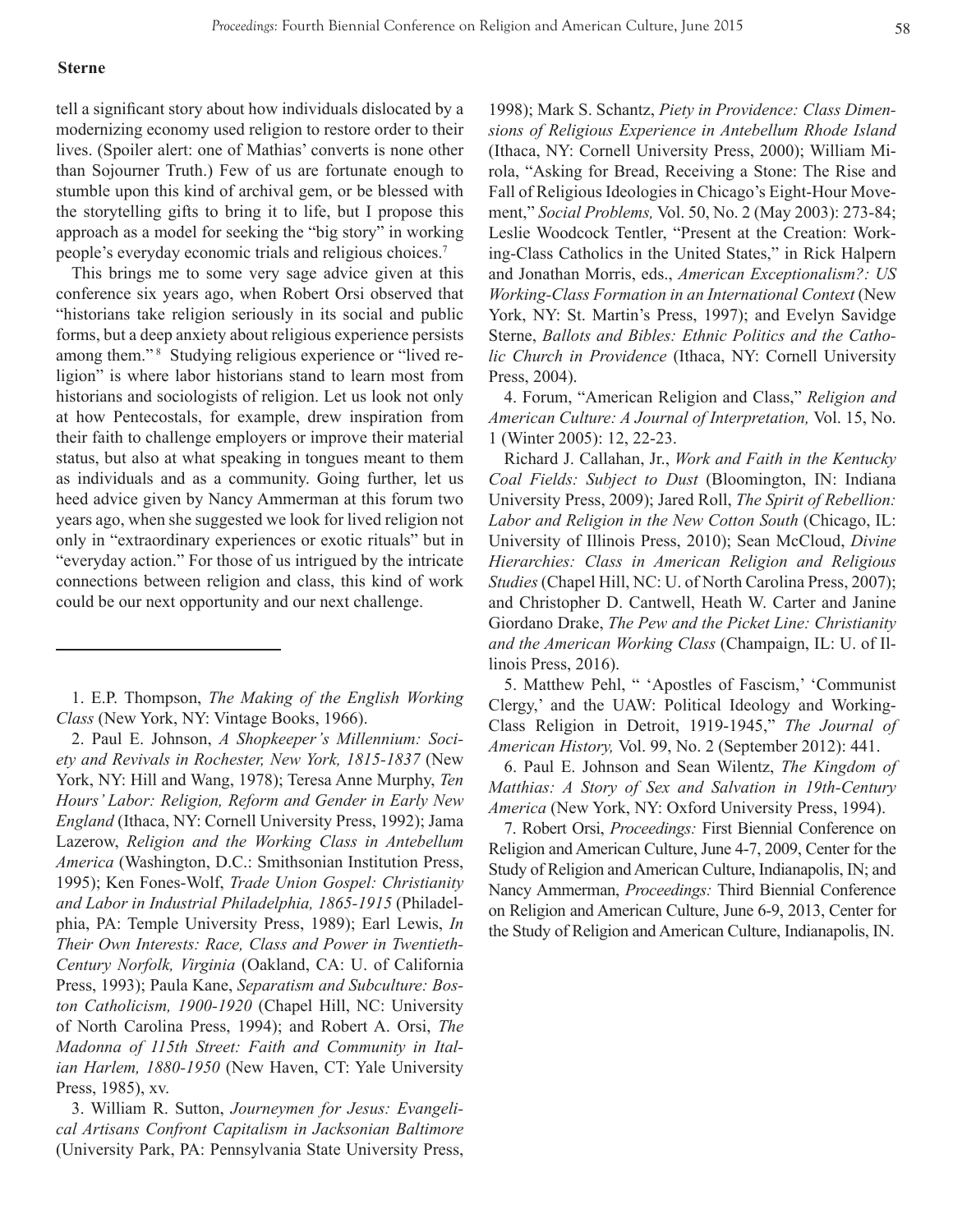# **What is the currency of "civil religion"?**

*We are approaching the 50th anniversary of Robert Bellah's seminal essay in* Daedalus. *What is the state of studies in civil religion today? Having been introduced at a time of war, how is it faring today in our constant state of war? How does civil religion add to or complicate our understanding of religion and American culture, which has undergone many changes since 1967?*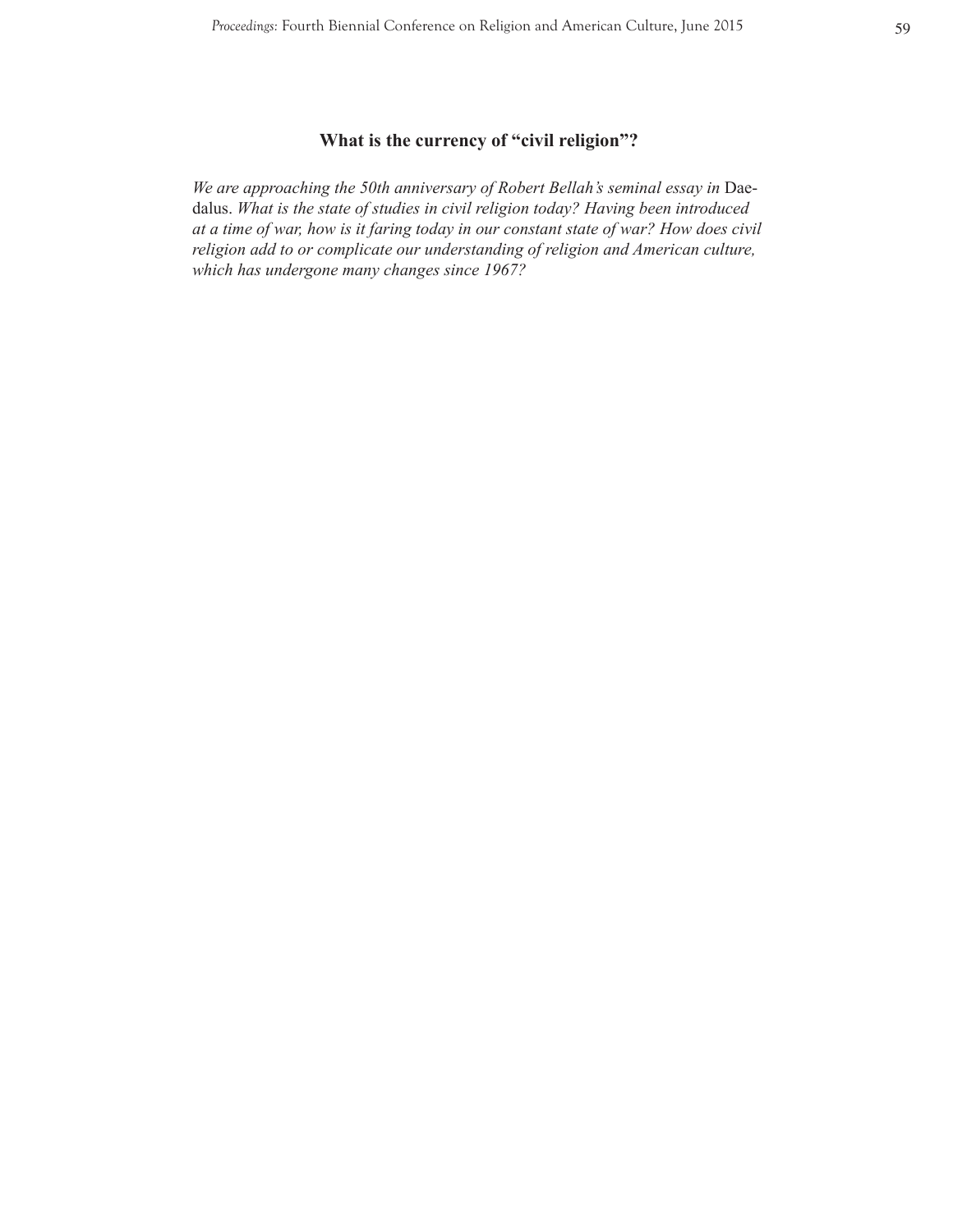I approached this panel keeping in mind that "curren-cy" has two meanings—is the concept "current"? And "does it have value" (which I translated as "what does the concept buy you in the way of analytical or descriptive payoffs?").

I think the concept of civil religion is relevant to both descriptive analysis of American public life, and also to normative debates. I'll comment briefly on both. Ultimately, while I think civil religion is thriving in both discourse and in practice, I do not agree that it can continue to be a unifying force—and in fact, I have some serious concerns about how civil religion works to exclude some people from feeling represented in our common public life, and some ideas from being voiced there.

First, I want to note that the concept of "civil religion" is subject to a definitional ambiguity that has been noted by other scholars. Robert Bellah used the term initially to signal the non-denominational "god talk" of public leaders and the use of "generic" religious symbols in civic rituals. For Bellah, civil religion sacralizes American identity, political institutions, and civic life by association with a (religious) sacred realm. Civil religion "works" because it resonates widely with American citizens' own experience of religion—an experience summed up well by the idea of the "common creed,"—a shared, non-sectarian, pragmatic, morally motivating, civically-oriented religiosity (as described by Theodore Caplow, among others, drawing on the Middletown studies). Phil Gorski updates the "civil religion" concept by specifying it as a discourse combining (Christian) covenantal theology with civic Republicanism. It poses an "ideal" relationship between church and state in contrast to the alternatives spelled out in secular liberal and nationalist discourses. He argues that it does not exclude the non-religious or create division because a) historically, prominent non-religious thinkers and leaders have accepted civil religion as legitimate, and b) most non-religious Americans are not politicized and don't embrace a militant secular liberalism.

There is another civil religion, too—the sacralization of American symbols, founding documents, founding fathers (and the occasional founding mother), and founding stories. This includes stories about Paul Revere's ride, small-town Fourth of July parades, images of the Stars and Stripes superimposed over rows of headstones in Arlington Cemetery (a picture widely shared on Facebook this Memorial Day weekend). This civil religion is the Constitution set under glass, to be viewed as a holy relic at the sacred center of power in Washington, DC. This civil religion is "religious" in the Durkheimian sense; it is not dependent upon "borrowing" a sacred aura from god-talk.

## *Normative Debates*

For today's comments, I'll focus on civil religion that infuses public life with "god talk." The normative debate, here, is whether this civil religion is inclusive or exclusive. And in one way, Gorski's re-definition is not so helpful for answering that question. While it may be that the idea of America as in a special, covenantal relationship with God was historically important in originating civil religion as a discourse (and as a civic practice), it seems to me that the power of civil religion today—its "currency" in the public arena, its "value"—is that it resonates far more widely. This is how it is inclusive.

Why can civil religion be inclusive? First, *both* kinds of civil religion can be inclusive because they have the power to transmute *citizens of the state* (a cold, bureaucratic, impersonal and legal relationship) into *members of a people* (a warm, substantive, and particular relationship that actually matters to people, that evokes a shared identity and fate).

When a political leader invokes the idea that America thrives "under God," or asks that "God Bless the United States of America"—she understands that such talk resonates with the large set of Americans who experience lived religion as an active relationship with a God from whom life and hope and morality flow and who can be petitioned for good things (that last part is a very quick recap of Theodore Caplow's "common creed" argument). Through evoking a shared experience, civil religion includes many Christian Americans—not only Protestants, but also Catholics and Jews who have historically assimilated to Protestant religious forms (congregation-like organizations, pragmatic and pluralistic faith statements instead of dogmatic ones).

However, while civil religion draws on a widely shared form of religious experience it is not one that is universally shared by all Americans—in this sense, civil religion also excludes. Those who prefer civil religion to other discourses generally turn a blind eye to the way that "generic" godtalk is in fact dependent upon Protestant cultural forms, and what often remains unexplored is the way that civil religion proponents are personally comfortable with the pragmatic, morally-oriented, pluralistic Protestant civic style which is not universally shared. I'll close by pointing out two specific ways in which civil religion is an exclusionary force in American life.

First, *civil religion excludes (not small) groups of Americans—that is, real people.* Several studies show that Muslims, Sikhs, Hindus, and members of other non-Christian minorities feel that their patriotism is questioned, feel pressured to adopt Protestant cultural forms, and feel uncomfortable with "god talk" in the public arena. Taken together, these three facts suggest that the "generic" civil religion is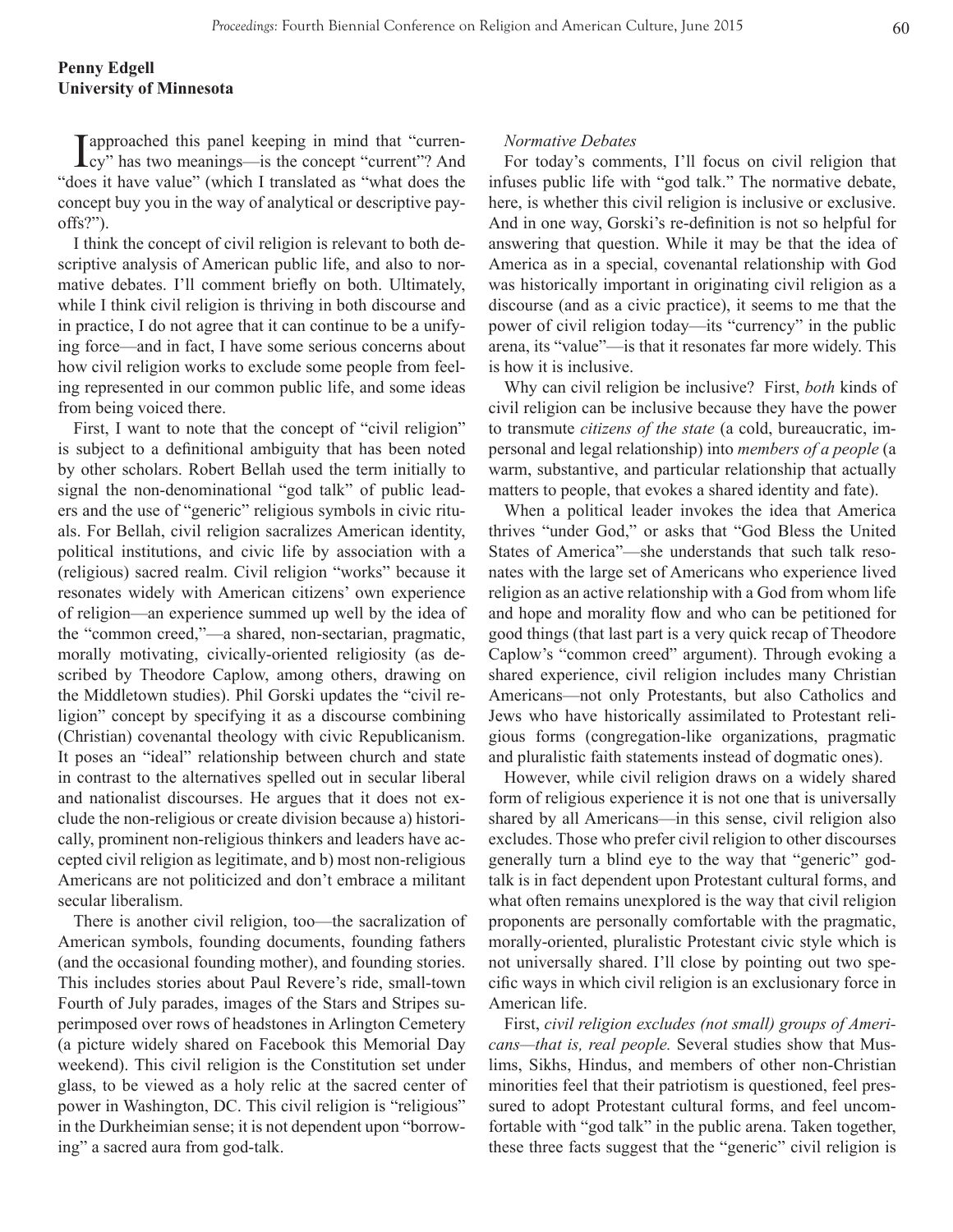## **Edgell**

understood by members of these groups as Christian—and as actively excluding them being understood as *authen tic* (good, moral, civically virtuous) Americans. Also, the growing numbers of "nones" feel, and are, excluded by civil religion. By any reliable source, the nones are a growing segment of the American population, this growth is concentrated among younger generations, and this trend is not going to reverse itself. Yes, not every "none" endorses a co herent secular and political worldview and yes, we are not going to become a majority-non-religious country any time soon (if ever). But civil religion is actually off-putting to most of the nones (that is part of why they choose not to identify as religious). And it is off-putting to many younger *religious* Americans. We know this because we have sur vey data from 2014 that show that being younger, being a "none," and being non-Christian are all significant predictors of expressing discomfort with the symbolic forms of public religious expression that constitute civil religion. These exclusions seriously undermine claims that civil reli gion be a unifying discourse.

Second, *civil religion can exclude critiques of American civic life and public institutions as fundamentally constituted by relations of power and inequality.* Civil religion makes it easier for conservatives to promote fear-based talk about a lack of religious freedom as the defining threat facing religious Americans today (many liberal religious activists think it's unchecked corporate power). Civil religion paints the civic realm as a sacred space of free expression and the state a place where one's own valued identities are respected and valued—I wonder if African-Americans feel that way, post-Ferguson? Civil religion fosters a preference for private solutions to public problems and a moralizing discourse about poverty that blames the poor for their problems.

In short, I believe that civil religion does have currency. But we can no longer accept the claims of civil religion's proponents that god-talk in the public sphere can ever be truly universal; it is rooted in a particular history, social lo cation, and set of power relations, and it expresses particular sets of interests that intersect with racial, gender, and classbased privilege. In this way, its proponents' claims to universal representation and consensus ring false.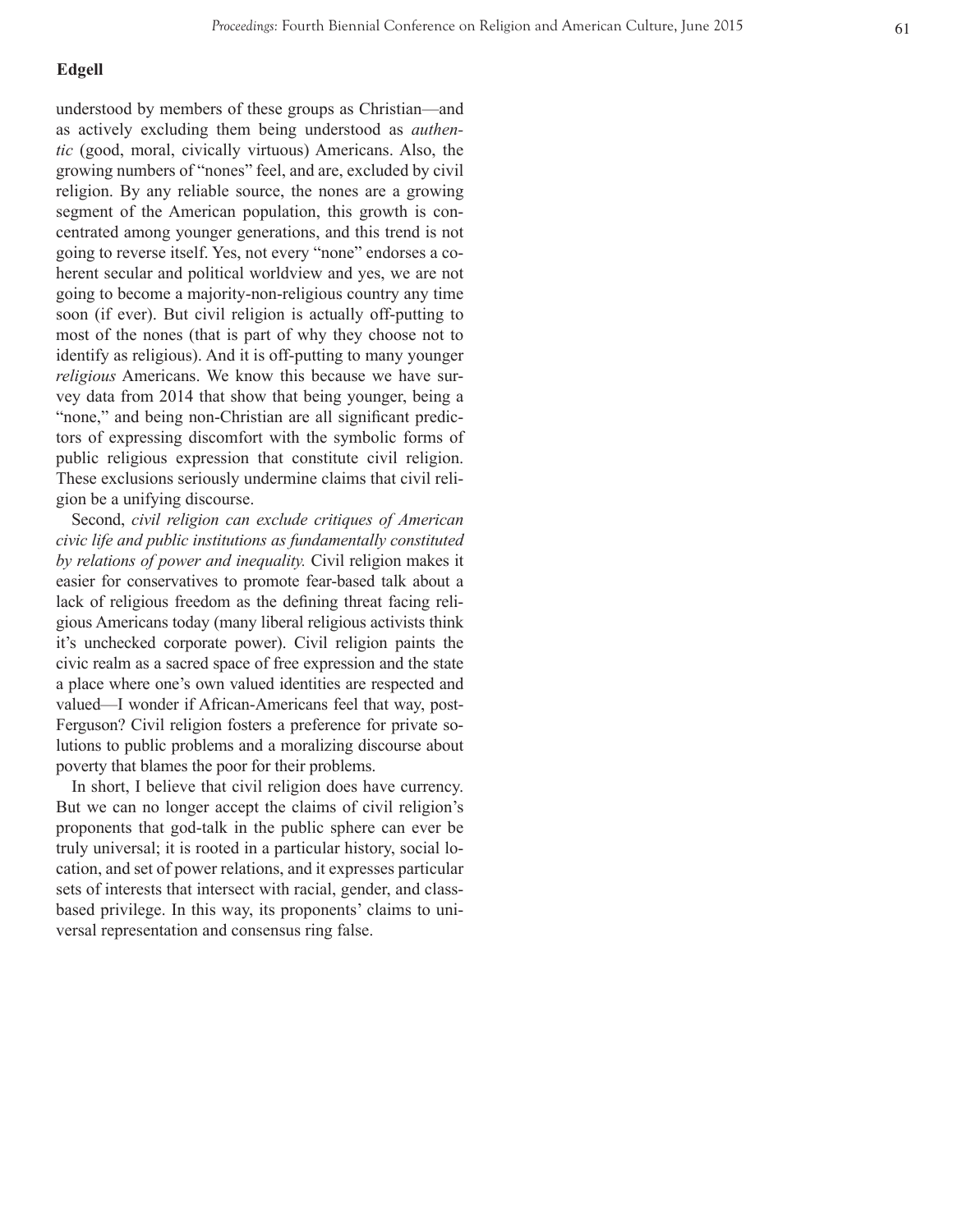Forty-nine years ago, Robert Bellah wrote "Civil Reli-<br>gion in America" for a David J gion in America" for a Daedalus conference on American religion, and I'm delighted to be given this opportunity to offer a few thoughts on how to commemorate the 50th anniversary of a little article that not only created an academic cottage industry but also inspired, and continues to inspire, both appreciation and considerable annoyance.<sup>1</sup> Besides participating in the industry, I have over the years wavered between appreciation and annoyance; although since receiving a nice note from Bellah a few months before he died about an article I wrote for the *Journal of the American Academy of Religion* on the idea of civil religion in the West, I've found myself, perhaps not surprisingly, on the appreciative side.

But whence the annoyance? After all, Bellah was building on an idea well known in political theory from Rousseau, and a few years before explored in scholarly practice by Lloyd Warner, both of whom the article cites. The difference, however, is that Bellah considered the American civil religion not merely a phenomenon worthy of sociological scrutiny, but a genuine apprehension of the divine—as the article says, "an understanding of the American experience in the light of ultimate and universal reality." It was, in a word, the testimonial of a believer; Bellah went so far as to write at one point, "I am not at all convinced that the leaders of the churches have consistently represented a higher level of religious insight than the spokesmen of the civil religion." Such stuff transgressed against the code of the practitioners of *religionswissenschaft.* It also offended adherents of the sectarian faiths, who saw it as little more than a jumped-up version of American culture religion. And, of course, the article appeared at just the moment when the trappings of American civil religion, rhetorical and material, were becoming objects of contention in the culture war brought on by Vietnam.

That was hardly by accident. Indeed, Bellah's whole point was that the American civil religion now faced a third great "time of trial" after independence and slavery, this one having to do with how to take "responsible action in a revolutionary world." He thus envisioned the emergence of a "world civil religion," which, he asserted, "has been the eschatological hope of American civil religion from the beginning. To deny such an outcome would be to deny the meaning of America itself." Whoa!

To the end of his life, Bellah found it distressing that so many of his American readers had misunderstood him. As he wrote to me two years ago:

ical of America and came out of a period of deep opposition to the Vietnam War, it has been widely interpreted as a hymn to religious nationalism, some-

thing I above all hate. I discovered in some of my journeys of the last two years that I am understood in such places as China and Germany as exactly the opposite, that is my use of the civil religion idea is seen as an alternative to religious nationalism, not a form of it, and that, since it is based on civil society and not the state, is seen as democratic and open to ongoing argument and criticism. Some (intelligent) Americans have seen that, but far too many put me together with Pat Robertson, to my horror.

Well, as they say, no good deed goes unpunished. But I am here neither to praise nor to bury Bellah, but to think about how his contribution might be useful to the study of American society going forward. That's not to say it hasn't been put to good use already. Without supplying a catalogue, I would point to its utility in understanding particular regional cultures—not only in the South, where the legacy of Civil War has provided lots of grist for the civil religious mill, but also, for example, in the Pacific Northwest, where an ecological civil religion has shaped public policy as well as self-understanding. On a smaller scale, particular states can be seen as having developed their own civil religions. In my own state of Connecticut, we have what I call Charter Oakism, a belief system developed in the nineteenth century that once mattered more than it did then but which you can see still celebrated today on the state quarter.

But looking forward, I'd say that Bellah's conception of American civil religion falls short as an analytic tool because it represents the thing as aboriginal and timeless. As he put it, "The words and acts of the founding fathers, especially the first few presidents, shaped the form and tone of the civil religion as it has been maintained ever since." I'm not so sure of that, nor of the way Bellah, his eye on the religious-secular divide in nineteenth- century European politics, could explain the emergence of an American civil religious consensus with the words, "It is certainly true that the relation between religion and politics in America has been singularly smooth." American anti-Catholicism and anti-Mormonism, anyone? What's needed is a less essentialist understanding of American civil religion, one that admits of different ways in which our national symbols and spiritual constructs have been deployed over time.

Here, I propose that we make use of the distinction between civil and political religion advanced by Emilio Gentile, the great student of Italian Fascism. In his book *Politics as Religion*, Gentile defines civil religion as In spite of the fact that my article is profoundly crit-

> the conceptual category that contains the forms of sacralization of a political system that guarantee a plurality of ideas, free competition in the exercise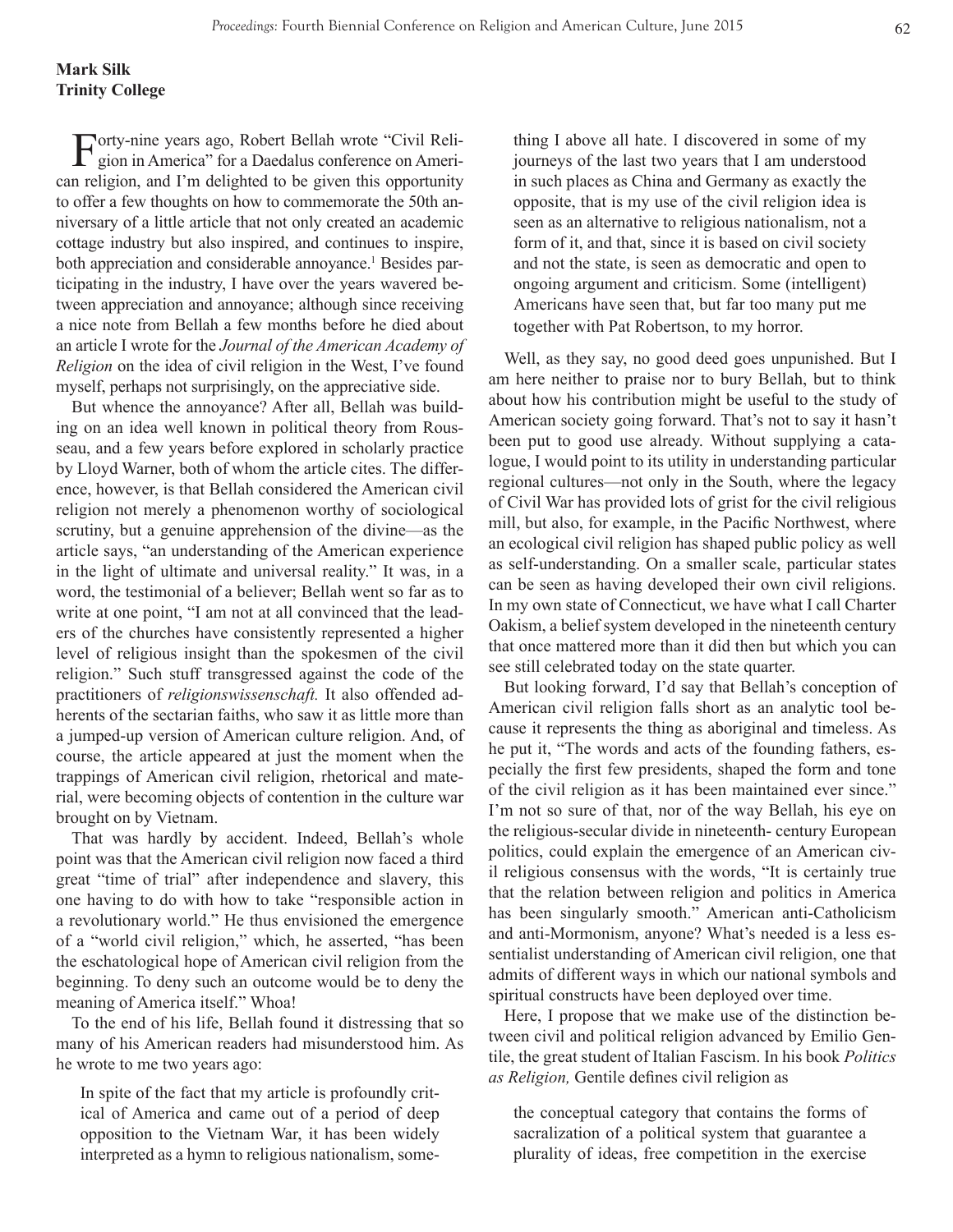of power, and the ability of the governed to dismiss their governments through peaceful and constitutional methods. Civil religion therefore respects individual freedom, coexists with other ideologies, and does not impose obligatory and unconditional support for its commandments.

By contrast, political religion is, for Gentile, "intolerant, invasive, and fundamentalist, and it wishes to permeate every aspect of an individual's life and of a society's collective life." This involves the sacralization of the kind of political order that the Italian Fascists as well as the Nazis and the rulers of the Soviet Union contrived for their revolutionary states. As far as the United States is concerned, Gentile's twin formulation may be seen as an exercise in ideal typology.<sup>2</sup> Bellah allowed as how, "Like all religions, [the American civil religion] has suffered various deformations and demonic distortions." I would prefer to say that American society has operated sometimes in a more civil religious mode, and has sometimes been subject to the harder-edged enterprise of political religion.

In that regard, it seems to me that, not long after Bellah wrote his article, the American civil religion of the earlier postwar period gave way to something more like a political religion, under the auspices of the Republican Party. And since then, we have found ourselves in a culture war that resembles, in fact as well as in name, the *kulturkämpfer* of nineteenth-century Europe, with a national politics divided between a more explicitly religious and a more identifiably secular party. In the last presidential election cycle, aspirants for the Republican nomination campaigned in a vocally Restorationist mode, and I mean that in a pretty precise way, for those of you who know about American religious restorationism.3

That's not to say that the rhetoric and ideology of (let's call it) Traditional American Civil Religion have been entirely abandoned by the Democratic Party or what passes for the American Left. But the liberal causes of the day here in Indiana I will mention same-sex marriage—are no longer advanced under the banner civil religion, the way Martin Luther King, Jr., for example, advanced the cause of civil rights in his "I Have a Dream" speech (today, the best known piece of American civil religious discourse). These days, equality, as in "marriage equality," must stand on its own two feet, without benefit of civil religious rhetoric. And it is its opponents who insist on the need to keep faith with American traditions by ensuring that they can opt out of the equality game. That this kind of spiritual libertarianism is alien to actual American history is beside the point. The point is that the American Civil Religion of which Bellah wrote is, these days, much less in evidence than it was fifty years ago. To be sure, President Obama made a pretty good stab at it in the speech he gave back in March commemorating the 50th anniversary of the Selma march. But that speech, to me anyway, points less to an active, living civil religious faith than to something we have lost.

 1. Robert Bellah, "Civil Religion in America," Daedalus, Vol 96, No. 1, *Religion in America* (Winter, 1967), pp. 1-21.

 2. Emilio Gentile, *Politics as Religion* (Princeton: Princeton University Press, 2001), p. xv.

 3. Mark Silk, "How Mormons and Evangelicals Became Republicans," *Religion in the News* 14, no. 2 (Fall 2012).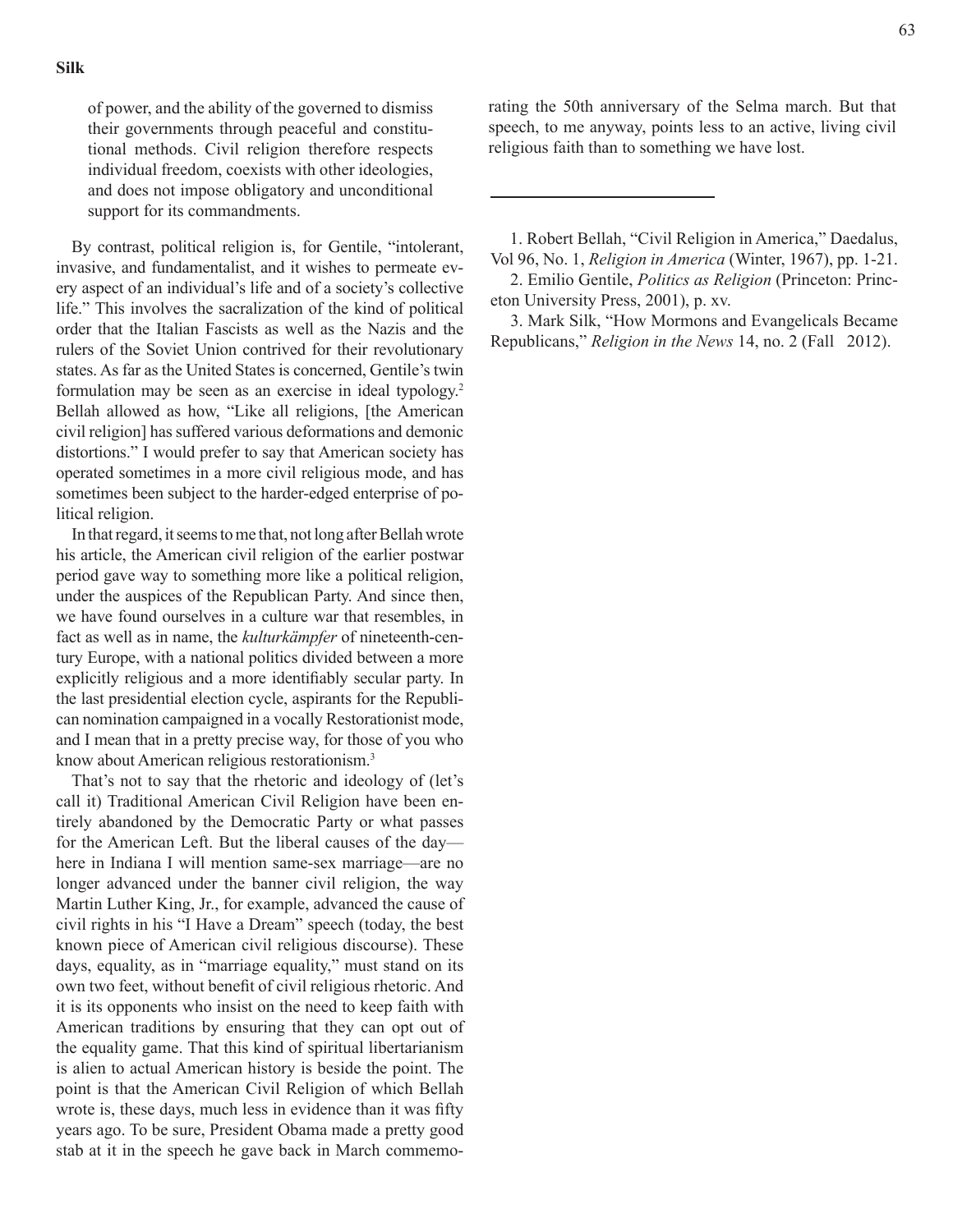# **Wendy L. Wall Binghamton University, SUNY**

 $M$ hen I was asked to be a part of this panel, one of the first things I did was to search for the term "civil religion" in Google's Ngram Viewer. Obviously, this tool is an imperfect way to track scholarly trends, but it was nonetheless suggestive. A quick search of works in American English showed a steep rise in usage of the term between the publication of Bellah's famous essay in 1967 and the end of Ronald Reagan's presidency. Usage declined fairly steadily thereafter, although it ticked up slightly after 2005. (Interestingly, the pattern in British English was quite different; use of "civil religion" in that corpus peaked in 2002.)

The drop-off in the use of Bellah's term has been even more dramatic among U.S. historians, at least historians of twentieth-century political culture. This is particularly striking when one considers the recent explosion of interest in precisely the arena to which "civil religion" would seem most relevant: the intersection of religion and politics. In the last decade or two, a host of scholars—including some we heard from this morning—have shown that we can't understand topics like the labor, civil rights, and antiwar movements, the political role of corporate America, or the rise of the New Right without reference to religion; yet the term "civil religion" almost never appears in these works. Jonathan Herzog's *The Spiritual-Industrial Complex*  recounts the efforts of secular leaders during the early Cold War to sacralize American values and institutions, yet he uses "civil religion" only once in the text. In his recent opus *One Nation Under God,* Kevin Kruse traces the origins of many rituals and rhetorical practices that Bellah would certainly have considered "civil religion"—yet Kruse prefers the terms "religious nationalism" and "public religion." I wrote an entire book on *Inventing the "American Way,"* the phrase that Will Herberg used to denote civil religion. Yet I too used Bellah's term only once. Why?

(Before I offer a tentative answer to that question, I should note the one big exception to the trend I've just described. Works on American foreign policy by Andrew Preston, Raymond Haberski, William Inboden, and others still make ample use of the term.<sup>1</sup>)

One reason for civil religion's fall from favor is undoubtedly the term's definitional fuzziness. Over the years, it has been used to refer to just about any national ritual, reference to God, or mention of America's place in the world. One wonders how much explanatory power a term has when it is invoked to discuss everything from radio Westerns and Mc-Guffey Readers to the "Church of Baseball" and the Monica Lewinsky affair!

At a deeper level, however, I think "civil religion" has been haunted by its origins—both chronological and disciplinary. Bellah published his *Daedalus* article at the end of an historical moment marked by what I have called the "politics of consensus." This era began in the late 1930s, when Americans of diverse backgrounds and divergent agendas grew alarmed by the economic and political turmoil of the Depression years, as well as by the rise of fascism and communism abroad. To many, "alien" ideologies seemed to threaten the U.S. not only externally, but internally as well. Over the next few decades, Americans across the political spectrum worked overtime to define a unifying set of national values—a distinctive "American Way"—and to convince their fellow citizens of its merits. Collectively, they promoted the notion of national consensus, even though they often disagreed on the specific values and attributes their fellow citizens shared.

Many of those who took part in this cultural project suggested that America's unifying creed rested on a vague, but shared, monotheistic belief. Certainly, conservative corporate leaders and their political allies tried to legitimate their version of America's political and economic rights by arguing that these rights rested on a shared and "fundamental belief in God." But corporate and political leaders were not alone. Interfaith activists and civil rights leaders like Martin Luther King, Jr. also appealed to a consensual American faith. Given this, it's hardly surprising that this era produced two of the first, and most important, formulations of civil religion. In 1955 Will Herberg published *Protestant-Catholic-Jew,* in which he argued that a unifying creedal system—the "American Way"—existed alongside of what he called the "three major faiths." Twelve years later, Robert Bellah recast Herberg's "American Way" as "the American civil religion." Herberg and Bellah had different agendas and different emphases: Herberg was centrally concerned with positioning Jews and Catholics as part of the American mainstream; Bellah, by contrast, saw civil religion as a "universal and transcendent religious reality" that could be used to advance civil rights or critique the nation's involvement in Vietnam.<sup>2</sup> For all their differences, however, both men rooted civil religion in consensus. Herberg described it as Americans' "common faith." Bellah insistently used the singular, referring to *"the* American civil religion." He also dismissed both Christian defenders of slavery and the "overt religiosity of the radical right" because "their relationship to the civil religious consensus is tenuous."

That Bellah could dismiss a group—the religious right that historians now see as central to the story of late twentieth-century American politics suggests one of the problems with his vision of civil religion. In recent decades, scholars have questioned whether Americans indeed share a common moral framework (or ever have) and have emphasized the many who—because of their politics, religion, class or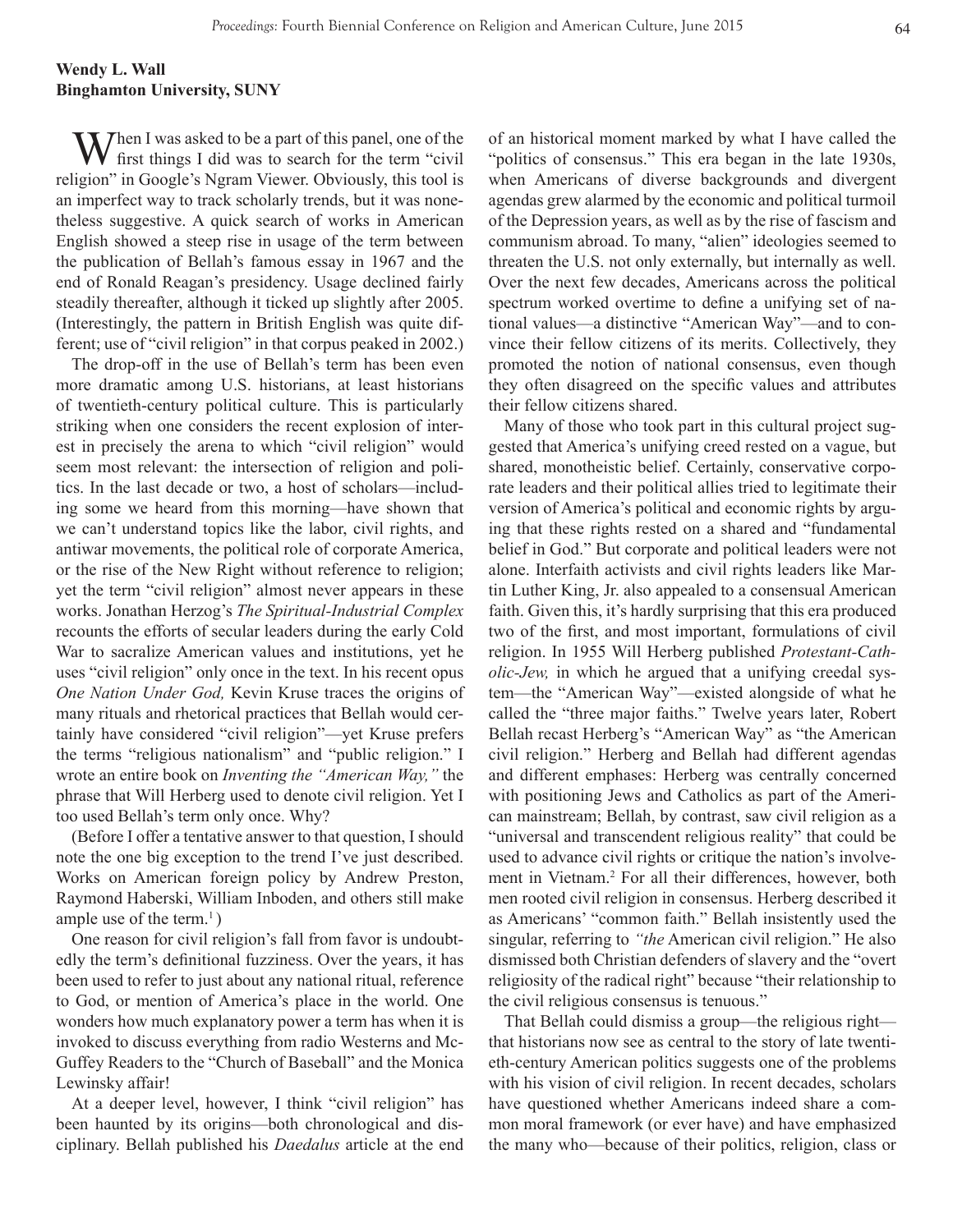#### **Wall**

race—are left out of Bellah's vision. Some scholars have dealt with this problem by arguing that the U.S. has not one, but two or more, civil religions. This is the approach taken by the sociologist Robert Wuthnow in *The Restructuring of American Religion* and by the religious studies scholar Arthur Remillard in *Southern Civil Religions.*

Historians have been slow to follow this lead, which brings me to the second "origins problem" I mentioned: the one of disciplinary approaches. Both Herberg and Bellah were Durkheimian sociologists. As such, they were more concerned with exploring broad societal patterns than with the human actors behind the drama. Rereading Bellah's famous essay a few weeks ago, I was struck by both the plethora of passive constructions and by the degree to which "the civil religion" itself is the protagonist in his essay. To give but one example, Bellah wrote that "… the civil religion serves to mobilize support for the attainment of national goals." Bellah was referring here to President Johnson's 1965 speech asking Congress to pass a voting rights bill. Yet civil religion, not Johnson, was the agent in the passage and Bellah never questioned who defined the "national goals" or how widespread they were. (I find Wuthnow's discussion of civil religion to be deeply insightful, but also deeply frustrating for the same reason.)

Historians are centrally concerned with human actors, and thus are intensely aware that civil religion does not simply settle like a sacred canopy over the land. If there is such a thing as "civil religion," it is shaped and deployed by human actors for particular ends—to encourage support for war, to curb certain forms of prejudice, to shore up support for the existing corporate order, or to mobilize Americans on behalf of civil rights. It is also true—and essential to remember that some Americans have more power than others in shaping public discourse.

Thus far, I've talked about civil religion as an analytical category, but I don't want to close without acknowledging that it is also—and often—prescriptive. (I think both Herberg and Bellah had an unspoken prescriptive agenda.) Five years ago, I was on a panel with the sociologist Philip Gorski and the intellectual historian Wilfred McClay. Both argued passionately, not only for the existence of an American civil religion, but for the *need* for one. And I have a confession to make. At some level, I agree with them. I believe some common ground is necessary in a pluralist society that some level of consensus or solidarity is the precondition for tolerance, harmony, and the achievement of something approaching the "common good." I understand the yearning of the left-liberal intellectual Lewis Mumford who wrote in 1940: "One cannot counter the religious faith of fascism unless one possesses a faith equally strong, equally capable of fostering devotion and loyalty and commanding sacrifice."

I believe that what Bellah called "American civil religion" has at times helped to extend a canopy of inclusion over more of this nation's diverse people. (The postwar notion that America was "one nation under God," for instance, did not just promote Christian libertarianism, but also opened a door for Catholics and Jews.) And I understand the powerful lever that an appeal to supposedly transcendent "American" values can give to prophetic outsiders who invoke it on behalf of social change. Yet the historian in me is exquisitely aware of the obverse of all these claims: that what appears to be consensual is often hegemonic; that civil religion excludes some, even as it includes others; and that even as some versions of civil religion can be used to promote racial and economic justice, others can be used to legitimate war, cultural imperialism, and economic oppression. That may be an unsatisfying place to leave this reflection, but on that note—and with a keen awareness of my time constraints—I will turn the discussion over to all of you.

1. Andrew Preston, *Sword of the Spirit, Shield of Faith: Religion in American War and Diplomacy* (New York: Knopf, 2012); Raymond J. Haberski, *God and War: American Civil Religion Since 1945* (New Brunswick, NJ: Rutgers University Press, 2012); William Inboden III, *Religion and American Foreign Policy, 1945-1960: The Soul of Containment* (New York: Cambridge University Press, 2008).

2. For an insightful discussion of these differences, see Ronit Y. Stahl, "A Jewish America and a Protestant Civil Religion: Will Herberg, Robert Bellah, and Religious Identity in Mid-Twentieth Century America," *Religions* 6, no. 2 (2015): 434-450.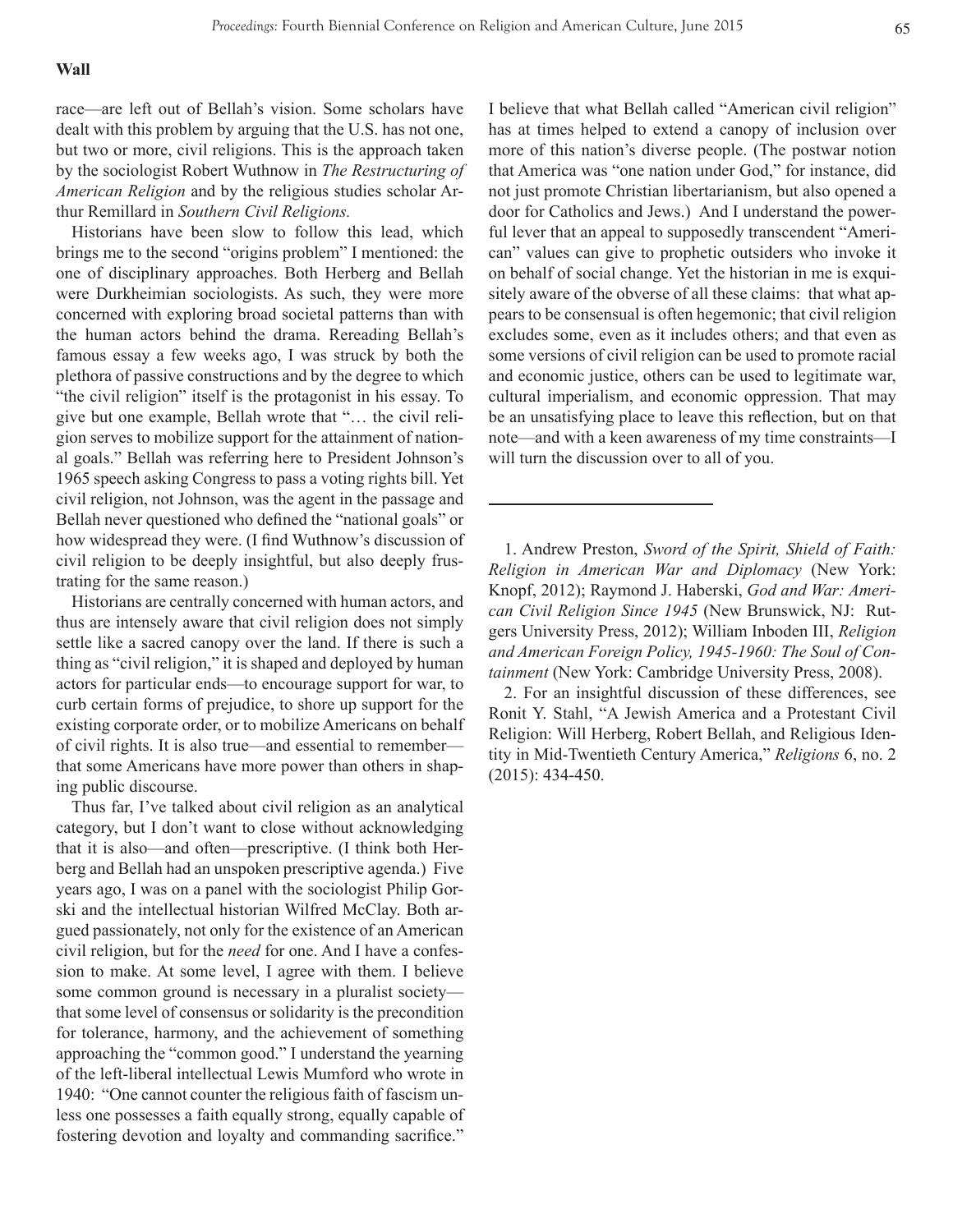*In the 1970s, after the publication of Sydney Ahlstrom's* Religious History of the American People, *the creation of a post-Puritan, liberal Protestant culture was the dominant model for interpreting American religious history. The 1980s saw the beginning of the "de-centering" of American religion, with important contributions coming from various fields. Pluralism and diversity became the watchwords of courses and textbooks. Recently, a new model that again underscores liberalization, even secularization, has arisen—placing the story in a literal marketplace where religion lives alongside other aspects of American culture. Are these competing models? If so, which should be preferred? If not, how are they reconciled?*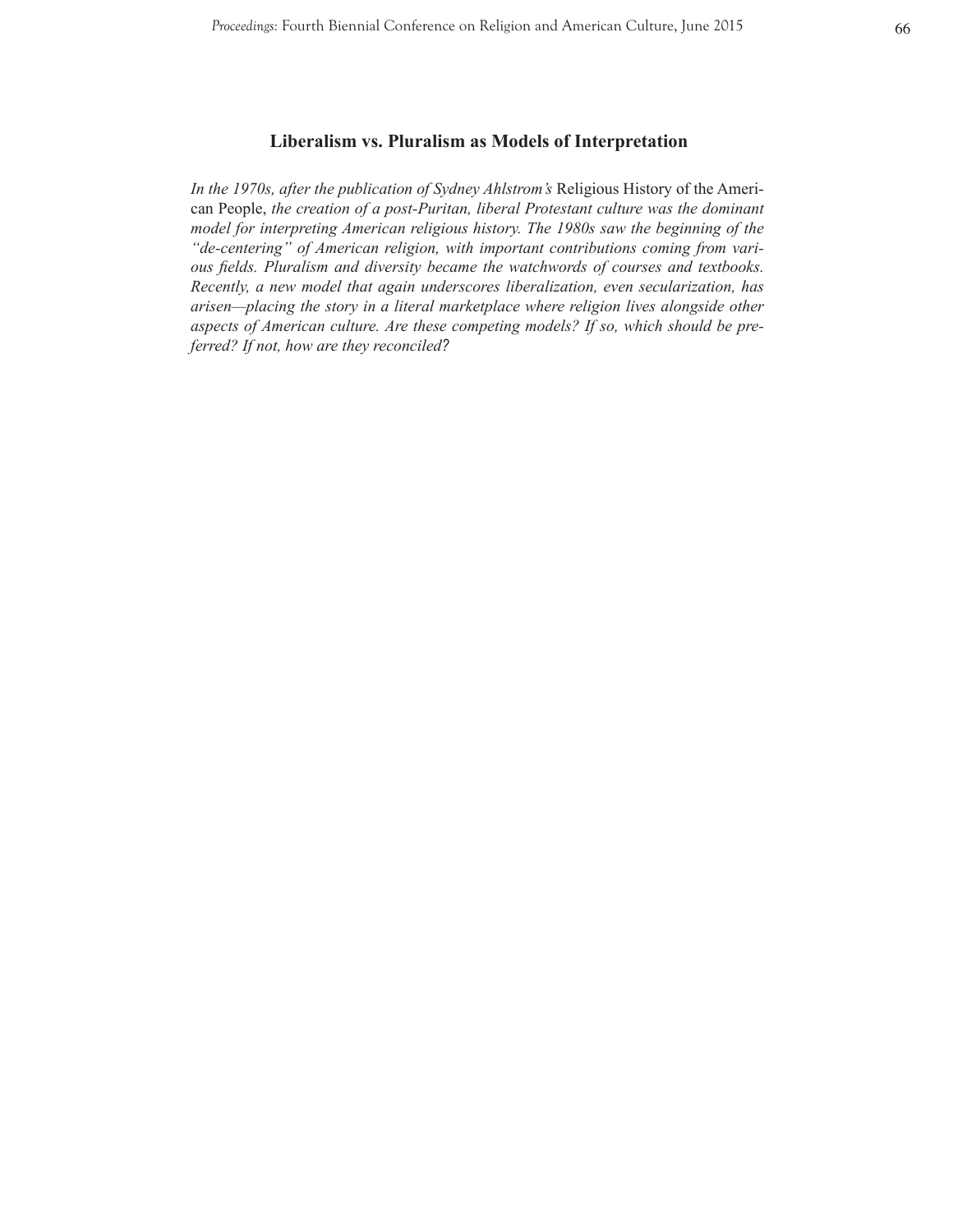## **Pamela Klassen University of Toronto**

My panel at the Biennial Conference was asked to compare "secularism/liberalism" vs. "religious pluralism" as models for interpreting American religious history, and to consider their role in "decentering" the dominance of Protestant narratives of that history. Based on this question, I took my task to be a consideration of how these words operate as categories of analysis, political projects, and historical processes. As such, to compare them requires thinking about their interrelation, and how they are not only theoretical tools but also words that shape the world historically: it requires considering our models of interpretation as words with complicated histories, genealogies, and effects. My main point, in the end, was to underline the importance of critical reflection on the power of visibility—and invisibility—that our conceptual frames bestow on particular people, groups, and stories.

I'll turn to my comments below, but first, I'll note that the conversation following the presentations in our panel was both lively and unsettling. One contention that elicited spirited discussion in the room (and on Twitter) was Stephen Prothero's insistence that genealogical approaches to the study of American religion included no stories of living, breathing, crying people (he took John Modern's recent book as an example). He counselled that we as scholars needed to choose between two doors: one leading to a genealogical approach that deadened the religious lives of others or a second that led to stories that gave us flesh and blood people in their religious interactions.<sup>1</sup> This dichotomous approach to the study of religion is not one that I share. A genealogical approach—whether we take Foucault, Modern, or Winnifred Fallers Sullivan's work as examples—can be rich with both category critique and historically detailed stories. As scholars of American religious history—and religion in the Americas—we have plenty of examples to draw upon to see how categories—in legal, scholarly, and popular versions shape the lives and stories of the people we study. Whether "religious freedom," "Indian," or what Judith Weisenfeld called the "religio-racial" during the conference, categories and their deployment, resistance, and transformation must be at the center of the stories we tell as scholars.<sup>2</sup>

For my part, my presentation to the scholars gathered in Indianapolis, who represented a healthy mix of scholarly generations, stayed close to a question posed by our hosts: the comparison of secularism/liberalism and religious pluralism as models of interpretation. Thinking of the powers of visibility that accompany these models, I asked: does secularism/liberalism focus our attention on people and groups whose "public appearances," to adapt Hannah Arendt, are more articulate, more vociferous, or more adeptly engaged with highly-mediated political speech?<sup>3</sup> Alternatively, does religious pluralism provide a vantage point on groups that are more marginalized from the "public spher," whether for reasons of sovereignty claims, legal or citizenship status, language, education, class, gender, sexuality, racialization, or something else? In common scholarly talk, I'd hazard, secularism is more often framed as a hegemonic force generated through law, state authority, elite intellectual traditions, and majority cultures.<sup>4</sup> Liberalism, which requires a different genealogy than secularism, also carries the scent of hegemony with it, but is often deployed as a vaguely historicized religious or political tradition or often an insult from both left and right.<sup>5</sup> By contrast, pluralism—qualified by the adjective "religious"—often functions as a way to name, and often valorize, a "grassroots" reality of difference calibrated with religion as the measure. As I have argued with Courtney Bender, however, religious pluralism is a concept that is prescriptive and descriptive all at once, and also carries whiffs of hegemony.<sup>6</sup>

Critiquing secularism and liberalism as forms of domination and celebrating religious pluralism as empowerment would ignore that all three terms are categories of analysis at the very same time that they are political projects and historical processes. As categories of analysis, secularism, liberalism and religious pluralism are inherently comparative frames of interpretation that do the work of placing "varieties" of religion in relation to "non-religion" or to "other" religions.7 As concepts with historicity, these terms must be localized within particular lives, histories, and communities, including those of scholars. I recommend that as scholars of religion we learn from women's historian Jeanne Boydston, who, when afflicted with "category of analysis" fatigue, argued that gender is, yes, a category of analysis, but that it also needs to be understood as an historical process.8 This kind of doubled vision also allows us to see how our work is always seeing from somewhere, even when we are looking at a particular someone, or something.

Once we consider the historicity of our categories of analysis, we open ourselves to finding "religion" in unusual places, bodily experiences, or human transactions, while acknowledging the construction of the category itself. Once we consider "secularism" not only as a category deployed in theoretical analysis, but also as a mode of practice, we see that it looks (and smells and sounds) different in the U.S. than it does in Canada, or Mexico, or Germany.<sup>9</sup> Even within each of these nation-states, with their differing histories of settler-colonialism, immigration, democratic deliberation, and religiously-based violence, there is internal diversity about what secularism, or liberalism, or religious pluralism might be.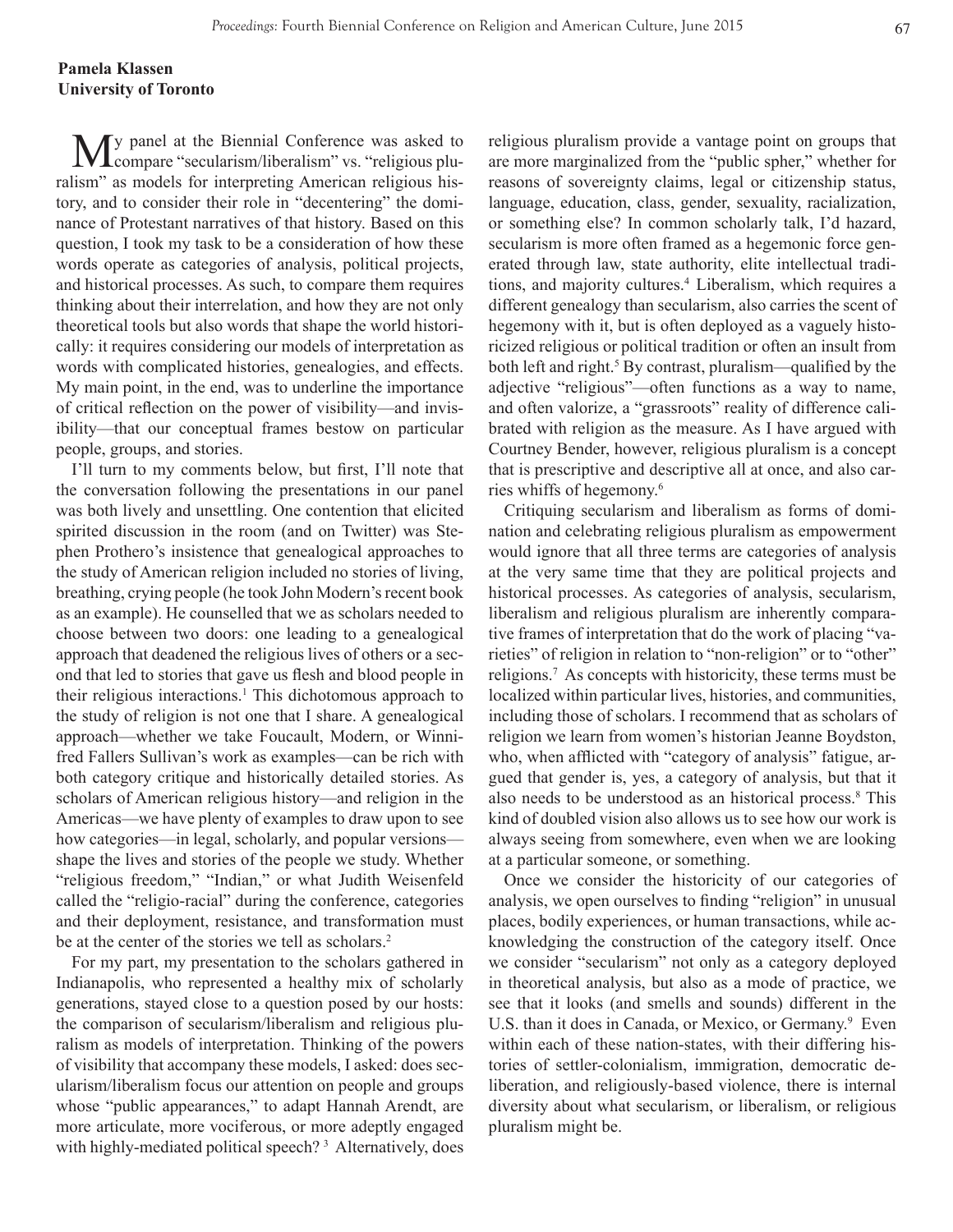## **Klassen**

Interestingly, two books that had the biggest influence in "de-centering" the study of American religion, *Mama Lola,*  by Karen McCarthy Brown, and *The Madonna of 115th Street*  by Robert Orsi, contain virtually no reference to secularism, liberalism, or pluralism.<sup>10</sup> Ethnographic and historical accounts rich in stories of power, ritual, material culture, and racialized and gendered bodies, these books—in multiple editions—are still widely read inside and outside the study of religion. One might then ask, if Karen Brown and Robert Orsi didn't need secularism, liberalism, and religious pluralism to decenter the field, why do we need them now?

I'm sure each reader has her or his own answer to this question, but here is mine. *Mama Lola* came out just before I arrived at Drew to work with Karen Brown as a PhD student. I recall wondering as a grad student why there was not more explicit theorizing in her book. In articles and lectures, Karen had a very sophisticated engagement with feminist and anthropological theory, and she articulated powerful critiques of racism and Christian privilege. So it was all the more frustrating when I found myself defending *Mama Lola*  to those who considered Karen naïve, or worse, for not addressing the politics of a middle-class white anthropologist of religion writing a book about her relationship with an immigrant Haitian Vodou priestess in Brooklyn.<sup>11</sup> 12Karen's book was not an exercise in comparison that placed Vodou in the pluralistic mix of religions of New York or in the secular orbit of the state. The role of state power, colonialism, and racial and religious discrimination, however, were characters in the narrative. As a compelling story of the life of a Haitian woman living in Brooklyn, that wove together genres of historical non-fiction and ethnography, Karen's book was in itself an intervention into a category of analysis that has had dramatic effects in the lives of many. That category was Vodou (aka Voodoo), which had long been a term of fear and exoticization used to diminish, repudiate, and colonize the people of Haiti, at the same time that it was an active tradition for these same people, with all the contest and creativity that traditions entail.<sup>12</sup>

Can telling a new story about an old category decenter the privileges that whiteness, maleness, heterosexuality, or Christianity have bestowed on certain people and not others in North America? To invoke more feminist scholarship, I'd say that if there is to be any hope for decentering as a scholarly practice (it might be worth thinking again about the concept of "decentering" too), we need more intersectionality. This is not a pretty word, I admit, but it is one that allows us to hold multiple categories of analysis aloft at once in order to help us to think more fluidly with and about religion in its intersections and overlaps with other categories with their own historicity: medicalization, whiteness, settler-colonialism, securitization.<sup>13</sup> But perhaps creative, critical juxtaposition of categories with power might be even better—think invented tradition, social imaginary, or even biopower. Or, closer to our home field, new metaphysicals or consumer rites.<sup>14</sup> Juxtaposing concepts give us the ability to see new relations of power and vulnerability; working those concepts into our storytelling gives us the capacity to make new stories audible and visible.

Creative, critical juxtaposition is an approach I find helpful, whether thinking about the postbiomedical bodies of the home birth movement or the supernatural liberalism of liberal Protestant healers.<sup>15</sup> These days, I'm thinking about the "colonial secular" in relation to missionary-Indigenous encounters on the northwest Coast, as the nation was invented—politically and spiritually—through laws, stories, media, and even real estate.16 Most recently, I argued that "civic secularism" is itself is made out of stories that acknowledge and celebrate pluralism, religious and otherwise, while selectively forgetting the settler nation's violent origins. As a white Canadian woman researching Indigenous nations, the concept of secularism and its historical uses has helped me to see how both settlers and Indigenous people have called on Christian versions of authoritative knowledge to participate in the spiritual-political invention of nations. But what I'm really hoping to do with my current book is to tell a good story. As I write, the book is starting to look more like *Mama Lola* every day, only with an Anglican Archbishop in place of a Vodou Priestess.

I'll opt then, for the reconciliation model proposed by our hosts: "secularism/liberalism" and "religious pluralism" need to be considered together as models of interpretation that are also interrelated historical processes. Considering them genealogically—by which I mean in terms of their histories, narratives, and conceptual uses—would allow us to expand what we can see with these models of interpretation, including ongoing contests over sovereignty, gendered embodiment, and other sites of power. In using these models of interpretation, however, we need to carefully assess two things: One, when do these words operate as categories of analysis (or models of interpretation)? And two, when do these words operate as characters in a story that prompt remembering, forgetting, making visible, erasing, and resisting?

Categories such as religion, secularism, liberalism and pluralism are, to borrow from Northrop Frye, "words with power."18 They accrue this power in law, in media accounts, in scholarly writing, in textbooks, in everyday life, and, as Frye would note, sometimes even with intertextual reference to books such as the Bible. I see a big part of our task as scholars of North American religion to carefully and critically observe and analyse how these—and other—words with power take shape in the worlds we study. This means considering their roles in our own methods, theories and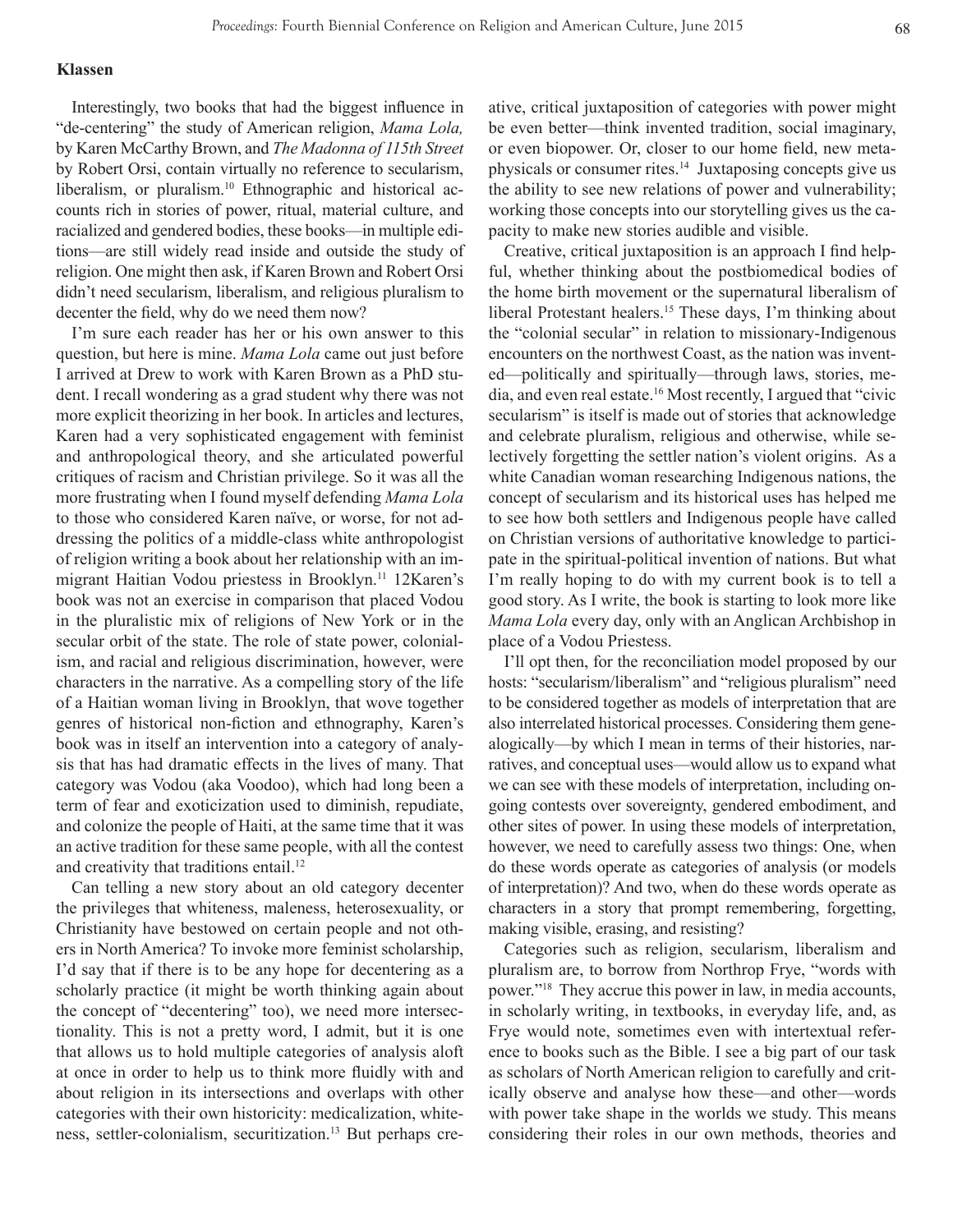## **Klassen**

analyses, but also understanding how they are deployed or ignored by the people and institutions that we are studying.

Categories of analysis are not all there is to critical thinking or transformative learning, however. As most of us would likely agree, new insights come not only from reading books and going to conferences, but also from paying attention to being in the world. I learned a good deal from sitting in the circle in Indianapolis, and was grateful to be there. A couple weeks later in northern Ontario, I learned in a different way, sitting in a different circle, as I watched girls and women dance in their jingle dresses around the drums at the Rainy River First Nations Annual PowWow. This visit also led me to think in new ways about one of the most powerful models of interpretation shaping our work: America. Walking among ancient burial mounds on the banks of the river that the Ojibwe call Manidoo Ziibi and speaking with Ojibwe elders, I reconsidered our Indianapolis conversations about borders, flows, and what it means to pluralize America into Americas. Looking across the river, which is now a Canada-U.S. border less than half a mile wide—and which was still being staked and demarcated in 1914—I saw a land now called Minnesota. Before it was America, it was differently contested territory, as with pressures from the French and British fur trade, the Ojibwe moved in, pushing the Sioux further west. But through it all, the mounds remain.<sup>19</sup>

As scholars who write, words and not mounds are our tools and our legacy. Through them we bring visibility to stories and concepts that have real force in the world. We must handle them with care and be responsible and accountable for what we write and what we say, knowing that we are in a long line—or a permeable circle—of people who have complicated stakes in the very categories and stories that we hope to critique and tell.

*and American Religious Freedom* (Chapel Hill: Univ of North Carolina Press, 2009); Judith Weisenfeld, "Spiritual Complexions: On Race and the Body in the Moorish Science Temple of America," in *Sensational Religion: Sensory Cultures in Material Practice*, ed. Sally M. Promey, (New Haven: Yale University Press, 2014), 413–28; for a broader discussion that includes the U.S. see David Chidester, *Empire of Religion: Imperialism and Comparative Religion*  (Chicago: University Of Chicago Press, 2014).

 3. Hannah Arendt, *The Human Condition,* 2nd Edition (Chicago: The University of Chicago Press, 1998).

 4. Courtney Bender, "Pluralism and Secularism," in *Religion on the Edge* (New York and Oxford: Oxford University Press, 2012), 137–58.

 5. I discuss this in more detail in Pamela E. Klassen, *Spirits of Protestantism: Medicine, Healing, and Liberal Christianity* (Berkeley: University of California Press, 2011).

 6. Courtney Bender and Pamela E. Klassen, eds., *After Pluralism: Reimagining Religious Engagement* (New York: Columbia University Press, 2010); see also Tomoko Masuzawa, *The Invention of World Religions: Or, How European Universalism Was Preserved in the Language of Pluralism*  (University of Chicago Press, 2005).

 7. For a helpful summary of recent discussions of the perhaps infelicitous term "nonreligion", see Ryan Cragun, "Time to Name a Movement?," *Nonreligion and Secularity,* 2015, http://blog.nsrn.net/2015/05/01/time-to-name-amovement/, accessed June 14, 2015.

 8. Jeanne Boydston, "Gender as a Question of Historical Analysis," *Gender & History* 20, no. 3 (November 1, 2008): 558–83.

 9. Isaac Weiner, *Religion Out Loud: Religious Sound, Public Space, and American Pluralism* (New York: New York University Press, 2014); Monique Scheer, "Hopes, Fears, and the Impact of the New Centers of Islamic Theology at German Universities" (Harney Lecture Series in Ethnicity, University of Toronto, December 1, 2014); Roberto Blancarte, "Laïcité au Mexique et en Amérique latine," *Archives de sciences sociales des religions,* no. 146 (June 1, 2009): 17–40; Pamela E. Klassen, "Fantasies of Sovereignty: Civic Secularism in Canada," C*ritical Research on Religion* 3, no. 1 (2015): 41–56; see also, Hussein Ali Agrama, *Questioning Secularism: Islam, Sovereignty, and the Rule of Law in Modern Egypt* (Chicago: University Of Chicago Press, 2012).

 10. Karen McCarthy Brown, *Mama Lola: A Vodou Priestess in Brooklyn,* Third Edition (Berkeley: University of California Press, 2010); Robert A. Orsi, *The Madonna of 115th Street: Faith and Communitiy in Italian Harlem,*  1880-1950, Third Edition (New Haven: Yale University Press, 2010).

 <sup>1.</sup> John Lardas Modern, *Secularism in Antebellum America* (University of Chicago Press, 2011). When using the collective we, I mean to include anyone who counts her or himself as a student of North American religion, of whatever ilk.

 <sup>2.</sup> Winnifred Fallers Sullivan, *The Impossibility of Religious Freedom,* 1st edition (Princeton, N.J.: Princeton University Press, 2007); Michael D. McNally, "Native American Religious Freedom Beyond the First Amendment," in *After Pluralism: Reimagining Religious Engagement*, ed. Courtney Bender and Pamela E. Klassen (New York: Columbia University Press, 2010), 226–51; Tisa Joy Wenger, *We Have a Religion: The 1920s Pueblo Indian Dance Controversy*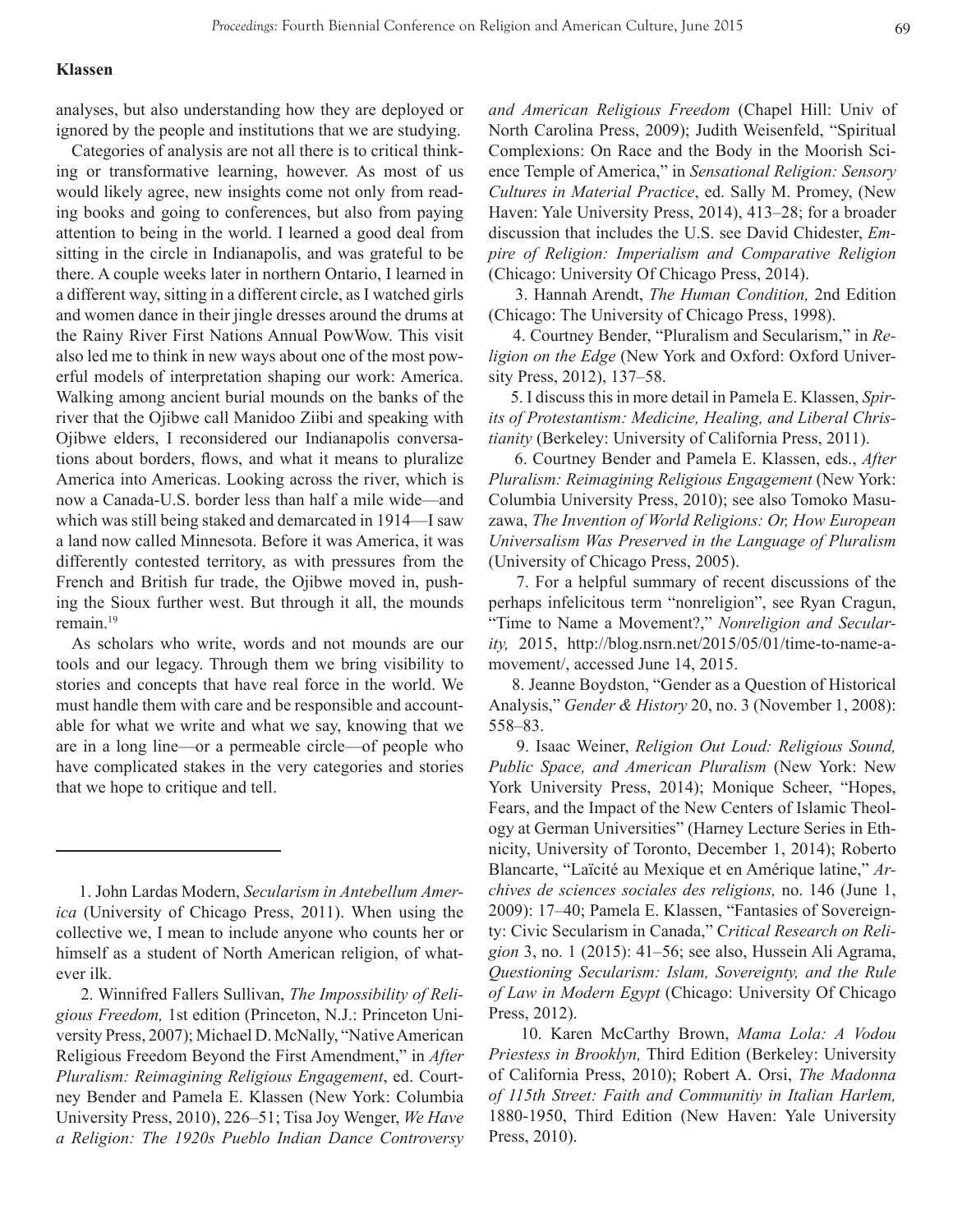## **Klassen**

 11. For an excellent recent discussion of these tensions from another remembered perspective, please see Gina Athena Ulysse's blog post, "Karen McCarthy Brown's *Mama Lola,* or the Book that Kept me in Grad School" Gina Athena Ulysse and Carole McGranahan, "Karen McCarthy Brown's *Mama Lola*, or That Book That Kept Me in Grad School," *Savage Minds,* accessed June 1, 2015, http://sav ageminds.org/2015/03/18/karen-mccarthy-browns-mamalola-or-that-book-that-kept-me-in-grad-school/.

 12. See the work of Elizabeth McAlister, including Hen ry Goldschmidt and Elizabeth McAlister, *Race, Nation, and Religion in the Americas* (New York and Oxford: Oxford University Press, 2004).

 13. On securitization as a topic for the transnational study of religion in the Americas, see Kevin Lewis O'Neill, *Se cure the Soul: Christian Piety and Gang Prevention in Gua temala* (Berkeley: University of California Press, 2015).

 14. Courtney Bender, *The New Metaphysicals: Spiritual ity and the American Religious Imagination* (University of Chicago Press, 2010); Leigh Eric Schmidt, *Consumer Rites: The Buying and Selling of American Holidays* (Princeton, NJ: Princeton University Press, 1997).

 15. Pamela E. Klassen, *Blessed Events: Religion and Home Birth in America* (Princeton: Princeton University Press, 2001); Klassen, Spirits of Protestantism.

 16. Pamela E. Klassen, "Mentality, Fundamentality and the Colonial Secular; or How Real Is Real Estate?," in *The Postsecular Condition*, ed. Rosi Braidotti, Bolette Blaagaard, and Eva Midden (London: Palgrave Macmillan, 2014), 175–94.

17. Klassen, "Fantasies of Sovereignty."

 18. Northrop Frye, *Words With Power: Being a Second Study of "The Bible and Literature,"* ed. Michael Dolzani (Toronto: University of Toronto Press, 2008).

 19. William E. Lass, *Minnesota's Boundary with Cana da: Its Evolution Since 1783* (St. Paul: Minnesota Histori cal Society, 1980); Grace Lee Nute, *Rainy River Country: A Brief History of the Region Bordering Minnesota and On tario* (St. Paul: Minnesota Historical Society Press, 1950).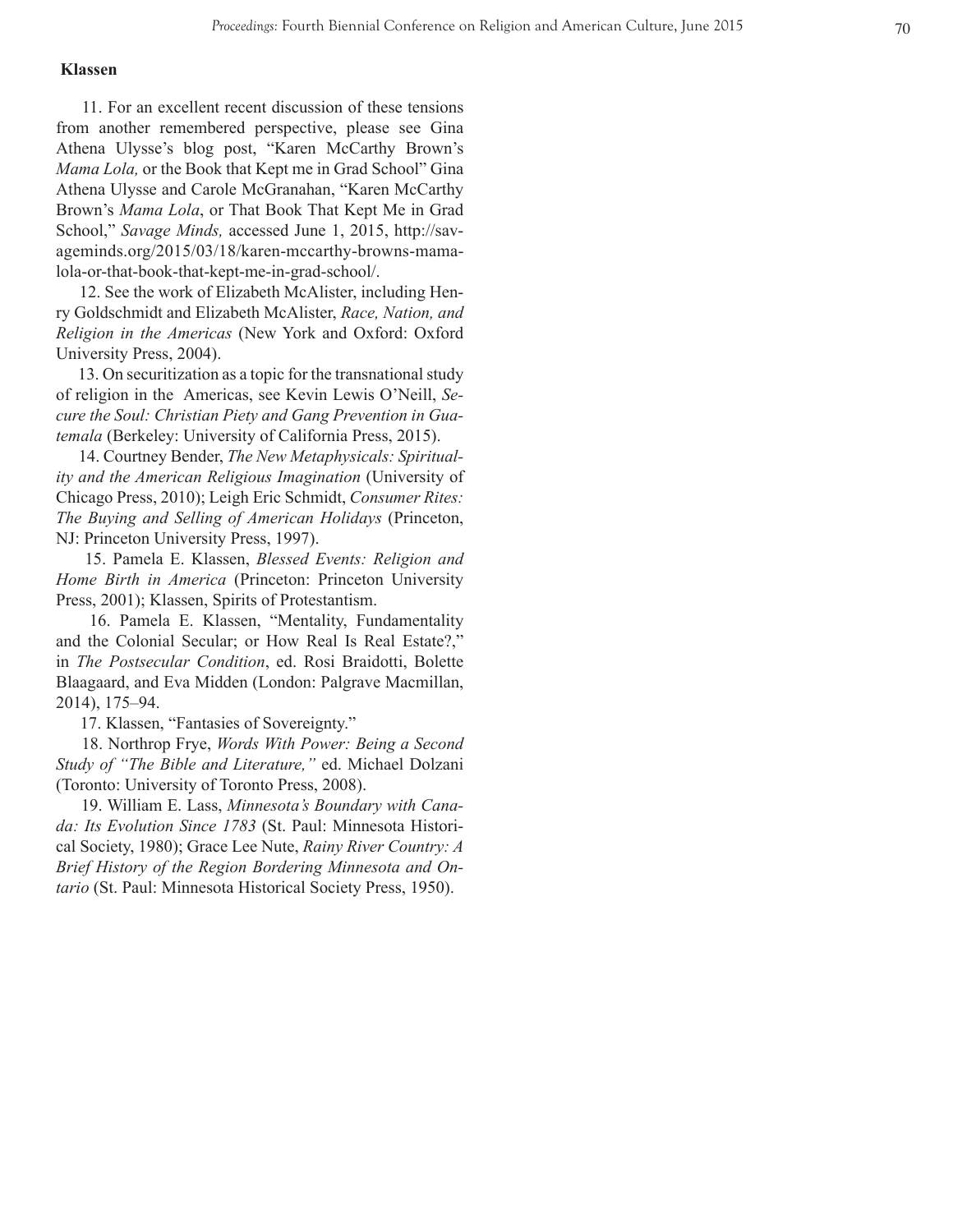## **Stephen Prothero Boston University**

I met Sydney Ahlstrom because I wasn't very good at math.

I started college as an astrophysics major. Eventually I realized I couldn't do the math, so I hunted around for another major. I ended up in a U.S. history course that friends of mine were taking. There I learned from Richard Wightman Fox that history is replete with conflict. I also learned that religion mattered throughout U.S. history—that religious people and religious ideas played important roles in events I had assumed could be explained in wholly secular terms. So I became an American Studies major, signed up for Ahlstrom's two-semester sequence in U.S. religious history, and started to work my way through his 1158-page *A Religious History of the American People* (1972).

Was Ahlstrom the last great exemplar of the old Protestant paradigm or the first of the pluralist paradigm? This question works because Ahlstrom was a transitional figure. At least as I read it, his book shows that the United States has always been both Protestant and pluralistic. His story focuses on Protestants, perhaps because he was a Lutheran, perhaps because Protestants have long commanded an outsize share of public power and as a historian in a history department he cared about public power. But his book also attends to Roman Catholics and Jews, harmonial religion and Buddhism. And before he really gets going, Ahlstrom makes the startling admission that, if he were to do it all over again, race would be the master key to his metanarrative. "Any history of America that ignores the full consequences of slavery . . . " he writes, "is a fairy tale."<sup>1</sup>

Ahlstrom's effort to twin Protestantism and pluralism has informed my own work, from my first book on Henry Steel Olcott and "Protestant Buddhism," to *American Jesus,*  which argues that Protestants have had the public power to turn Jesus into a national icon but that non-Protestants seized the authority to interpret Jesus on their own terms and in their own image. So what happened as the field of American religions turned "from Protestantism to pluralism"? How to evaluate the "pluralist turn" and its methodological enabler: "the ethnographic turn"?

One key book here was obviously Karen McCarthy Brown's *Mama Lola*. Another was Bob Orsi's *Madonna of 115th Street,* which as Peter Williams so rudely reminded us yesterday appeared 30 years ago. Bob was a student of Ahlstrom's, and his book, too, was transitional. It marked a shift of emphasis: from Protestantism to Catholicism, from theology to practice, from the church to the street. Methodologically, it drew on both ethnographic and historical methods. Yes, Bob engaged in participant observation, but he also did archival research. (Later the ethnographic turn would turn more sharply—away from history altogether.)

Another important book in my retelling of this historiography is Tom Tweed's edited volume, *Retelling U.S. Religious History* (1997), which included (among other contributions) Ann Braude's now iconic essay "Women's History Is American Religious History."

Three quick observations here:

First, this book was still about history. "Anything does *not* go" in this "retelling," Tom wrote. "Historians have a role-specific obligation to be accountable to the past."

Second, as the title indicates, *Retelling U.S. Religious History* was still about the United States. The frame had not yet expanded to the Americas or shrunk down to individual communities.

Third, it did not give up on metanarrative. Some would read this book as a nail in the coffin of that genre, but Tom at least did not criticize metanarratives per se but rather those that "focused disproportionately on male, northeastern, Anglo-Saxon, mainline Protestants and their beliefs, institutions, and power."2

Another touchstone volume was *Lived Religion in America* (1997), edited by David Hall. This book included essays on Catholics and evangelicals and theosophists and Native Americans, but it is remembered for its methodological contribution—for consolidating and announcing under the rubric of "lived religion" a new kind of "radical empiricism" (William James does U.S. religious history).

This book also anticipated later turns in the study of U.S. religions by expressing skepticism about the divide between religion and secularity. As Bob observed, my own essay, on the first public cremation in the United States, read that event as "neither 'Christian' nor 'secular'" but a demonstration of the fluidity of those two realms. What we call "religion," Bob wrote, "cannot be neatly separated from the other practices of everyday life."3

So what is going on here?

The site of the production of knowledge about "American religions" was shifting in the 1980s and 1990s from history departments to Religious Studies departments.

With this shift came:

1. A transition from historical to anthropological methods and, with it, a shift away from explanation toward "thick description."

2. The rise of the keywords *religion* (and its doppelganger *secular*) and the relative decline of such keywords as America and United States.

3. A reorientation from public power to personal experience, which entailed *both* greater attention to the complex lives of religious actors and relative neglect of the exertion of Protestant hegemony—in law, in publishing, in education, in riots.

4. Suspicion of metanarrative.4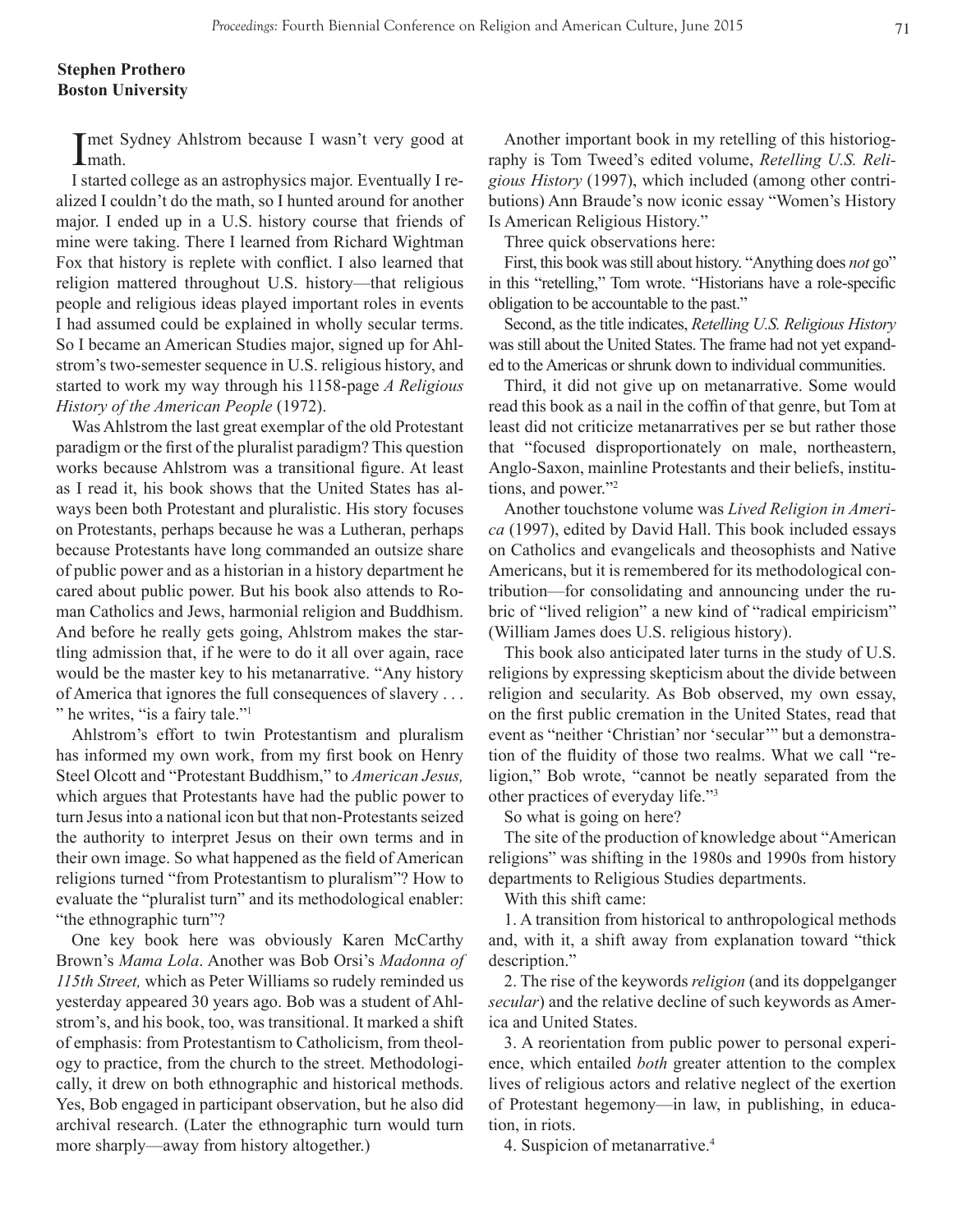#### **Prothero**

Finally, some concluding observations on a more recent development: the genealogical turn, influenced by such thinkers as Nietzsche and Foucault and J.Z. Smith and Talal Asad. To get at the work this work is doing on the study of American religion I want to take up, by way of example, John Lardas Modern's *Secularism in Antebellum America* (2011).

There are elements of this book that are continuous with the lineage I am tracing from Ahlstrom through Brown and Orsi and Tweed and Braude. One is a desire to blur the once sharp lines between religion and secularism. This is *not* new with Modern or other genealogists of religion. As I said, Orsi takes this up in his introduction to *Lived Religion*. It is there in Pamela Klassen's discussions of "supernatural liberalism" in her *Spirits of Protestantism* (2011). It is there in *Sacred Canopy* where my colleague Peter Berger muses over whether "the Western religious tradition may have carried the seeds of secularization within itself."5 And if I recall correctly, a book I read in college approximately 100 years ago, Carl Becker's *The Heavenly City of the Eighteenth Century Philosophers* (1932) discusses how secular utopias in that century were driven by what we might now call spiritual imaginaries. Lurking behind all these books is Hegel's determination to melt away supposed dualisms. And a long line of later Continental Philosophers (and French deconstructionists) glorying in dissolving the dividing line between A and not A.

There are discontinuities, however, between *Secularism in Antebellum America* and the scholarship I have outlined, visible in: a return to a focus on dead white men of the Protestant persuasion (many of them evangelicals); a return to consensus history, in which evangelicals, mainline Protestants, and secularists agree on almost everything that matters; and the functional negation of human agency and, with it, the ability of individuals to affect history.

But most important is Modern's focus on what he calls the "genealogical excavation of the categories evangelicals used to understand themselves and others."6 It should be noted that this element is not as distinctive as one might imagine. Many historians include this sort of work in their writing. In my own books, I have found occasion to trace the emergence of the term *Hinduism* back not to Orientalists in the 1820s but to Protestant missionaries in the 1790s; and in *American Jesus* I took issue with my friend Mark Silk's genealogy of the Judeo-Christian tradition by tracing that concept back to Jewish literary figures in the 1930s.<sup>7</sup>

But in the hands of Modern and other genealogical excavators, this sort of prologue becomes the play itself. The result is a radical shift in focus away from the lives of religious people to their "discourse" and even to the "discourse" of religious scholars. In this way we are transported from the foot traffic of festas of the Madonna of 115th Street to the

footnotes of holders of PhDs.

The last line of Modern's chapter, "Toward a Genealogy of Spirituality," refers to "lives," but in this chapter (as in much of the rest of the book) human "lives" and human experiences are occluded by a preoccupation with discourse analysis—in this case the discourse of Protestant elites. Here we are worlds away from "the religious history of the American people." In fact, we have effected an about-face from Wilfred Cantwell Smith's hope, in *The Meaning and End of Religion* (1963) to replace the study of "religion" and its attendant "isms" with the study of religious persons. If the author goes missing in Derrida, here "the American people" disappear. And with them religious experience itself.

Orsi has argued that the modern Catholic imagination is marked by presence, rooted in its understanding of the real presence of Jesus in the Eucharist, while the Protestant imagination is marked by absence.<sup>8</sup> From this perspective, Secu*larism in Antebellum America* is a deeply Protestant project. Here all the stuff scholars of American religion have struggled since Ahlstrom to make present in our work—his awe in the presence of the apparition of Mary; her relief in the presence of a deceased spirit in a séance cabinet; the bend of a body davening in the presence of "The One True God"—have gone missing. As Modern's title itself confesses, his is a book about the term *secularism.* It is not about secularists.

All this is to say that there is a rupture in this genealogical turn that I don't see in the earlier turns in our field.

I have concerns about the ethnographic turn, including its tendency to make the nation state disappear and with it the power federal and state governments exercise via law, taxation, custom, and sentiment over against religious minorities. And surely many of you in this room have criticisms of my work. But these are in my view family squabbles, debates about how "we" ought to proceed in "our" field.

As we move to "genealogical excavations," however, we seem to be doing something almost wholly other. I may be reading the book incorrectly, but *Secularism in Antebellum America* seems to me to be a literary enterprise, signaled by Modern's obsession with *Moby Dick* (an obsession, I should say, I share). More, it reads as an exercise in esotericism of the sort I witnessed in college in the doggedly inscrutable Paul de Man. Things are seldom what they seem. The modern is not so modern after all (including, of course, Modern himself).

Modern (the author) writes that antebellum Protestants exhibit "anxieties over invisible . . . powers."<sup>9</sup> But these powers are only invisible because Modern is determined not to see them. In a world in which humans lack agency—in the world between the covers of this book—causes must be traced to the real protagonists in this book (apart, of course, from Modern himself): specters, haunts. But to conjure ghosts is not to engage in historical work. It is to refuse it,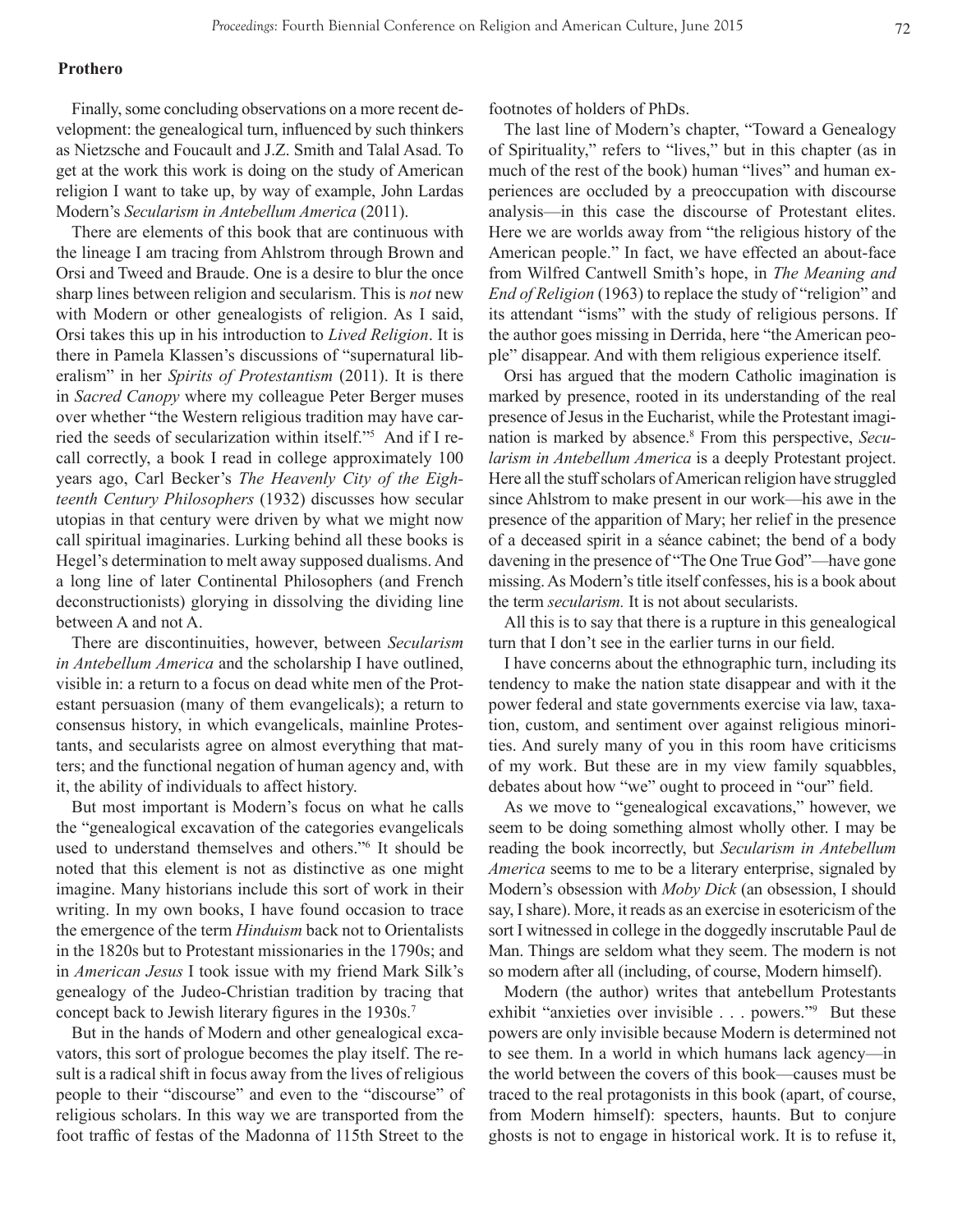## **Prothero**

and in the process to erase not only the anxious Protestants of the antebellum period but also the Catholics, Mormons, and secularists whose very presence activated their anxieties: Mother Superior Mary Ann Moffatt of the Ursuline convent torched outside Boston in 1834; Joseph Smith Jr., yanked from a jail and assassinated by a mob ten years later; and Thomas Jefferson himself, whose sideways faith provoked such anxiety among the Federalists that it took 35 ballots in the House to finally cede to him a presidential election he had plainly won in 1800.10

Any reorientation in an academic field—any shift in method or focus or frame—illuminates some things and obscures others. If you focus (as Leigh Schmidt) did on "hearing things" you might miss what is sitting right in front of you. If you focus on lived religion and the ethnographic method, you risk neglecting the dead.

Yesterday Bob gave a helpful list of what genealogical work in "religion" sees:

- How "religion" is a historical construction
- How "Buddhism" was "invented" in the 19th century.
- How the category of "world religions" was an instrument of empire.
- How the project of defining religion (as white, democratic, universal, private, rational) created all sorts of "others" (including magic and superstition)

But this approach misses *people.* Their *history.* Their *religion.* And it misses America as well. Gone, in other words, are all four keywords in Ahlstrom's magnum opus.

To be clear, I am not objecting to the working hypotheses of the "genealogical excavators." I am convinced that the categories scholars use are socially constructed. And that those categories have histories. And that those histories are often sordid tales of the uses and abuses of power. I know that. I think everyone in this room knows that.

During my college years in the late 1970s and early 1980s, Derrida and Wittgenstein baptized me into what Berger and Luckmann had referred to more than a decade earlier as "the social construction of reality." In my first year of grad school I marveled as I witnessed the 14th century Tibetan Buddhist philosopher Tsong Khapa perform many of the same moves. From the ultimate perspective of *sunyata* (emptiness), he observed, there is no unchanging and independent self. The words "I" and "me" conjure up a phantom. In fact, every category we use to shape experience is socially constructed. But Tsong Khapa found a way to wriggle out of this "intellectual fingertrap" (as Bob put it so evocatively yesterday).

In Tsong Khapa's famous formulation there are two truths: ultimate Truth with a Capital T (in which the self is empty of own being) and conventional truth (in which the words *I* and *me* make perfect sense—indeed, are indispensable—in the day-to-day experiences of ordinary people).<sup>11</sup>

Once you understand that categories such as "religion" and "secularism" and "culture" and "race" and "gender" are not natural but are (in the Buddhist sense), empty, two doors present themselves to you. One door takes you deeper into non-dualism—into esoteric gestures toward the ineffably Real. This is the deconstructive route taken by some of my undergraduate friends and teachers in the late 1970s and early 1980s. It is also the route of some scholars of American religion today. Behind this door religion appears primarily on the lips of scholars, marked by scare quotes that spell danger. When religious people do appear, they are made to ape the preoccupations of these scholars, not least their preoccupations with discourse itself.

The other, post-critical door takes you back into the world and into the vernacular—away from the Ultimate Truth of philosophers and theologians toward the relative and conventional truths of ordinary life. Here we are confronted not with "isms" but with flesh-and-blood persons. Here we explore not the categories of scholars but what Ahlstrom called "the religious history of the American people." "With a respectful patience for the arcane," Leigh wrote in *Hearing Things,* "the historian follows the devout to those bodily thresholds where the senses themselves seem to lose their very sensuousness." That's my door. That's where I choose to go.

 1. Sydney Ahlstrom, *A Religious History of the American People* (New Haven: Yale University Press, 1972), 13.

 2. Thomas A. Tweed, Retelling U.S. Religious History (Berkeley: University of California Press, 1997), 8, 3.

 3. Robert Orsi, "Everyday Miracles: The Study of Lived Religion," in David D. Hall, ed., *Lived Religion: Toward a History of Practice* (Princeton, NJ: Princeton University Press, 1997), 11, 6.

 4. This reluctance to hazard narratives of the full range of U.S. religious history is visible in the syllabi produced in IU-PUI's Young Scholars in American Religion program. Until the 1997-99 cohort, most of the Young Scholars' courses were about "American religion" in general. Since that time, the overwhelming majority of these courses have narrowed the frame, either topically ("Sexuality and American Religion"), regionally ("Religion in the American West"), denominationally ("Varieties of American Evangelicalism"), or temporally ("Religion in America: 1900-1941").

5. Peter Berger, *Sacred Canopy: Elements of a Sociological Theory of Religion* (Garden City, NY: Doubleday, 1967), 110-29.

6. John Lardas Modern, *Secularism in Antebellum America* (Chicago: University of Chicago Press, 2011), 63.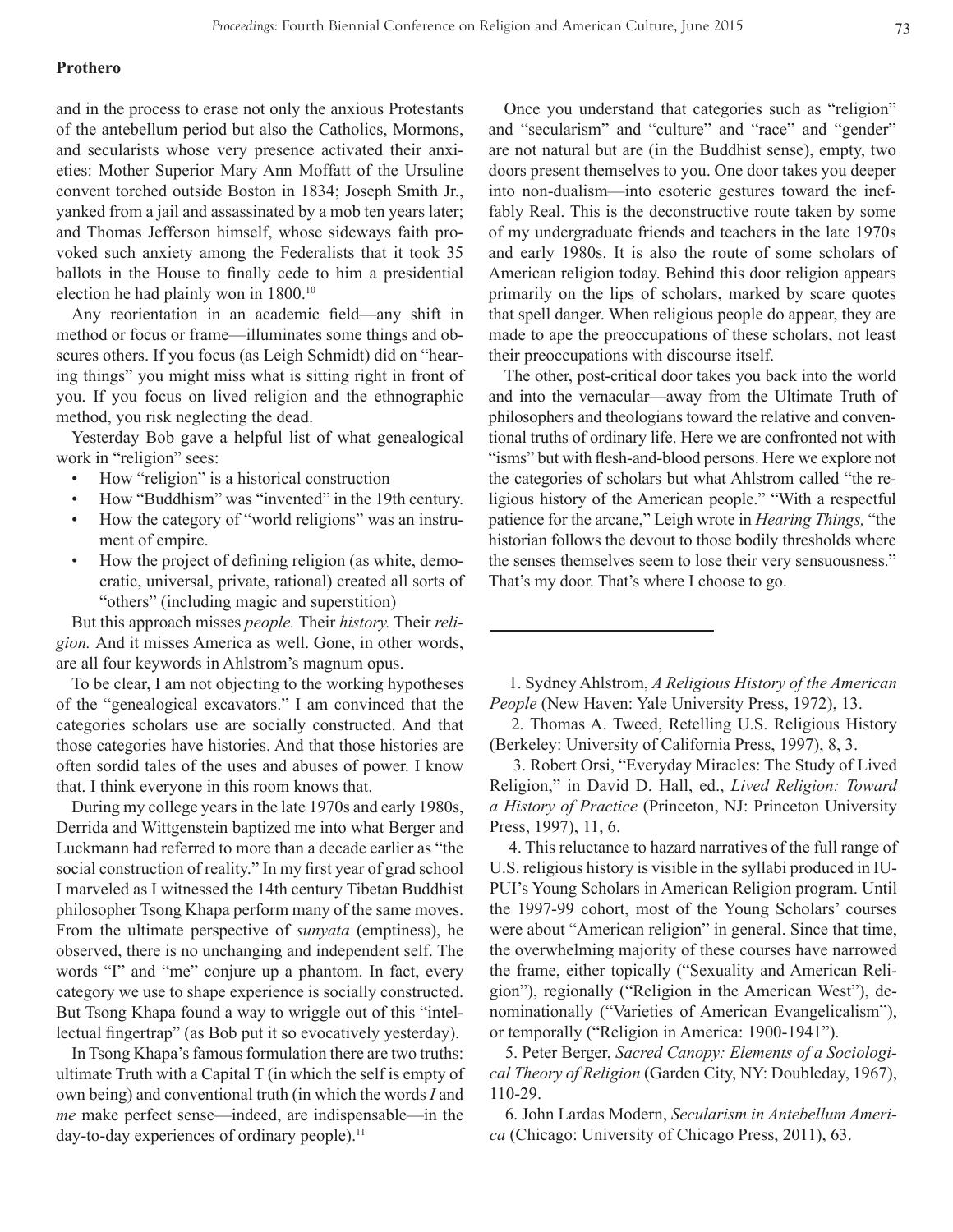## **Prothero**

7. Stephen Prothero, *God Is Not One* (New York: Harp erOne, 2010), 354; Stephen Prothero, American Jesus (New York: Farrar, Straus & Giroux, 2003), 333-34.

8. Robert Orsi, "When 2 + 2 = 5," *American Scholar,*  March 1, 2007, https://theamericanscholar.org/when-2-2- 5/#.VYmHPqTF8fM.

9. Modern, *Secularism,* 44.

10. On these anxieties and these culture wars they spawned, see my forthcoming *How Liberals Win the Cul ture Wars (Even as They Lose Elections): America's Cul ture Wars from Jefferson's Heresies to Gay Marriage* (New York: HarperOne, 2016).

11. Here I am relying on Robert Thurman, Tsong Khapa's *Speech of Gold in the Essence of True Eloquence: Rea son and Enlightenment in the Central Philosophy of Tibet*  (Princeton, NJ: Princeton University Press, 1984).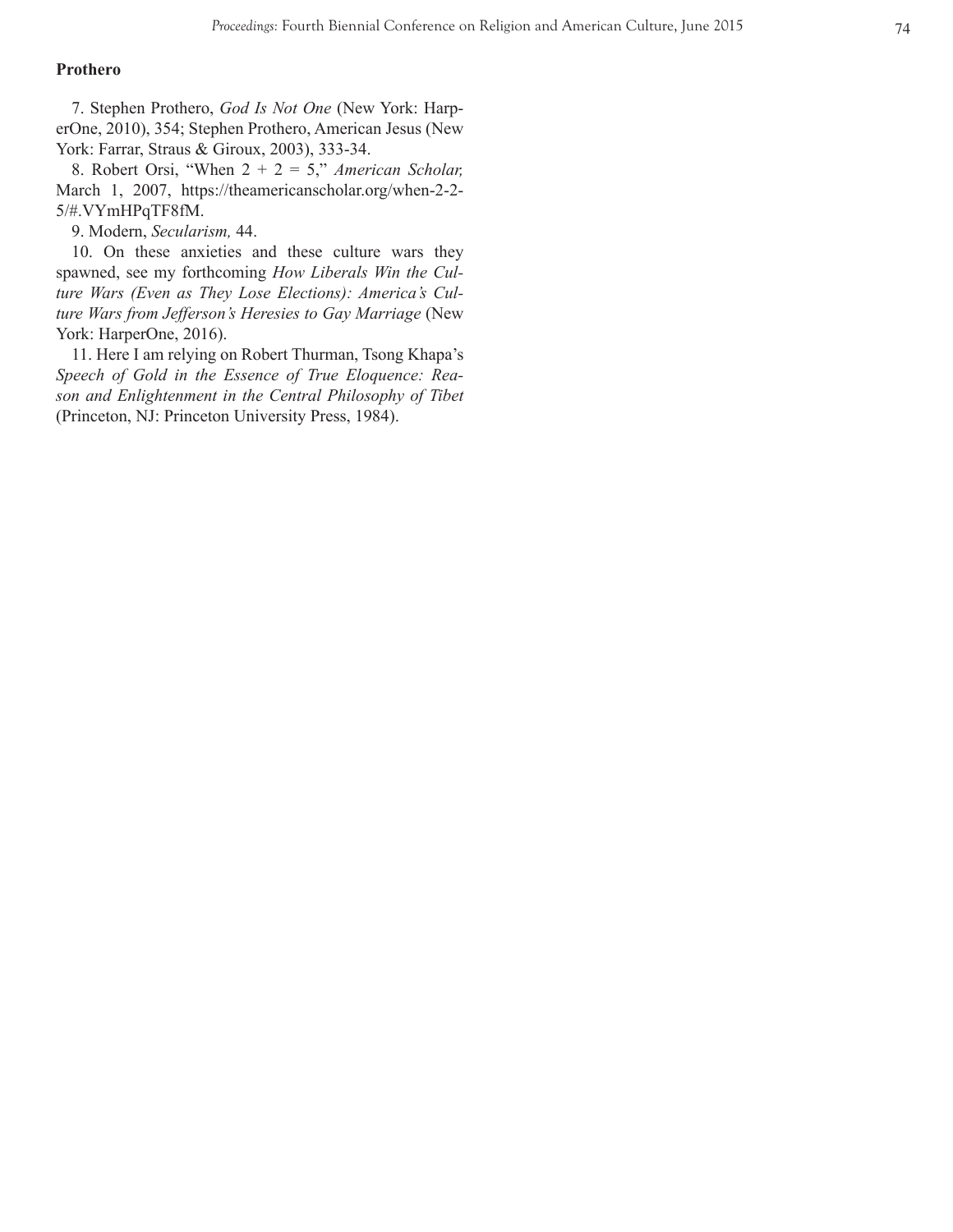## **Leigh Eric Schmidt Washington University in St. Louis**

<sup>-</sup> iberalism vs. Pluralism as Models of Interpretation" is our announced topic for this session. It is safe to say that if we were to take as our baseline the scholarship of William Hutchison, one of the great interpreters of American religious liberalism and pluralism for a half century from the time of his Yale PhD in 1956 to his death in 2006, we would have to question seriously the *versus* in this panel title. Among the things Bill Hutchison's work made plain was how much liberal Protestantism shaped the way religious pluralism was conceived, accommodated, and idealized. In studying American Protestant liberalism one was also studying the ecumenism and cosmopolitanism that it fostered or, conversely, failed to foster. To formulate the study of liberalism and pluralism in oppositional terms, Hutchison's work suggests, would be to miss their dense entanglement with each other. That remains an incontrovertible point of departure in my view. To study American religious pluralism hardly requires de-centering liberal Protestantism; instead, it requires attention to how liberal Protestant norms recurrently set the terms for the invention of cultural pluralism as an ideal, both its expanses and its limits. (This is a point that has been amplified in more recent scholarship as well, including Matthew Hedstrom's *The Rise of Liberal Religion;*  Amy Kittelstrom's *The Religion of Democracy;* David Mislin's forthcoming *Saving Faith* as well as David Hollinger's broad-ranging and generative work on twentieth-century ecumenical Protestantism.)  $66-$ 

When Hutchison recognized the liberal Protestant bases of pluralism, he did so in part out of a filial affection for that inheritance—a corrective to the Neoorthodox critiques of its naivety and theological flimsiness. He was a card-carrying pluralist because he was a liberal Protestant—a natal Presbyterian who had cut his intellectual teeth on Unitarian Transcendentalists and who had eventually settled denominationally into the Religious Society of Friends. Those filial ties in our guild are rapidly disappearing, though there are certainly traces of them still. Now, far more often, the naming of liberal Protestantism (often seen as hiding out in unmarked secular forms) is intended to break up its continuing hegemony and finally actually to pluralize the study of American religions, cultures, secularisms, and sexualities. I am thinking here particularly, of course, of Tracy Fessenden's acute and influential work, *Culture and Redemption,*  from 2007. I suspect Hutchison would have been in sympathy with that discursive critique, should he have lived to see its emergence over the last decade. It is a quirk of the liberal Protestant character, especially so in the second half of the twentieth century, to take delight in its own undoing, to relish the subversion of its own cultural dominance, to applaud the exposure of its own privilege, if not quite to find relief in its own decline. Hutchison, as a religious pluralist, might even have registered a lament that all this attention to an unmarked Protestantism in the guise of an imperial secularism kept recurring to a controlling consensus—one so all-enveloping in its atmospheric effects that difference and variety seemed to disappear at the very moment of their ostensible liberation from this Protestant-secular continuum.

There should be no one centering device, no singular model of interpretation, for studying something as pluriform, polyglot, and unpredictable as religion in American culture and history. That is certainly all the more evident once the words *American* and *religion* are critically interrogated as well. Ecumenical Protestantism deserves ample attention, to be sure: but, and I hardly need to say this, it should not be turned into a liberal paradigm for the field. Pluralism, as a construct, is implicated enough in the liberal Protestant world as not to constitute a distinct model of its own; indeed, its very interconnectedness with liberal Protestant and post-Protestant ecumenism marks its limitations. These propositions, I realize, are of little help for writing a textbook or organizing an introductory course or for distinguishing a field. They are fragmenting—not so much by design, but as a forthright recognition of the variegated, motley domain we take as ours to study. I harbor no mystical or scholarly longing for any kind of oneness beyond that multiplicity.

If liberalism and pluralism are not controlling frameworks, then what might be? I am left not with a model, but a method (though that might be to over-dignify it): namely, the kind of ethnographic approaches, embodied in cultural anthropology and cultural history, which produced the study of lived religion in the first place. Cast in both anthropological and historical terms, that mode of inquiry is culturally particular; it trades not in embedded discourses or sweeping ages, secular or otherwise; it potentially attends to everything from Holiness Wesleyans to Reform Jews, from Latino Catholics to Czech freethinkers, from Presbyterians to neopagans, from Jehovah's Witnesses to fastidious atheists. It is unafraid of nominalism. It suspects Big History is overrated and biography underrated. It has an appetite for idiosyncrasy. History might be just one damn thing after another—it prefers the buzz of that confusing detail to grand theory. It is unimpressed by the secular, by secularization, by secularity I, II, and III; it is equally unimpressed by the postsecular—unless it has happened to take for its ethnographic work a tribe of critical theorists. It bristles at jargon; it is a humanistic art with aspirations to see vast formations—of power or race or sexuality or economy or revelation—in miniatures of close observation and meticulous detail. Out of it comes what? Not consensus, not a model or a paradigm or a watchword, but, on a good day, a little clari-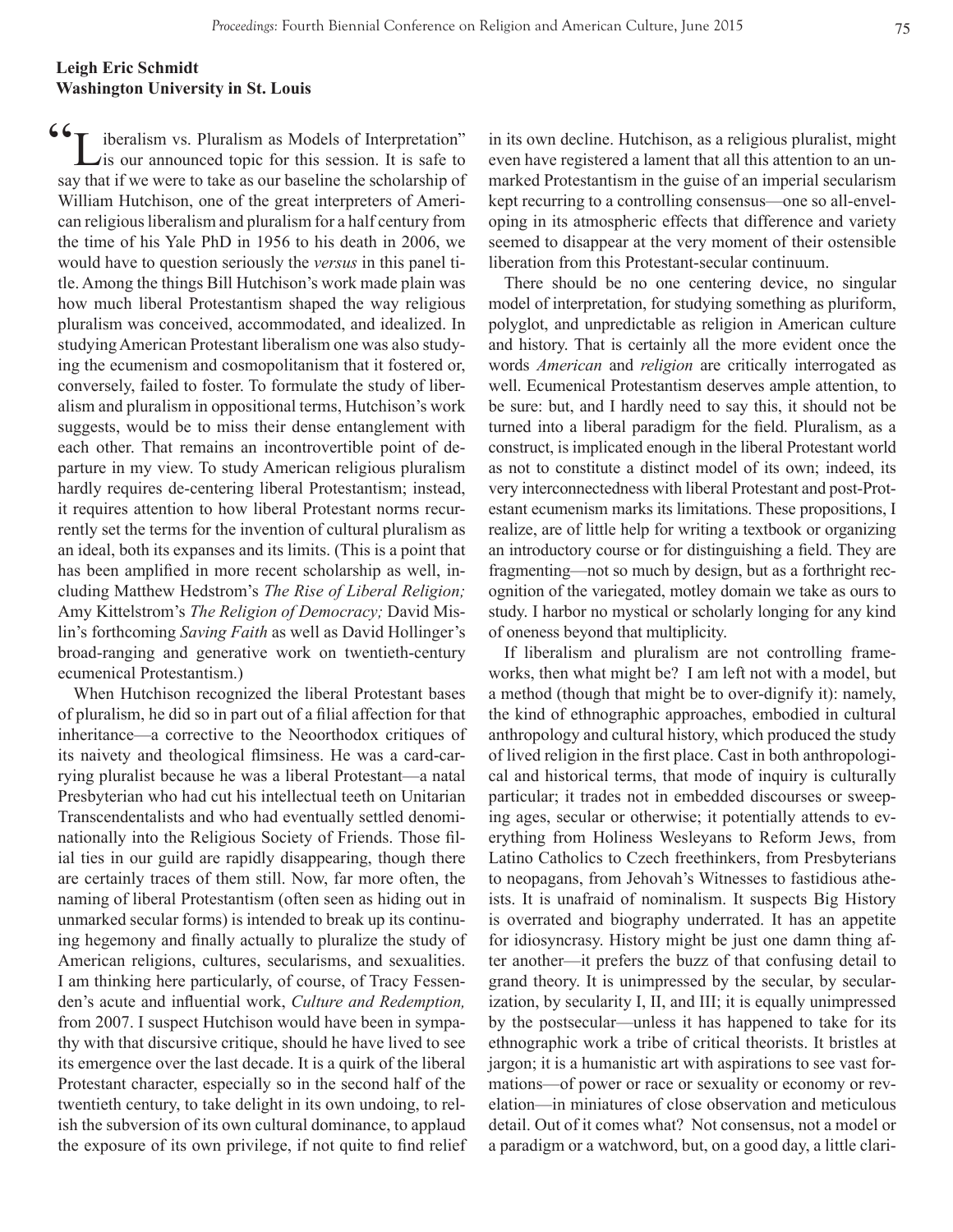## **Schmidt**

ty about some corner of American religious life, some depth of understanding of the social and political vicissitudes shaping religious movements and actors, a grasp—however frail—on the lived experience of our subjects, a measure of insight into the ritual patterns, legal quandaries, doctrinal symmetries, or condensed hatreds of our focal characters. With enough discipline, with enough patience, and with enough ethnographers in the field and in the archives, larger patterns and bigger pictures may emerge or reemerge. Lib eral Protestantism might come back into view, strangely al tered or strangely familiar, when seen in an ethnographic mirror that no longer presumes its model importance or its sinister power. We might even catch a fleeting glance of just how diverse, how miscellaneous American religions are and have been—how uncontained they are by liberal pluralism itself. On a good day, too, secularism would be part of that miscellany, and secularists, taken down from their cloudy dominion, would be seen as the embattled minority they all too typically have been.